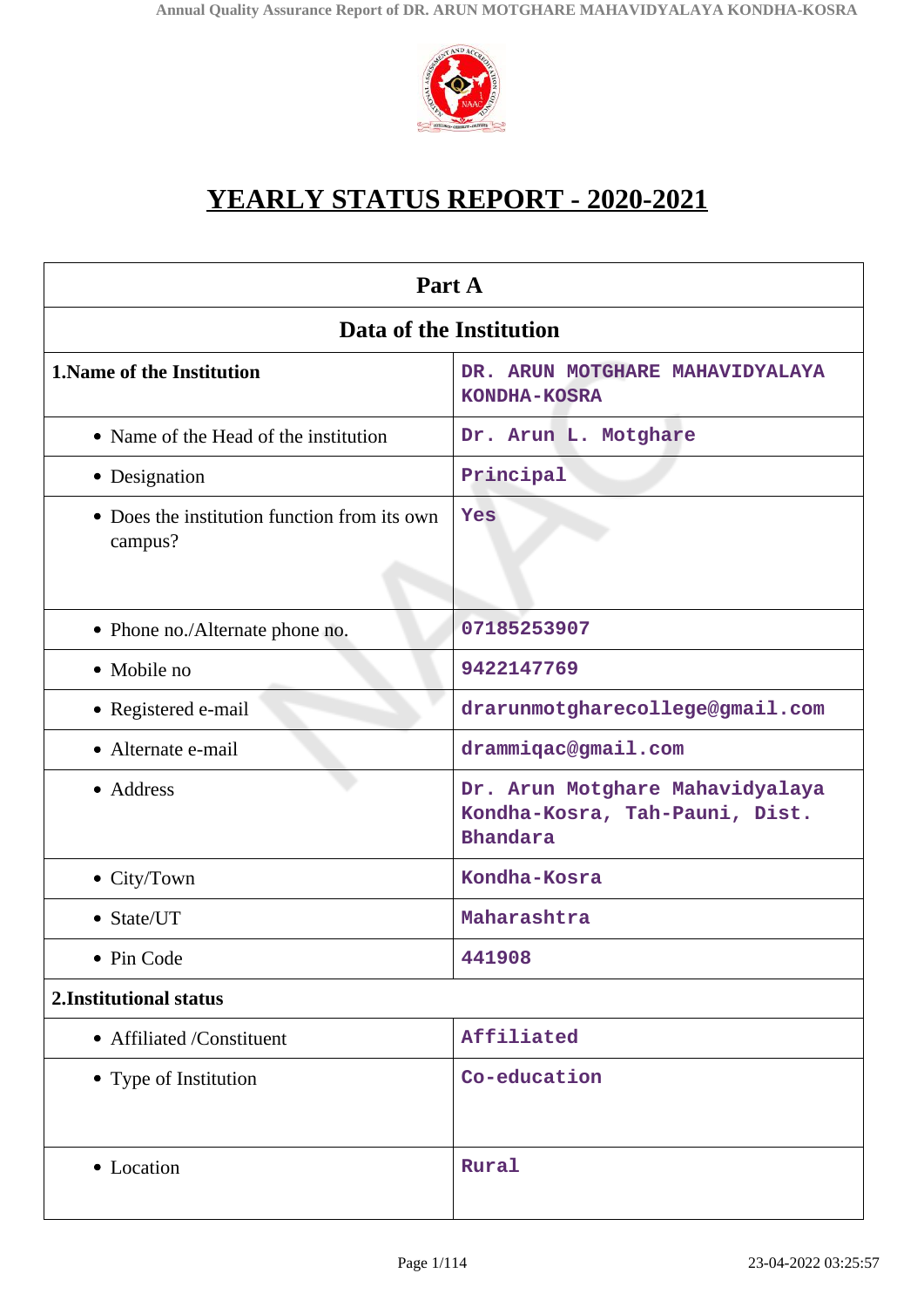| • Financial Status                                                         | UGC 2 $f$ and $12(B)$                                                                                            |
|----------------------------------------------------------------------------|------------------------------------------------------------------------------------------------------------------|
| • Name of the Affiliating University                                       | Rashtrasant Tukadoji Maharaj<br>Nagpur University, Nagpur                                                        |
| • Name of the IQAC Coordinator                                             | Mr. Rajesh Ishwar Bansod                                                                                         |
| $\bullet$ Phone No.                                                        | 07185253907                                                                                                      |
| • Alternate phone No.                                                      | 7887430120                                                                                                       |
| • Mobile                                                                   | 8805147424                                                                                                       |
| • IQAC e-mail address                                                      | drammigac@gmail.com                                                                                              |
| • Alternate Email address                                                  | rajeshbansod2488@gmail.com                                                                                       |
| 3. Website address (Web link of the AQAR<br>(Previous Academic Year)       | https://www.drarunmotgharemahavid<br>yalaya.org/AOAR 2019-20/AOAR-2019<br>$-20$ .pdf                             |
| 4. Whether Academic Calendar prepared<br>during the year?                  | Yes                                                                                                              |
| • if yes, whether it is uploaded in the<br>Institutional website Web link: | https://www.drarunmotgharemahavid<br>valaya.org/Academic Calendar2018-<br>2019/AcademicCalender2020-2021.pd<br>£ |

# **5.Accreditation Details**

| Cycle                                  | Grade | <b>CGPA</b> | Year of<br>Accreditation | Validity from         | Validity to |
|----------------------------------------|-------|-------------|--------------------------|-----------------------|-------------|
| Cycle 1                                | C     | 1.79        | 2016                     | 05/11/2016 04/11/2021 |             |
| <b>6.Date of Establishment of IQAC</b> |       | 01/07/2015  |                          |                       |             |

# **7.Provide the list of funds by Central / State Government UGC/CSIR/DBT/ICMR/TEQIP/World Bank/CPE of UGC etc.,**

| Institutional/Depa<br>rtment/Faculty                                   | Scheme | <b>Funding Agency</b> |  | Year of award<br>with duration | Amount |
|------------------------------------------------------------------------|--------|-----------------------|--|--------------------------------|--------|
| Nil                                                                    | Nil    | Nil                   |  | 2020                           |        |
| 8. Whether composition of IQAC as per latest<br><b>NAAC</b> guidelines |        | Yes                   |  |                                |        |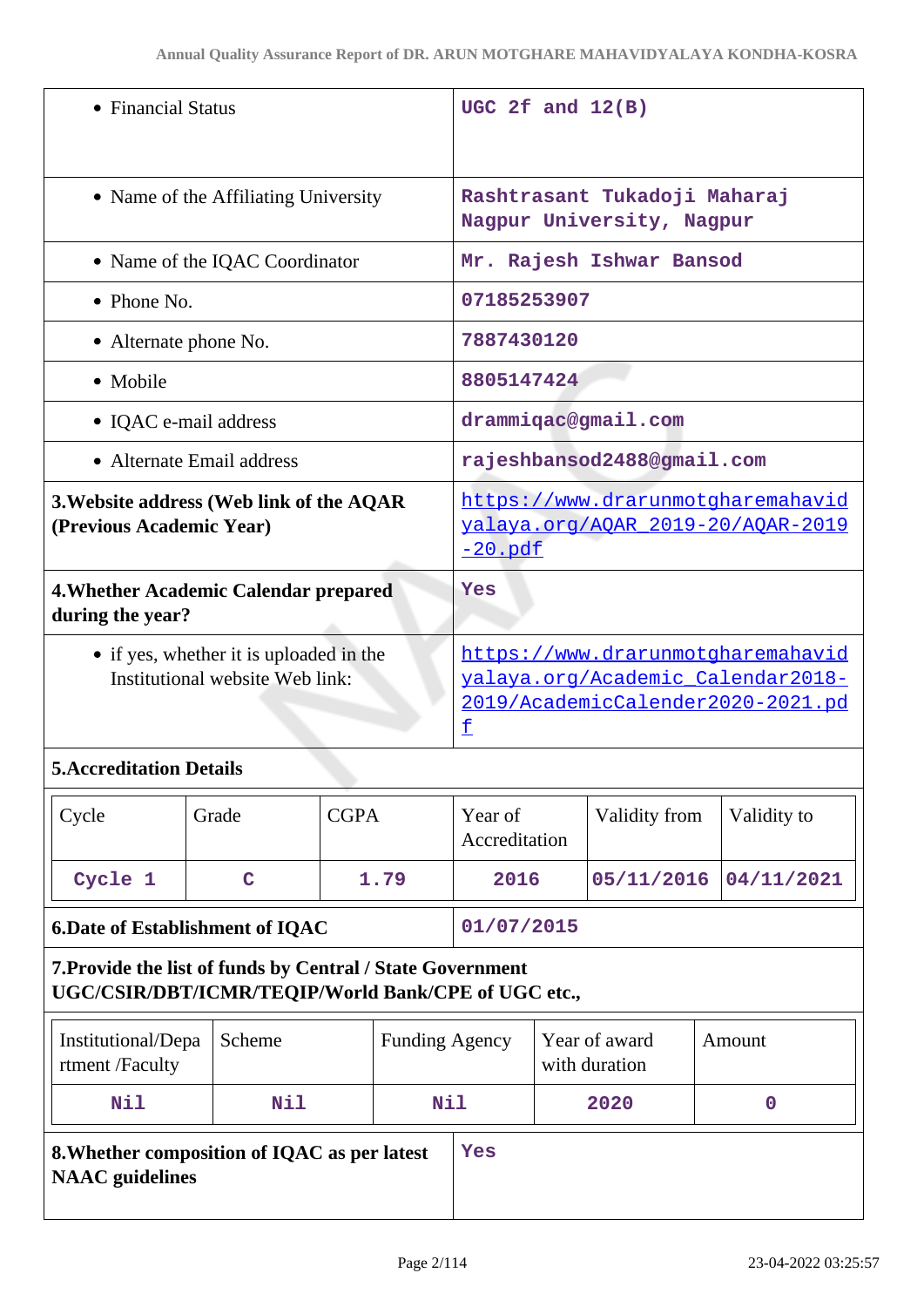| • Upload latest notification of formation of<br><b>IQAC</b>                                                                                                                                                                                                                                                                                                                                                           | <b>View File</b> |  |
|-----------------------------------------------------------------------------------------------------------------------------------------------------------------------------------------------------------------------------------------------------------------------------------------------------------------------------------------------------------------------------------------------------------------------|------------------|--|
| 9. No. of IQAC meetings held during the year                                                                                                                                                                                                                                                                                                                                                                          | 4                |  |
| • Were the minutes of IQAC meeting(s) and<br>compliance to the decisions have been<br>uploaded on the institutional website?                                                                                                                                                                                                                                                                                          | Yes              |  |
| • If No, please upload the minutes of the<br>meeting(s) and Action Taken Report                                                                                                                                                                                                                                                                                                                                       | No File Uploaded |  |
| 10. Whether IQAC received funding from any<br>of the funding agency to support its activities<br>during the year?                                                                                                                                                                                                                                                                                                     | <b>No</b>        |  |
| • If yes, mention the amount                                                                                                                                                                                                                                                                                                                                                                                          |                  |  |
| 11. Significant contributions made by IQAC during the current year (maximum five bullets)                                                                                                                                                                                                                                                                                                                             |                  |  |
| 1. Organized National Level Webinar on 'New Education Policy' on<br>25th August 2020. 2. Signed Memorandum of Understanding with Late<br>Shri Ashokrao Motghare Samajkarya Mahavidyalaya Kondha-Kosra. 3.<br>Organized college Level Competitive Examination on 4th March 2021.<br>4. Organized capability enhancement and development programs for<br>students. 5. Conducted various activities to promote extension |                  |  |

**12.Plan of action chalked out by the IQAC in the beginning of the Academic year towards Quality Enhancement and the outcome achieved by the end of the Academic year**

**services through extension units.**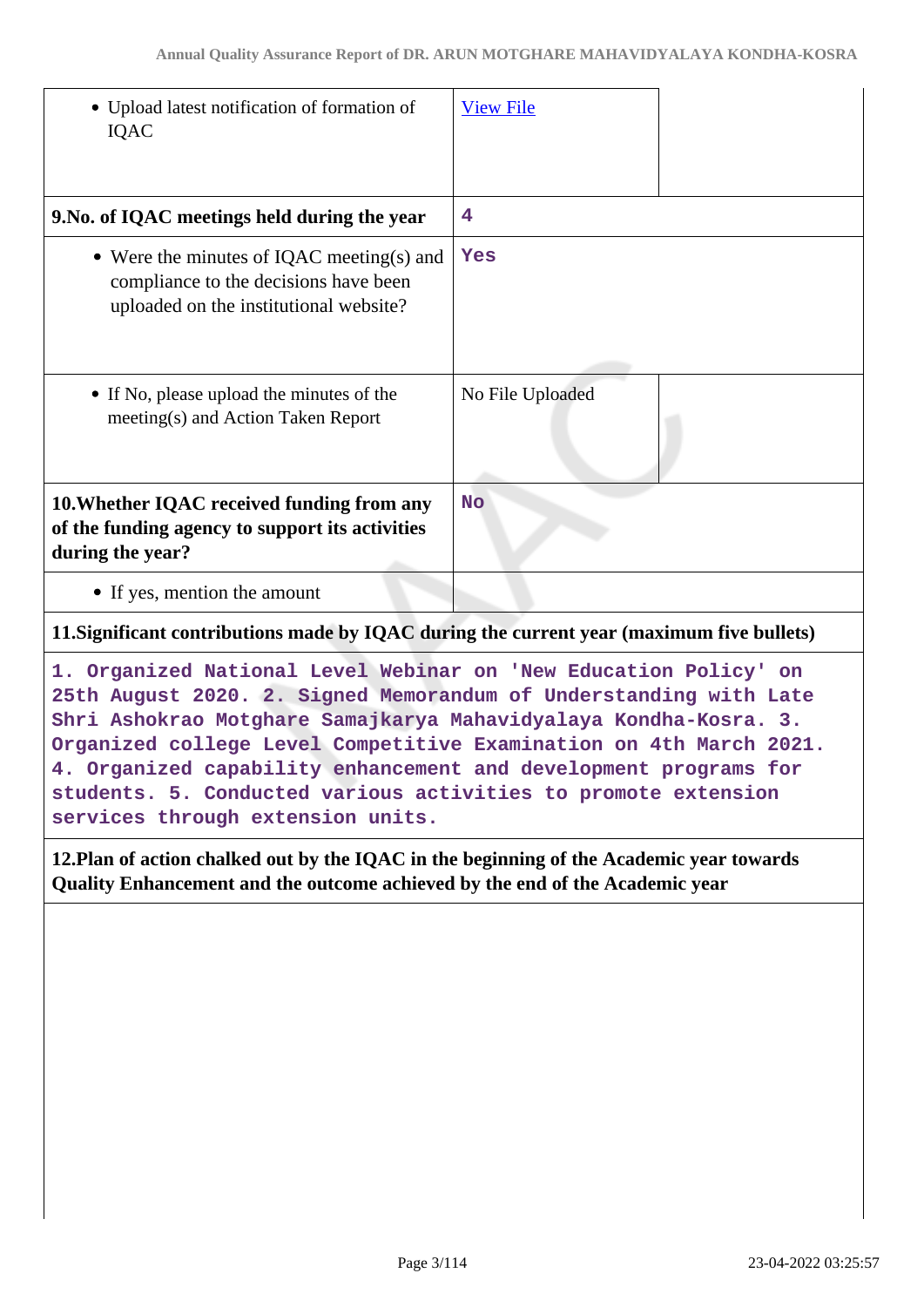| Plan of Action                                                                           | Achievements/Outcomes                                                                                                                                                                                                                 |  |
|------------------------------------------------------------------------------------------|---------------------------------------------------------------------------------------------------------------------------------------------------------------------------------------------------------------------------------------|--|
| To promote extension services<br>through extension units.                                | Cleanliness drive in college<br>campus to mark Gandhi Jayanti.<br>Conducted college level workshop<br>on 'Protection of Women Against<br>Sexual Harassment' on 2nd March<br>2021. 'Mask Distribution' on the<br>occasion of Yuva Din. |  |
| To ensure faculty participation<br>in Faculty Development Programs<br>and other courses. | 02 Refresher course and 11<br>Faculty Development Programs<br>completed.                                                                                                                                                              |  |
| To organize National/ State<br>level Seminar/Conference.                                 | Organized National Level Webinar<br>on 'New Education Policy' on<br>25th August 2020.                                                                                                                                                 |  |
| To sign Memorandum of<br>Understanding.                                                  | Signed Memorandum of<br>Understanding with Late Shri.<br>Ashokrao Motghare Samajkarya<br>Mahavidyalaya Kosra-Kondha.                                                                                                                  |  |
| To encourage and prepare<br>students for competitive<br>examinations.                    | Conducted college level<br>competitive exam on 4th March<br>2021.                                                                                                                                                                     |  |
| To take feedback from students,<br>alumni, parents and teachers.                         | Feedback was taken and analyzed.                                                                                                                                                                                                      |  |
| To conduct student satisfaction<br>survey.                                               | SSS conducted and analyzed.                                                                                                                                                                                                           |  |
| 13. Whether the AQAR was placed before<br>statutory body?                                | Yes                                                                                                                                                                                                                                   |  |
| • Name of the statutory body                                                             |                                                                                                                                                                                                                                       |  |
| Name                                                                                     | Date of meeting $(s)$                                                                                                                                                                                                                 |  |
| College Development Committee                                                            | 08/04/2022                                                                                                                                                                                                                            |  |
| 14. Whether institutional data submitted to AISHE                                        |                                                                                                                                                                                                                                       |  |
| Y <sub>Par</sub>                                                                         | Date of Submission                                                                                                                                                                                                                    |  |

| Year          | Date of Submission |
|---------------|--------------------|
| $2020 - 2021$ | 15/01/2022         |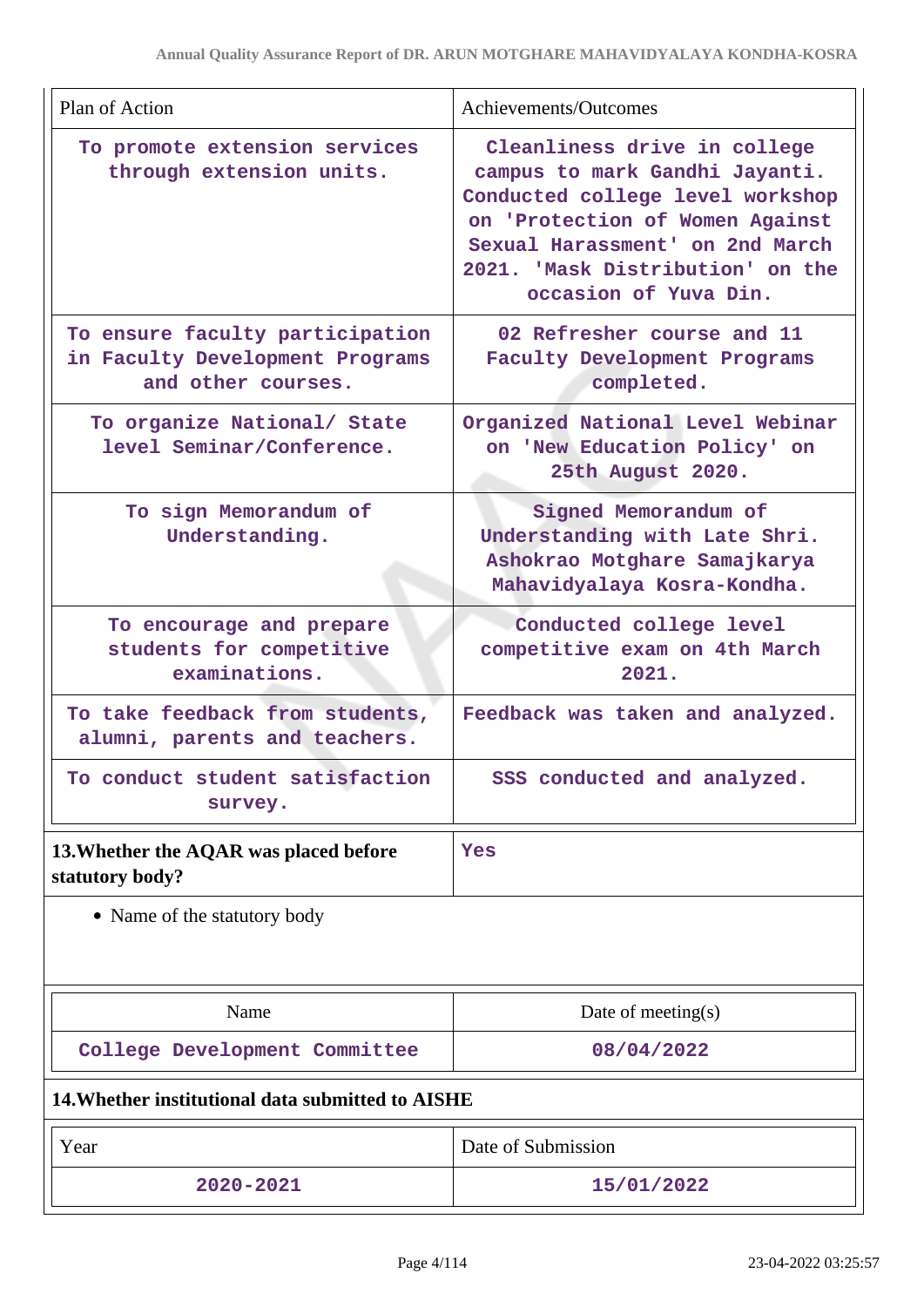| <b>Extended Profile</b>                                                                         |                  |  |
|-------------------------------------------------------------------------------------------------|------------------|--|
| 1.Programme                                                                                     |                  |  |
| 1.1                                                                                             | 31               |  |
| Number of courses offered by the institution across all programs<br>during the year             |                  |  |
| <b>File Description</b>                                                                         | Documents        |  |
| Data Template                                                                                   | <b>View File</b> |  |
| 2.Student                                                                                       |                  |  |
| 2.1                                                                                             | 1165             |  |
| Number of students during the year                                                              |                  |  |
| <b>File Description</b>                                                                         | Documents        |  |
| <b>Institutional Data in Prescribed Format</b>                                                  | <b>View File</b> |  |
| 2.2                                                                                             | 625              |  |
| Number of seats earmarked for reserved category as per GOI/ State<br>Govt. rule during the year |                  |  |
| <b>File Description</b>                                                                         | Documents        |  |
| Data Template                                                                                   | <b>View File</b> |  |
| 2.3                                                                                             | 258              |  |
| Number of outgoing/final year students during the year                                          |                  |  |
| <b>File Description</b>                                                                         | Documents        |  |
| Data Template                                                                                   | <b>View File</b> |  |
| 3.Academic                                                                                      |                  |  |
| 3.1                                                                                             | 30               |  |
| Number of full time teachers during the year                                                    |                  |  |
| <b>File Description</b>                                                                         | Documents        |  |
| Data Template                                                                                   | <b>View File</b> |  |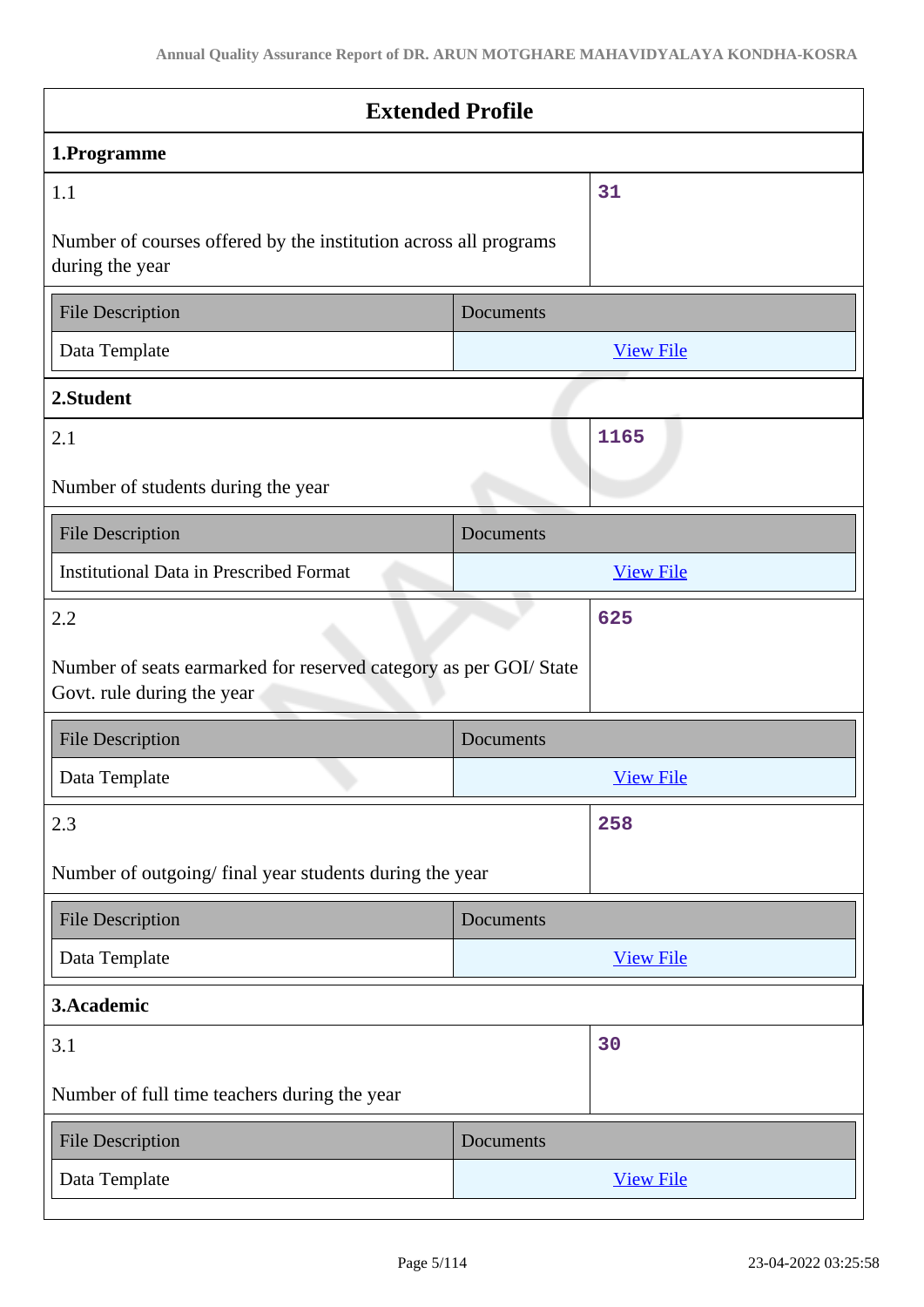| 3.2                                                               |           | 75               |
|-------------------------------------------------------------------|-----------|------------------|
| Number of sanctioned posts during the year                        |           |                  |
| <b>File Description</b>                                           | Documents |                  |
| Data Template                                                     |           | <b>View File</b> |
| 4.Institution                                                     |           |                  |
| 4.1                                                               |           | 15               |
| Total number of Classrooms and Seminar halls                      |           |                  |
| 4.2                                                               |           | 5080002.88       |
| Total expenditure excluding salary during the year (INR in lakhs) |           |                  |
| 4.3                                                               |           | 58               |
| Total number of computers on campus for academic purposes         |           |                  |

**Part B**

### **CURRICULAR ASPECTS**

#### **1.1 - Curricular Planning and Implementation**

1.1.1 - The Institution ensures effective curriculum delivery through a well planned and documented process

- **1. In the beginning of the academic session university provides the academic calendar to college.**
- **2. Based on the guidelines of the university calendar, the institute design its calendar in alignment to university calendar.**
- **3. Faculty meeting/departmental meeting is organised to design time-table.**
- **4. Based on the time table the teaching plan and lesson plans are developed by the faculty members.**
- **5. Student centric teaching methods and activities are planned in the lesson plan/course plan. Teaching methods like demonstration, filed visits, assignments, laboratory, projects, group discussion, quizzes, debates, assignment, class seminar, etc. are adopted apart from lecture method and improved lecture method.**
- **6. The syllabus is implemented with the help of modern educational technology such as, power point presentation, YouTube, videos, etc.**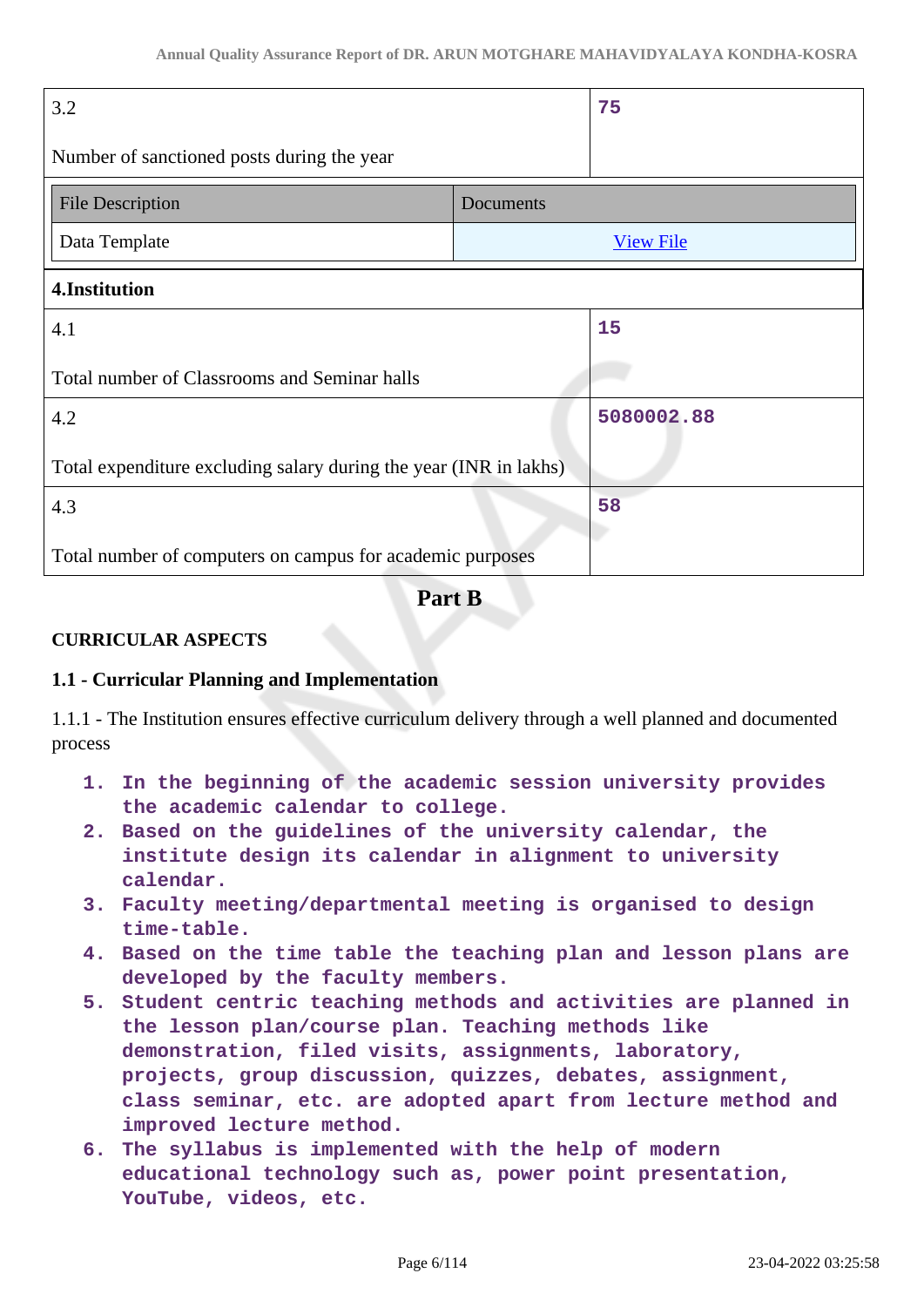- **7. The computer and internet facilities are provided to the students. AS per the requirements, study tour and filed visits are arranged by the departments.**
- **8. Daily teaching dairy is maintained based on the time table.**
- **9. The academic audit committee periodically monitor for curricular review, the completion of syllabus within a session and conduct of class test as per the completion of unit in syllabus.**
- **10. The college take feedback from the stakeholder and made a need analysis of the learners of the area do consultation with students, parents, teachers and alumni member.**
- **11. The co-curricular and extra-curricular activities are organized as per the academic calendar for development of holistic personality of the students.**
- **12. The teacher of all program conduct test examination of each and every classes.**
- **13. Semester examination conducted by the college on the basis of university timetable.**
- **14. Teacher does the result analysis on the basis final result of each semester and made up of planning for next session.**

**This planning of next session is based upon the plan for continuous improvement of of the students.**

| <b>File Description</b>                | Documents |
|----------------------------------------|-----------|
| Upload relevant supporting<br>document | View File |
| Link for Additional information        | Nil       |

1.1.2 - The institution adheres to the academic calendar including for the conduct of Continuous Internal Evaluation (CIE)

**Academic calendar is prepared at the beginning of the session which is based on the guidelines given in the Academic calendar provided by the University. All the activities are conducted as per the academic calendar. Internal Assessment and Evaluation Committee takes accountability of monitoring assessment and evaluation system closely run at various departmental and college level. Assessment of students academic performance is carried out by unit test, group discussion, surprise tests, viva, interaction and practical at science lab. College teachers conduct internal assessment of 20 marks which consist of assignment submission, oral test, seminars, attendance and discipline of the students. Evaluation of all first year students is done to identify slow and advanced learners.**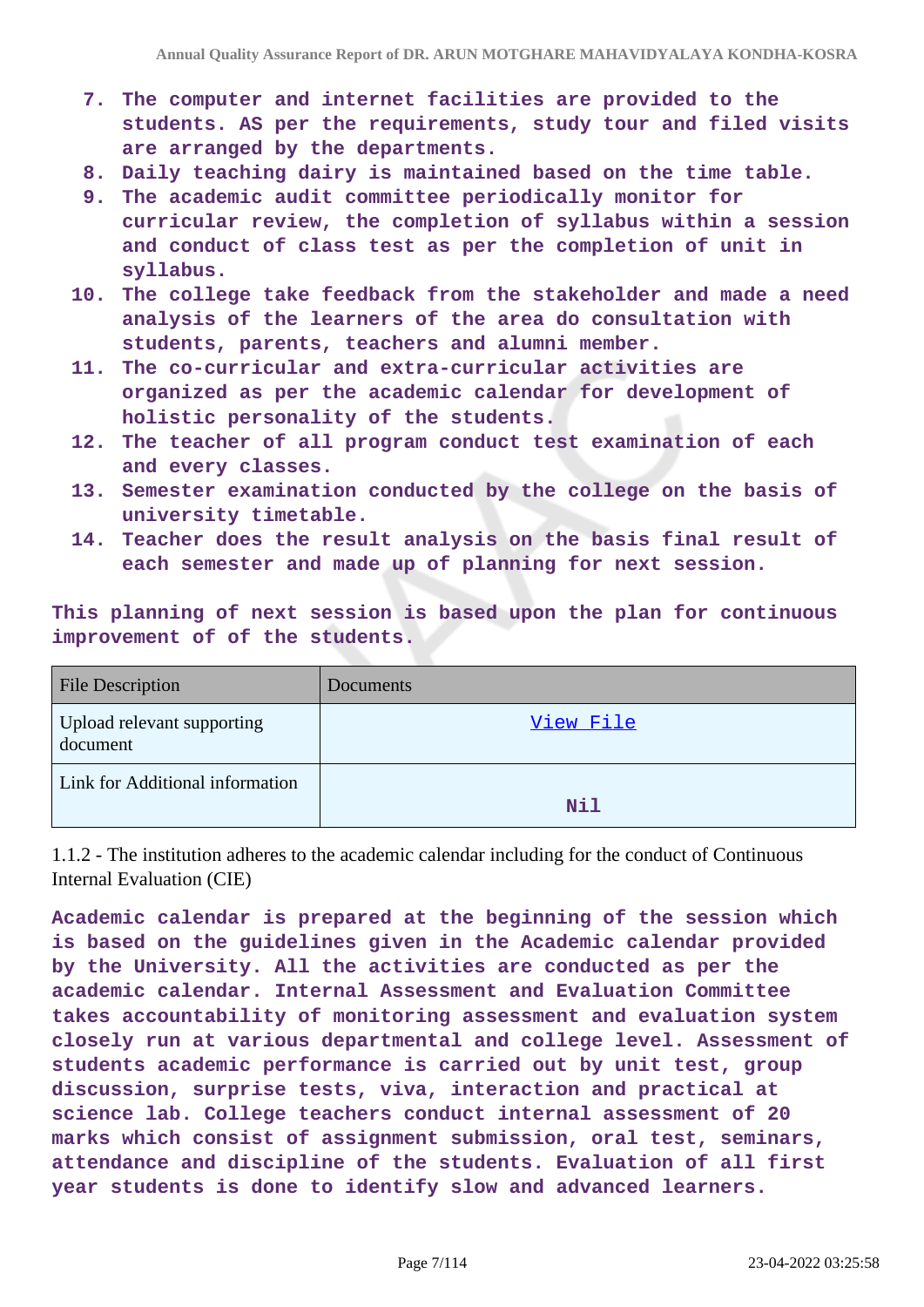**Results of the previous year exam is recorded by the concerned teachers and heads. Feedback from alumni and parents is collected andtaken covering the points of evaluation of students on different parameters like syllabus, teachers, infrastructure facilities etc.**

**. Teacher does the result analysis on the basis final result of each semester and make a planning for next session. This planning of next session is based upon improvement of the students.**

| <b>File Description</b>                | Documents |
|----------------------------------------|-----------|
| Upload relevant supporting<br>document | View File |
| Link for Additional information        | Nil       |

**1.1.3 - Teachers of the Institution participate in C. Any 2 of the above following activities related to curriculum development and assessment of the affiliating University and/are represented on the following academic bodies during the year. Academic council/BoS of Affiliating University Setting of question papers for UG/PG programs Design and Development of Curriculum for Add on/ certificate/ Diploma Courses Assessment /evaluation process of the affiliating University**

| <b>File Description</b>                                                                                         | <b>Documents</b> |
|-----------------------------------------------------------------------------------------------------------------|------------------|
| Details of participation of<br>teachers in various<br>bodies/activities provided as a<br>response to the metric | View File        |
| Any additional information                                                                                      | No File Uploaded |

### **1.2 - Academic Flexibility**

**1.2.1 - Number of Programmes in which Choice Based Credit System (CBCS)/ elective course system has been implemented**

#### **1.2.1.1 - Number of Programmes in which CBCS/ Elective course system implemented**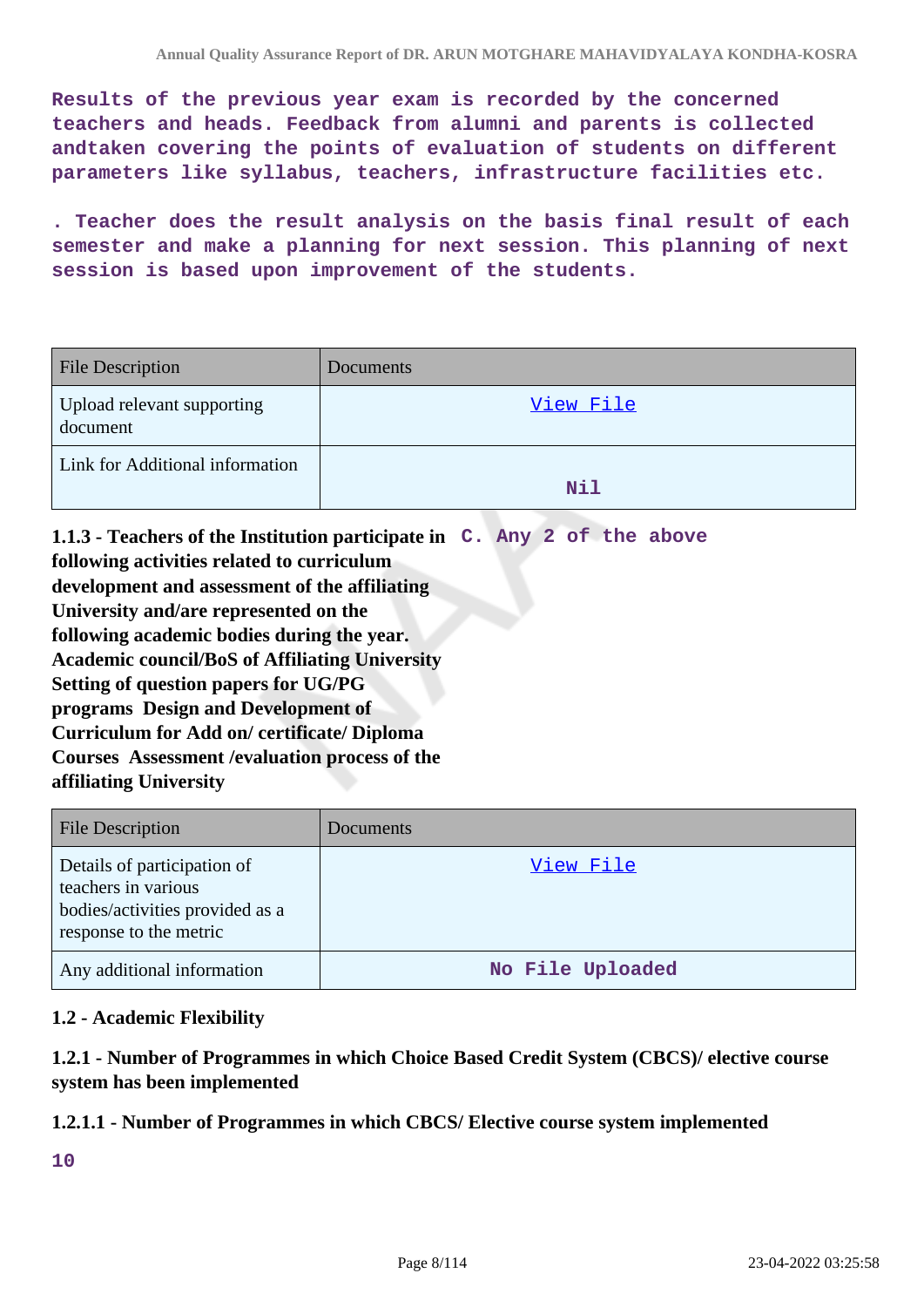| <b>File Description</b>                                    | Documents        |
|------------------------------------------------------------|------------------|
| Any additional information                                 | No File Uploaded |
| Minutes of relevant Academic<br>Council/BOS meetings       | View File        |
| Institutional data in prescribed<br>format (Data Template) | View File        |

### **1.2.2 - Number of Add on /Certificate programs offered during the year**

# **1.2.2.1 - How many Add on /Certificate programs are added during the year. Data requirement for year: (As per Data Template)**

**0**

| <b>File Description</b>                                                       | <b>Documents</b> |
|-------------------------------------------------------------------------------|------------------|
| Any additional information                                                    | No File Uploaded |
| Brochure or any other document<br>relating to Add on /Certificate<br>programs | No File Uploaded |
| List of Add on /Certificate<br>programs (Data Template)                       | No File Uploaded |

# **1.2.3 - Number of students enrolled in Certificate/ Add-on programs as against the total number of students during the year**

**0**

| <b>File Description</b>                                                                   | Documents        |
|-------------------------------------------------------------------------------------------|------------------|
| Any additional information                                                                | No File Uploaded |
| Details of the students enrolled in<br>Subjects related to<br>certificate/Add-on programs | No File Uploaded |

### **1.3 - Curriculum Enrichment**

1.3.1 - Institution integrates crosscutting issues relevant to Professional Ethics, Gender, Human Values, Environment and Sustainability into the Curriculum

**The Knowledge of Arts , Commerce, Science & Home- Science is imparted by the institution through 04 UG & 10 PG Programmes. Issues relevant to Professional Ethics, Gender, Human Values, Environment and Sustainability are integrated by the teachers as a part of teaching - learning process. All the crosscutting issues are the inseparable part of the curriculum. Besides, some extra-curricular**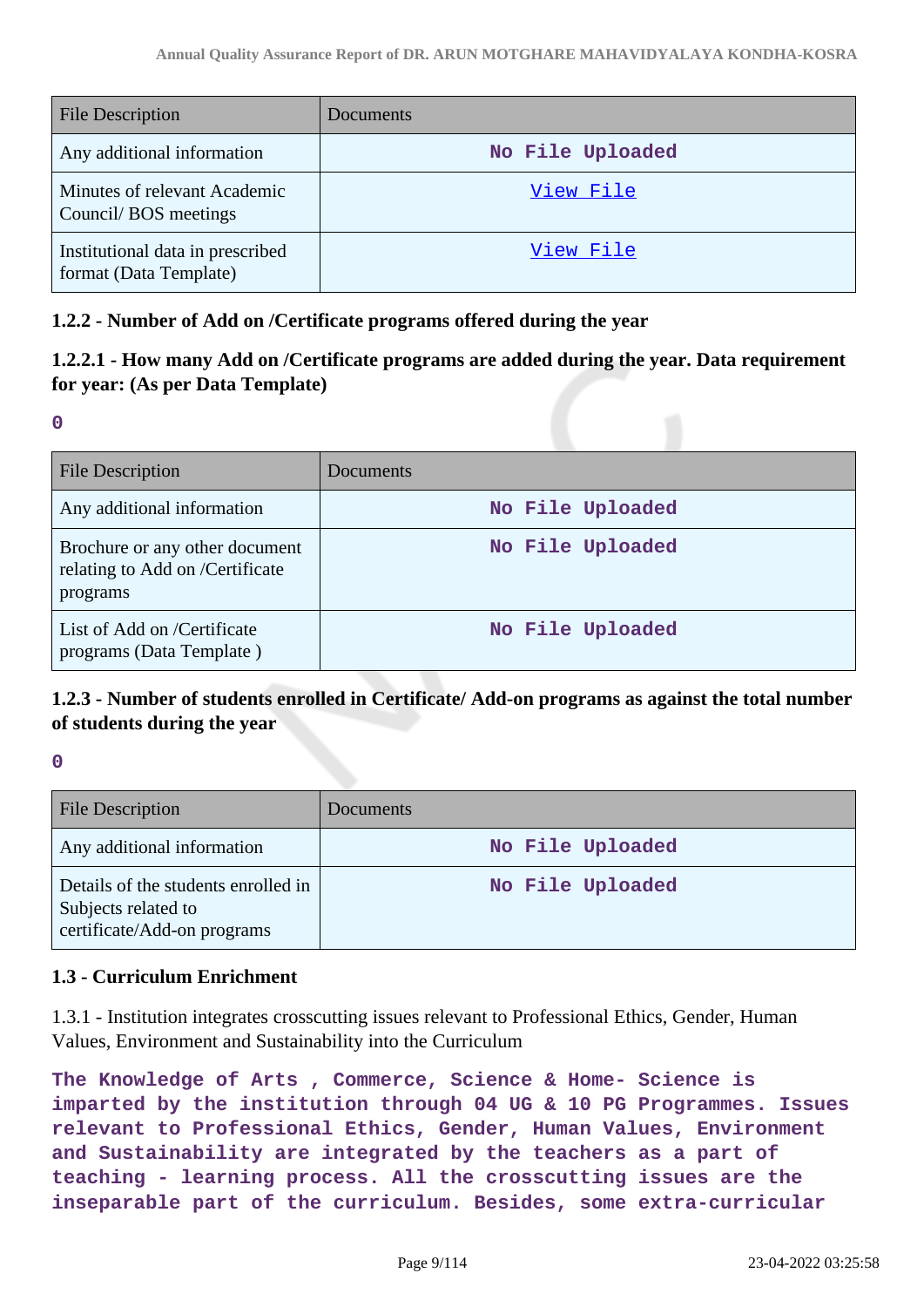**activities are conducted to integrate these crosscutting issues through NSS, Women Cell and other committees. Birth and death anniversaries of national heroes are celebrated to incorporate human values and ethics. 'International Women Day is observed' and programs on women empowerment and gender equality are conducted. Environment Study is a mandatory subject for all UG second year students. World Environment Day, World Wildlife Day , Ozone Layer Conservation Day are observed.**

| <b>File Description</b>                                                                                                                                                    | Documents        |
|----------------------------------------------------------------------------------------------------------------------------------------------------------------------------|------------------|
| Any additional information                                                                                                                                                 | No File Uploaded |
| Upload the list and description of<br>courses which address the<br>Professional Ethics, Gender,<br>Human Values, Environment and<br>Sustainability into the<br>Curriculum. | View File        |

# **1.3.2 - Number of courses that include experiential learning through project work/field work/internship during the year**

**3**

| <b>File Description</b>                                                                            | Documents        |
|----------------------------------------------------------------------------------------------------|------------------|
| Any additional information                                                                         | No File Uploaded |
| Programme / Curriculum/<br>Syllabus of the courses                                                 | No File Uploaded |
| Minutes of the Boards of Studies/<br>Academic Council meetings with<br>approvals for these courses | No File Uploaded |
| MoU's with relevant<br>organizations for these courses, if<br>any                                  | No File Uploaded |
| <b>Institutional Data in Prescribed</b><br>Format                                                  | View File        |

# **1.3.3 - Number of students undertaking project work/field work/ internships**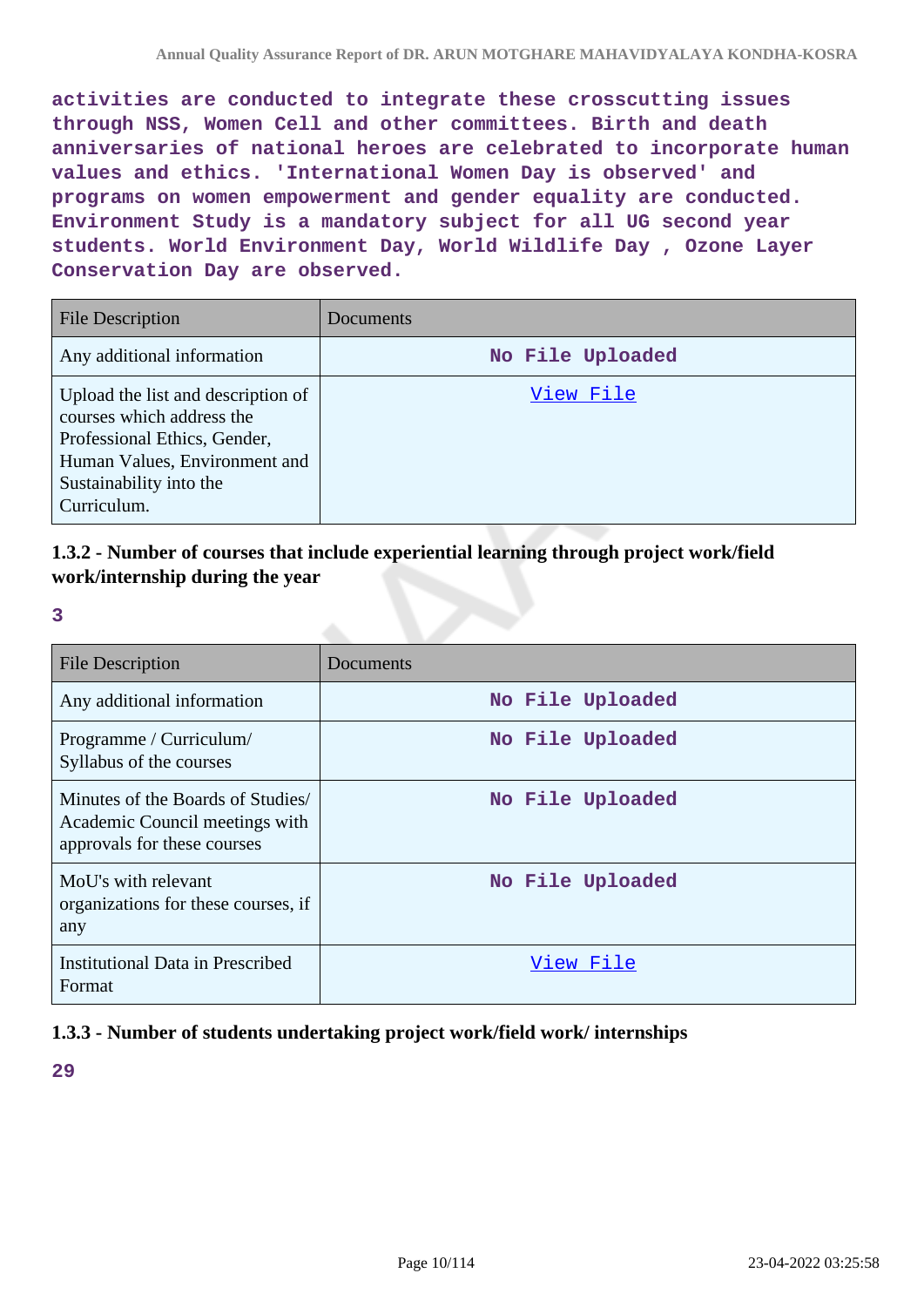| <b>File Description</b>                                                                                             | Documents        |
|---------------------------------------------------------------------------------------------------------------------|------------------|
| Any additional information                                                                                          | No File Uploaded |
| List of programmes and number<br>of students undertaking project<br>work/field work//internships<br>(Data Template) | View File        |

### **1.4 - Feedback System**

#### **1.4.1 - Institution obtains feedback on the syllabus and its transaction at the institution from the following stakeholders Students Teachers Employers Alumni B. Any 3 of the above**

| <b>File Description</b>                                                                                                                                        | Documents                                                                                    |  |  |  |
|----------------------------------------------------------------------------------------------------------------------------------------------------------------|----------------------------------------------------------------------------------------------|--|--|--|
| URL for stakeholder feedback<br>report                                                                                                                         | https://www.drarunmotgharemahavidyalaya.org/<br>feedback report/Feedback Reports-2020-2021.p |  |  |  |
|                                                                                                                                                                | df                                                                                           |  |  |  |
| Action taken report of the<br>Institution on feedback report as<br>stated in the minutes of the<br>Governing Council, Syndicate,<br><b>Board of Management</b> | View File                                                                                    |  |  |  |
| Any additional information                                                                                                                                     | No File Uploaded                                                                             |  |  |  |

# **1.4.2 - Feedback process of the Institution may A. Feedback collected, analyzed be classified as follows**

**and action taken and feedback available on website**

| <b>File Description</b>              | Documents                                    |
|--------------------------------------|----------------------------------------------|
| Upload any additional<br>information | No File Uploaded                             |
| URL for feedback report              |                                              |
|                                      | https://www.drarunmotgharemahavidyalaya.org/ |
|                                      | feedback report/Feedback Reports-2020-2021.p |
|                                      | df                                           |

# **TEACHING-LEARNING AND EVALUATION**

# **2.1 - Student Enrollment and Profile**

# **2.1.1 - Enrolment Number Number of students admitted during the year**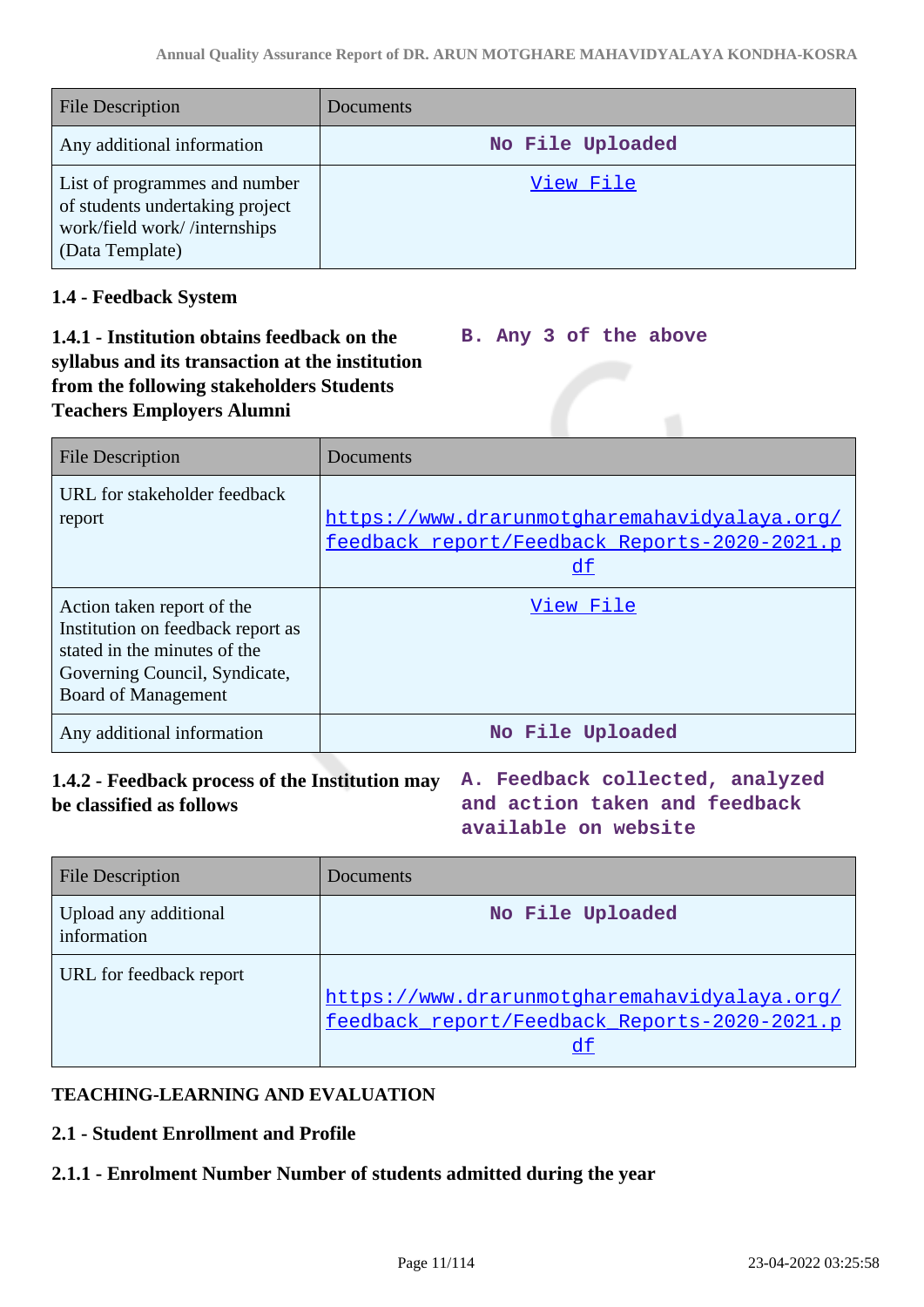### **2.1.1.1 - Number of students admitted during the year**

#### **538**

| <b>File Description</b>                    | <b>Documents</b> |
|--------------------------------------------|------------------|
| Any additional information                 | No File Uploaded |
| Institutional data in prescribed<br>format | View File        |

**2.1.2 - Number of seats filled against seats reserved for various categories (SC, ST, OBC, Divyangjan, etc. as per applicable reservation policy during the year (exclusive of supernumerary seats)**

### **2.1.2.1 - Number of actual students admitted from the reserved categories during the year**

#### **534**

| <b>File Description</b>                                          | <b>Documents</b> |
|------------------------------------------------------------------|------------------|
| Any additional information                                       | No File Uploaded |
| Number of seats filled against<br>seats reserved (Data Template) | View File        |

#### **2.2 - Catering to Student Diversity**

2.2.1 - The institution assesses the learning levels of the students and organizes special Programmes for advanced learners and slow learners

**As the institution is located in rural area, the admissions to all programs are purely on the first come first serve come basis and reservation policy of the state government. The institution organizes the Orientation program for the first-year students soon after the classroom teaching commences. Subject knowledge test of each subject is conducted by the concerned teacher to identify the advanced learners and slow learners. The academic performance of the student in the qualifying examination is also taken in consideration to identify the advanced and slow learners.**

**Once the identification process is done, a meeting is organized under the chairmanship of principal to discuss about the special programs and activities to be conducted for advanced and slow learners throughout the session. All the staff members, HOD's and IQAC members express their views and decisions are taken by the principal.**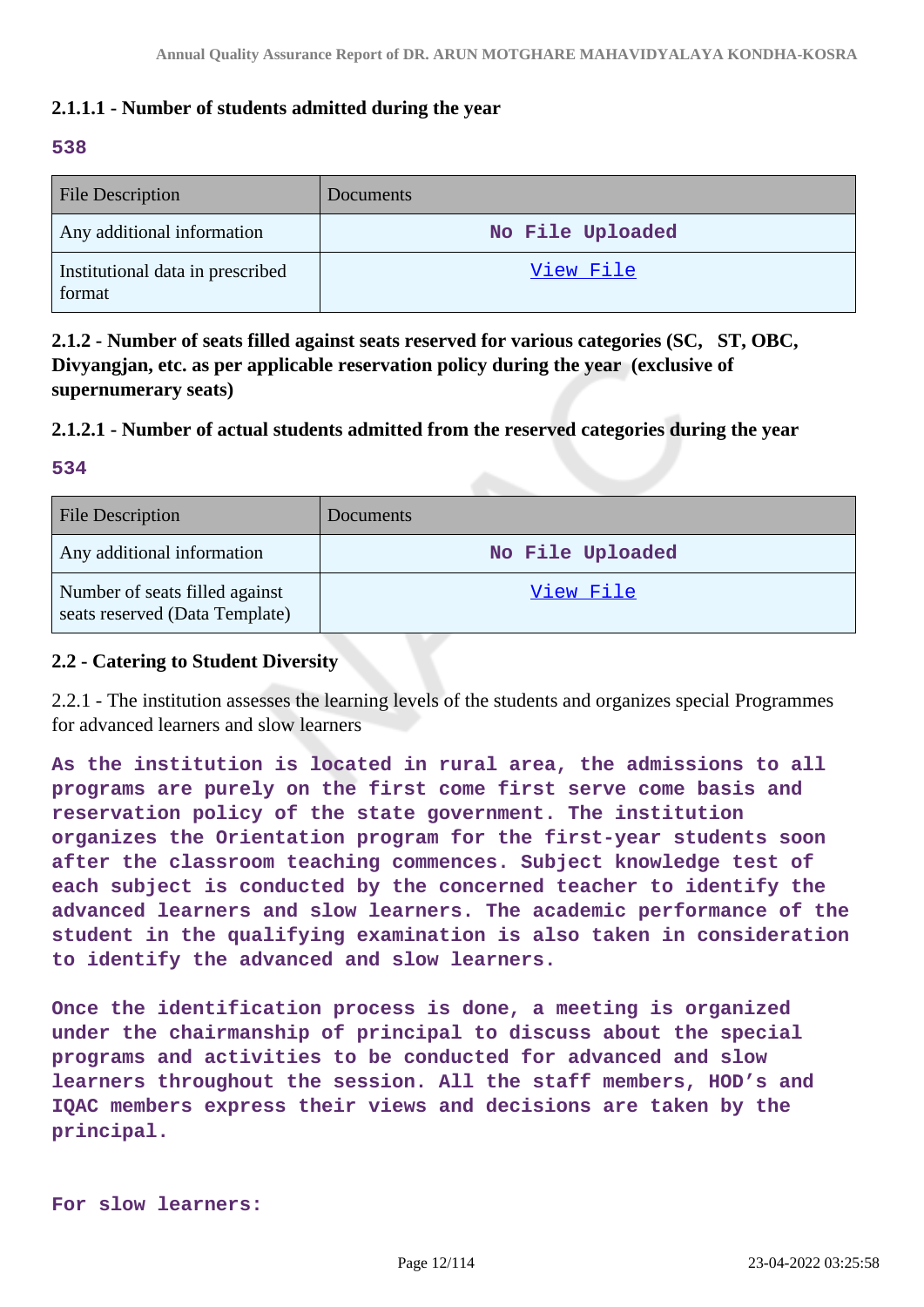**The number of slow learners is greater than that of advanced learners and the reason is obvious that most of the students belong to rural and socio-economically weaker background. Following activities are conducted for slow learners.**

- **Extra-classes/ remedial classes are conducted for each subject.**
- **Basic English grammar is taught in Tutorial English class.**
- **Self-study material is provided by subject teachers.**
- **Guest lectures are organized to motivate slow learners.**
- **Classroom seminars and group discussions are organized.**
- **Teachers conduct oral tests/ interactive sessions after the**  $\bullet$ **end of each unit/ topic so that the slow learners can be engaged actively.**
- **After the completion of syllabus, revision is done for slow learners.**
- **Previous years university examinations question papers are provided and every teacher has developed Question-Bank.**
- **Special counselling is given to slow learners by the appointed Mentor and Student Counselling Cell.**

#### **For advanced learners:**

**After identifying the advanced learners, it is important to provide them a platform which enables them to showcase and enhance their skills. The following activities are conducted for advanced learners.**

- **College level competitive examination is conducted every year to create awareness about the competitive examinations.**
- **Advanced learners are encouraged to participate in seminars, quiz competitions, debates and group discussions.**
- **The college Magazine 'Arunodaya' is a good platform which**  $\bullet$ **gives them an opportunity to express their innermost ideas by writing articles, poems, stories etc.**
- **They are motivated to participate in University level and Inter-collegiate competitions.**
- **Library provides an open access facility and computer facility with internet connectivity so that they can make good use of web learning resources.**
- **Wi-Fi facility is also available.**
- **Cultural, sports competitions are organized and Mementoes, certificate of appreciations are given to winners and runnersup.**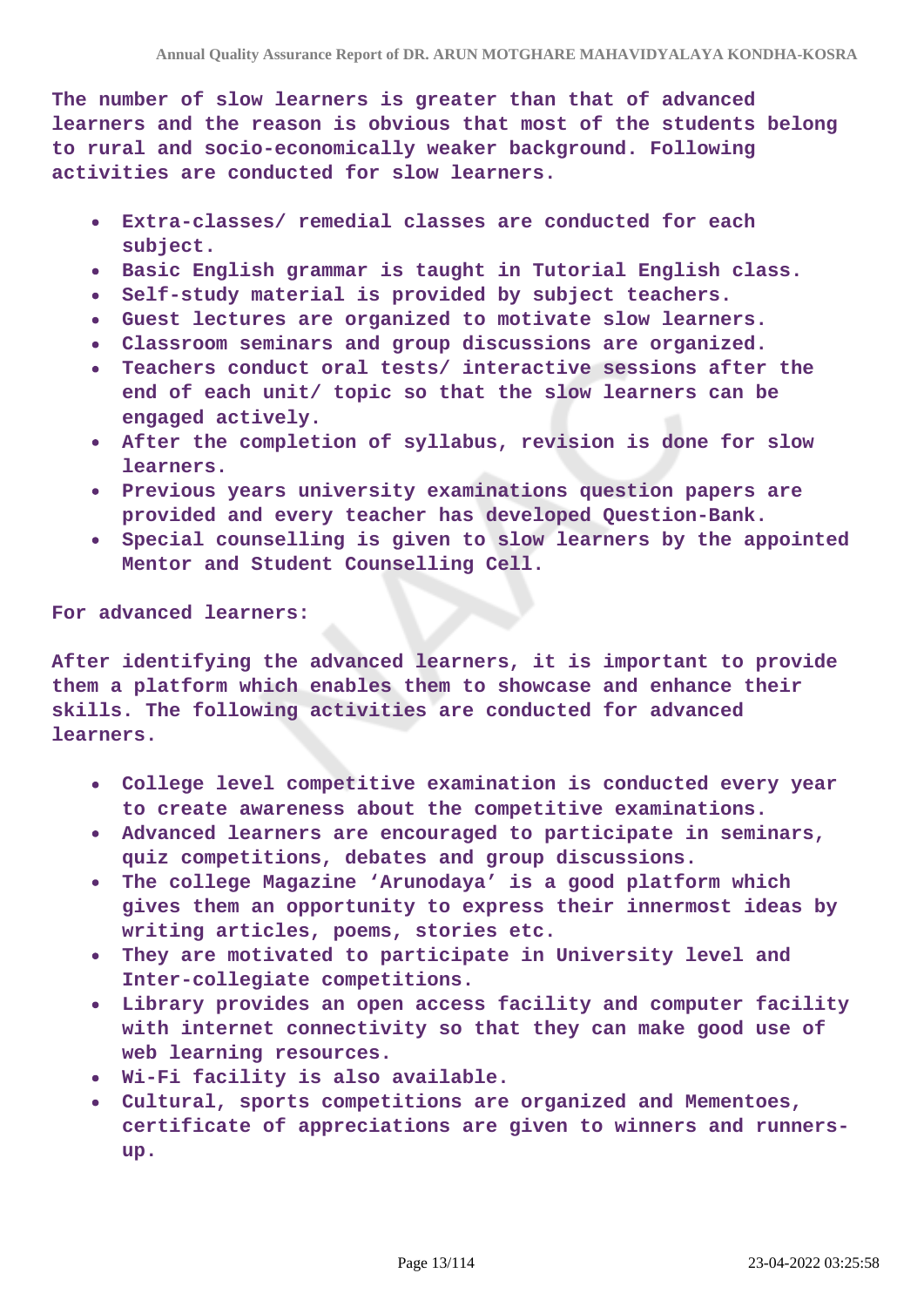| <b>File Description</b>                  | <b>Documents</b> |
|------------------------------------------|------------------|
| Paste link for additional<br>information | Nil              |
| Upload any additional<br>information     | No File Uploaded |

### **2.2.2 - Student- Full time teacher ratio (Data for the latest completed academic year)**

| Number of Students         |           | Number of Teachers |
|----------------------------|-----------|--------------------|
| 1165                       |           | 30                 |
| <b>File Description</b>    | Documents |                    |
| Any additional information |           | No File Uploaded   |

#### **2.3 - Teaching- Learning Process**

2.3.1 - Student centric methods, such as experiential learning, participative learning and problem solving methodologies are used for enhancing learning experiences

**The institute conducts UG and PG programs in Arts, Commerce and Science faculties.The teaching plans and lessons are prepared coursewise. The course-wise learning activities are designed to achieve the course outcomes. These are stated in the course plan/ lesson plan. As per the instructional requirement of program and courses, the student centric methods such as field study, lab, seminars & presentations, field visits, group discusions, projects etc. are conducted.**

| <b>File Description</b>              | <b>Documents</b> |
|--------------------------------------|------------------|
| Upload any additional<br>information | No File Uploaded |
| Link for additional information      | Nil              |

2.3.2 - Teachers use ICT enabled tools for effective teaching-learning process. Write description in maximum of 200 words

**The introduction of ICT has made the teaching-learning process more interesting and experimental. The teaching methods have improved and learning process have become easy. All the teachers have good knowledge of ICT tools. All teachers conducted online classes on Zoom App during lockdown. Some teachers have created educational videos and uploaded on their own YouTube channels. All the teachers**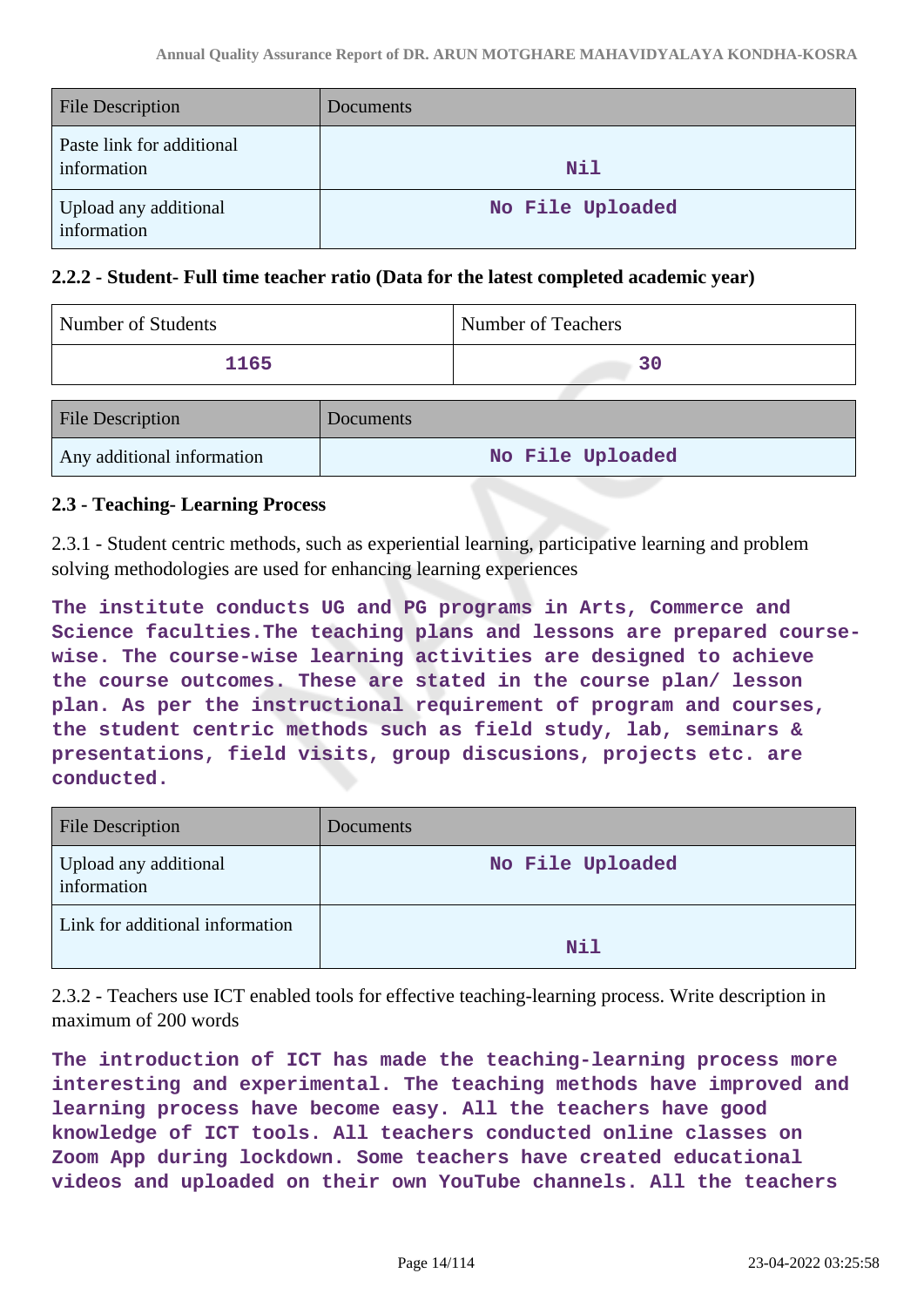**have created PPT's and they make good use of them to make the classroom teaching more effective. The following ICT tools for teaching- learning are available in our institution.**

- **There are 06 ICT enabled smart classrooms with internet**  $\bullet$ **connectivity.**
- **Free Wi-Fi is available in the college campus.**
- **Multi-media centre with 10 computers is available for the students in the library.**
- **As per the instructions given by university, the institution**  $\bullet$ **conducted some examinations in online mode due to covid-19 pandemic.**
- **Teachers conduct online test through Google forms.**
- **The library is fully automated with Soul 0.2 software.**
- **The teachers are encouraged to attend Faculty Induction**  $\bullet$ **Programs, Refresher Courses, Faculty Development Programs, Webinars, Conferences and Workshops related to use of ICT and innovative teaching-learning methods.**

| <b>File Description</b>                                                                                    | Documents        |
|------------------------------------------------------------------------------------------------------------|------------------|
| Upload any additional<br>information                                                                       | No File Uploaded |
| Provide link for webpage<br>describing the ICT enabled tools<br>for effective teaching-learning<br>process | View File        |

### **2.3.3 - Ratio of mentor to students for academic and other related issues (Data for the latest completed academic year )**

#### **2.3.3.1 - Number of mentors**

**30**

| <b>File Description</b>                                                  | Documents |
|--------------------------------------------------------------------------|-----------|
| Upload, number of students<br>enrolled and full time teachers on<br>roll | View File |
| Circulars pertaining to assigning<br>mentors to mentees                  | View File |
| Mentor/mentee ratio                                                      | View File |

### **2.4 - Teacher Profile and Quality**

#### **2.4.1 - Number of full time teachers against sanctioned posts during the year**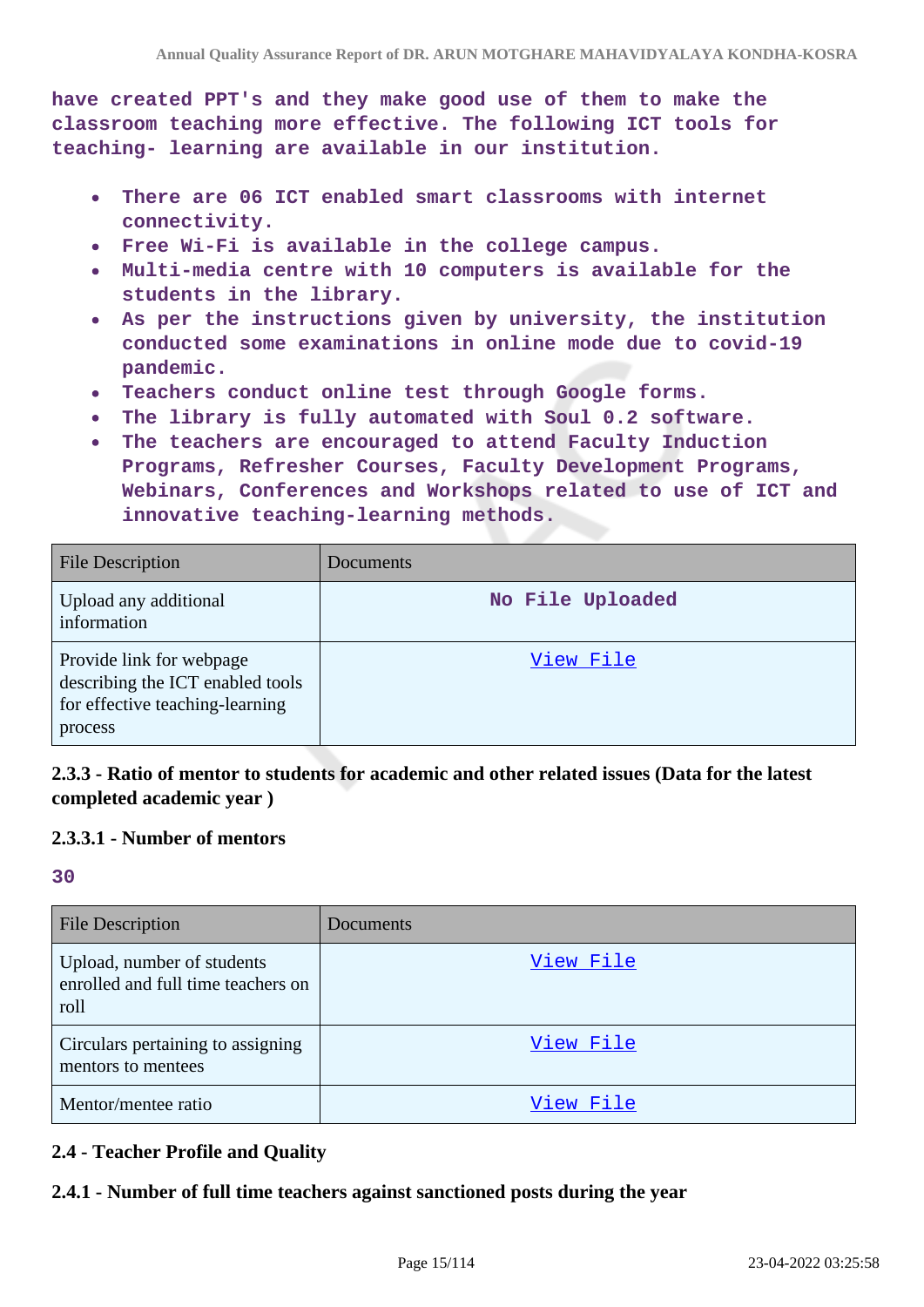#### **30**

| <b>File Description</b>                                             | Documents        |
|---------------------------------------------------------------------|------------------|
| Full time teachers and sanctioned<br>posts for year (Data Template) | View File        |
| Any additional information                                          | No File Uploaded |
| List of the faculty members<br>authenticated by the Head of HEI     | View File        |

**2.4.2 - Number of full time teachers with Ph. D. / D.M. / M.Ch. /D.N.B Superspeciality / D.Sc. / D.Litt. during the year (consider only highest degree for count)**

# **2.4.2.1 - Number of full time teachers with Ph. D. / D.M. / M.Ch. /D.N.C Superspeciality / D.Sc. / D.Litt. during the year**

### **5**

| <b>File Description</b>                                                                                                                                                            | Documents        |
|------------------------------------------------------------------------------------------------------------------------------------------------------------------------------------|------------------|
| Any additional information                                                                                                                                                         | No File Uploaded |
| List of number of full time<br>teachers with Ph. D. / D.M. /<br>M.Ch./ D.N.B Super specialty /<br>D.Sc. / D.Litt. and number of full<br>time teachers for year (Data)<br>Template) | View File        |

**2.4.3 - Number of years of teaching experience of full time teachers in the same institution (Data for the latest completed academic year)**

# **2.4.3.1 - Total experience of full-time teachers**

### **101**

| <b>File Description</b>                                                                                 | <b>Documents</b> |
|---------------------------------------------------------------------------------------------------------|------------------|
| Any additional information                                                                              | No File Uploaded |
| List of Teachers including their<br>PAN, designation, dept. and<br>experience details(Data<br>Template) | View File        |

# **2.5 - Evaluation Process and Reforms**

2.5.1 - Mechanism of internal assessment is transparent and robust in terms of frequency and mode. Write description within 200 words.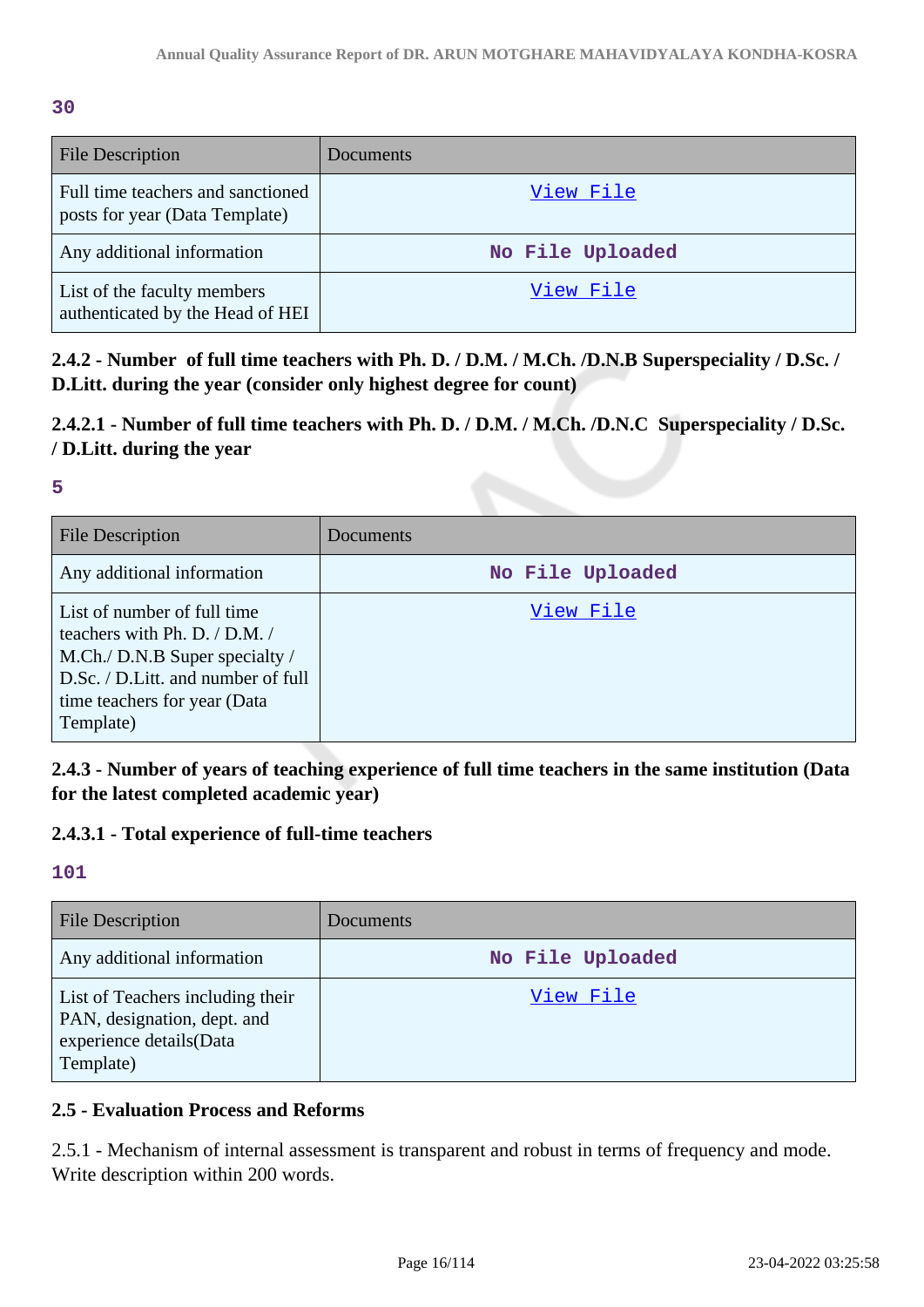**The institution conducts 4 internal tests for each program. The following precautions/ initiatives are taken to maintain transparency.**

**1. The time-table for internal test is displayed on the notice-board well in advance.**

**2. The schedule for internal test is a part of the academic calendar and the dates are informed to the students in the beginning of the academic year.**

**3. The curriculum of each course is communicated to students before internal tests.**

**4. The marks obtained by the students in the internal tests are displayed on notice board.**

**5. In case of grievances and as and when required the internal test answer-books are shown to the students on demand.**

| <b>File Description</b>         | <b>Documents</b> |
|---------------------------------|------------------|
| Any additional information      | No File Uploaded |
| Link for additional information | Nil              |

2.5.2 - Mechanism to deal with internal examination related grievances is transparent, time- bound and efficient

**The exam related grievances are addressed at institutional level for internal examination and at University level for external examination. The institutional level mechanism is formed in the capacity of examination committee to receive the grievances on internal tests.**

**The SOP and guidelines are developed to address examination related grievances at institutional level. The students and parents are also made aware of the same. The grievances related to course level is first addressed by the respective course faculty and if not resolved, it goes before the institutional level examination committee. Each grievance is resolved within three days.**

**The grievances related to external examination are resolved by the grievance redressal mechanism established at University level.**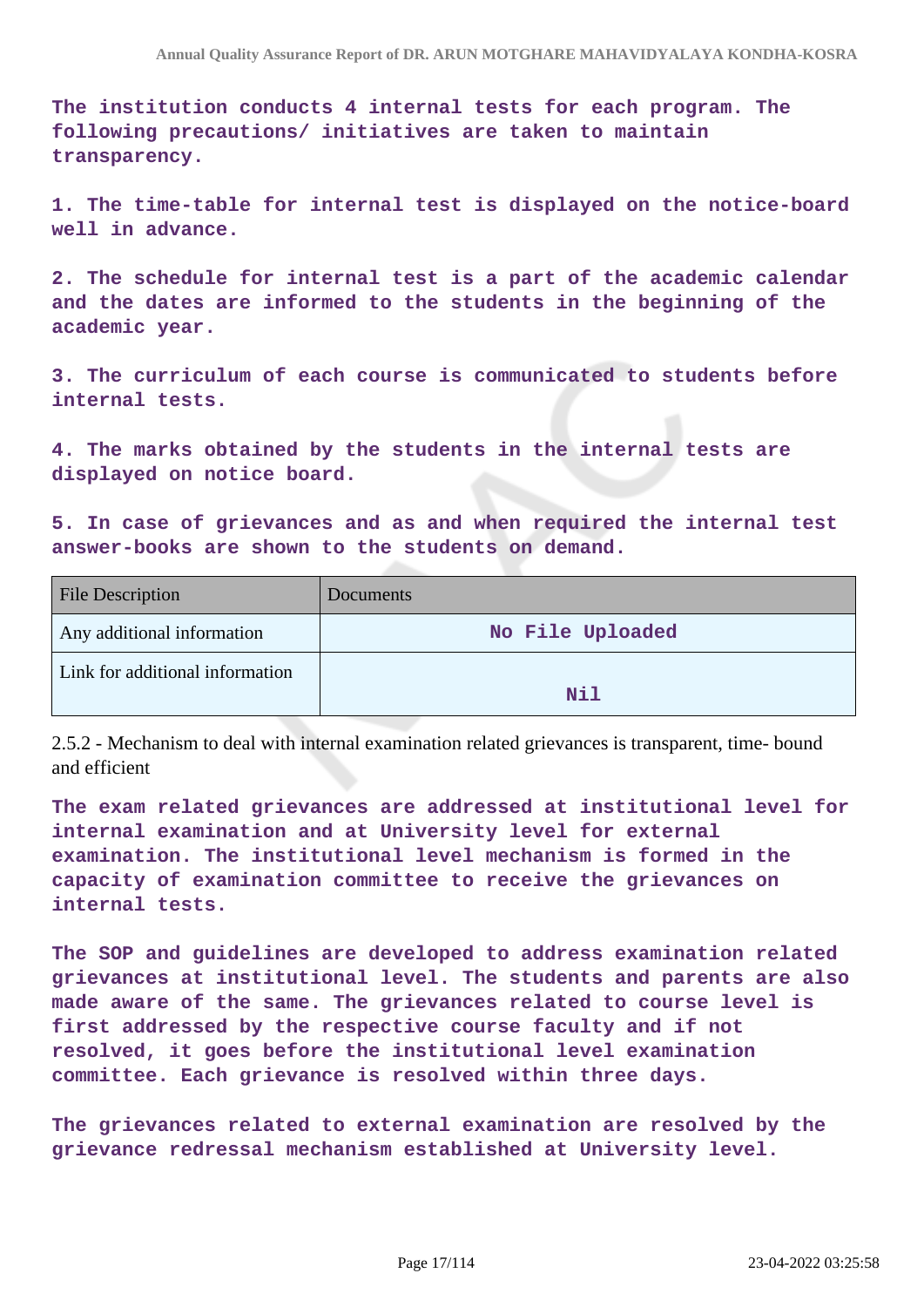| <b>File Description</b>         | <b>Documents</b> |
|---------------------------------|------------------|
| Any additional information      | No File Uploaded |
| Link for additional information | Nil              |

#### **2.6 - Student Performance and Learning Outcomes**

2.6.1 - Programme and course outcomes for all Programmes offered by the institution are stated and displayed on website and communicated to teachers and students.

**The institution has developed the program Outcomes for all educational programs (UG/PG). The framework of Outcomes based education is adopted in the development of learning Outcomes. For each program and courses under each program, the outcomes are defined at program level and course level, such as,**

- **1. Program Educational Objectives**
- **2. Program Outcomes**
- **3. Course Outcomes**

**In the design of the outcomes, the guidelines provided by NAAC are adopted along with Bloom's Taxonomy.**

**The program Outcomes and Course are displayed on the website as well as the faculty, staff and students are made aware about the implementation of the same.**

| <b>File Description</b>                                           | Documents        |
|-------------------------------------------------------------------|------------------|
| Upload any additional<br>information                              | No File Uploaded |
| Paste link for Additional<br>information                          | <b>Nil</b>       |
| <b>Upload COs for all Programmes</b><br>(exemplars from Glossary) | View File        |

2.6.2 - Attainment of Programme outcomes and course outcomes are evaluated by the institution.

**The institution evaluates Program Outcomes and Course Outcomes and the same are communicated to the students in the formal way of discussion in the classroom. The Outcomes are evaluated through the results of the internal assessments and examination conducted by R.T.M. Nagpur University. The student's performance in the**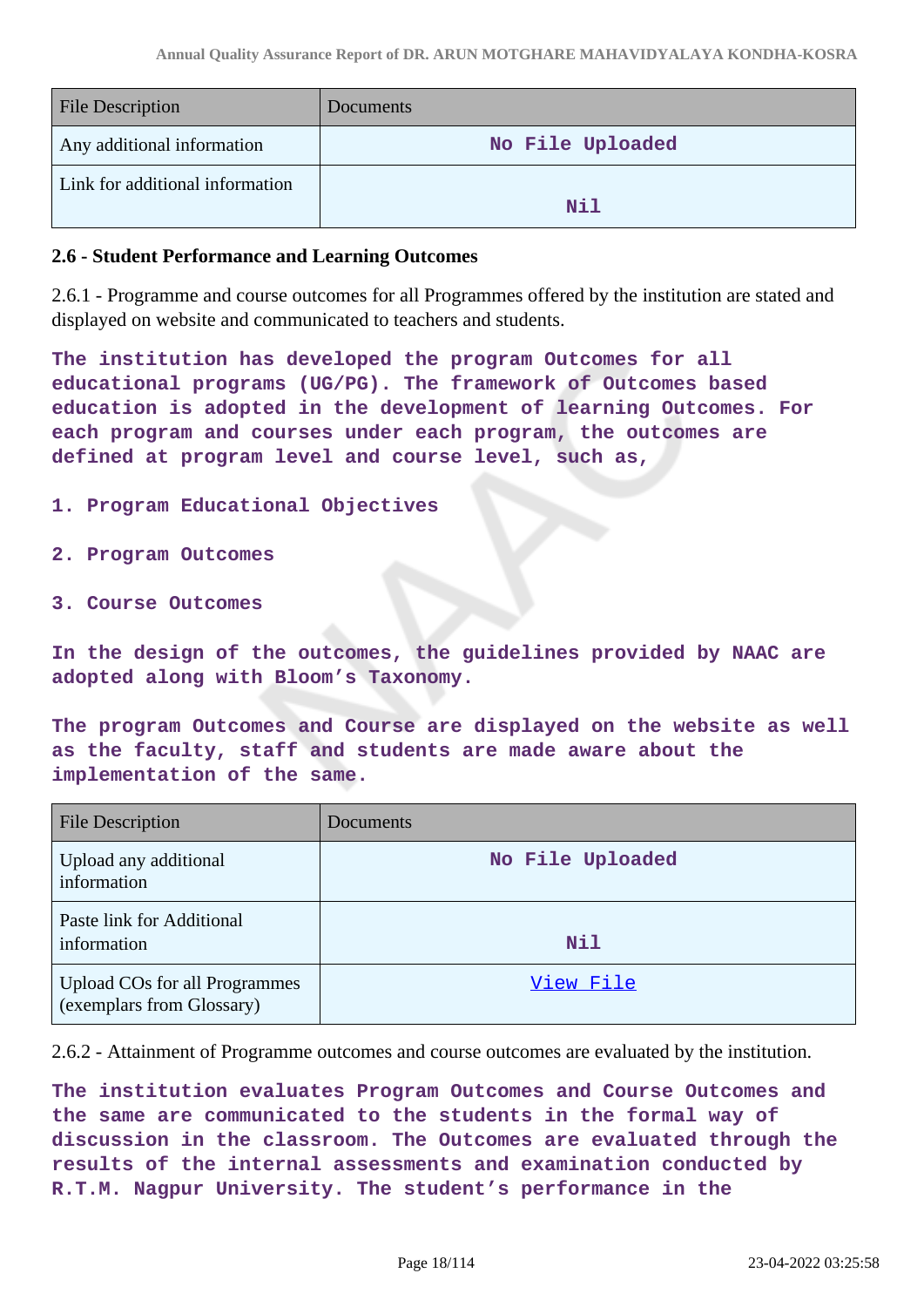**University examinations is one of the key aspects for attainment of outcomes. The passing percentage of students is increasing remarkably. The progression of students to higher studies (from UG to PG) is increasing every year and it reveals the academic quality of the institution. 44 students progressed to higher studies during the year.**

| <b>File Description</b>                  | <b>Documents</b> |
|------------------------------------------|------------------|
| Upload any additional<br>information     | No File Uploaded |
| Paste link for Additional<br>information | Nil              |

### **2.6.3 - Pass percentage of Students during the year**

# **2.6.3.1 - Total number of final year students who passed the university examination during the year**

#### **258**

| <b>File Description</b>                                                                                                     | Documents        |
|-----------------------------------------------------------------------------------------------------------------------------|------------------|
| Upload list of Programmes and<br>number of students passed and<br>appeared in the final year<br>examination (Data Template) | View File        |
| Upload any additional<br>information                                                                                        | No File Uploaded |
| Paste link for the annual report                                                                                            | Nil              |

#### **2.7 - Student Satisfaction Survey**

**2.7.1 - Student Satisfaction Survey (SSS) on overall institutional performance (Institution may design its own questionnaire) (results and details need to be provided as a weblink)**

https://www.drarunmotgharemahavidyalaya.org/NAAC/SSS/SSS2020-21.pdf

#### **RESEARCH, INNOVATIONS AND EXTENSION**

### **3.1 - Resource Mobilization for Research**

**3.1.1 - Grants received from Government and non-governmental agencies for research projects / endowments in the institution during the year (INR in Lakhs)**

**3.1.1.1 - Total Grants from Government and non-governmental agencies for research projects / endowments in the institution during the year (INR in Lakhs)**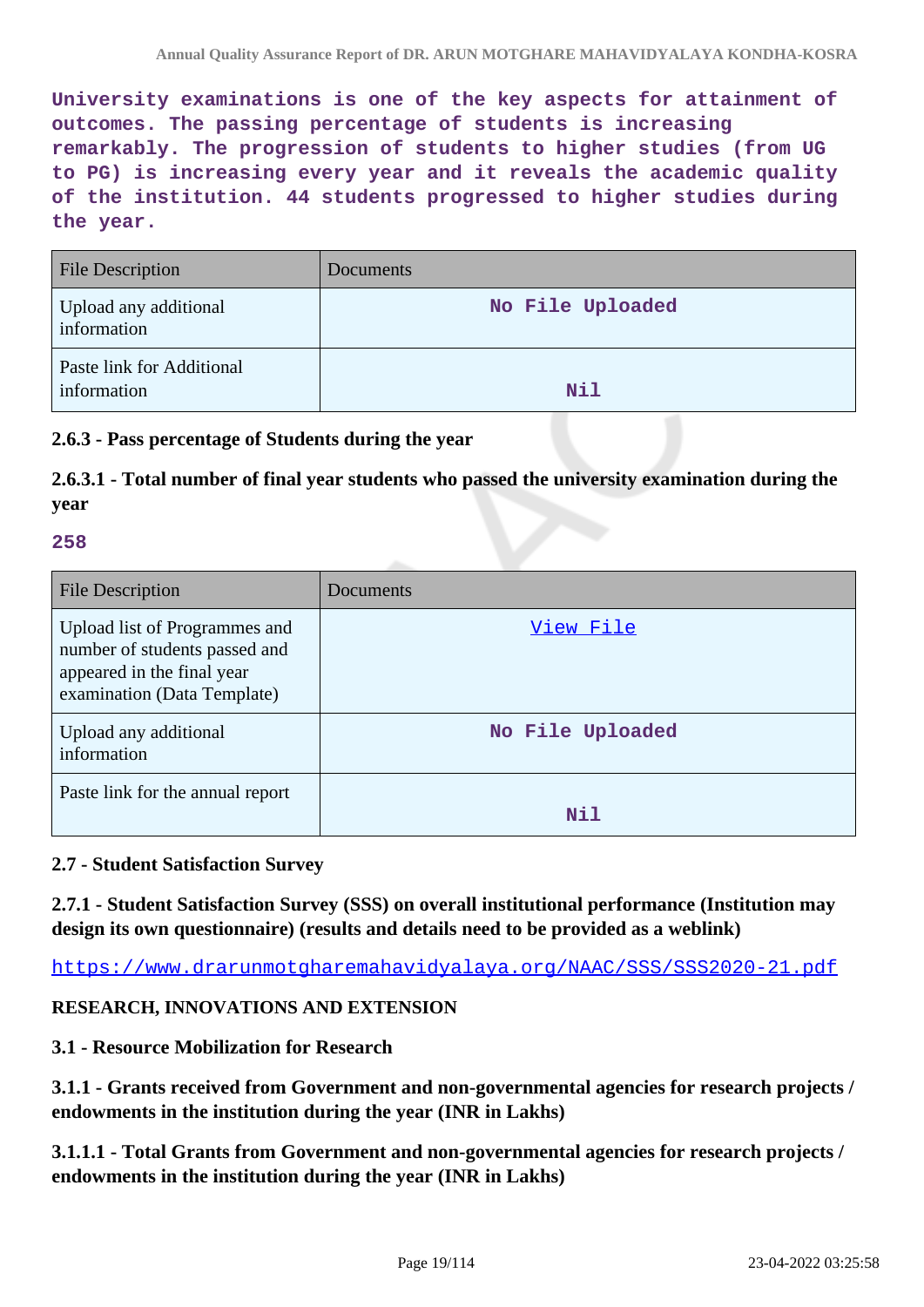**0**

| <b>File Description</b>                                                              | Documents        |
|--------------------------------------------------------------------------------------|------------------|
| Any additional information                                                           | No File Uploaded |
| e-copies of the grant award<br>letters for sponsored research<br>projects/endowments | No File Uploaded |
| List of endowments / projects<br>with details of grants (Data<br>Template)           | No File Uploaded |

### **3.1.2 - Number of teachers recognized as research guides (latest completed academic year)**

### **3.1.2.1 - Number of teachers recognized as research guides**

**0**

| <b>File Description</b>                    | <b>Documents</b> |
|--------------------------------------------|------------------|
| Any additional information                 | No File Uploaded |
| Institutional data in prescribed<br>format | No File Uploaded |

**3.1.3 - Number of departments having Research projects funded by government and non government agencies during the year**

# **3.1.3.1 - Number of departments having Research projects funded by government and nongovernment agencies during the year**

**0**

| File Description                                                 | Documents        |
|------------------------------------------------------------------|------------------|
| List of research projects and<br>funding details (Data Template) | No File Uploaded |
| Any additional information                                       | No File Uploaded |
| Supporting document from<br><b>Funding Agency</b>                | No File Uploaded |
| Paste link to funding agency<br>website                          | Nil              |

### **3.2 - Innovation Ecosystem**

3.2.1 - Institution has created an ecosystem for innovations and has initiatives for creation and transfer of knowledge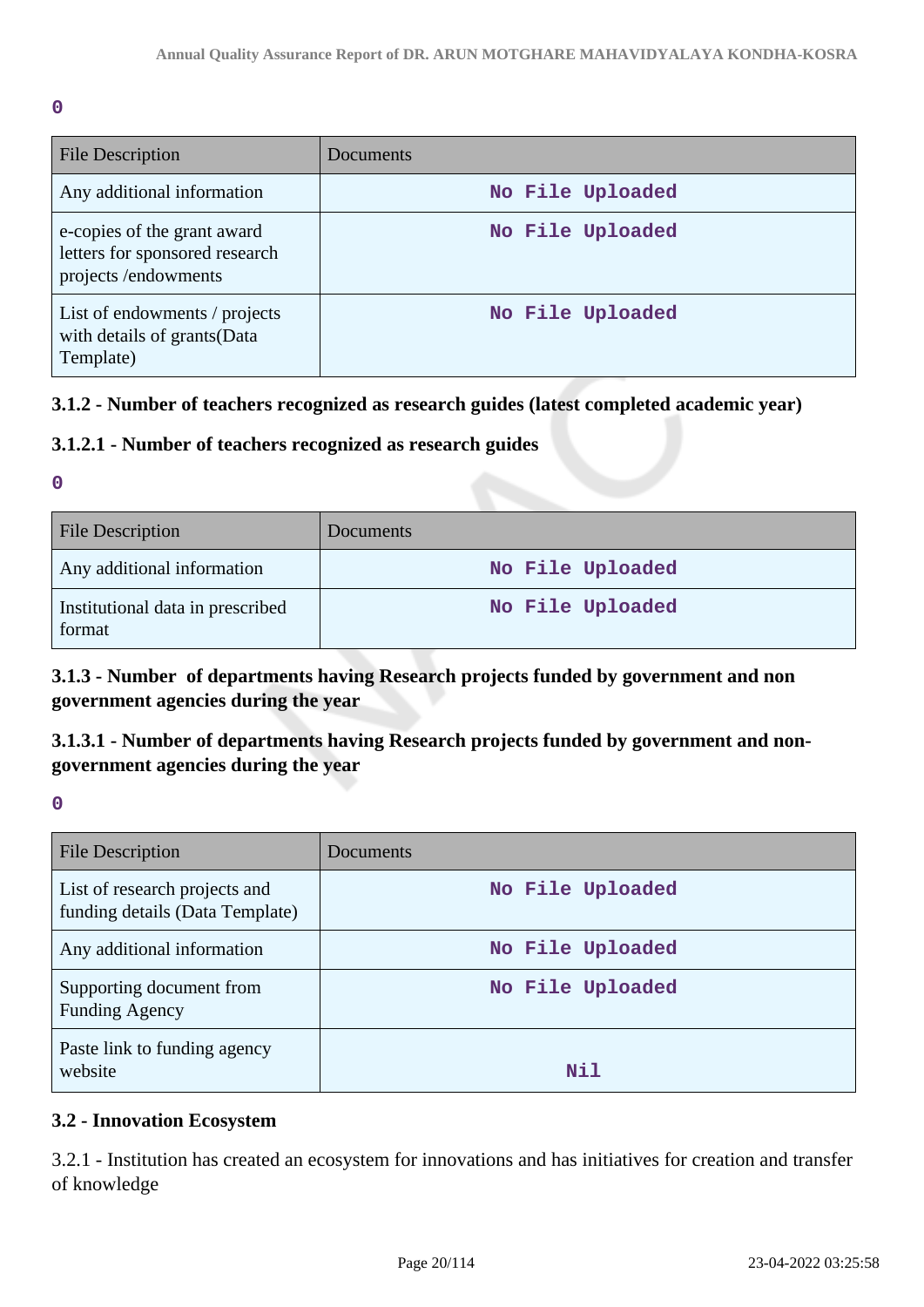#### **1. Research Committee**

**2. The faculty members are encouraged to attend seminar, conference and FDP.**

**3. The institute deputes the faculty to attend the program on IPR.**

**4. The faculty members are promoted to publish papers in Journals and Conference Proceedings.**

**5. The faculty members share their knowledge to students of other institutes through their guest lectures.**

**6. The library is enriched with 11511 books and number of reference books, journals, CD's & videos.**

**7. Educational tours and excursions are organized by the departments to give the students extra knowledge of the subject.**

**8. Laboratories are well equipped with instruments, modules, apparatus and modern equipment**

| <b>File Description</b>                  | Documents        |
|------------------------------------------|------------------|
| Upload any additional<br>information     | No File Uploaded |
| Paste link for additional<br>information | Nil              |

**3.2.2 - Number of workshops/seminars conducted on Research Methodology, Intellectual Property Rights (IPR) and entrepreneurship during the year**

**3.2.2.1 - Total number of workshops/seminars conducted on Research Methodology, Intellectual Property Rights (IPR) and entrepreneurship year wise during the year**

**0**

| <b>File Description</b>                                              | <b>Documents</b> |
|----------------------------------------------------------------------|------------------|
| Report of the event                                                  | No File Uploaded |
| Any additional information                                           | No File Uploaded |
| List of workshops/seminars<br>during last 5 years (Data<br>Template) | No File Uploaded |

#### **3.3 - Research Publications and Awards**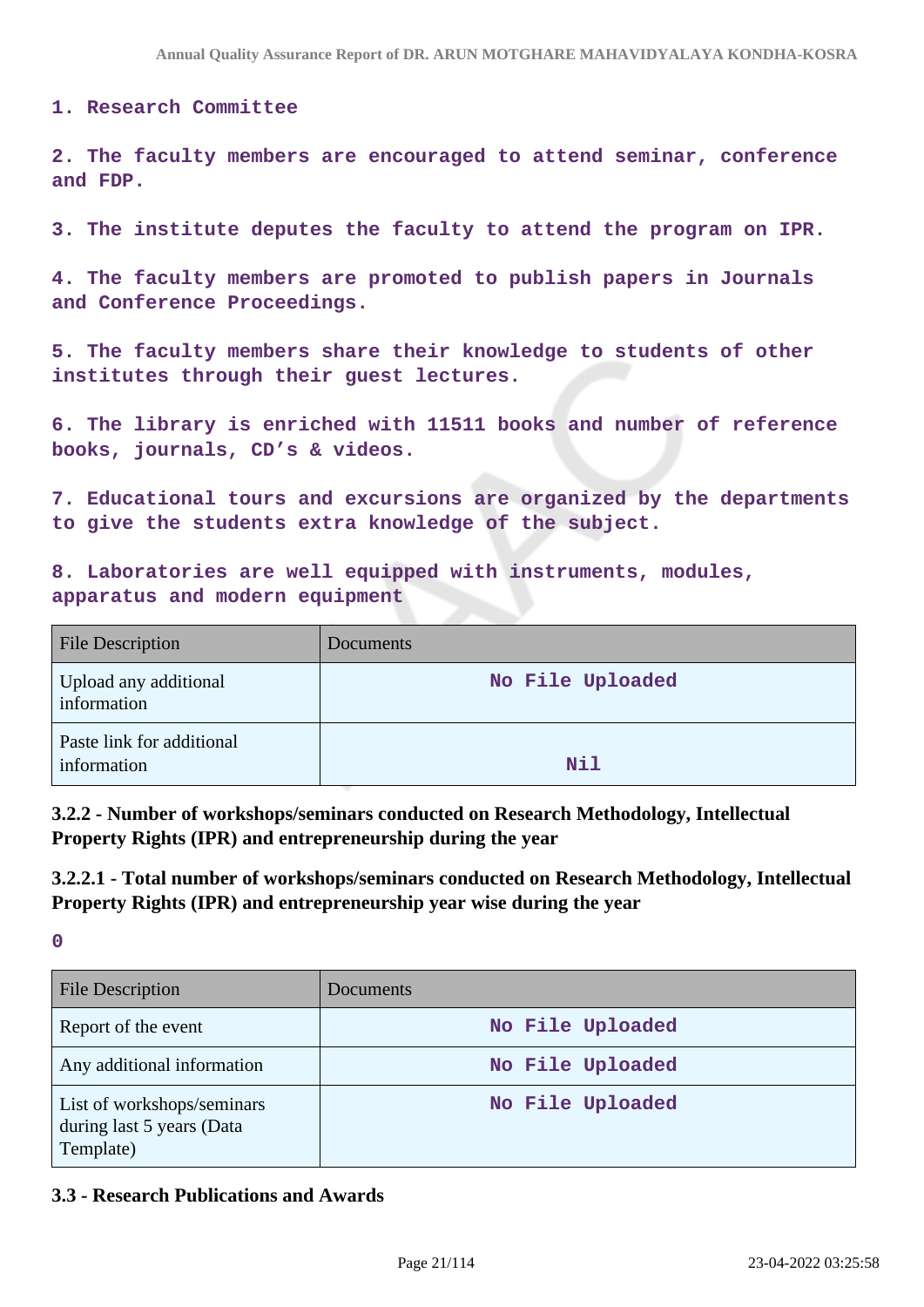### **3.3.1 - Number of Ph.Ds registered per eligible teacher during the year**

### **3.3.1.1 - How many Ph.Ds registered per eligible teacher within the year**

**0**

| <b>File Description</b>                                                                                                    | <b>Documents</b> |
|----------------------------------------------------------------------------------------------------------------------------|------------------|
| URL to the research page on HEI<br>website                                                                                 | Nil              |
| List of PhD scholars and their<br>details like name of the guide,<br>title of thesis, year of award etc<br>(Data Template) | No File Uploaded |
| Any additional information                                                                                                 | No File Uploaded |

**3.3.2 - Number of research papers per teachers in the Journals notified on UGC website during the year**

### **3.3.2.1 - Number of research papers in the Journals notified on UGC website during the year**

**3**

| <b>File Description</b>                                                                                     | Documents        |
|-------------------------------------------------------------------------------------------------------------|------------------|
| Any additional information                                                                                  | No File Uploaded |
| List of research papers by title,<br>author, department, name and<br>year of publication (Data<br>Template) | View File        |

**3.3.3 - Number of books and chapters in edited volumes/books published and papers published in national/ international conference proceedings per teacher during the year**

**3.3.3.1 - Total number of books and chapters in edited volumes/books published and papers in national/ international conference proceedings year wise during year**

**2**

| <b>File Description</b>                                                      | Documents        |
|------------------------------------------------------------------------------|------------------|
| Any additional information                                                   | No File Uploaded |
| List books and chapters edited<br>volumes/books published (Data<br>Template) | View File        |

### **3.4 - Extension Activities**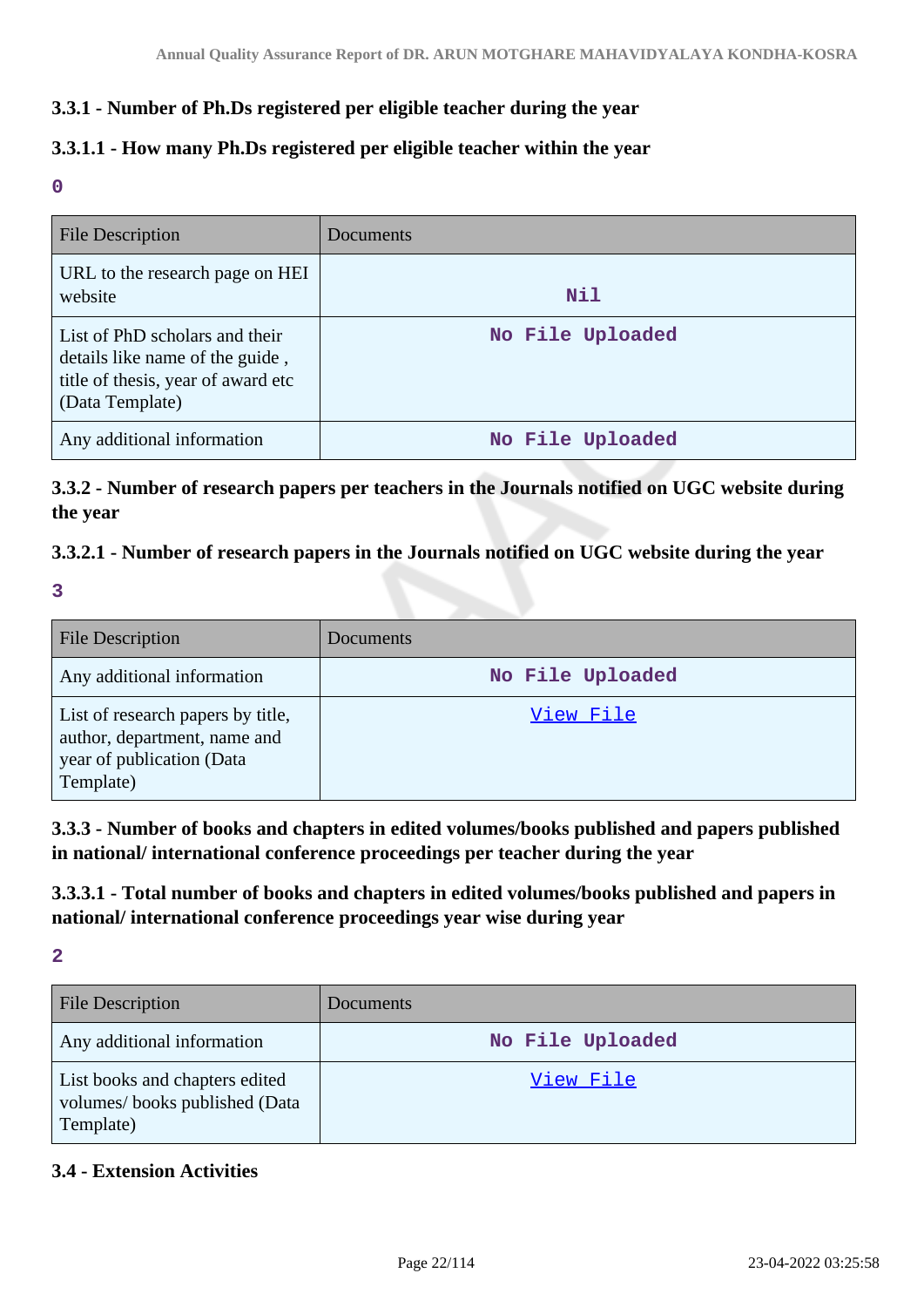3.4.1 - Extension activities are carried out in the neighborhood community, sensitizing students to social issues, for their holistic development, and impact thereof during the year

**The institute has developeda program calendar for curricular, cocurricular andextension activities. The extra-curricular activities that is extension activities are carried out in the neighbourhood community. Through these activities, students are made awareof thesocial issues and they become capable of addressing these issues. These activities are very significant forholistic development of students. The extension activities conducted are either extension to the curricular task or activities conducted under NSS Scheme and other outreach program. To mention the few, following activities are regularly conducted bythe institution for without. However, due to pandemic situation the number of activities conducted are very few.**

**1. Social Survey/ Economic Survey in the neighbourhood community to understand the socio-economic status of the livelihood.**

**2. On 19th Sept. of every year, on the occasion of Death Anniversary of Late. Shri. Laxmanji Motghare & Late Smt. Shevantadevi Motghare,the institute organizes Health Check-up Camp, Blood Donation Camp, Cloth Donation, Eye Check-up and Eye-glass Distribution, Meals for the needy and older community etc.**

**3. Institute conducts programs like Aids Day, Environment Day, Women's Day to sensitize them to the social issues.**

**4. The institute organizes Yoga Training,Sports and cultural activities for the holistic development.**

**The organization of such events enhances the holistic development of the students. It has been experienced that the number of students participate in such activities is increasing day by day and further the social and personal behaviour of the students have been seen with a significant improvement.**

| <b>File Description</b>                  | <b>Documents</b> |
|------------------------------------------|------------------|
| Paste link for additional<br>information | <b>Nil</b>       |
| Upload any additional<br>information     | No File Uploaded |

**3.4.2 - Number of awards and recognitions received for extension activities from government / government recognized bodies during the year**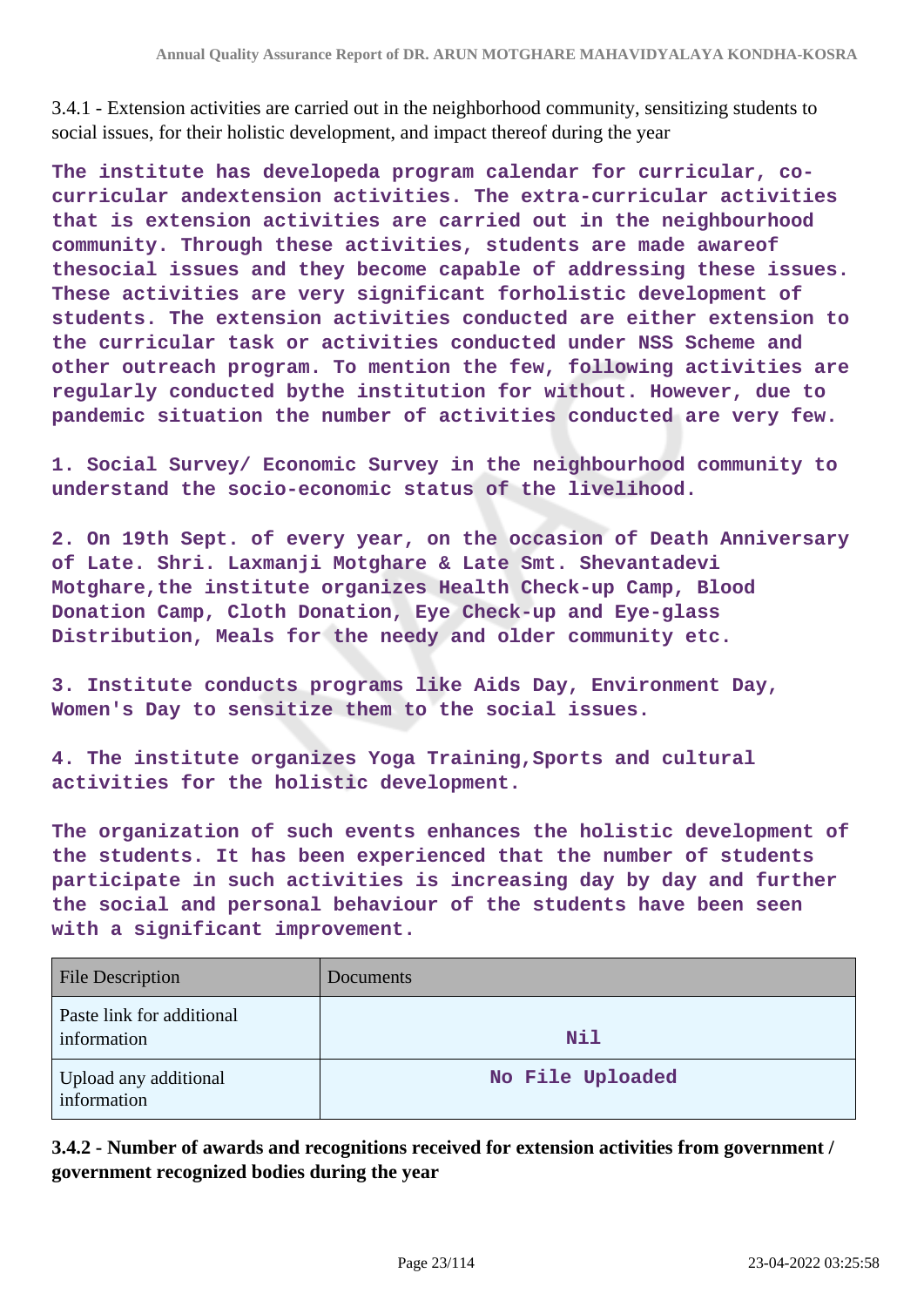# **3.4.2.1 - Total number of awards and recognition received for extension activities from Government/ Government recognized bodies year wise during the year**

**0**

| <b>File Description</b>                                                        | Documents        |
|--------------------------------------------------------------------------------|------------------|
| Any additional information                                                     | No File Uploaded |
| Number of awards for extension<br>activities in last 5 year (Data<br>Template) | No File Uploaded |
| e-copy of the award letters                                                    | No File Uploaded |

**3.4.3 - Number of extension and outreach programs conducted by the institution through NSS/NCC/Red cross/YRC etc., ( including the programmes such as Swachh Bharat, AIDS awareness, Gender issues etc. and/or those organized in collaboration with industry, community and NGOs ) during the year**

**3.4.3.1 - Number of extension and outreach Programs conducted in collaboration with industry, community and Non- Government Organizations through NSS/ NCC/ Red Cross/ YRC etc., during the year**

**3**

| <b>File Description</b>                                                                                                                | Documents        |
|----------------------------------------------------------------------------------------------------------------------------------------|------------------|
| Reports of the event organized                                                                                                         | No File Uploaded |
| Any additional information                                                                                                             | No File Uploaded |
| Number of extension and<br>outreach Programmes conducted<br>with industry, community etc for<br>the during the year (Data<br>Template) | View File        |

**3.4.4 - Number of students participating in extension activities at 3.4.3. above during year**

**3.4.4.1 - Total number of Students participating in extension activities conducted in collaboration with industry, community and Non- Government Organizations such as Swachh Bharat, AIDs awareness, Gender issue etc. year wise during year**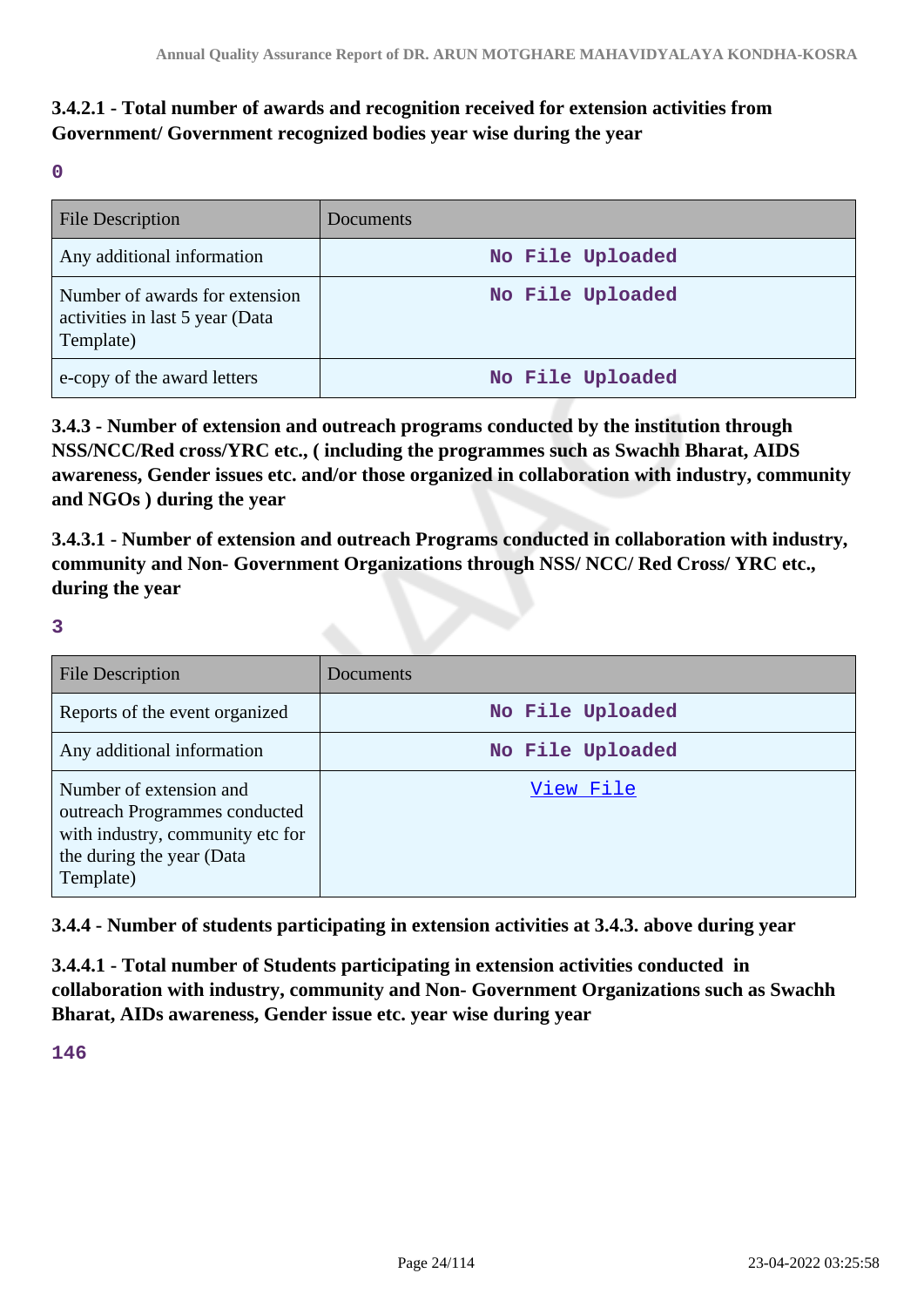| <b>File Description</b>                                                                              | Documents        |
|------------------------------------------------------------------------------------------------------|------------------|
| Report of the event                                                                                  | No File Uploaded |
| Any additional information                                                                           | No File Uploaded |
| Number of students participating<br>in extension activities with Govt.<br>or NGO etc (Data Template) | View File        |

### **3.5 - Collaboration**

**3.5.1 - Number of Collaborative activities for research, Faculty exchange, Student exchange/ internship during the year**

# **3.5.1.1 - Number of Collaborative activities for research, Faculty exchange, Student exchange/ internship year wise during the year**

**0**

| <b>File Description</b>                                                                      | Documents        |
|----------------------------------------------------------------------------------------------|------------------|
| e-copies of related Document                                                                 | No File Uploaded |
| Any additional information                                                                   | No File Uploaded |
| Details of Collaborative activities<br>with institutions/industries for<br>research, Faculty | No File Uploaded |

**3.5.2 - Number of functional MoUs with institutions, other universities, industries, corporate houses etc. during the year**

# **3.5.2.1 - Number of functional MoUs with Institutions of national, international importance, other universities, industries, corporate houses etc. year wise during the year**

**1**

| File Description                                                                                                                    | Documents        |
|-------------------------------------------------------------------------------------------------------------------------------------|------------------|
| e-Copies of the MoUs with<br>institution./industry/corporate<br>houses                                                              | View File        |
| Any additional information                                                                                                          | No File Uploaded |
| Details of functional MoUs with<br>institutions of national,<br>international importance, other<br>universities etc during the year | View File        |

### **INFRASTRUCTURE AND LEARNING RESOURCES**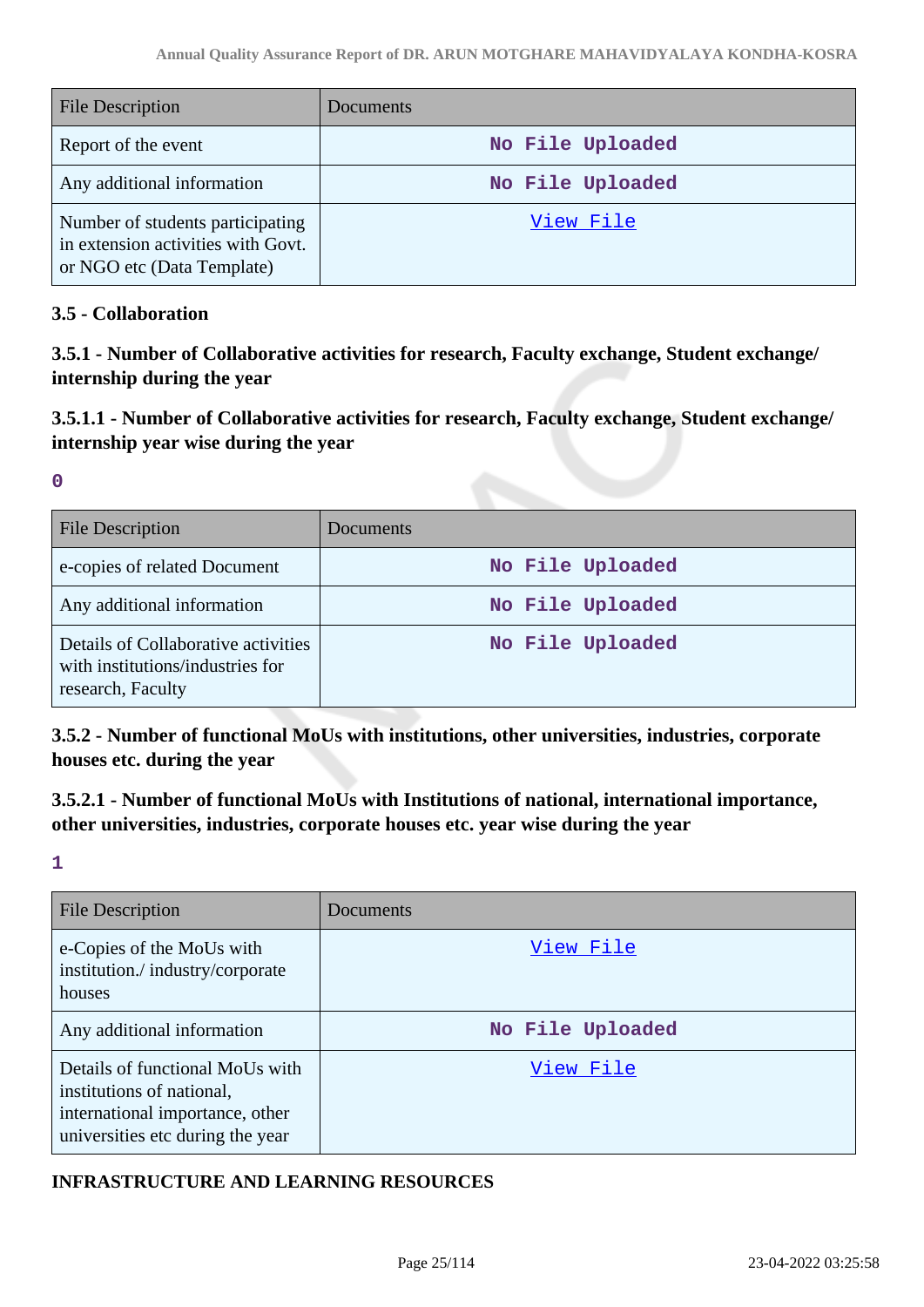### **4.1 - Physical Facilities**

4.1.1 - The Institution has adequate infrastructure and physical facilities for teaching- learning. viz., classrooms, laboratories, computing equipment etc.

**College Campus:**

**The Institution is located 2 km away from Kondha-Kosra village and is blessed with beauty of nature. The institution has got campus area of 3 acres of land surrounded by greenery**

**Departments:**

**Presently, the institution is running 4 UG and 10 PG Programs in Arts, Commerce and Science faculty.**

**Class Rooms:**

**There are 14 class rooms and 01seminar hall, (6 class rooms and seminar hall are enabled with LED projector).**

**Laboratory:**

**There are 07 well equipped laboratories.**

**Administrative Room:**

**The institution building consists of Principal's cabin attached with separate Antechamber, Administrative office, Board room, Separate Staff rooms for each Faculty.**

**Common Room:**

**Separate Girls and Boys common rooms on each floor attached with toilet and necessary equipments. Separate commode toilet for disabled students. Vending machine is available for girls.**

**Ramp:**  $\bullet$ 

**The institutions have Ramp for handicap students with wheelchair.**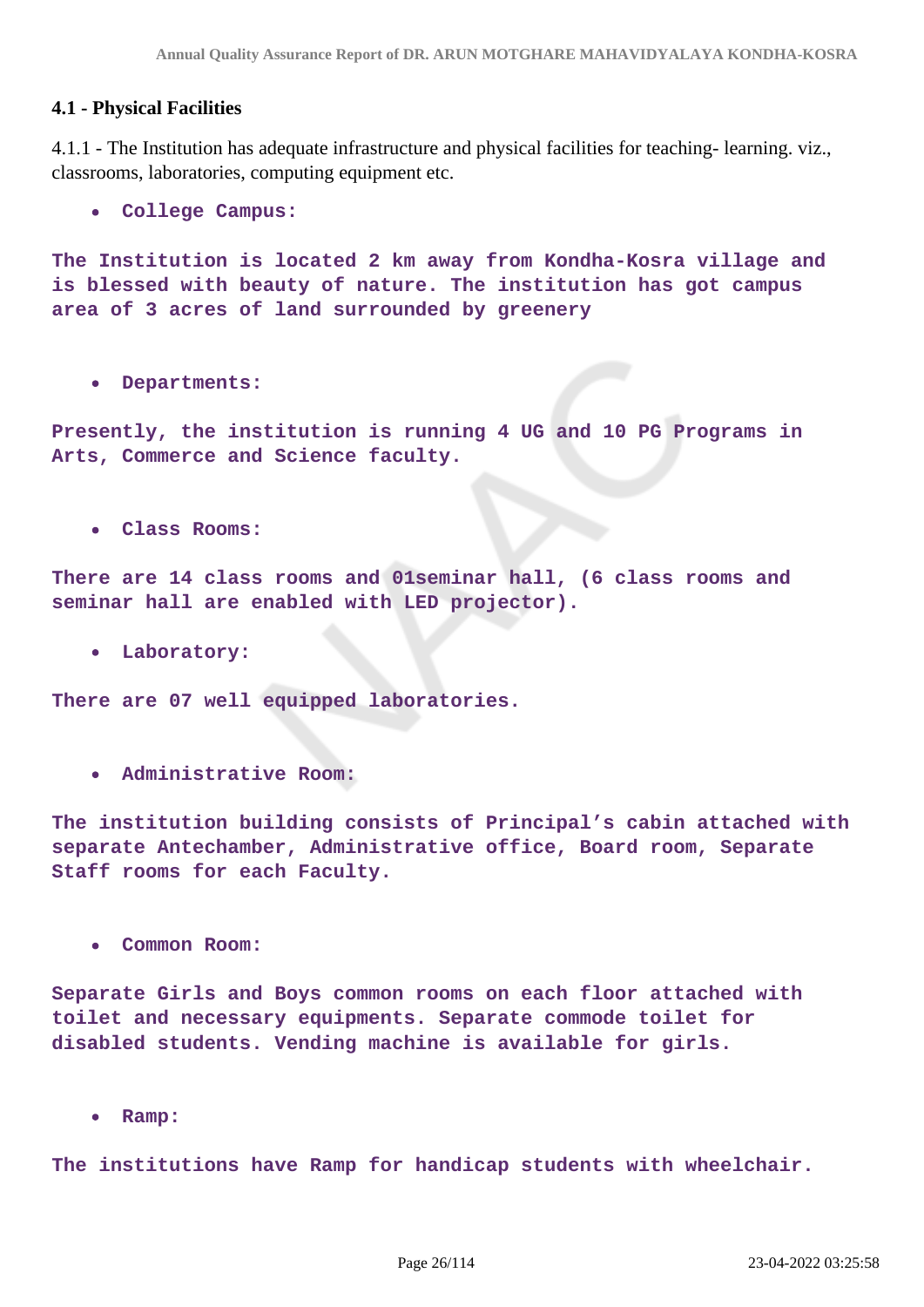**Water Purifier:**

**The institutions have 4 water purifier on each floor for the students.**

**Tutorial Rooms**

**Tutorial rooms are in college permission especially for specialized subjects and special for remedial classes for needy students in rural area.**

**Computer Lab:**

**The institution have separate computer center with 20 computerslab for student to improve their communication skill of computer.**

**Academic support system:**

**The college has 1 laptop, 3Xerox machines, 3 printers and1 scanner to support teaching and learning process.**

**Library:**

**The central library of the institution . college Library with separate stack room, issue counter, separate students reading room ( sq. mts) and reading room for staff, News Paper Gallery, Journal Section, Multimedia section with 12 computers for the students & Librarian's cabin. It is well furnished with more than collection of books including textbooks, reference books, encyclopedias, dictionaries and journals and periodicals are also available. The library has been using UGC Inflibnet 'Soul-2.0' Automation software for computerization of library.**

**Botanical Garden:**

**Botanical garden is available with varied plants biodiversity. There are 50 different types of plantsto gain knowledge.**

**NSS Room:**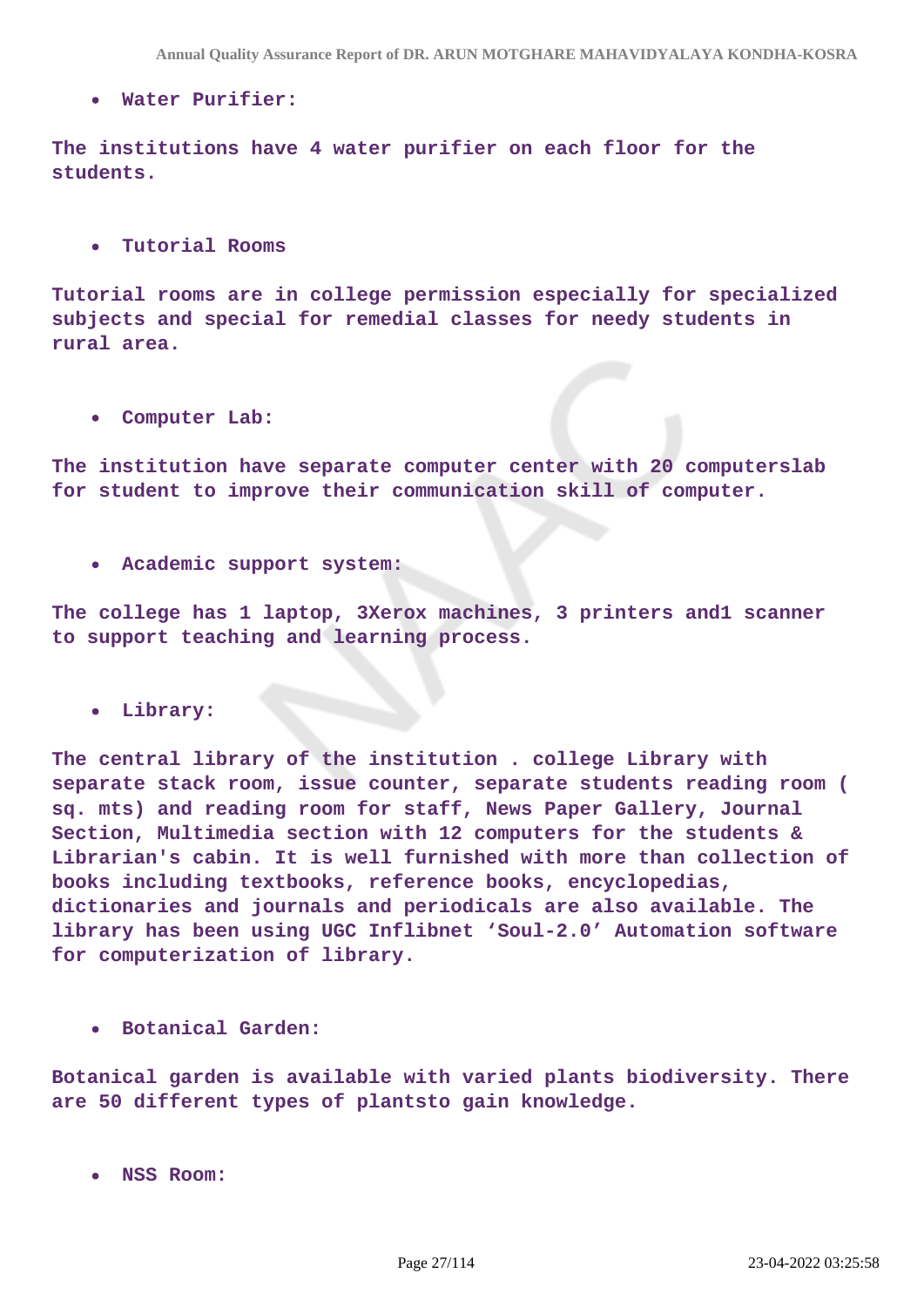**The college has separate NSS Department with 100 volunteers.**

**CCTV:**

**The college building and premises is under the CCTV surveillance.**

**Generator:**

**The college has movable generator necessary for electricity.**

**Music System:**

**The college has well-equipped music system for necessary use.**

**Toilets:**

**There are separate toilets for staff and students on each floor.**

**Parking:**

**College has separate parking facility for staff and students.**

**Canteen:**

**The canteen is available for the students and staff.**

| <b>File Description</b>                  | Documents        |
|------------------------------------------|------------------|
| Upload any additional<br>information     | No File Uploaded |
| Paste link for additional<br>information | Nil              |

4.1.2 - The Institution has adequate facilities for cultural activities, sports, games (indoor, outdoor), gymnasium, yoga centre etc.

**The college has outdoor and indoor sports facilities. Every year college organizes collegiate tournaments atthe college level.**

**Outdoor Game: - A spacious 2-acre playgroundis available for**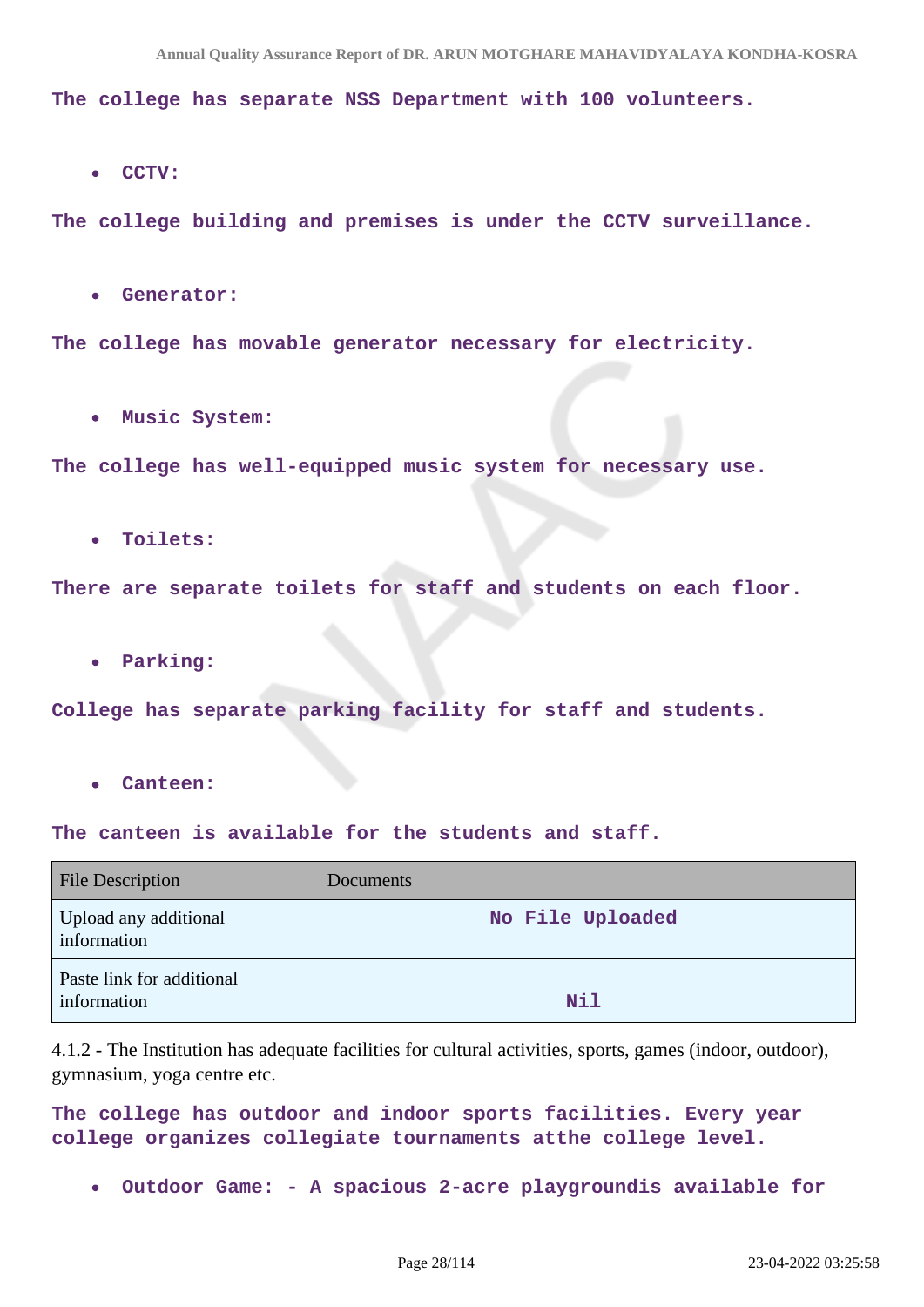**outdoor games like Kabaddi, Kho-Kho, Cricket, Volleyball, Badminton, etc. in the college campus.**

- **Indoor Game: Facilities for the sports like Chess, Carom,**  $\bullet$ **etc are provided to students on the college campus only.**
- **Running Track: The college has 100 mts and 200 mts tracks for running.**
- **Yoga Center:- The college has a yoga center for students and**  $\bullet$ **staff.**
- **NSS: The NSS Group of the college is very active and dynamic. Every year 100 students are enrolled for NSS. NSS activities are conductedthroughout the year. Following are some major activities conducted, tree plantation, blood donation camp, Dental checkup, eye checkup camp, cleanliness, water literacy, Swachh Bharat Abhiyan, etc.**

| <b>File Description</b>                  | Documents        |
|------------------------------------------|------------------|
| Upload any additional<br>information     | No File Uploaded |
| Paste link for additional<br>information | Nil              |

### **4.1.3 - Number of classrooms and seminar halls with ICT- enabled facilities such as smart class, LMS, etc.**

#### **6**

| <b>File Description</b>                                                                                   | Documents        |
|-----------------------------------------------------------------------------------------------------------|------------------|
| Upload any additional<br>information                                                                      | No File Uploaded |
| Paste link for additional<br>information                                                                  | <b>Nil</b>       |
| <b>Upload Number of classrooms</b><br>and seminar halls with ICT<br>enabled facilities (Data<br>Template) | View File        |

**4.1.4 - Expenditure, excluding salary for infrastructure augmentation during the year (INR in Lakhs)**

**4.1.4.1 - Expenditure for infrastructure augmentation, excluding salary during the year (INR in lakhs)**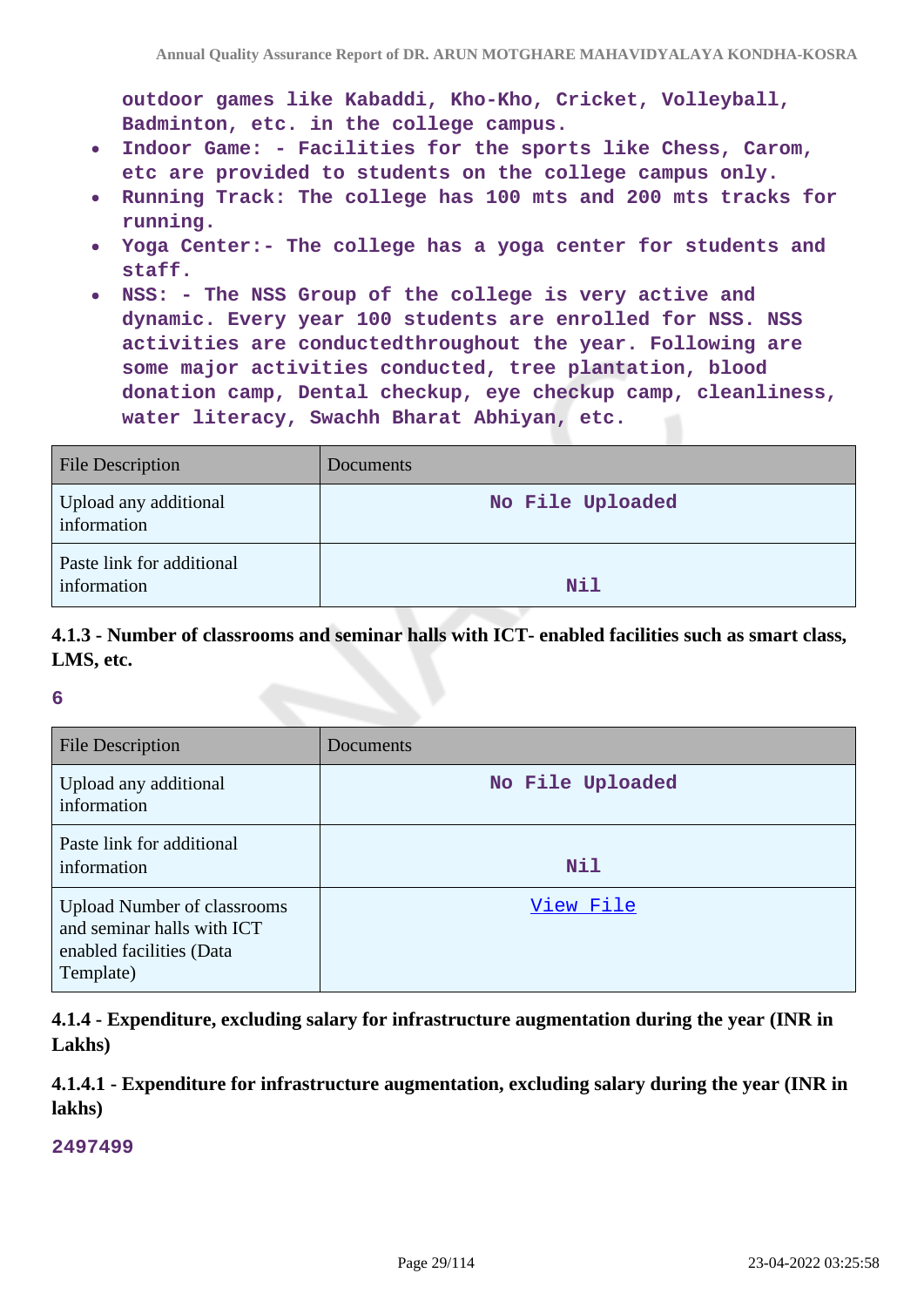| <b>File Description</b>                                                                           | <b>Documents</b> |
|---------------------------------------------------------------------------------------------------|------------------|
| Upload any additional<br>information                                                              | No File Uploaded |
| Upload audited utilization<br>statements                                                          | No File Uploaded |
| <b>Upload Details of budget</b><br>allocation, excluding salary<br>during the year (Data Template | View File        |

### **4.2 - Library as a Learning Resource**

4.2.1 - Library is automated using Integrated Library Management System (ILMS)

- **Name of the ILMS Software Soul 2.0**
- **Nature of automation Fully**
- **Version 2.0**
- **Year of Automation 2015**

| <b>File Description</b>                  | <b>Documents</b> |
|------------------------------------------|------------------|
| Upload any additional<br>information     | View File        |
| Paste link for Additional<br>Information | Nil              |

#### **4.2.2 - The institution has subscription for the following e-resources e-journals e-C. Any 2 of the above**

# **ShodhSindhu Shodhganga Membership ebooks Databases Remote access toe-resources**

| <b>File Description</b>                                                                                       | Documents |
|---------------------------------------------------------------------------------------------------------------|-----------|
| Upload any additional<br>information                                                                          | View File |
| Details of subscriptions like e-<br>journals, e-Shodh Sindhu,<br>Shodhganga Membership etc<br>(Data Template) | View File |

# **4.2.3 - Expenditure for purchase of books/e-books and subscription to journals/e- journals during the year (INR in Lakhs)**

# **4.2.3.1 - Annual expenditure of purchase of books/e-books and subscription to journals/ejournals during the year (INR in Lakhs)**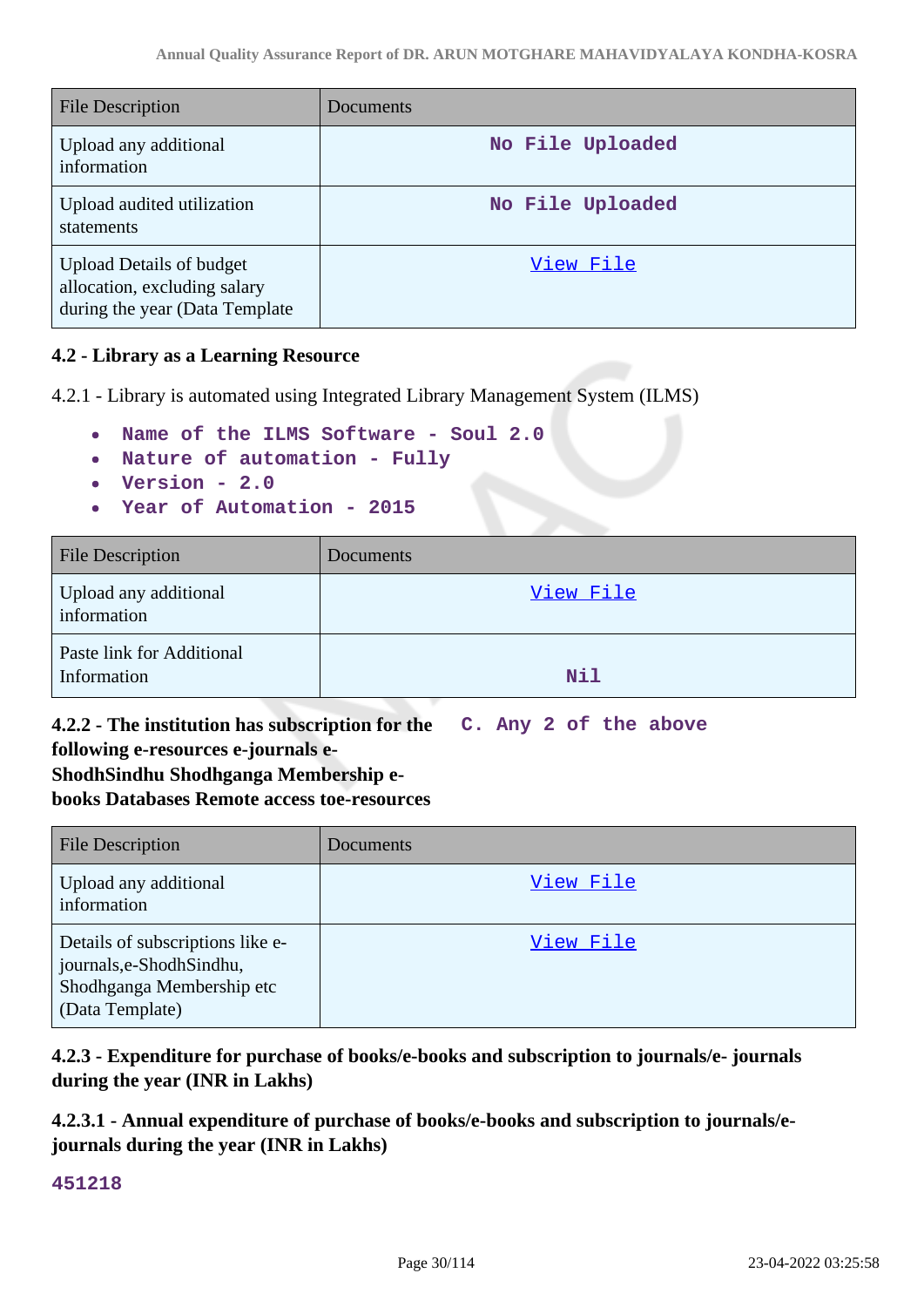| <b>File Description</b>                                                                                                       | Documents        |
|-------------------------------------------------------------------------------------------------------------------------------|------------------|
| Any additional information                                                                                                    | No File Uploaded |
| Audited statements of accounts                                                                                                | No File Uploaded |
| Details of annual expenditure for<br>purchase of books/e-books and<br>journals/e- journals during the<br>year (Data Template) | View File        |

**4.2.4 - Number per day usage of library by teachers and students ( foot falls and login data for online access) (Data for the latest completed academic year)**

### **4.2.4.1 - Number of teachers and students using library per day over last one year**

**50**

| <b>File Description</b>                              | <b>Documents</b> |
|------------------------------------------------------|------------------|
| Any additional information                           | No File Uploaded |
| Details of library usage by<br>teachers and students | View File        |

### **4.3 - IT Infrastructure**

4.3.1 - Institution frequently updates its IT facilities including Wi-Fi

 $\bullet$ **Computer Updating:**

**Presently, there are 58 computers available in the institute. Most of the computers are from Lenovo & HCL Company with Window 10 operating system.**

**Laptops:**  $\bullet$ 

**The college has one laptop with the latest feature.**

 $\bullet$ **Internet Facility**

**The institution has a broadband connection of 5 mbps speed.**

 $\bullet$ **Wi-Fi**

**A free Wi-fi facility is availableinside the campus.**

**library head looks after the internet needs and upgrades the**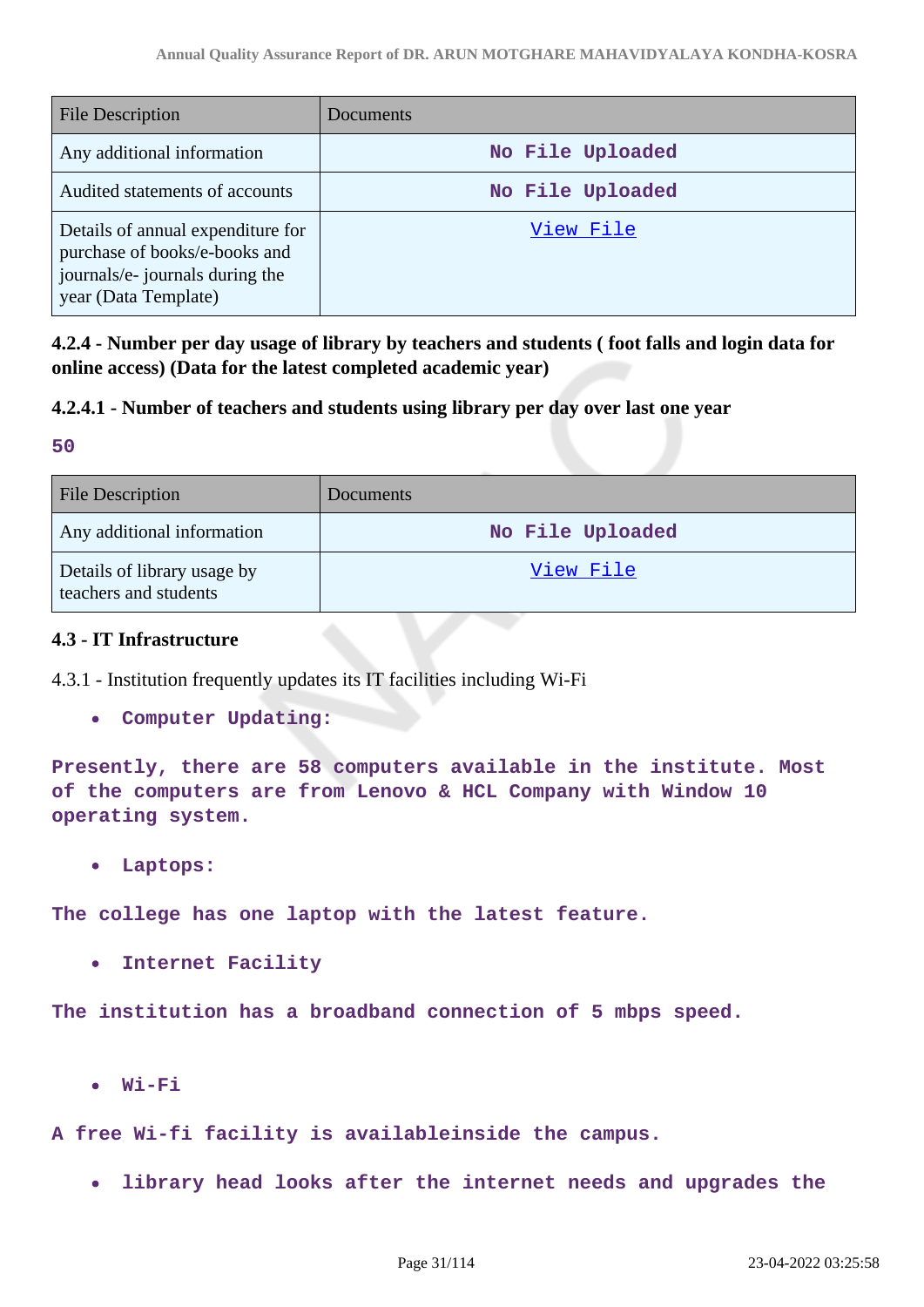**software and systems. All the systems, printers, copiers, and scanners are LAN synced with the internet facility.**

| <b>File Description</b>                  | <b>Documents</b> |
|------------------------------------------|------------------|
| Upload any additional<br>information     | No File Uploaded |
| Paste link for additional<br>information | Nil              |

### **4.3.2 - Number of Computers**

#### **58**

| <b>File Description</b>              | <b>Documents</b> |
|--------------------------------------|------------------|
| Upload any additional<br>information | No File Uploaded |
| <b>List of Computers</b>             | View File        |

# **4.3.3 - Bandwidth of internet connection in the D. 10 - 5MBPS Institution**

| <b>File Description</b>                                                        | Documents        |
|--------------------------------------------------------------------------------|------------------|
| Upload any additional<br>Information                                           | No File Uploaded |
| Details of available bandwidth of<br>internet connection in the<br>Institution | View File        |

#### **4.4 - Maintenance of Campus Infrastructure**

**4.4.1 - Expenditure incurred on maintenance of infrastructure (physical and academic support facilities) excluding salary component during the year (INR in Lakhs)**

**4.4.1.1 - Expenditure incurred on maintenance of infrastructure (physical facilities and academic support facilities) excluding salary component during the year (INR in lakhs)**

**5080002.88**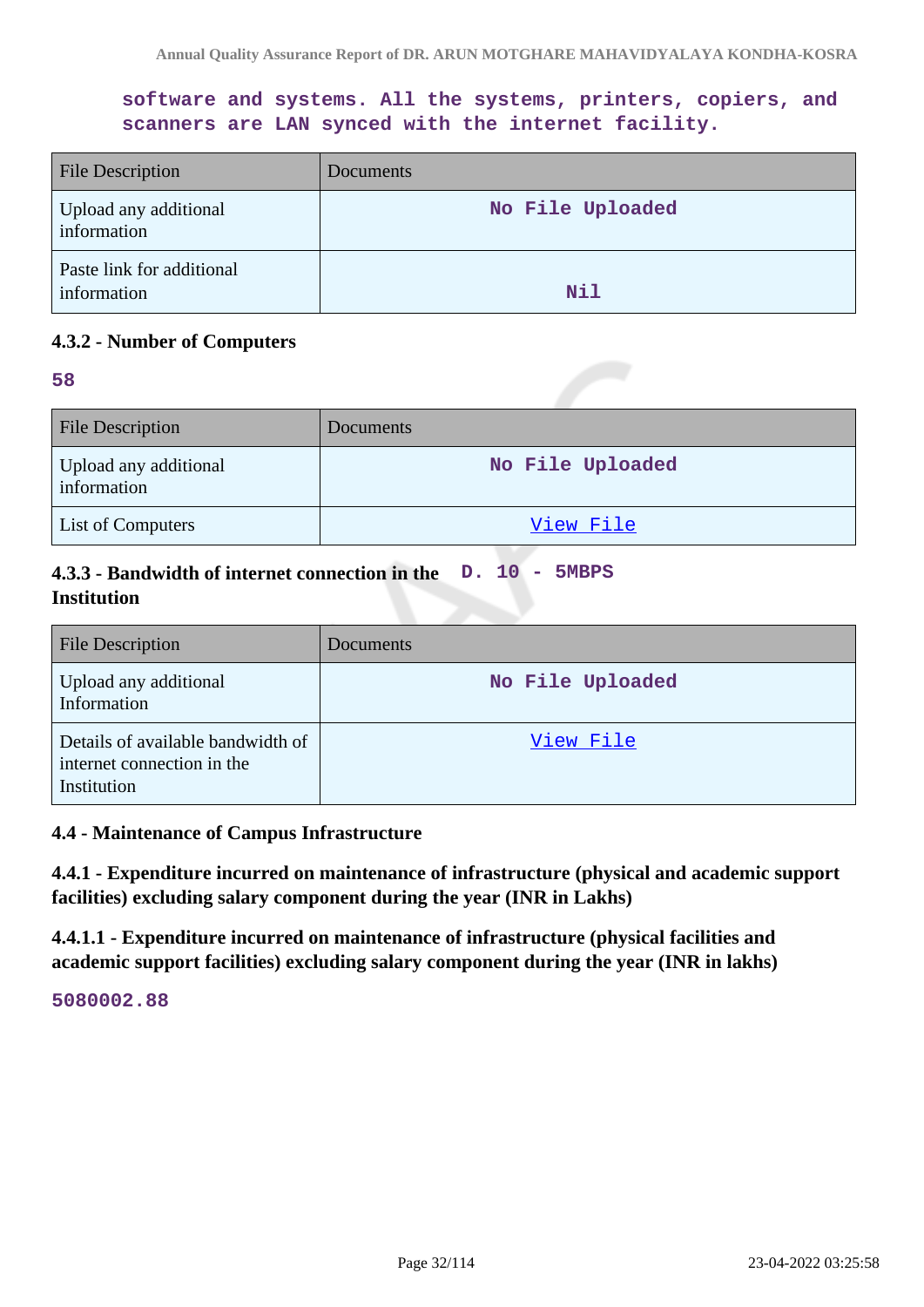| <b>File Description</b>                                                                                                        | Documents        |
|--------------------------------------------------------------------------------------------------------------------------------|------------------|
| Upload any additional<br>information                                                                                           | No File Uploaded |
| Audited statements of accounts                                                                                                 | No File Uploaded |
| Details about assigned budget<br>and expenditure on physical<br>facilities and academic support<br>facilities (Data Templates) | View File        |

4.4.2 - There are established systems and procedures for maintaining and utilizing physical, academic and support facilities - laboratory, library, sports complex, computers, classrooms etc.

**The College has always been committed to provide quality education to the students. New infrastructure (Building) was created in 2015 and existing infrastructure is upgraded to enhance academic standards and increase efficiency. The office and classrooms have been made airy as well as proper arrangement is done for natural light to increase and create the work efficiency of the lecture and administrative of the staff.**

**Infrastructure: There is a 'college Development Committee' to look after the maintenance, repair and constructional work related to the building. The building is newly constructed so there is no maintenance till date.**

**Laboratories The institute has 07 laboratories. 05 of science department and 2 ofArts department. The support staff cleans and maintains the physical infrastructure, equipments etc. The laboratories are cleaned before and after the practical and prepared for the next day practical the support.**

**Library The library is user friendly and kept dust free and ventilated. The attendants keep the library premises clean. The library area, including reading room and stack room are cleaned regularaly. The library is used for referring various literatures, book lending, reading facility, accessing the E-resources etc.**

**Sports The grounds are cleaned for practice and to conduct the games likeVolleyball, Kabaddi, Badminton. Grounds are well maintained. Shot -Put , Long Jump are kept prepared. The Indoor Games like Carom sets, Badminton, Chess and Yoga are regularly supervised by the staff . The college has large play ground with 200 mts running track and a Cricket Pitch in the centre which is well maintained. All sports equipments are used to train and motivate the players to participate in games/competitions organized at college levels.**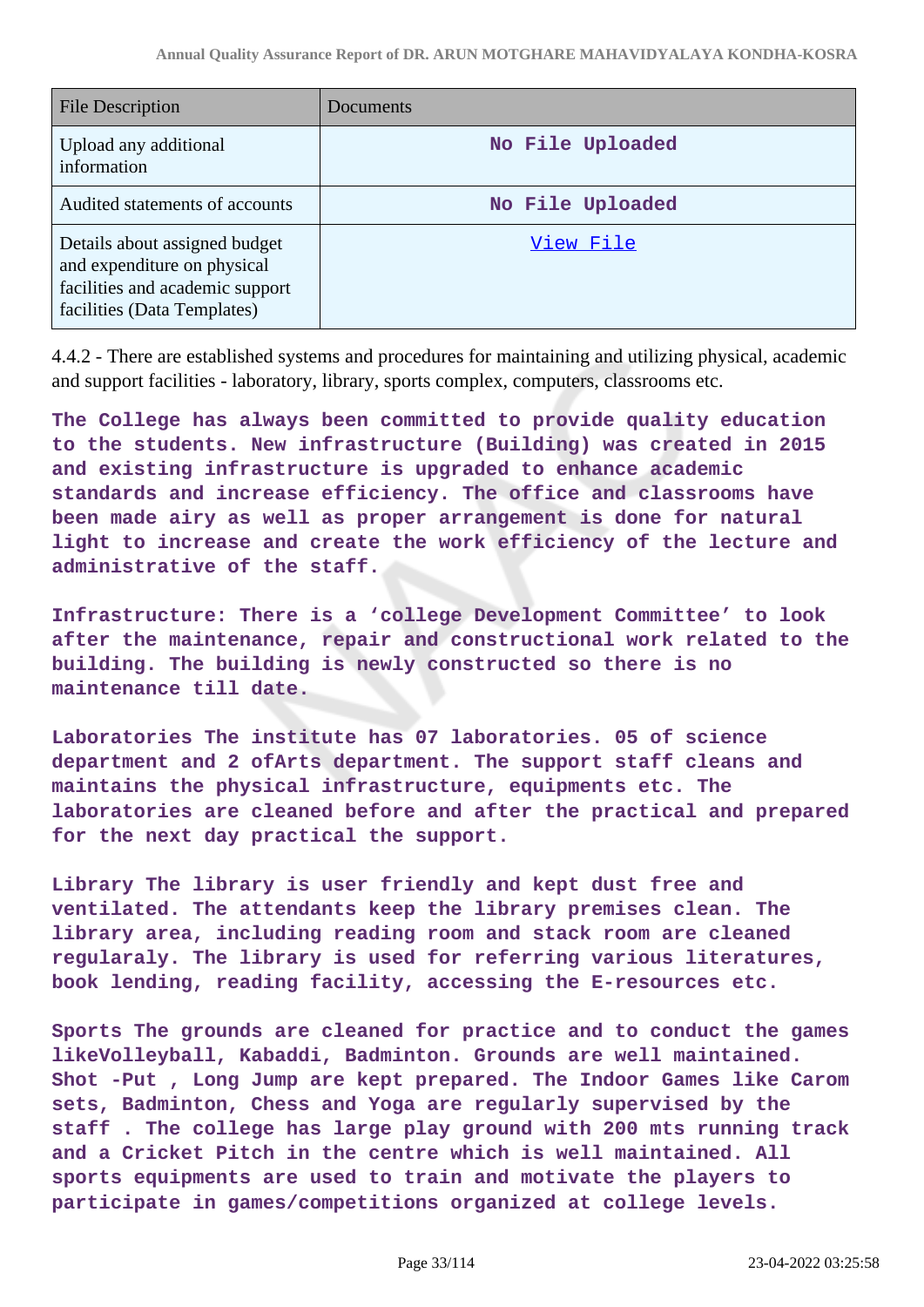**Computers The institute has availed computers, laptops, internet connectivity, Wi-Fi, LAN facility, anti-virus and IT equipments. The computers are used for various academic and administrative purposes. The LCD projectors are used for various purposes like teaching, video conferencing, webinar etc. The free Wi-Fi connectivity is provided at the campus as well as broadband connectivity is made available. The LAN facility is provided at the computer laboratories and administrative office.**

**Classrooms are cleaned by the support staff. Classrooms are used for college, university and government examinations like competitive exam, C.A Exams, Typing exams etc. The institute makes the optimum use of the infrastructure. The ICT classrooms are regularly supervised and maintained by the technicians.**

| <b>File Description</b>                  | Documents        |
|------------------------------------------|------------------|
| Upload any additional<br>information     | No File Uploaded |
| Paste link for additional<br>information | Nil              |

### **STUDENT SUPPORT AND PROGRESSION**

#### **5.1 - Student Support**

**5.1.1 - Number of students benefited by scholarships and free ships provided by the Government during the year**

**5.1.1.1 - Number of students benefited by scholarships and free ships provided by the Government during the year**

#### **985**

| File Description                                                                                                                | Documents        |
|---------------------------------------------------------------------------------------------------------------------------------|------------------|
| Upload self attested letter with<br>the list of students sanctioned<br>scholarship                                              | View File        |
| Upload any additional<br>information                                                                                            | No File Uploaded |
| Number of students benefited by<br>scholarships and free ships<br>provided by the Government<br>during the year (Data Template) | View File        |

**5.1.2 - Number of students benefitted by scholarships, free ships etc. provided by the institution / non- government agencies during the year**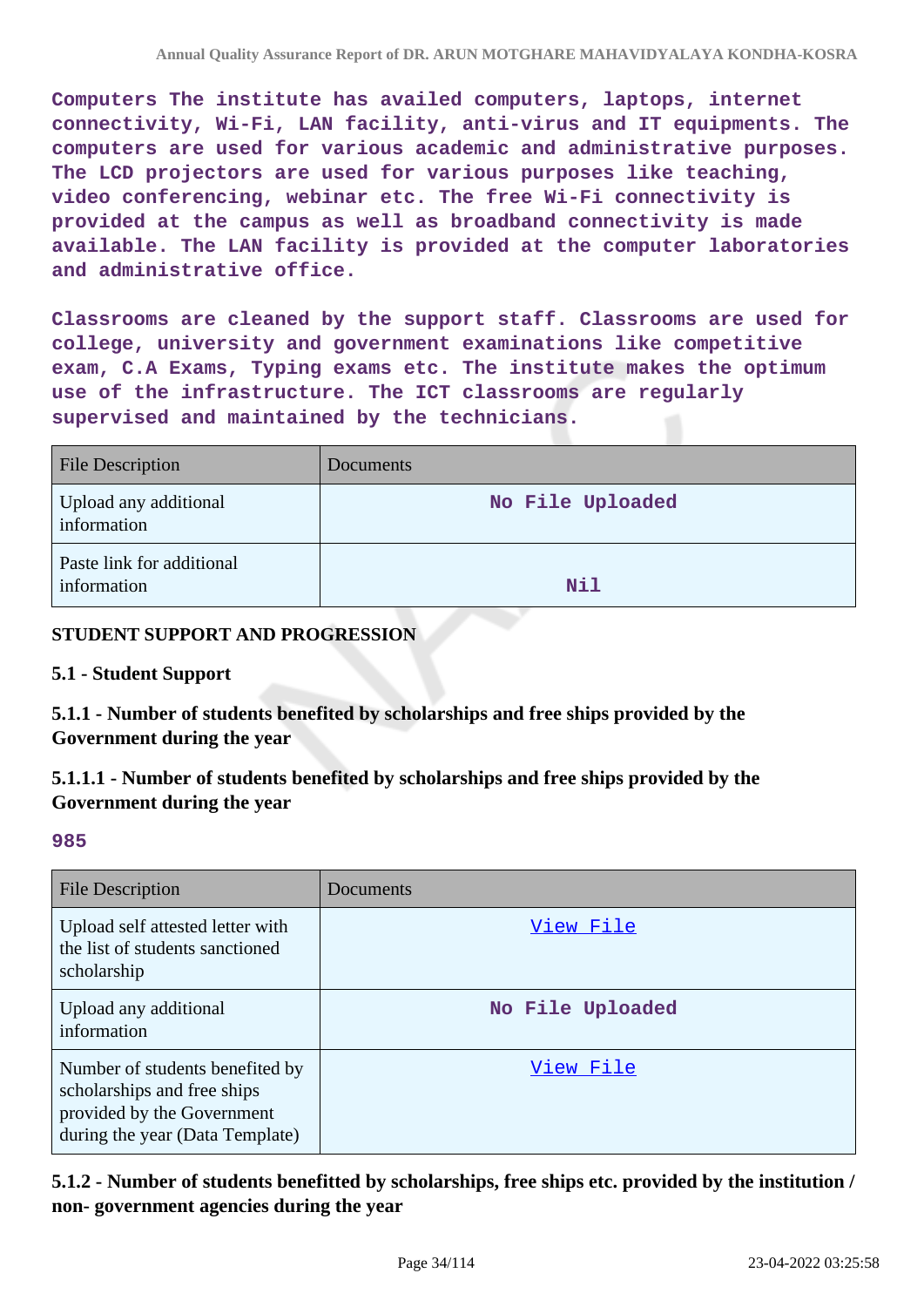# **5.1.2.1 - Total number of students benefited by scholarships, free ships, etc provided by the institution / non- government agencies during the year**

**0**

| <b>File Description</b>                                                                                                                       | Documents        |
|-----------------------------------------------------------------------------------------------------------------------------------------------|------------------|
| Upload any additional<br>information                                                                                                          | No File Uploaded |
| Number of students benefited by<br>scholarships and free ships<br>institution / non-government<br>agencies in last 5 years (Date<br>Template) | View File        |

**5.1.3 - Capacity building and skills enhancement initiatives taken by the institution include the following: Soft skills Language and communication skills Life skills (Yoga, physical fitness, health and hygiene) ICT/computing skills B. 3 of the above**

| <b>File Description</b>                                                                 | Documents                                                                 |
|-----------------------------------------------------------------------------------------|---------------------------------------------------------------------------|
| Link to Institutional website                                                           | https://www.drarunmotgharemahavidyalaya.org/<br>feedback report/5.1.3.pdf |
| Any additional information                                                              | View File                                                                 |
| Details of capability building and<br>skills enhancement initiatives<br>(Data Template) | View File                                                                 |

# **5.1.4 - Number of students benefitted by guidance for competitive examinations and career counseling offered by the institution during the year**

**81**

**5.1.4.1 - Number of students benefitted by guidance for competitive examinations and career counseling offered by the institution during the year**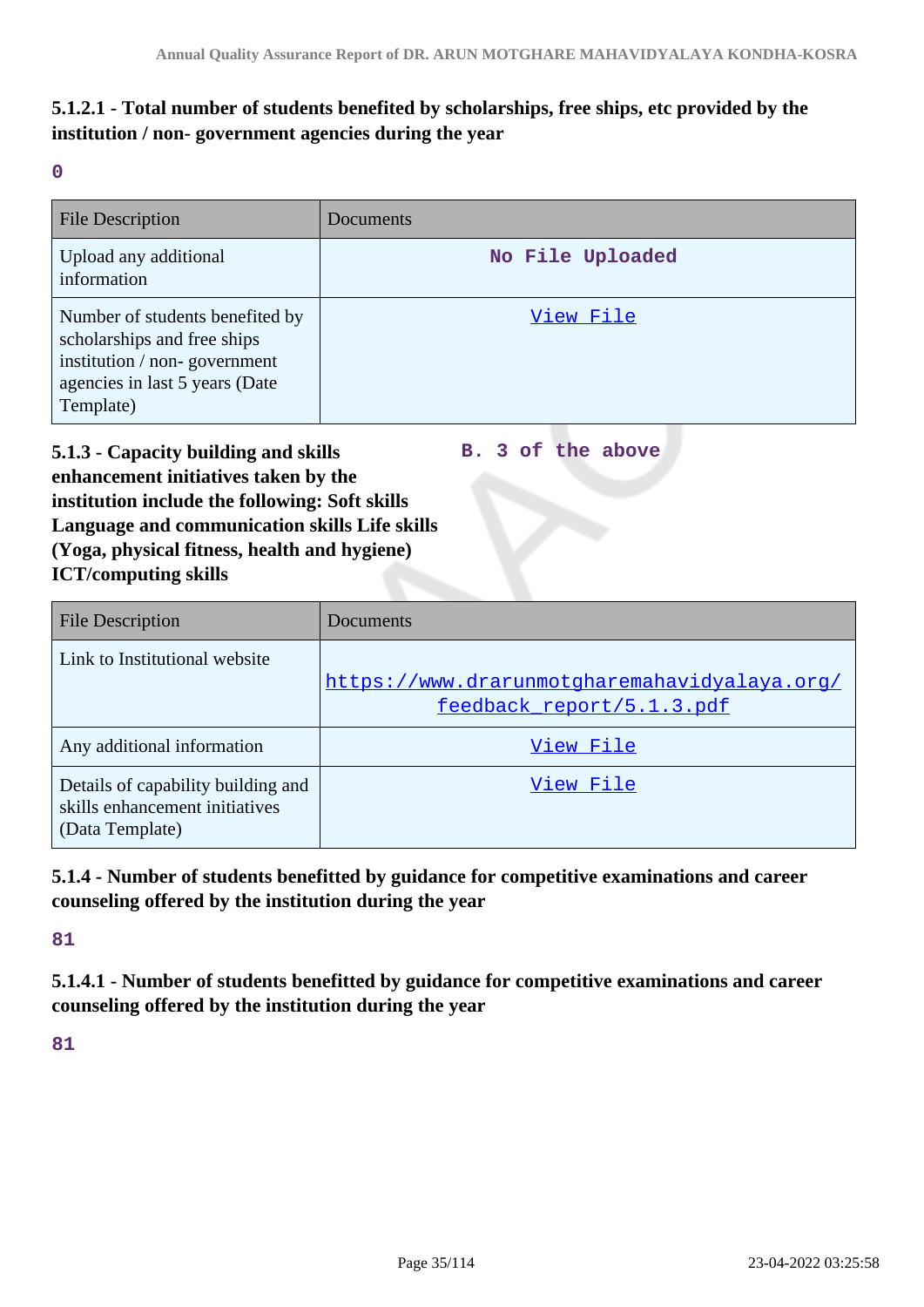| <b>File Description</b>                                                                                                                 | Documents |
|-----------------------------------------------------------------------------------------------------------------------------------------|-----------|
| Any additional information                                                                                                              | View File |
| Number of students benefited by<br>guidance for competitive<br>examinations and career<br>counseling during the year (Data<br>Template) | View File |

**5.1.5 - The Institution has a transparent mechanism for timely redressal of student grievances including sexual harassment and ragging cases Implementation of guidelines of statutory/regulatory bodies Organization wide awareness and undertakings on policies with zero tolerance Mechanisms for submission of online/offline students' grievances Timely redressal of the grievances through appropriate committees**

#### **A. All of the above**

| <b>File Description</b>                                                                                                                  | Documents        |
|------------------------------------------------------------------------------------------------------------------------------------------|------------------|
| Minutes of the meetings of<br>student redressal committee,<br>prevention of sexual harassment<br>committee and Anti Ragging<br>committee | View File        |
| Upload any additional<br>information                                                                                                     | No File Uploaded |
| Details of student grievances<br>including sexual harassment and<br>ragging cases                                                        | No File Uploaded |

# **5.2 - Student Progression**

# **5.2.1 - Number of placement of outgoing students during the year**

# **5.2.1.1 - Number of outgoing students placed during the year**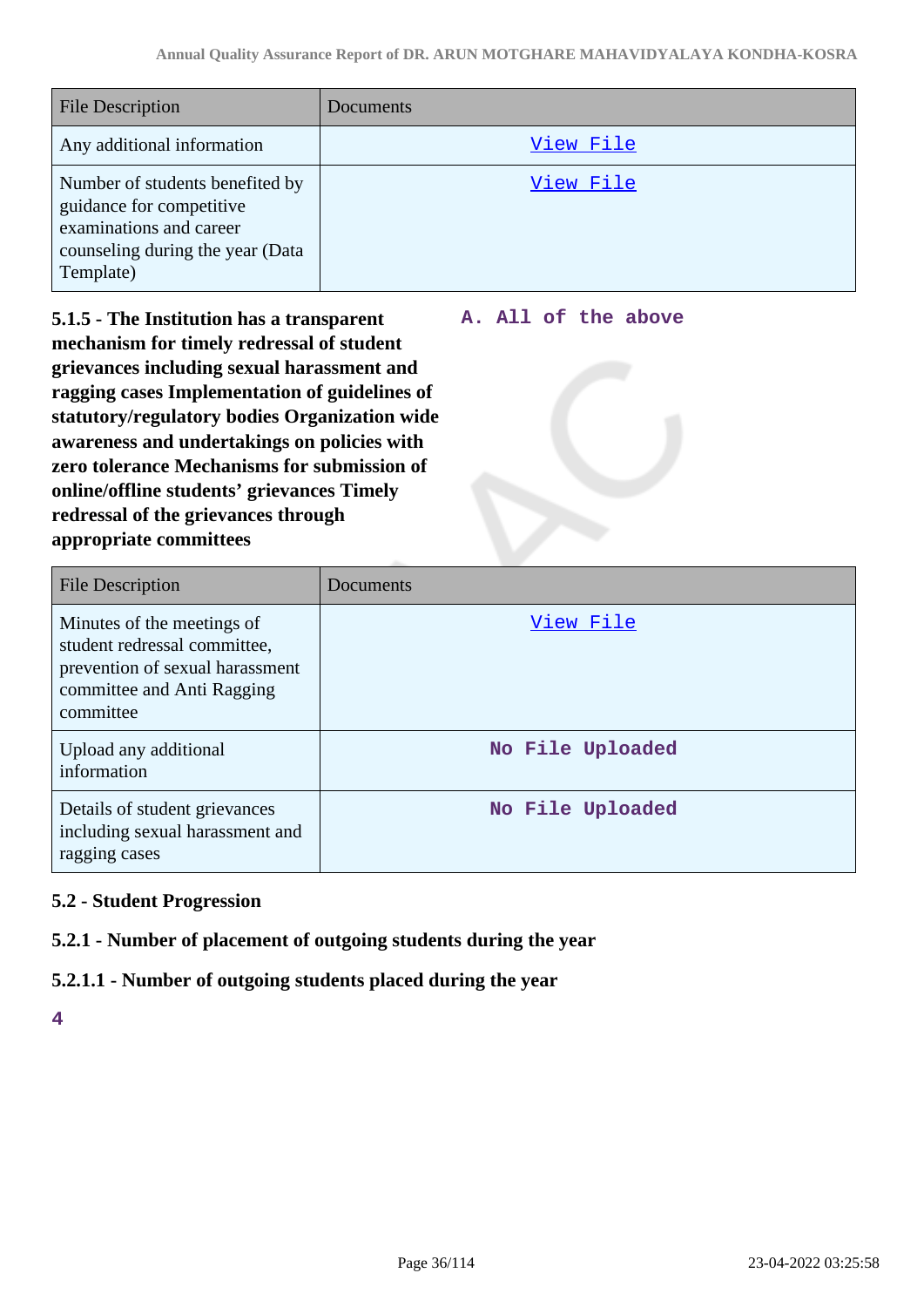| <b>File Description</b>                                         | Documents        |
|-----------------------------------------------------------------|------------------|
| Self-attested list of students<br>placed                        | View File        |
| Upload any additional<br>information                            | No File Uploaded |
| Details of student placement<br>during the year (Data Template) | View File        |

# **5.2.2 - Number of students progressing to higher education during the year**

# **5.2.2.1 - Number of outgoing student progression to higher education**

**52**

| <b>File Description</b>                               | Documents        |
|-------------------------------------------------------|------------------|
| Upload supporting data for<br>student/alumni          | View File        |
| Any additional information                            | No File Uploaded |
| Details of student progression to<br>higher education | View File        |

**5.2.3 - Number of students qualifying in state/national/ international level examinations during the year (eg: JAM/CLAT/GATE/ GMAT/CAT/GRE/ TOEFL/ Civil Services/State government examinations)**

**5.2.3.1 - Number of students qualifying in state/ national/ international level examinations (eg: JAM/CLAT/NET/ SLET/ GATE/ GMAT/CAT/GRE/ TOEFL/ Civil Services/ State government examinations) during the year**

**0**

| <b>File Description</b>                                                                                                   | Documents        |
|---------------------------------------------------------------------------------------------------------------------------|------------------|
| Upload supporting data for the<br>same                                                                                    | No File Uploaded |
| Any additional information                                                                                                | No File Uploaded |
| Number of students qualifying in<br>state/national/international level<br>examinations during the year<br>(Data Template) | View File        |

# **5.3 - Student Participation and Activities**

**5.3.1 - Number of awards/medals for outstanding performance in sports/cultural activities at university/state/national / international level (award for a team event should be counted as one)**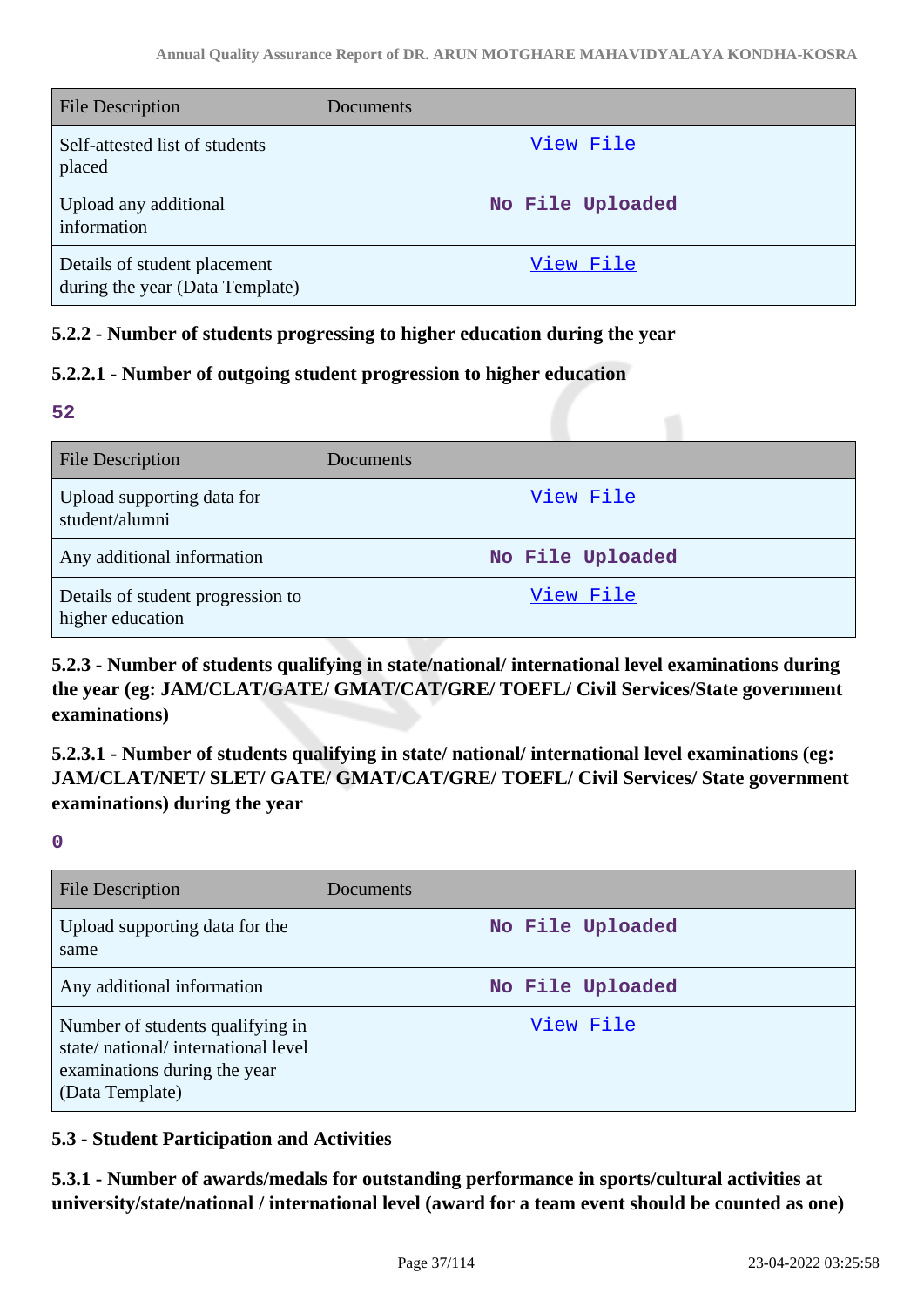### **during the year**

# **5.3.1.1 - Number of awards/medals for outstanding performance in sports/cultural activities at university/state/ national / international level (award for a team event should be counted as one) during the year.**

#### **0**

| <b>File Description</b>                                                                                                                                                              | Documents        |
|--------------------------------------------------------------------------------------------------------------------------------------------------------------------------------------|------------------|
| e-copies of award letters and<br>certificates                                                                                                                                        | No File Uploaded |
| Any additional information                                                                                                                                                           | No File Uploaded |
| Number of awards/medals for<br>outstanding performance in<br>sports/cultural activities at univer<br>sity/state/national/international<br>level (During the year) (Data<br>Template) | View File        |

5.3.2 - Institution facilitates students' representation and engagement in various administrative, cocurricular and extracurricular activities (student council/ students representation on various bodies as per established processes and norms )

**The institute has mechanism to appoint students' representatives as per the guidelines of statutory bodies. The student's representatives are the members of following statutory bodies.**

- **1. College Development Committee**
- **2. Internal Quality Assurance Cell**
- **3. Internal Grievances and Redressal Committee**

**At institute level the student's representatives are appointed on the following committee.**

- **1. Sport and Cultural Committee**
- **2. Disciplinary Committee**
- **3. Different Sub-Committees for conduct of programs in the institute**

**As per Maharashtra University Act, student's council is formed and their representation is there as sport, Cultural, women representative, university representative etc.**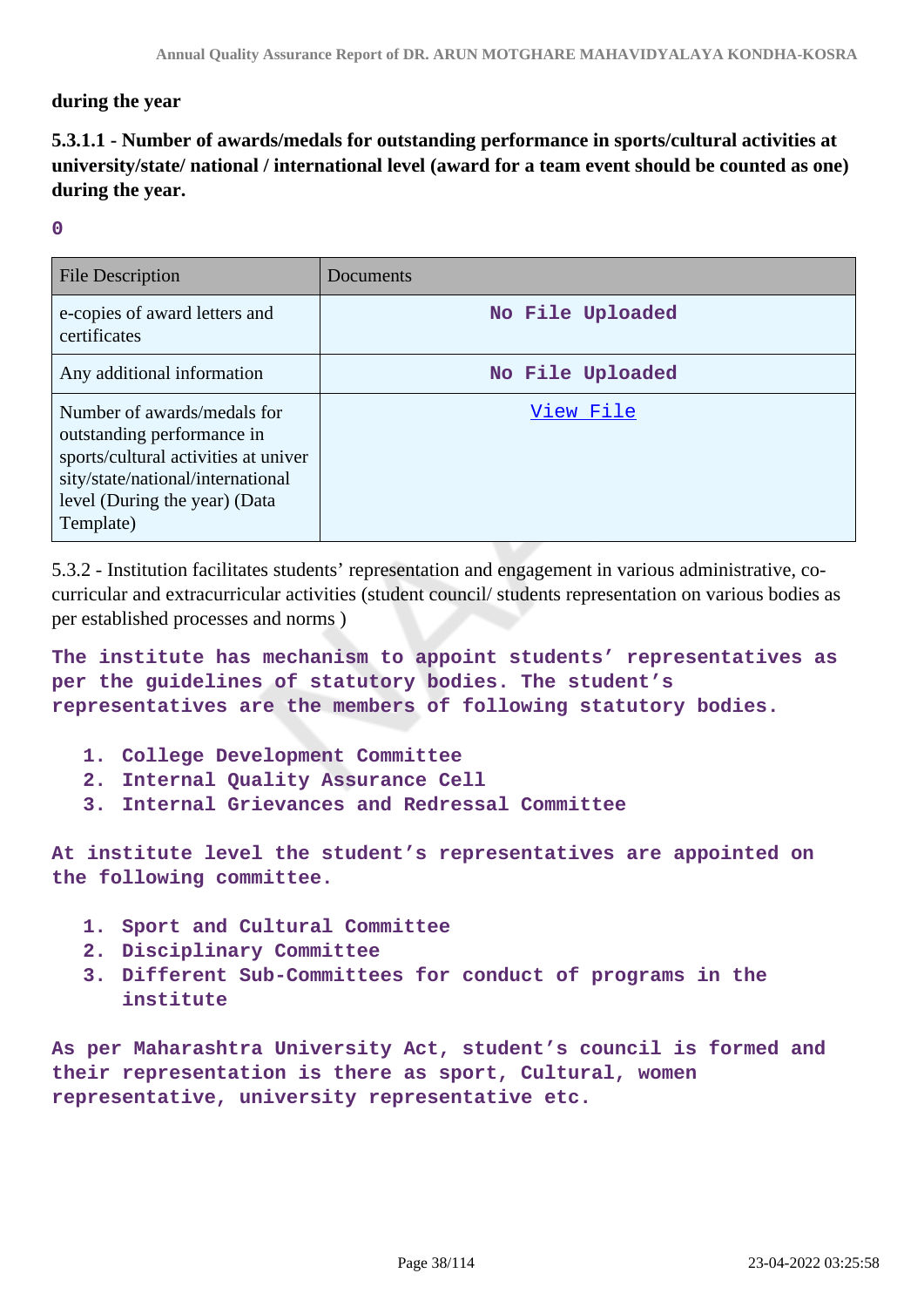| <b>File Description</b>                  | <b>Documents</b> |
|------------------------------------------|------------------|
| Paste link for additional<br>information | <b>Nil</b>       |
| Upload any additional<br>information     | No File Uploaded |

**5.3.3 - Number of sports and cultural events/competitions in which students of the Institution participated during the year (organized by the institution/other institutions)**

**5.3.3.1 - Number of sports and cultural events/competitions in which students of the Institution participated during the year**

**2**

| <b>File Description</b>                                                                                                                                                                                | Documents        |
|--------------------------------------------------------------------------------------------------------------------------------------------------------------------------------------------------------|------------------|
| Report of the event                                                                                                                                                                                    | View File        |
| Upload any additional<br>information                                                                                                                                                                   | No File Uploaded |
| Number of sports and cultural<br>events/competitions in which<br>students of the Institution<br>participated during the year<br>(organized by the<br>institution/other institutions<br>(Data Template) | View File        |

# **5.4 - Alumni Engagement**

5.4.1 - There is a registered Alumni Association that contributes significantly to the development of the institution through financial and/or other support services

**The institute has established 'The Alumni Association' because the alumni are one of the most important stakeholders of the institute. The Alumni Association is not registered but functional. Alumni meets are organized by the institute every year. The successful alumni share their experiences & motivate the regular students during the meeting. Alumni feedback is taken every year and the suggestions given by them are always welcomed.**

| <b>File Description</b>                  | Documents        |
|------------------------------------------|------------------|
| Paste link for additional<br>information | <b>Nil</b>       |
| Upload any additional<br>information     | No File Uploaded |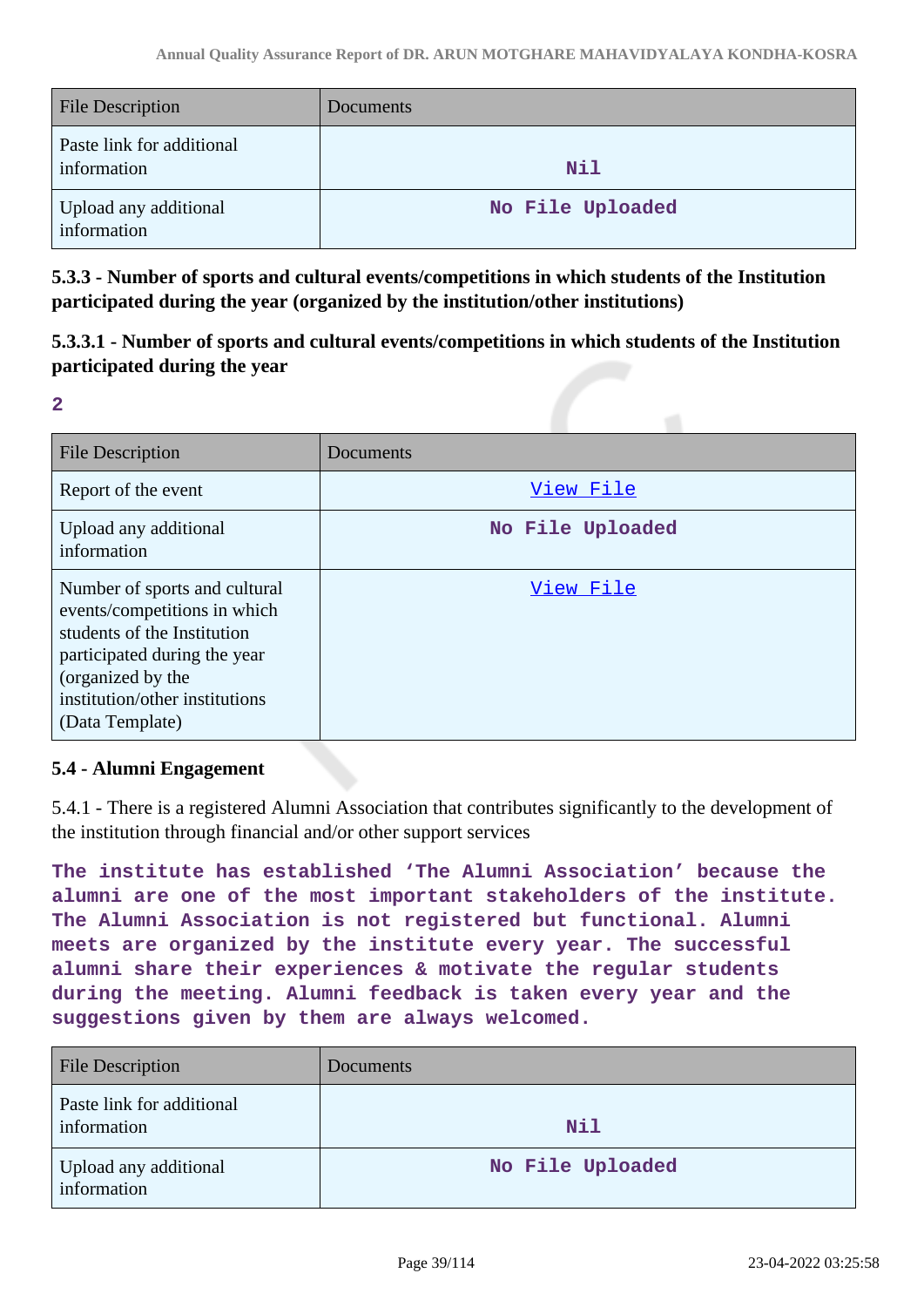# **5.4.2 - Alumni contribution during the year E. <1Lakhs (INR in Lakhs)**

| <b>File Description</b>              | Documents        |
|--------------------------------------|------------------|
| Upload any additional<br>information | No File Uploaded |

### **GOVERNANCE, LEADERSHIP AND MANAGEMENT**

#### **6.1 - Institutional Vision and Leadership**

6.1.1 - The governance of the institution is reflective of and in tune with the vision and mission of the institution

**The institute Mission and Vision is as stated below:**

#### **Mission-**

**To offer higher education (UG & PG) to the rural, socio-economically disadvantaged group and to prepare them for employment, selfemployment, holistic development, a good citizen and a lifelong learner with a state of art facilities & academic environment, student centric approach and a team of qualified teaching faculty.**

#### **Vision-**

**The institutional vision is to be anautonomous institute with Interdisciplinary and Multidisciplinary research center, enhanced placement and center for excellence in skill development for rural community.**

**In tune with the mission and vision of the institute, the institute has taken initiative to conduct different skill development programs, exposure to the real life world, arranging the expert lectures and trainingfor competitiveexaminations, etc. The institute has set up committees to plan and organize these programs. In addition to this, the institute governing body and college development council has taken initiative to start up additional postgraduate and research programs. In the recent past new PG programs like MBA are started in the institute. The institute has developed the Hobby Laboratory to develop the analytical skills, research skills and creation & transfer of knowledge. The hobby laboratory has a unique model of multi-disciplinary approach.**

**The governance of these initiatives is done through formation of different committees at institute level.**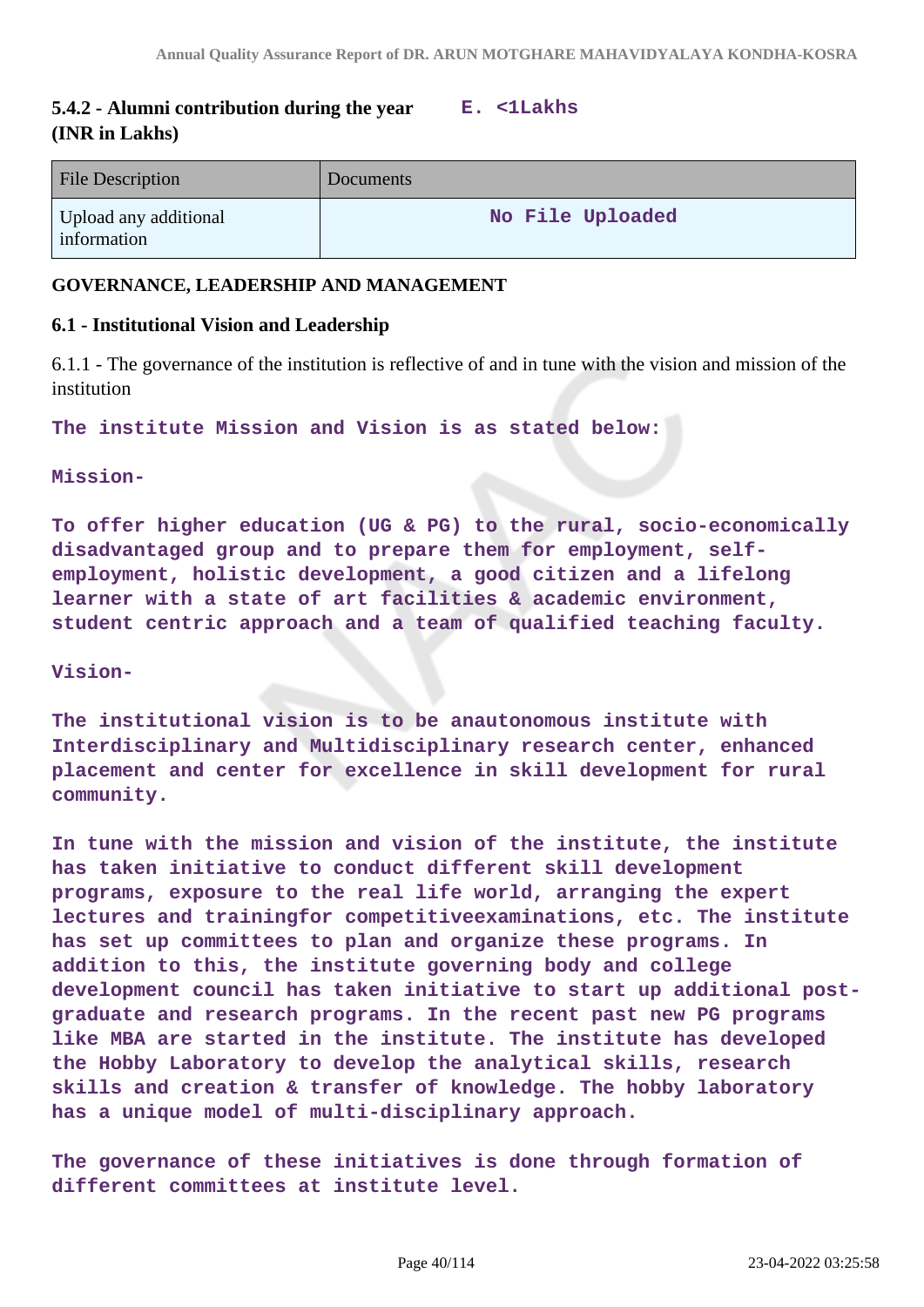| <b>File Description</b>                  | <b>Documents</b> |
|------------------------------------------|------------------|
| Paste link for additional<br>information | <b>Nil</b>       |
| Upload any additional<br>information     | No File Uploaded |

6.1.2 - The effective leadership is visible in various institutional practices such as decentralization and participative management.

**The institute has a practice of appointing different committees in general and committees specific to certain program organizations. In doing so it is assured that maximum faculty membersof the institute are involved and participatethrough different committees and subcommittees.**

**As such, the institute has organized the national webinar on 'New Education Policy'and sports competition by the participation of the faculty members.**

| <b>File Description</b>                  | Documents        |
|------------------------------------------|------------------|
| Paste link for additional<br>information | Nil              |
| Upload any additional<br>information     | No File Uploaded |

# **6.2 - Strategy Development and Deployment**

6.2.1 - The institutional Strategic/ perspective plan is effectively deployed

**The institute has a vision to be anautonomous institute with Interdisciplinary and Multidisciplinary research center, enhanced placement and center for excellence in skill development for rural community. In tune with the vision the institute has developed the perspective plan and strategic plan. The following are the goals of the perspective plan.**

- **1. Faculty development programs;**
- **2. Promoting higher education and lifelong learning amongst teaching staff through research programs;**
- **3. Obtaining the research grant from government and non-**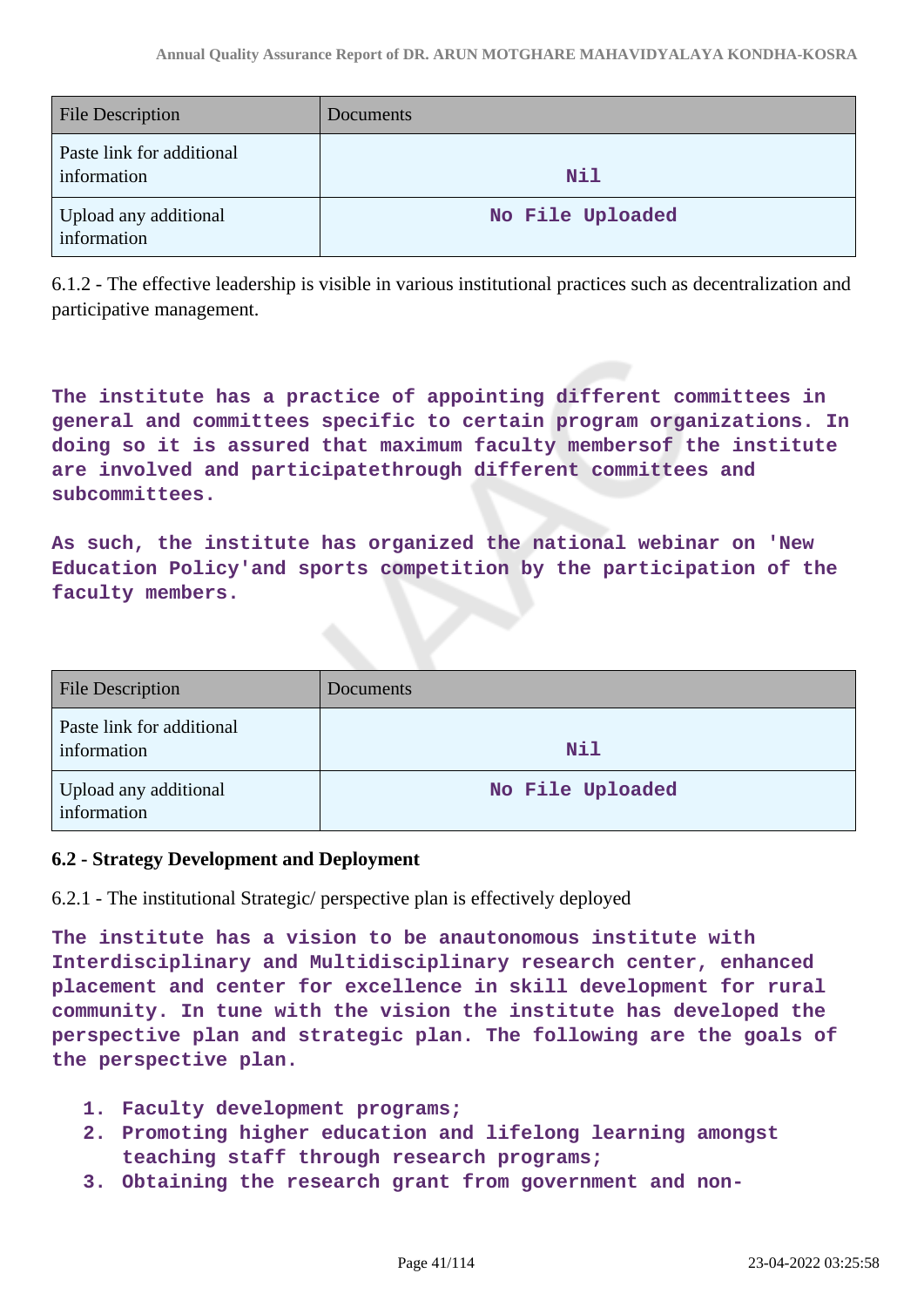**government organization;**

- **4. Organization of seminars, conferences and workshops to promote creation & transfer of knowledge and boost research activities at UG & PG level;**
- **5. Establishment of personal and professional development center;**
- **6. Establishment of placement cell and entrepreneurship development cell;**
- **7. Starting a research centre for the award of Phd. and focus on local research needs;**
- **8. Establishment of e-governance including LCMS;**
- **9. Collaboration and MOUs with institutes and business organization;**
- **10. Setting up of community development centre to cater the needs of rural population; and**
- **11. Award of autonomy to the institute**

**In line with the prospective plan of the institute the initiatives are taken through the following activities.**

- **1. Organization of seminars, conferences and workshops to promote creation & transfer of knowledge and boost research activities at UG & PG level;**
- **2. Establishment of personal and professional development center;**
- **3. Establishment of placement cell and entrepreneurship development cell;**

| <b>File Description</b>                                   | Documents        |
|-----------------------------------------------------------|------------------|
| Strategic Plan and deployment<br>documents on the website | No File Uploaded |
| Paste link for additional<br>information                  | <b>Nil</b>       |
| Upload any additional<br>information                      | No File Uploaded |

6.2.2 - The functioning of the institutional bodies is effective and efficient as visible from policies, administrative setup, appointment and service rules, procedures, etc.

#### **Management Body:**

**Late Shri Laxmanji Motghare Charitable Trust, Nagpur is an Educational Trust established in 1998. In 2000, it established its first higher educational institute, Dr. Arun Motghare Mahavidyalaya at Kondha-Kosra, to impart higher education to the rural and backward students of the region. The management body is comprised of 5 members including President, Vice-President, Secretary, and**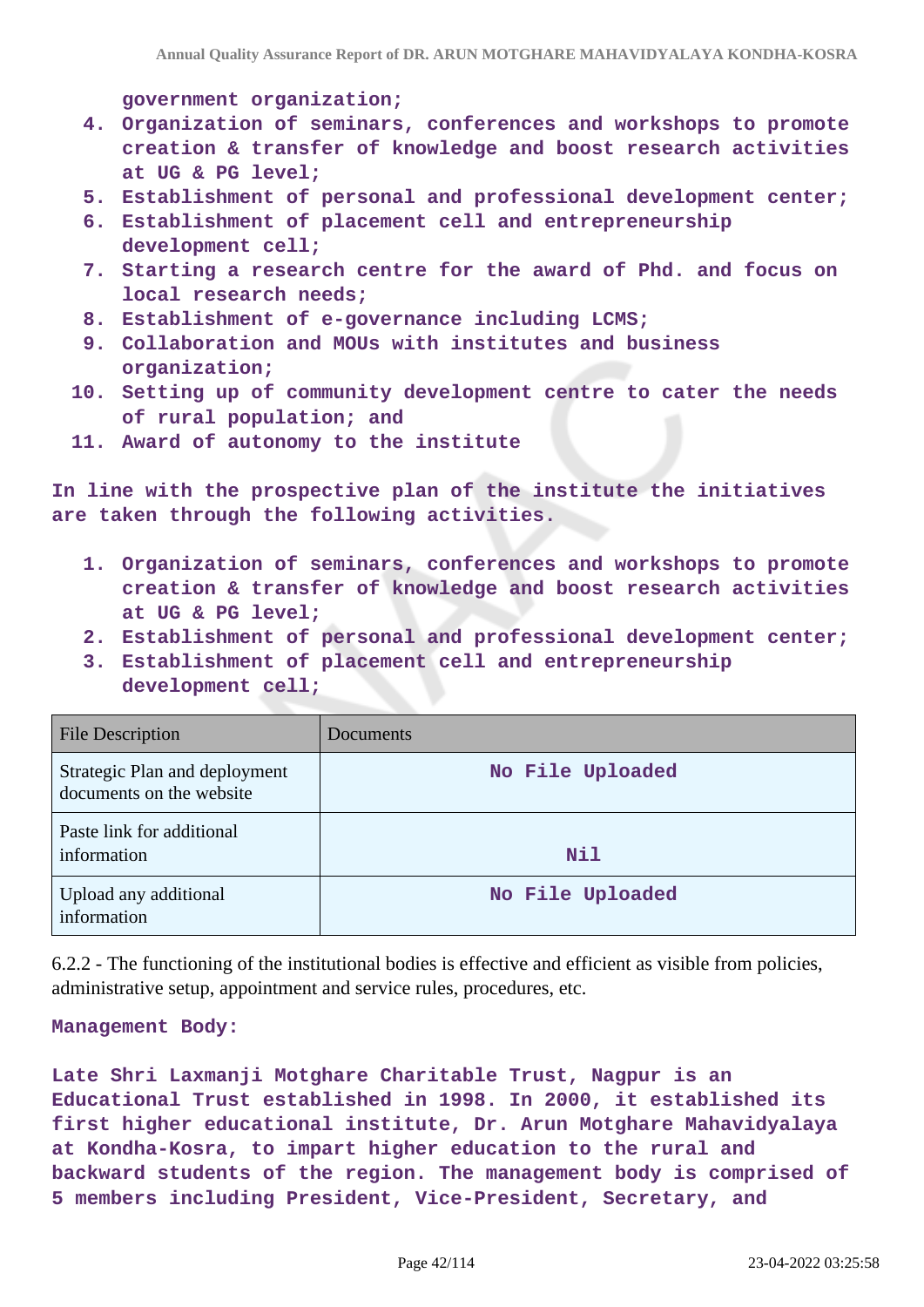**Treasurer. It supervises the overall functioning of the institute and works for the development of the institute.**

**College Development Committee:**

**CDC is the most important committee at the institutional level. It is constituted as per the norms laid down by the Maharashtra Public University Act, 2016. It is comprised of 15 members. It prepares annual budgets and financial statements, works for the academic development of the college, and suggests the management for the augmentation of infrastructure and up-gradation of the teachinglearning process.**

**Principal and Administrative Staff:**

**The principal is the administrative and academic head of the institution. Administrative and academic activities are monitored by the principal. Non-teaching staff members help him to carry out administrative activities whereas the teaching staff members assist him for the effective implementation of academic policies.**

**Service Rules, Procedures, Recruitment, and Promotion:**

**The Management Body follows the rules and regulations of the UGC, procedures mentioned in Maharashtra Public University Act 2016 and statutes of Rashtrasant Tukadoji Maharaj Nagpur University, Nagpur for service rules and recruitment.**

| <b>File Description</b>                          | <b>Documents</b> |
|--------------------------------------------------|------------------|
| Paste link for additional<br>information         | Nil              |
| Link to Organogram of the<br>institution webpage | Nil              |
| Upload any additional<br>information             | No File Uploaded |

**6.2.3 - Implementation of e-governance in areas of operation Administration Finance and Accounts Student Admission and Support Examination**

**E. None of the above**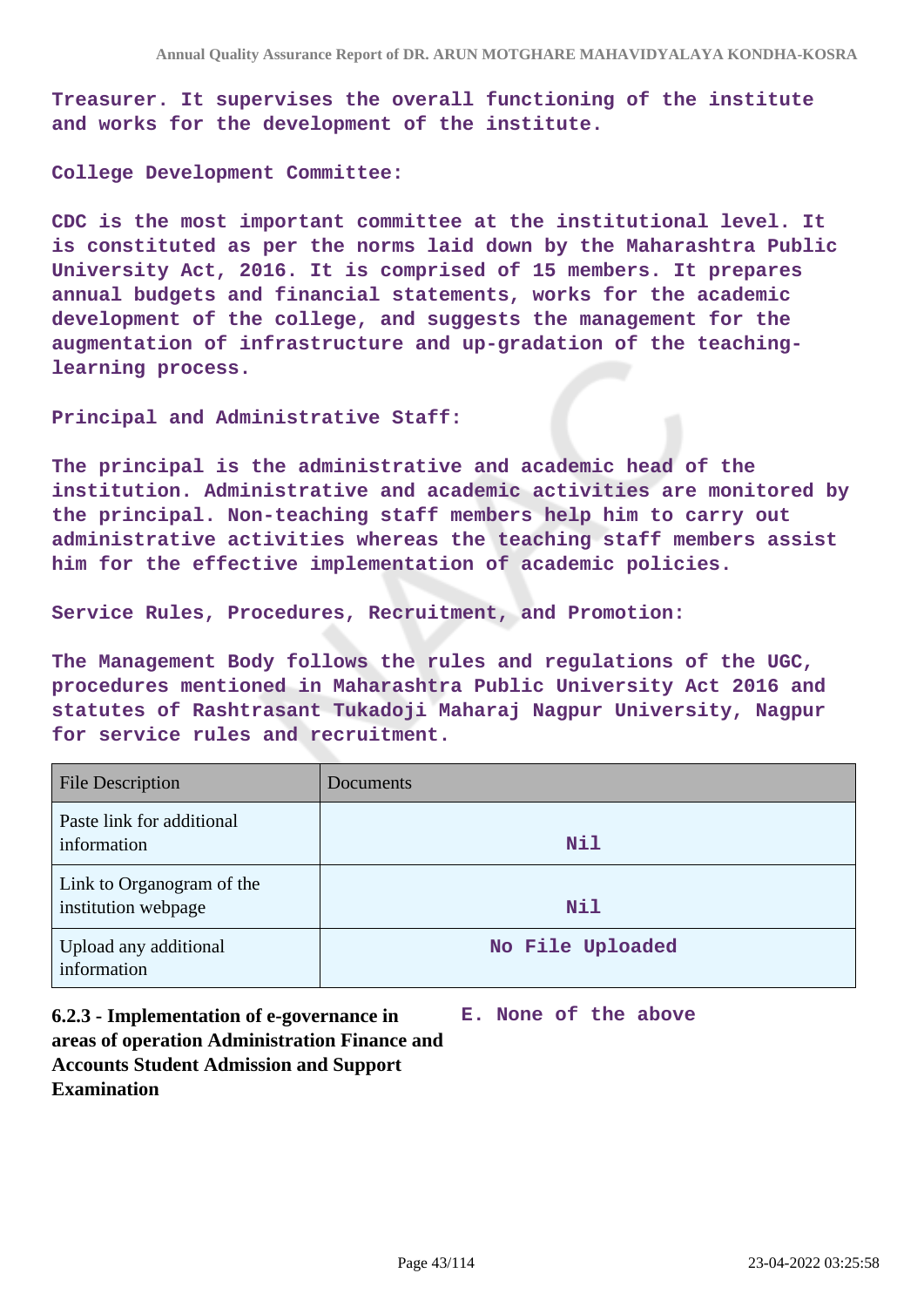| <b>File Description</b>                                                                                      | Documents        |
|--------------------------------------------------------------------------------------------------------------|------------------|
| <b>ERP</b> (Enterprise Resource)<br>Planning)Document                                                        | No File Uploaded |
| Screen shots of user inter faces                                                                             | No File Uploaded |
| Any additional information                                                                                   | No File Uploaded |
| Details of implementation of e-<br>governance in areas of operation,<br>Administration etc(Data<br>Template) | No File Uploaded |

# **6.3 - Faculty Empowerment Strategies**

6.3.1 - The institution has effective welfare measures for teaching and non- teaching staff

**Following Welfare Measures are in the place for the teaching staff and non-teaching staff**

- **LIC premium deduction through salary**  $\bullet$
- **Group Insurance**
- **General Provident Fund Scheme**
- **Pension Scheme for Employees**
- **Leave: Medical Leave, CL, EL, Maternity Leave**
- **Medical Reimbursement**  $\bullet$
- **Training Programs**  $\bullet$

| <b>File Description</b>                  | Documents        |
|------------------------------------------|------------------|
| Paste link for additional<br>information | <b>Nil</b>       |
| Upload any additional<br>information     | No File Uploaded |

**6.3.2 - Number of teachers provided with financial support to attend conferences/ workshops and towards membership fee of professional bodies during the year**

**6.3.2.1 - Number of teachers provided with financial support to attend conferences/workshops and towards membership fee of professional bodies during the year**

**2**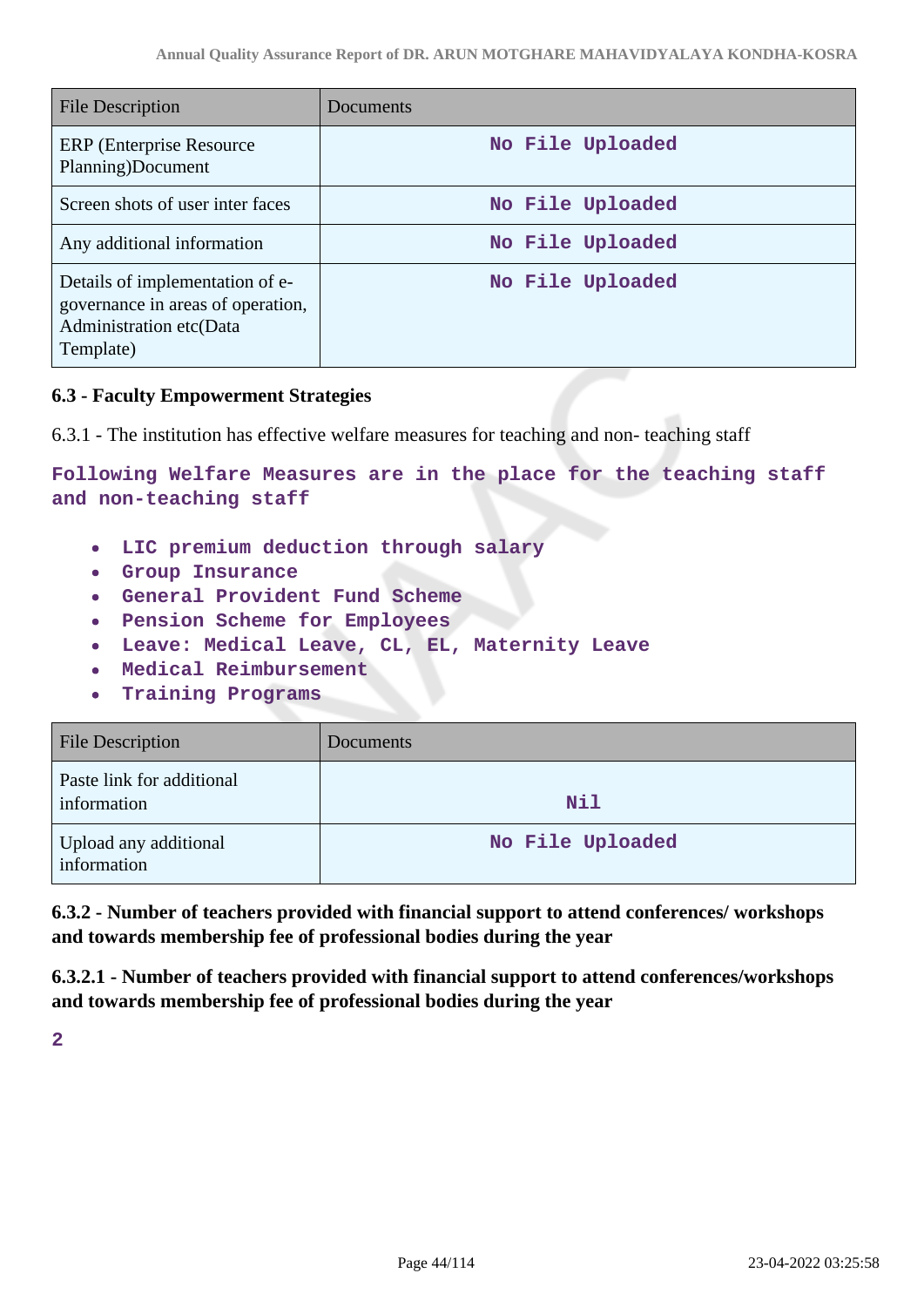| <b>File Description</b>                                                                                                          | <b>Documents</b> |
|----------------------------------------------------------------------------------------------------------------------------------|------------------|
| Upload any additional<br>information                                                                                             | No File Uploaded |
| Details of teachers provided with<br>financial support to attend<br>conference, workshops etc during<br>the year (Data Template) | View File        |

**6.3.3 - Number of professional development /administrative training programs organized by the institution for teaching and non-teaching staff during the year**

**6.3.3.1 - Total number of professional development /administrative training Programmes organized by the institution for teaching and non teaching staff during the year**

| ٠<br>۰. | ı |  |
|---------|---|--|
|         |   |  |

| <b>File Description</b>                                                                                                                                                 | Documents        |
|-------------------------------------------------------------------------------------------------------------------------------------------------------------------------|------------------|
| Reports of the Human Resource<br>Development Centres (UGCASC<br>or other relevant centres).                                                                             | No File Uploaded |
| <b>Reports of Academic Staff</b><br>College or similar centers                                                                                                          | No File Uploaded |
| Upload any additional<br>information                                                                                                                                    | No File Uploaded |
| Details of professional<br>development / administrative<br>training Programmes organized<br>by the University for teaching<br>and non teaching staff (Data<br>Template) | No File Uploaded |

**6.3.4 - Number of teachers undergoing online/face-to-face Faculty development Programmes (FDP) during the year (Professional Development Programmes, Orientation / Induction Programmes, Refresher Course, Short Term Course etc.)**

**6.3.4.1 - Total number of teachers attending professional development Programmes viz., Orientation / Induction Programme, Refresher Course, Short Term Course during the year**

**4**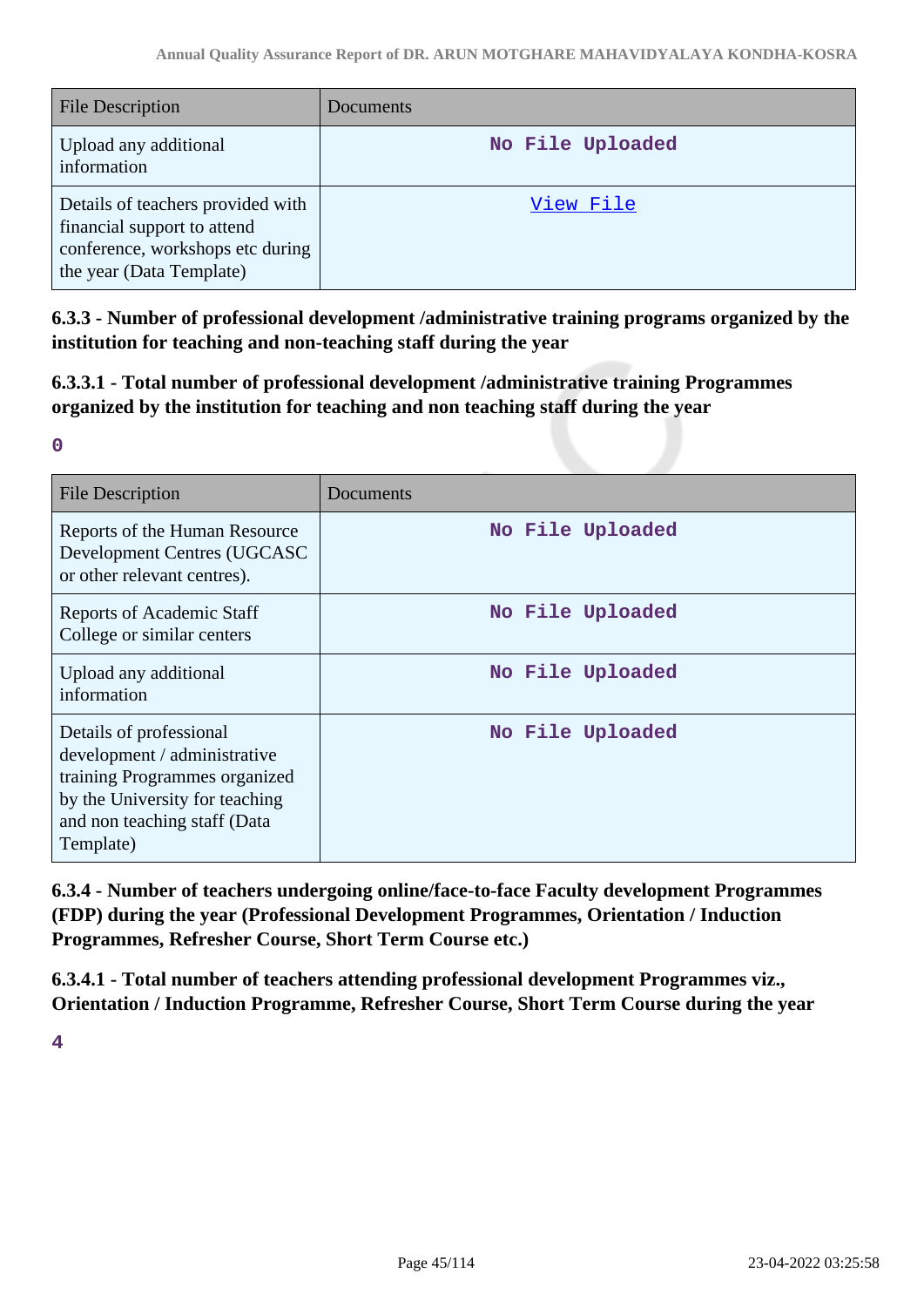| <b>File Description</b>                                                                                    | Documents        |
|------------------------------------------------------------------------------------------------------------|------------------|
| <b>IQAC</b> report summary                                                                                 | No File Uploaded |
| Reports of the Human Resource<br>Development Centres (UGCASC<br>or other relevant centers)                 | No File Uploaded |
| Upload any additional<br>information                                                                       | No File Uploaded |
| Details of teachers attending<br>professional development<br>programmes during the year<br>(Data Template) | View File        |

6.3.5 - Institutions Performance Appraisal System for teaching and non- teaching staff

**All the teaching staff members are instructed to submit their Performance Based Appraisal System (PBAS) every year. The PBAS proforma is designed as per the norms of UGC and affiliated university. The institution also follows the procedure of the appraisal of non-teaching staff by filling their Annual Confidential Reports (CR). The submitted data by teaching and non-teaching staff is taken into consideration for their placements and promotions.**

| <b>File Description</b>                  | Documents        |
|------------------------------------------|------------------|
| Paste link for additional<br>information | Nil              |
| Upload any additional<br>information     | No File Uploaded |

# **6.4 - Financial Management and Resource Mobilization**

6.4.1 - Institution conducts internal and external financial audits regularly Enumerate the various internal and external financial audits carried out during the year with the mechanism for settling audit objections within a maximum of 200 words

**The institute conducts internal and external financial audits regularly. The internal audit committee is appointed to control financial flow as per the budgetary providence. The financial control and audits are done on a quarterly basis and in context to the head of receipt and expenditure. A three-member committee headed by the principal conducts an internal audit. The comments given by the external auditor are minutes traced and observed apart from the budgetary control.**

**The external financial audit is annually done by the institute. Mr.**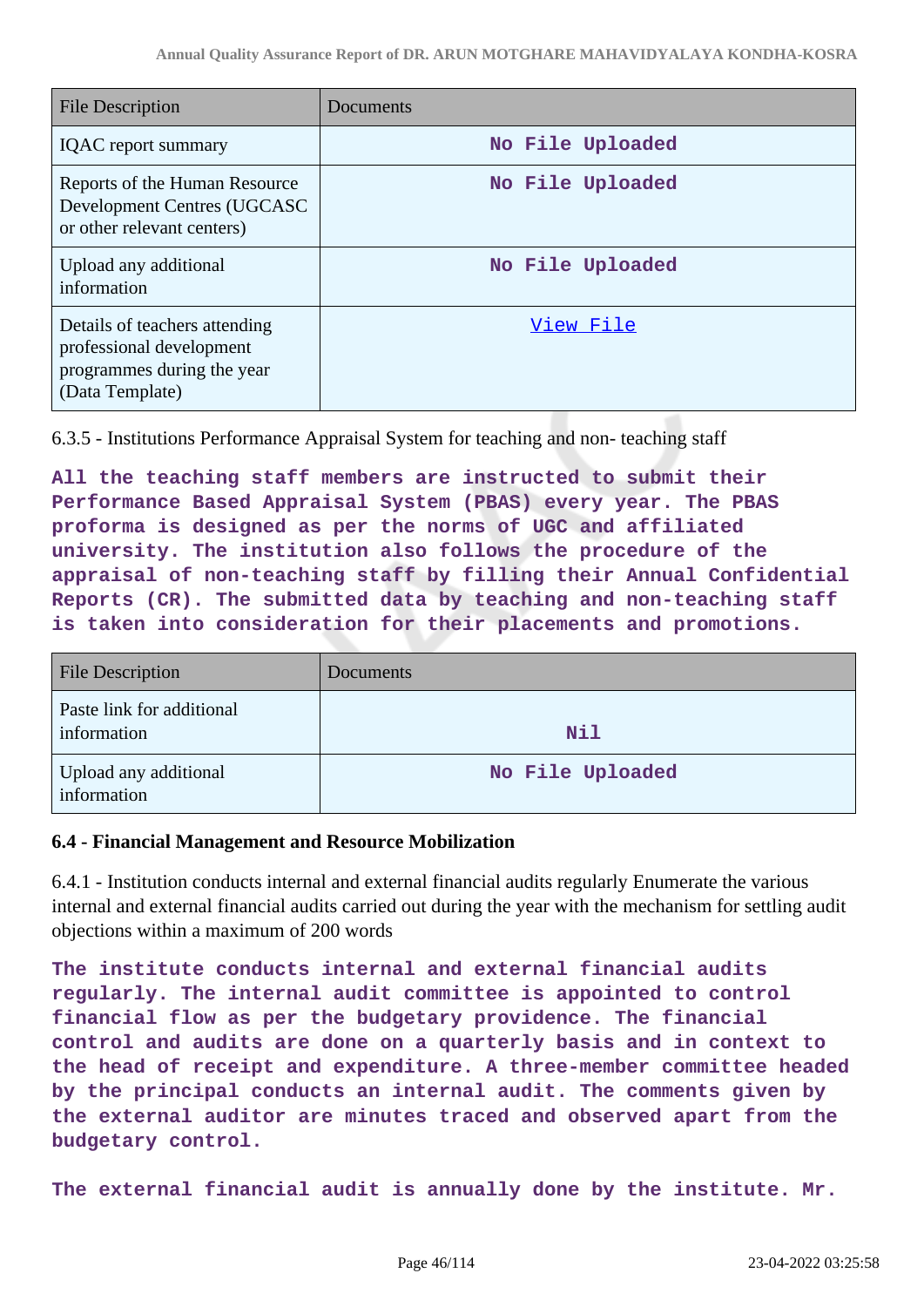**Manoj D. Sharama,C.A. is appointed as an external auditor. The annual audit reports are submitted to the charity commissioner every year.**

| <b>File Description</b>                  | Documents        |
|------------------------------------------|------------------|
| Paste link for additional<br>information | <b>Nil</b>       |
| Upload any additional<br>information     | No File Uploaded |

**6.4.2 - Funds / Grants received from non-government bodies, individuals, philanthropers during the year (not covered in Criterion III)**

**6.4.2.1 - Total Grants received from non-government bodies, individuals, Philanthropers during the year (INR in Lakhs)**

**0**

| File Description                                                                                                                               | Documents        |
|------------------------------------------------------------------------------------------------------------------------------------------------|------------------|
| Annual statements of accounts                                                                                                                  | No File Uploaded |
| Any additional information                                                                                                                     | No File Uploaded |
| Details of Funds / Grants<br>received from of the non-<br>government bodies, individuals,<br>Philanthropers during the year<br>(Data Template) | No File Uploaded |

6.4.3 - Institutional strategies for mobilization of funds and the optimal utilization of resources

**The college has a clear and transparent policy for generating the funds required for the administrative, educational and developmental work of the college. The budget is prepared by the College Development Committee. At the beginning of the academic session, the requisition of the required material is requested from the various departments while preparing the budget and it is prepared accordingly. Purchases and expenditures are made according to the receipts and budgets received from various departments. The records, bills, and vouchers of everything purchased and sold are recorded in the college audit and account book, under the supervision of the principal. The college receives salary grants from the government and the salary is credited to the accounts of the staff members as per the norms of the government. The college also receives financial assistance from the Government of Maharashtra, in the form of tuition fees. In addition to this, the college gets financial assistance in the form of admission fees which is very minimal.**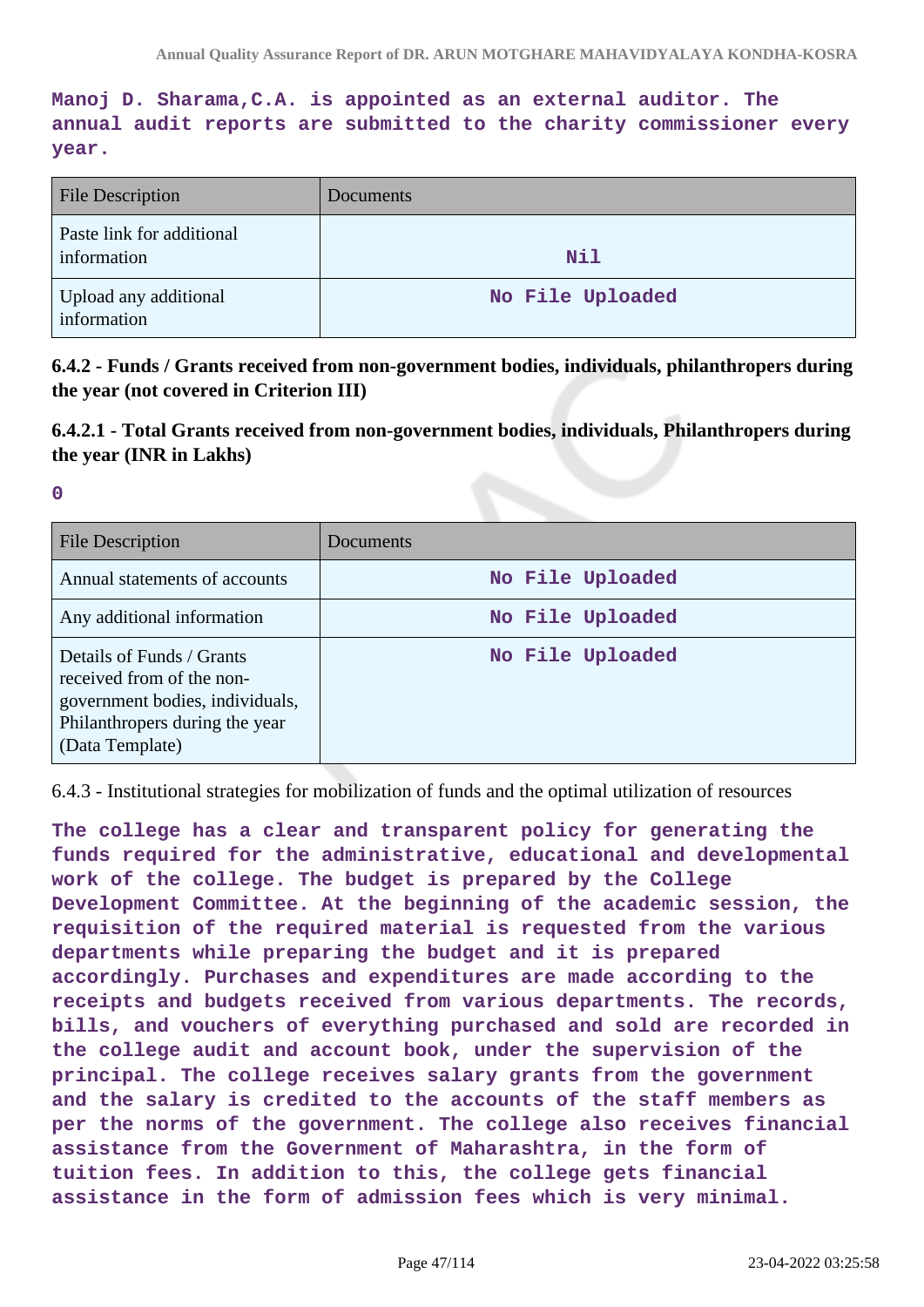| <b>File Description</b>                  | Documents        |
|------------------------------------------|------------------|
| Paste link for additional<br>information | Nil              |
| Upload any additional<br>information     | No File Uploaded |

### **6.5 - Internal Quality Assurance System**

6.5.1 - Internal Quality Assurance Cell (IQAC) has contributed significantly for institutionalizing the quality assurance strategies and processes

**Internal Quality Assurance Cell has evolved the following quality assurance strategies and processes.**

#### **1) ICT:**

**The institute has initiated the development of information, communication and technology tools in education. The department and faculty members have been trained to use ICT tools and techniques. The departments have wild range of ICT tools such as PPT, YouTube Videos. The institute as a whole has three faculties (Arts, Commerce and Science) and all departments together has staff of 30. All teachers have created number of PPT's and YouTube videos. These efforts of the faculty members have benefited during the conduct of online classes during pandemic.**

#### **2) FDP:**

**The in-house and out-station faculty training activities are promoted by the institute. The IQAC ensures that the faculty members undergo the mandatory training programs as per the UCG guidelines (Orientation, Refresher, FDP).**

**In addition to this the faculty members are promoted to attend online and offline FDP. In some cases, the financial support is provided by the institute to attend the FDP.**

| <b>File Description</b>                  | <b>Documents</b> |
|------------------------------------------|------------------|
| Paste link for additional<br>information | <b>Nil</b>       |
| Upload any additional<br>information     | No File Uploaded |

6.5.2 - The institution reviews its teaching learning process, structures & methodologies of operations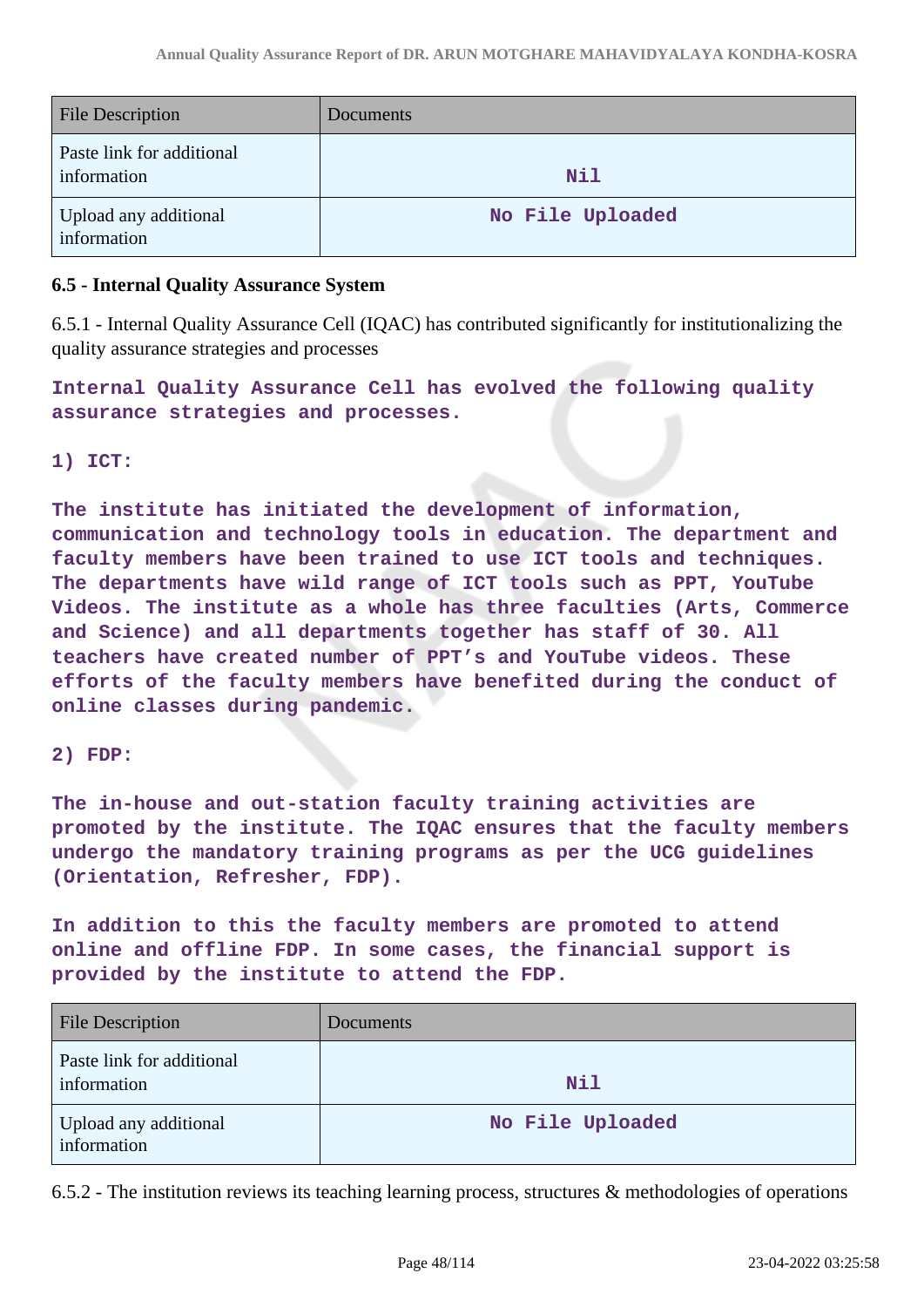and learning outcomes at periodic intervals through IQAC set up as per norms and recorded the incremental improvement in various activities

**The institute has formed a committee to review teaching learning process and implementation of academic / teaching plan. Academic audit and monitoring committee is formed to take the review of the following aspects and providing suggestion there on.**

- **1. Academic and Teaching Plan.**
- **2. Implementation of educational activities as per academic plan.**
- **3. Performance of students learning in internal test.**
- **4. Result analysis.**

**The three-member inter-disciplinary committee is appointed to visit the departments once in a semester. The systematic framework is prepared to take the review and suggestions there on.**

| <b>File Description</b>                  | Documents        |
|------------------------------------------|------------------|
| Paste link for additional<br>information | Nil              |
| Upload any additional<br>information     | No File Uploaded |

**6.5.3 - Quality assurance initiatives of the institution include: Regular meeting of Internal Quality Assurance Cell (IQAC); Feedback collected, analyzed and used for improvements Collaborative quality initiatives with other institution(s) Participation in NIRF any other quality audit recognized by state, national or international agencies (ISO Certification, NBA)**

**C. Any 2 of the above**

| <b>File Description</b>                                                                         | Documents                                                                              |
|-------------------------------------------------------------------------------------------------|----------------------------------------------------------------------------------------|
| Paste web link of Annual reports<br>of Institution                                              | https://www.drarunmotgharemahavidyalaya.org/<br>NAAC/IQACMinutes&ActionTakenReport.pdf |
| Upload e-copies of the<br>accreditations and certifications                                     | No File Uploaded                                                                       |
| Upload any additional<br>information                                                            | No File Uploaded                                                                       |
| <b>Upload details of Quality</b><br>assurance initiatives of the<br>institution (Data Template) | View File                                                                              |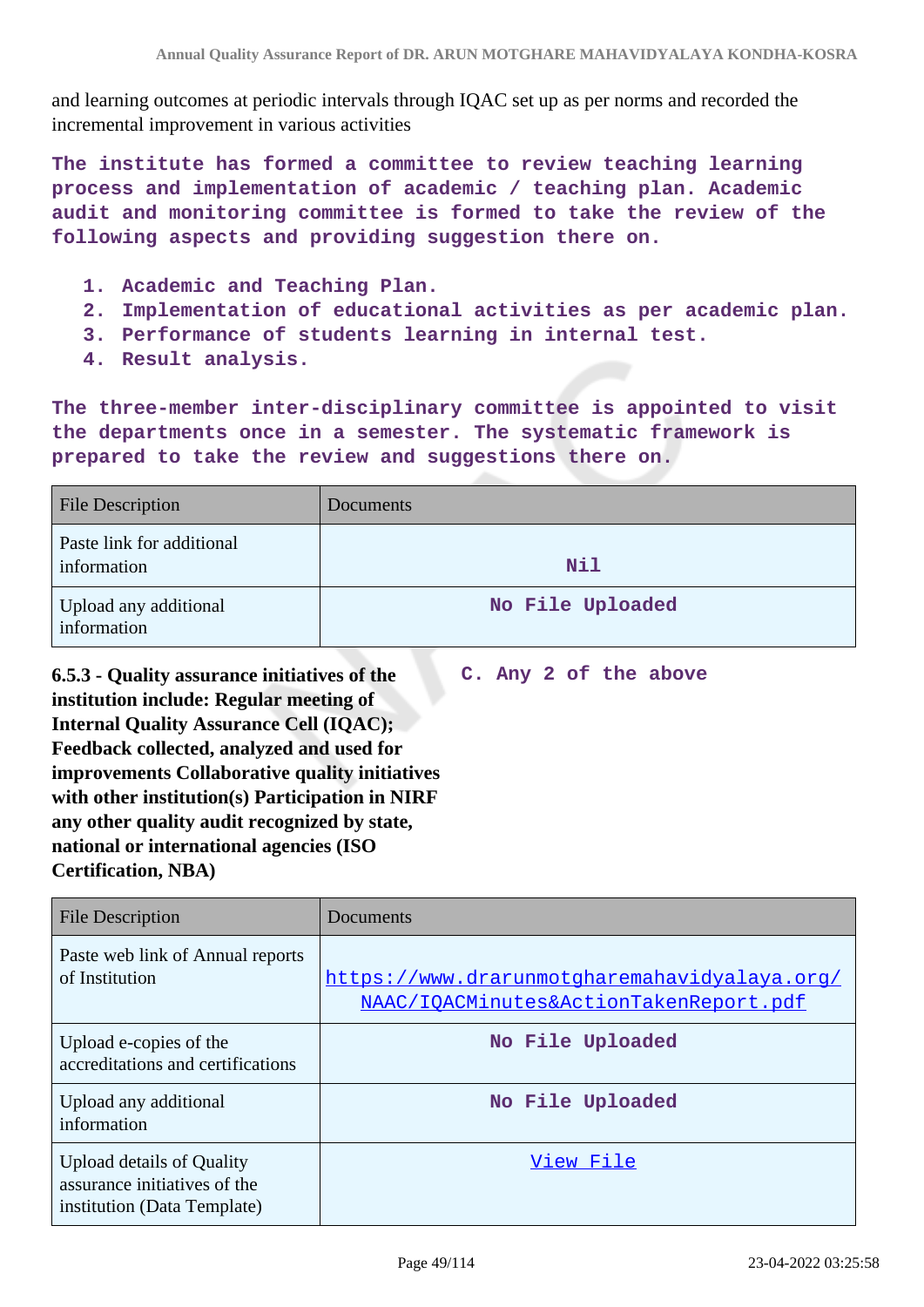# **INSTITUTIONAL VALUES AND BEST PRACTICES**

#### **7.1 - Institutional Values and Social Responsibilities**

7.1.1 - Measures initiated by the Institution for the promotion of gender equity during the year

**The institute addresses gender equity and sensitization through curricular and co-curricular activities and by providing facilities for women on campus. The syllabus of most of the courses under Arts, Science, Commerce and Home Science programs covers gender equity.**

**The institute organizes co-curricular activities to maintain the gender equity and sensitization such a as sports and cultural activities, celebration of women day, celebrate Birth Anniversary of Savitribai Fule, Rashtramata Jijabai etc. The girl students are also motivated to participate in seminar, presentation, field visits etc.**

**The institute has created facility for women on campus such as safety and security, sanitary napkin vending machine and common rooms. There is also provision of separate seating arrangement in library. The institute is providing hostel facility for girls in near future.**

**The women Cell plays a vital role to promote gender equity by organizing various activities and encouraging girl students to participate in such activities.**

| <b>File Description</b>                                                                                                                                                                        | Documents                                                                           |
|------------------------------------------------------------------------------------------------------------------------------------------------------------------------------------------------|-------------------------------------------------------------------------------------|
| Annual gender sensitization<br>action plan                                                                                                                                                     | Nil                                                                                 |
| Specific facilities provided for<br>women in terms of:a. Safety and<br>security b. Counseling c.<br>Common Rooms d. Day care<br>center for young children e. Any<br>other relevant information | https://www.drarunmotgharemahavidyalaya.org/<br>feedback_report/7.1.1-converted.pdf |

**7.1.2 - The Institution has facilities for alternate sources of energy and energy conservation measures Solar energy Biogas plant Wheeling to the Grid Sensorbased energy conservation Use of LED bulbs/ power efficient equipment** 

**B. Any 3 of the above**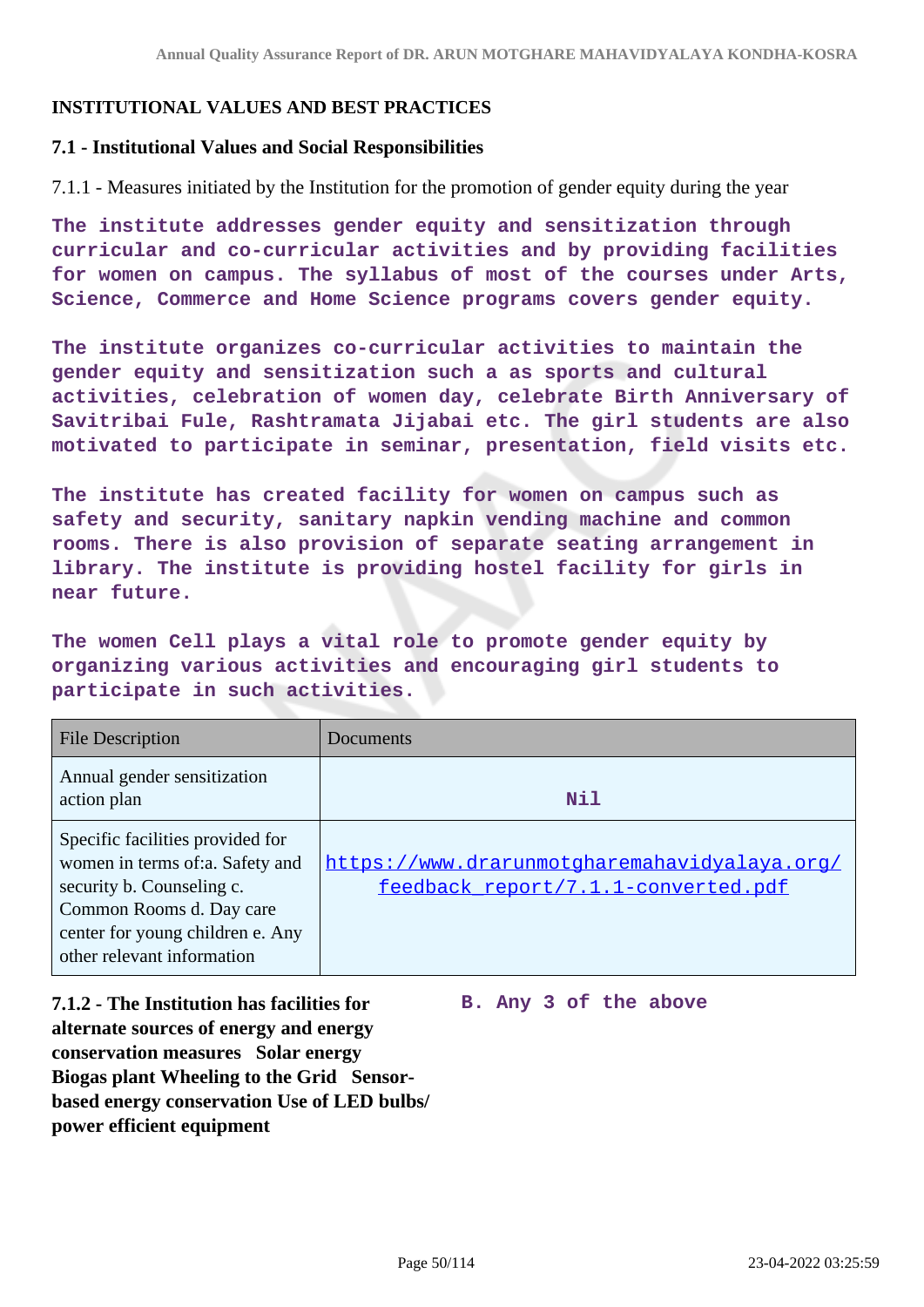| <b>File Description</b>        | Documents        |
|--------------------------------|------------------|
| Geo tagged Photographs         | View File        |
| Any other relevant information | No File Uploaded |

7.1.3 - Describe the facilities in the Institution for the management of the following types of degradable and non-degradable waste (within 200 words) Solid waste management Liquid waste management Biomedical waste management E-waste management Waste recycling system Hazardous chemicals and radioactive waste management

**There are three types of waste management facilities in the institution to keep the campus clean and eco-friendly. This includes Solid Waste Management, Liquid Waste Management and E-Waste Management. The facility for management of biomedical waste, hazardous chemicals radioactive waste is not available in the institution, as we do not produce such waste.**

#### **1. Solid Waste Management:**

**Separate dust bins for wet waste and dry waste are placed in the corridors of each floor of the college-building. Dust bins are placed in faculty rooms, common rooms, library, office and staff members and students are advised to make use of them to keep the campus clean. Both the dry waste and wet waste are collected and stored in the pit behind the college-building and organic fertilizer is prepared by adding chemicals. This fertilizer is used for plants in the college-campus.**

**2. Liquid Waste Management:**

**Liquid waste generated from the campus directly goes to the septic tank.**

#### **3. E-Waste Management:**

**The irreparable electronic devices and their parts are sold to local scrap venders.**

| <b>File Description</b>                                                                        | Documents        |
|------------------------------------------------------------------------------------------------|------------------|
| Relevant documents like<br>agreements / MoUs with<br>Government and other approved<br>agencies | No File Uploaded |
| Geo tagged photographs of the<br>facilities                                                    | View File        |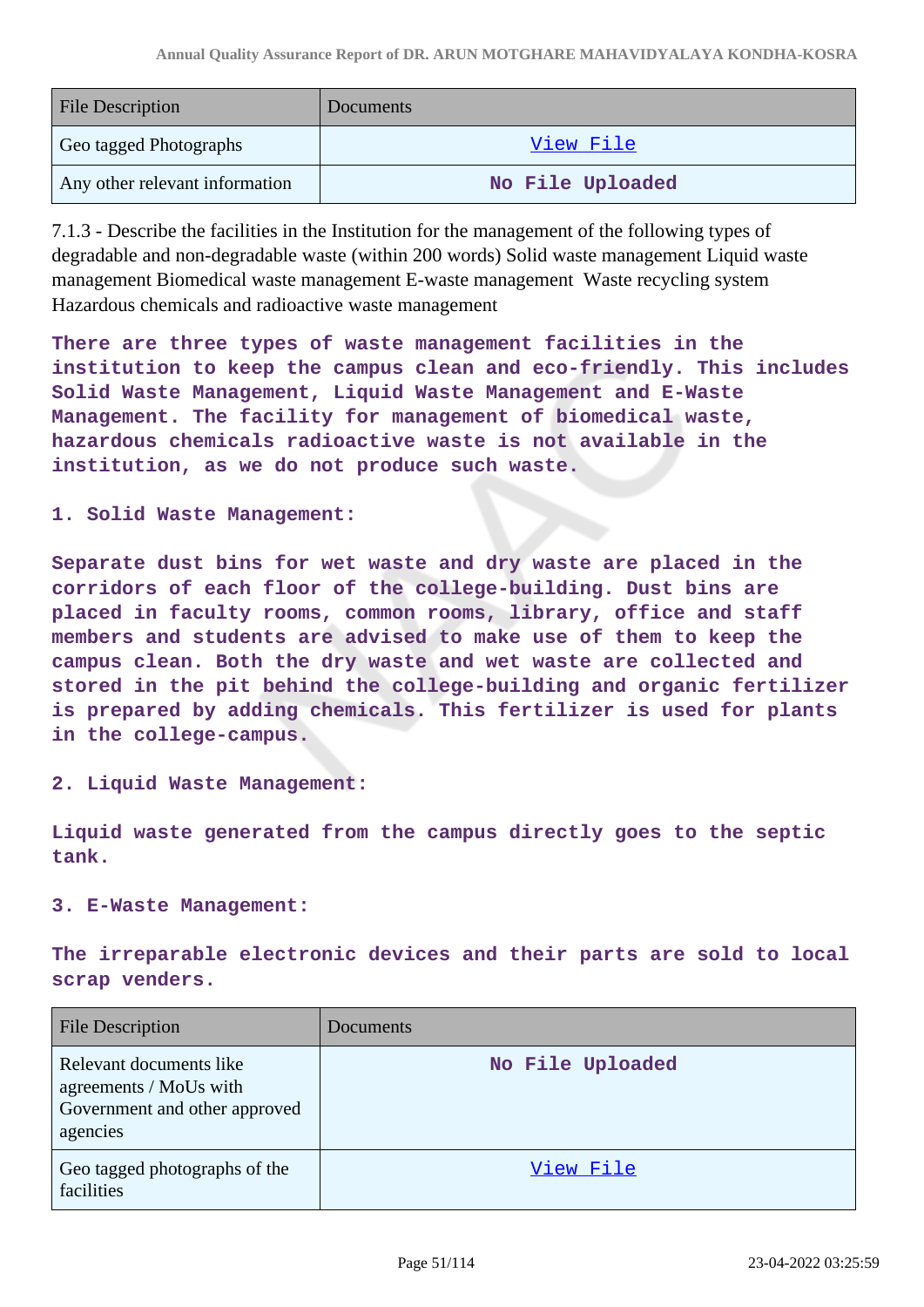**B. Any 3 of the above**

**A. Any 4 or All of the above**

# **7.1.4 - Water conservation facilities available in the Institution: Rain water harvesting Bore well /Open well recharge Construction of tanks and bunds Waste water recycling Maintenance of water bodies and distribution system in the campus**

# File Description Documents Geo tagged photographs / videos of the facilities View File Any other relevant information **No File Uploaded**

# **7.1.5 - Green campus initiatives include**

# **7.1.5.1 - The institutional initiatives for greening the campus are as follows:**

- **1.Restricted entry of automobiles**
- **2.Use of bicycles/ Battery-powered vehicles**
- **3.Pedestrian-friendly pathways**
- **4.Ban on use of plastic**
- **5.Landscaping**

| <b>File Description</b>                                                  | Documents        |
|--------------------------------------------------------------------------|------------------|
| Geo tagged photos / videos of the<br>facilities                          | View File        |
| Various policy documents /<br>decisions circulated for<br>implementation | View File        |
| Any other relevant documents                                             | No File Uploaded |

#### **7.1.6 - Quality audits on environment and energy are regularly undertaken by the institution**

**7.1.6.1 - The institutional environment and energy initiatives are confirmed through the following 1.Green audit 2. Energy audit 3.Environment audit 4.Clean and green campus recognitions/awards 5. Beyond the campus environmental promotional activities** **B. Any 3 of the above**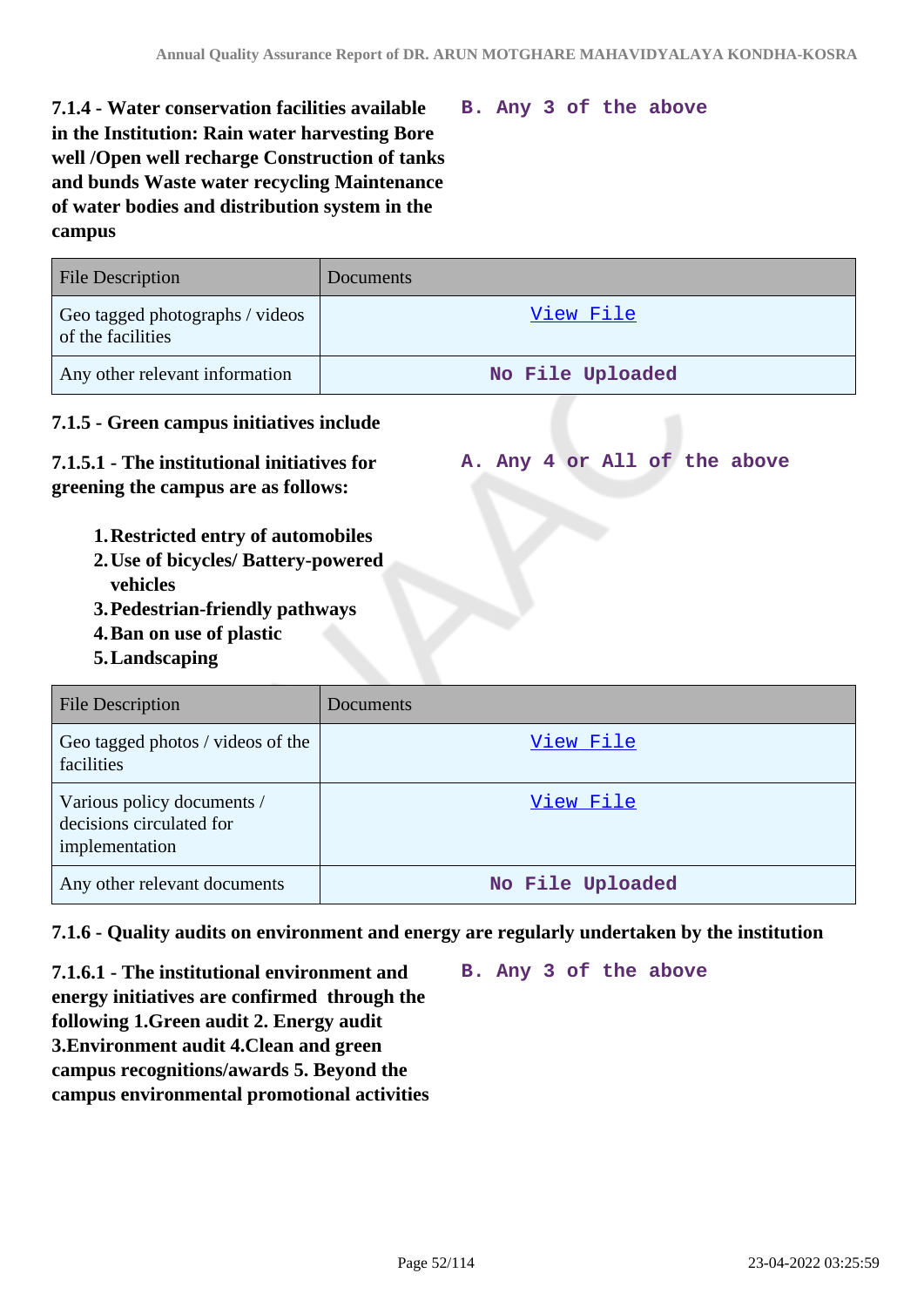**C. Any 2 of the above**

| File Description                                                                | Documents        |
|---------------------------------------------------------------------------------|------------------|
| Reports on environment and<br>energy audits submitted by the<br>auditing agency | No File Uploaded |
| Certification by the auditing<br>agency                                         | No File Uploaded |
| Certificates of the awards<br>received                                          | No File Uploaded |
| Any other relevant information                                                  | No File Uploaded |

**7.1.7 - The Institution has disabled-friendly, barrier free environment Built environment with ramps/lifts for easy access to classrooms. Disabled-friendly washrooms Signage including tactile path, lights, display boards and signposts Assistive technology and facilities for persons with disabilities (Divyangjan) accessible website, screenreading software, mechanized equipment 5. Provision for enquiry and information : Human assistance, reader, scribe, soft copies of reading material, screen reading**

File Description Documents Geo tagged photographs / videos of the facilities View File Policy documents and information brochures on the support to be provided **No File Uploaded** Details of the Software procured for providing the assistance **No File Uploaded** Any other relevant information **No File Uploaded** 

7.1.8 - Describe the Institutional efforts/initiatives in providing an inclusive environment i.e., tolerance and harmony towards cultural, regional, linguistic, communal socioeconomic and other diversities (within 200 words).

**The institution takes different efforts and initiatives in providing an inclusive environment by organizing various activities.**

**The following activities are organized in institution.**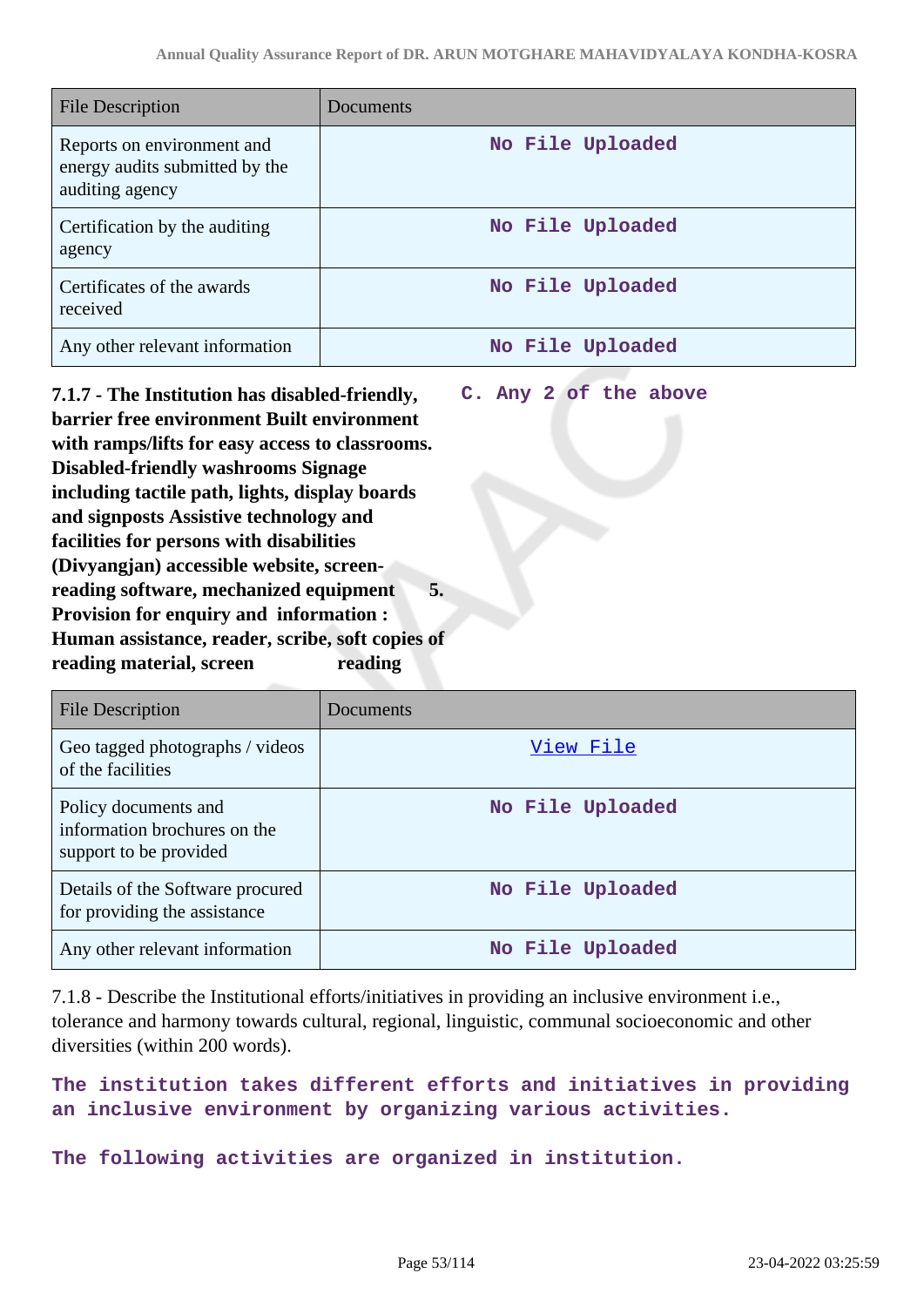- **1. Constitution Day**
- **2. Human Right Day**
- **3. Independence Day**
- **4. Republic Day**
- **5. Celebration of Shri Ganesh Festival**
- **6. Celebration of Chhatrapati Shivaji Maharaj Jayanti**
- **7. Celebration of Dr. Babasaheb Ambedkar Jayanti**
- **8. Cultural Activities**
- **9. Marathi LanguageDay**
- **10. Socio-Economic Survey**

| <b>File Description</b>                                                                                                                      | <b>Documents</b> |
|----------------------------------------------------------------------------------------------------------------------------------------------|------------------|
| Supporting documents on the<br>information provided (as<br>reflected in the administrative<br>and academic activities of the<br>Institution) | No File Uploaded |
| Any other relevant information                                                                                                               | No File Uploaded |

7.1.9 - Sensitization of students and employees of the Institution to the constitutional obligations: values, rights, duties and responsibilities of citizens

**The institution organizes different programs/activities for sensitizing students and employees towards constitutional obligations.**

- **1. Constitution Day**
- **2. Human Right Day**
- **3. Republic Day**
- **4. Independence Day**
- **5. Teacher Day**
- **6. Mahatma Gandhi Jayanti**
- **7. Lokmanya Tilak Jayanti**
- **8. Dr. Babasaheb Ambedkar Jayanti**
- **9. Subhashchandra Bose Jayanti**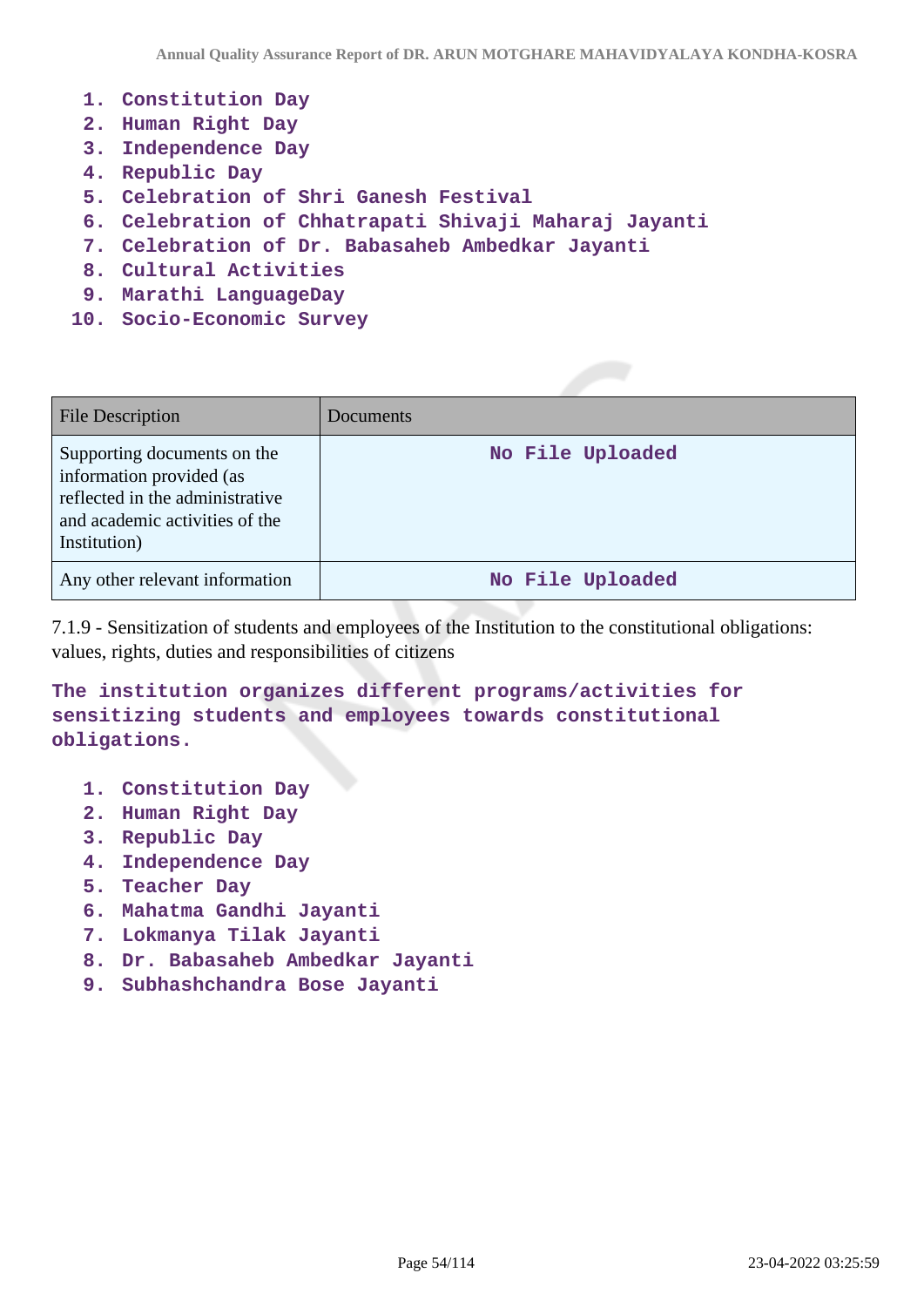| <b>File Description</b>                                                                                    | <b>Documents</b> |
|------------------------------------------------------------------------------------------------------------|------------------|
| Details of activities that inculcate<br>values; necessary to render<br>students in to responsible citizens | Nil              |
| Any other relevant information                                                                             | Nil              |

**7.1.10 - The Institution has a prescribed code of conduct for students, teachers, administrators and other staff and conducts periodic programmes in this regard. The Code of Conduct is displayed on the website There is a committee to monitor adherence to the Code of Conduct Institution organizes professional ethics programmes for students, teachers, administrators and other staff 4. Annual awareness programmes on Code of Conduct are organized B. Any 3 of the above**

File Description Documents Code of ethics policy document View File Details of the monitoring committee composition and minutes of the committee meeting, number of programmes organized, reports on the various programs etc., in support of the claims **No File Uploaded** Any other relevant information **No File Uploaded** 

7.1.11 - Institution celebrates / organizes national and international commemorative days, events and festivals

**The following Days of National and International importance are celebrated in the institution.**

- **1. International women day**
- **2. National Integration Day**
- **3. Teacher Day**
- **4. Republic Day**
- **5. Independence Day**
- **6. Dr. Babasaheb Ambedkar Jayanti**
- **7. Subhashchandra Bose Jayanti**
- **8. Chhatrapati Shivaji Maharaj Jayanti**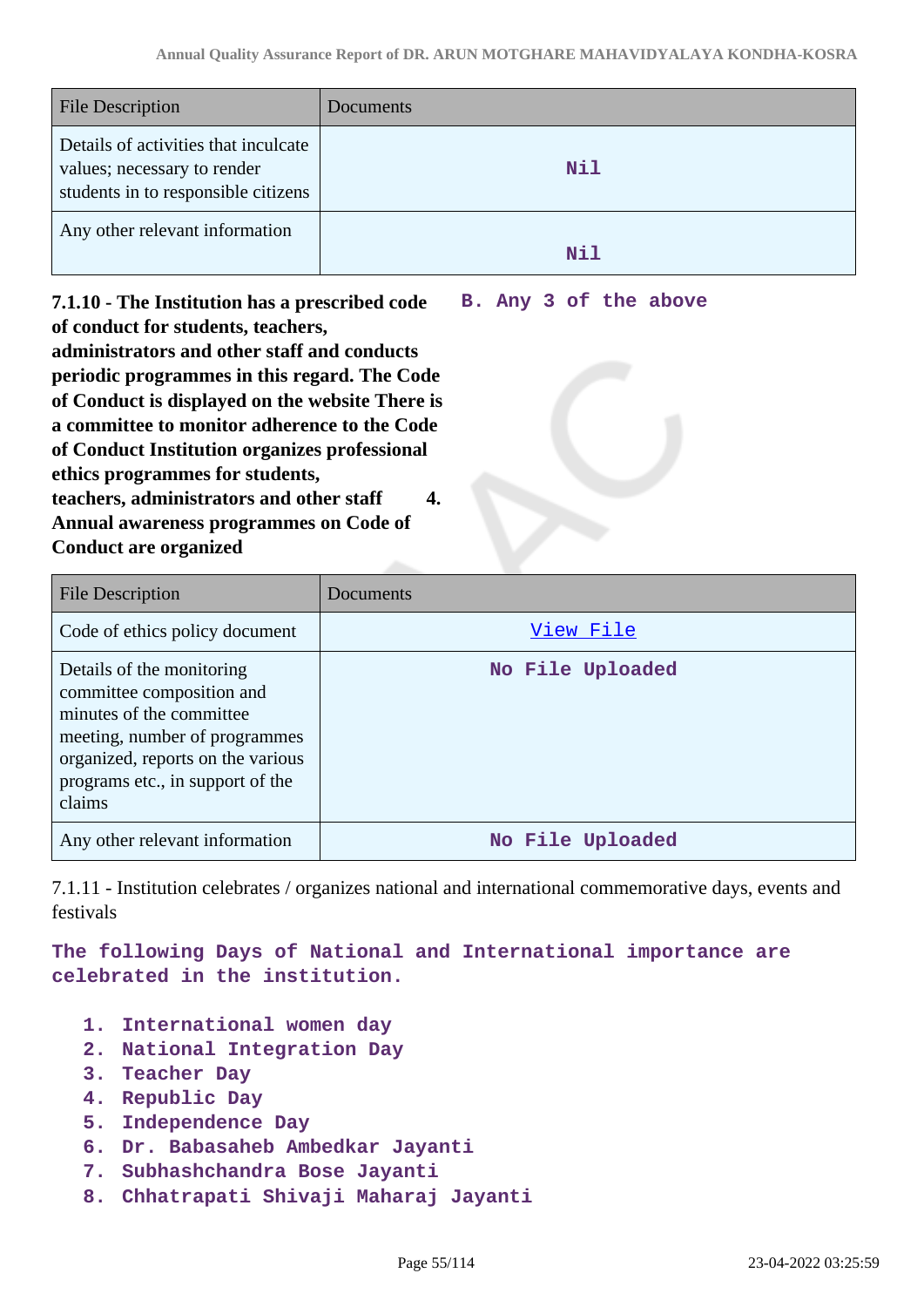- **9. Constitution Day**
- **10. International Yoga Day**
- **11. Mahatma Gandhi Jayanti**

| <b>File Description</b>                                                                         | Documents        |
|-------------------------------------------------------------------------------------------------|------------------|
| Annual report of the celebrations<br>and commemorative events for<br>the last (During the year) | No File Uploaded |
| Geo tagged photographs of some<br>of the events                                                 | View File        |
| Any other relevant information                                                                  | No File Uploaded |

#### **7.2 - Best Practices**

7.2.1 - Describe two best practices successfully implemented by the Institution as per NAAC format provided in the Manual.

#### **Best Practice -I**

**1. Title of the Practice: Preparing students for career through competitive exam.**

- **2. Goals:** 
	- **To promote students for entering into competitive examination.**
	- **To provide the career and guidance to students for competitive**  $\bullet$ **examination.**
	- **To develop and provide library facilities for aspiring students of competitive examination.**

#### **3. The Context:**

**The students from rural region are deprived of facilities for career guidance for competitive examination. The interaction and feedback of students inspired the institute to develop the facilities and activities for the training of students. The institute has developed the library with collection of books and expertise of internal faculty members and external members is developed for the students training.**

**4.The Practice: The institution has a practice of preparing the students for competitive examinations. Based on the experience the students from different faculties prepare to appear for MPSC/UPSC/Bank etc. competitive examinations. These examinations are broadly based upon aptitude test, logical test and problem solving**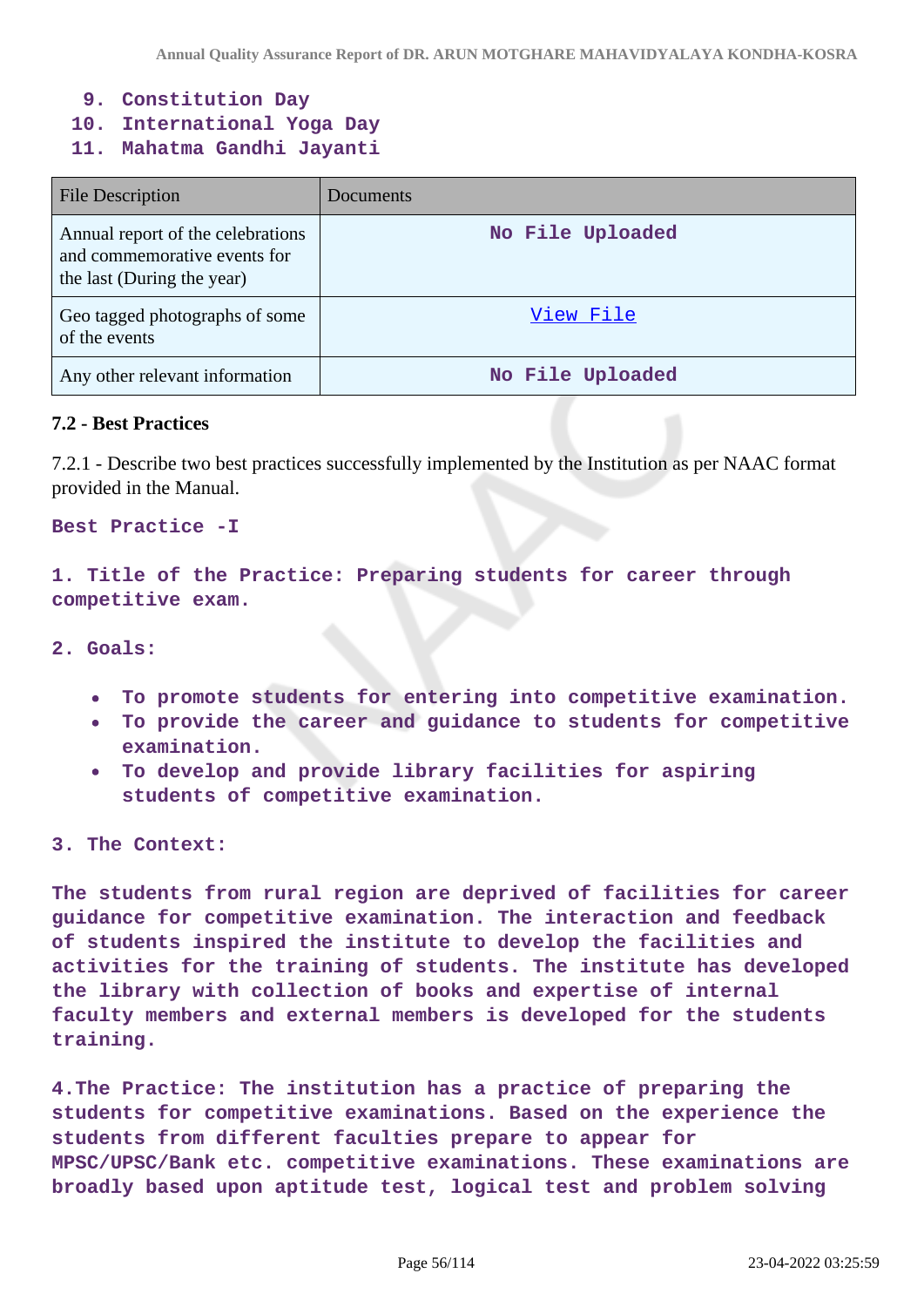**and decision-making skills. Since the institute is located in rural area and student cannot afford to go to district place to attend the classes and appear for competitive examinations. Hence the team of faculties of the institutions took the initiative for development and assessment of aptitude and other alike skills which are required for competitive examination. The team of faculty undergone the survey/research on nature and type of questions they ask in the competitive examinations. In according to finding two types of test papers are designed for 50 marks or 100 marks with 1 hour duration. The OMR sheets are developed and used for writing the answers whereas the hardcopy of the question paper remains with the students.**

**5. Evidence of Success:**

**Across the years it is experienced that the number of students appearing for this examination are increasing day by day.**

**6. Hurdles in the practice:**

**The major difficulty/hurdle is about the awareness the students for such a competitive examination. To address the difficulty the institute has proceed books on competitive examination and stock in library to facilitate its use by all the students.**

#### **Best Practice -II**

**1. Title of the Practice: Hobby Laboratory**

**2. Goals:**

- **To develop the hidden and inner talent of the students.**
- **To develop the interdisciplinary and multidisciplinary**  $\bullet$ **knowledge base.**
- **To optimum utilize institute infrastructure for creation of knowledge.**

#### **3. The Context:**

**The students from rural area in specific are deprived of the exposure to different day-to-day activities and its relation with the domain knowledge. The students are found curious about concepts and principle involved in science, business in one hand and interest**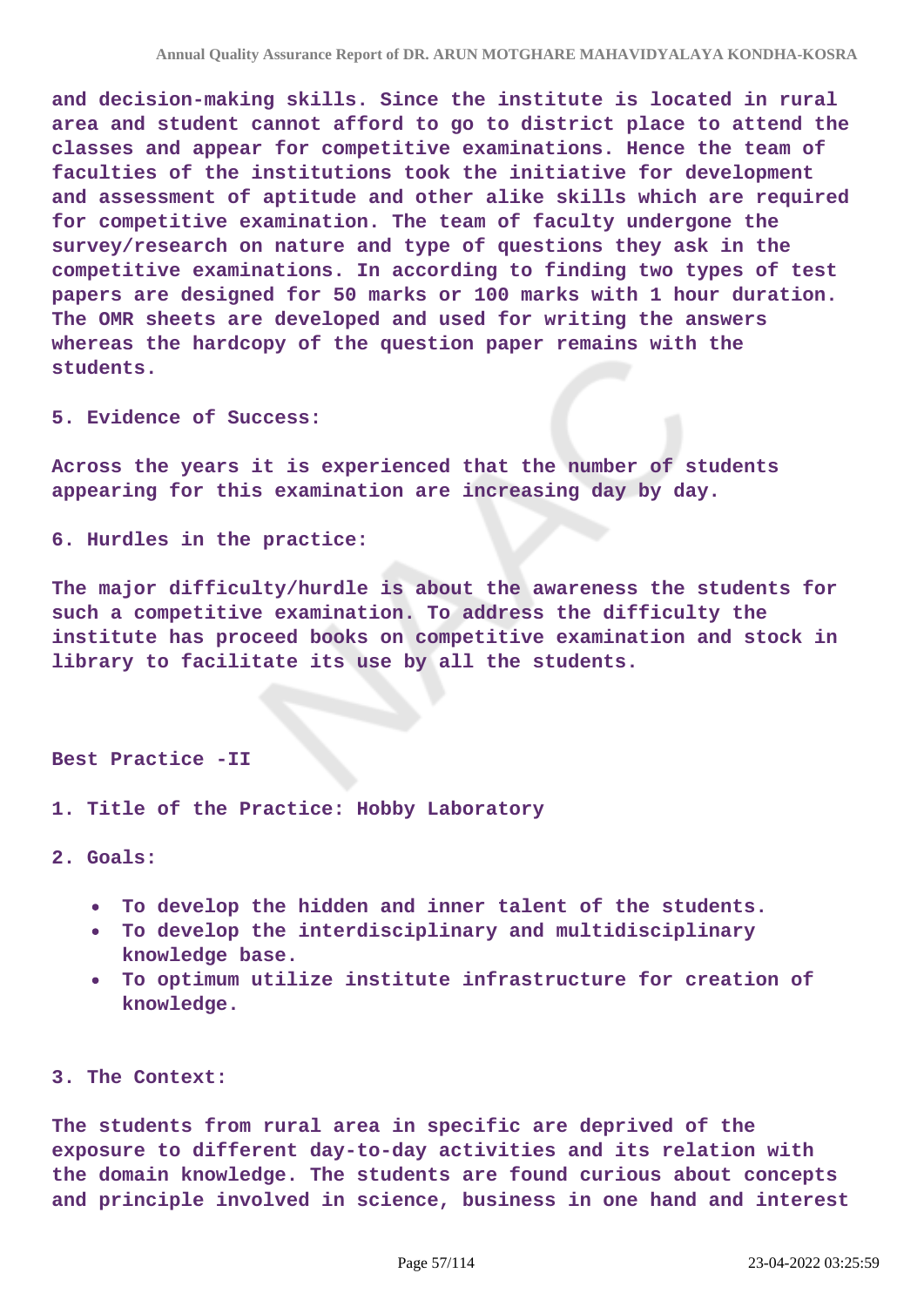**in the field of literature, history, economics, etc. In this context, the institute thought of developing the segment that can address interdisciplinary and multidisciplinary knowledge among the students of the institute and nearby community.**

**4. The Practice: The objective and purpose of the practice is to promote inner intent/talent of the students and creation ana transfer of knowledge across the disciplines**

**It is a general observation that students from rural background are intelligent in different domains but however though to alive of exposure they hardly get an opportunity to learn and study across the disciplines. The institute and department took decision to establish a common laboratory wherein the students across discipline while be exposed to different knowledge domain such as History, Sociology, Literature, Geography, Zoology, Botany, Physics, Chemistry etc. The charts, modules, display sheets and few equipment are arranged in the laboratory which apparatus and optimum information. The idea is that students will visit the hobby laboratory and learn/gather the information in the area of interest. For students showing deeper interest into the area of knowledge and asked to concerned department/faculty to seek the required information. A separate hall is provided institute for this purpose.**

#### **5. Evidence of Success:**

**It is experienced that students spend free time to this Hobby Laboratory. Day by day the number of visitors is increasing since this is the new idea for rural population. They are getting slowly attracted to this sort of environment. It is proposed that in future nature and scope of this hobby laboratory will be enhanced and will be made open to students from all schools and colleges from the nearby vicinity.**

#### **6. Hurdles in the practice**

**The major hurdle in the practice is in enhancing the nature and scope of the hobby laboratory. It is experienced that certain additional learning material is required to sustain the interest of the students.**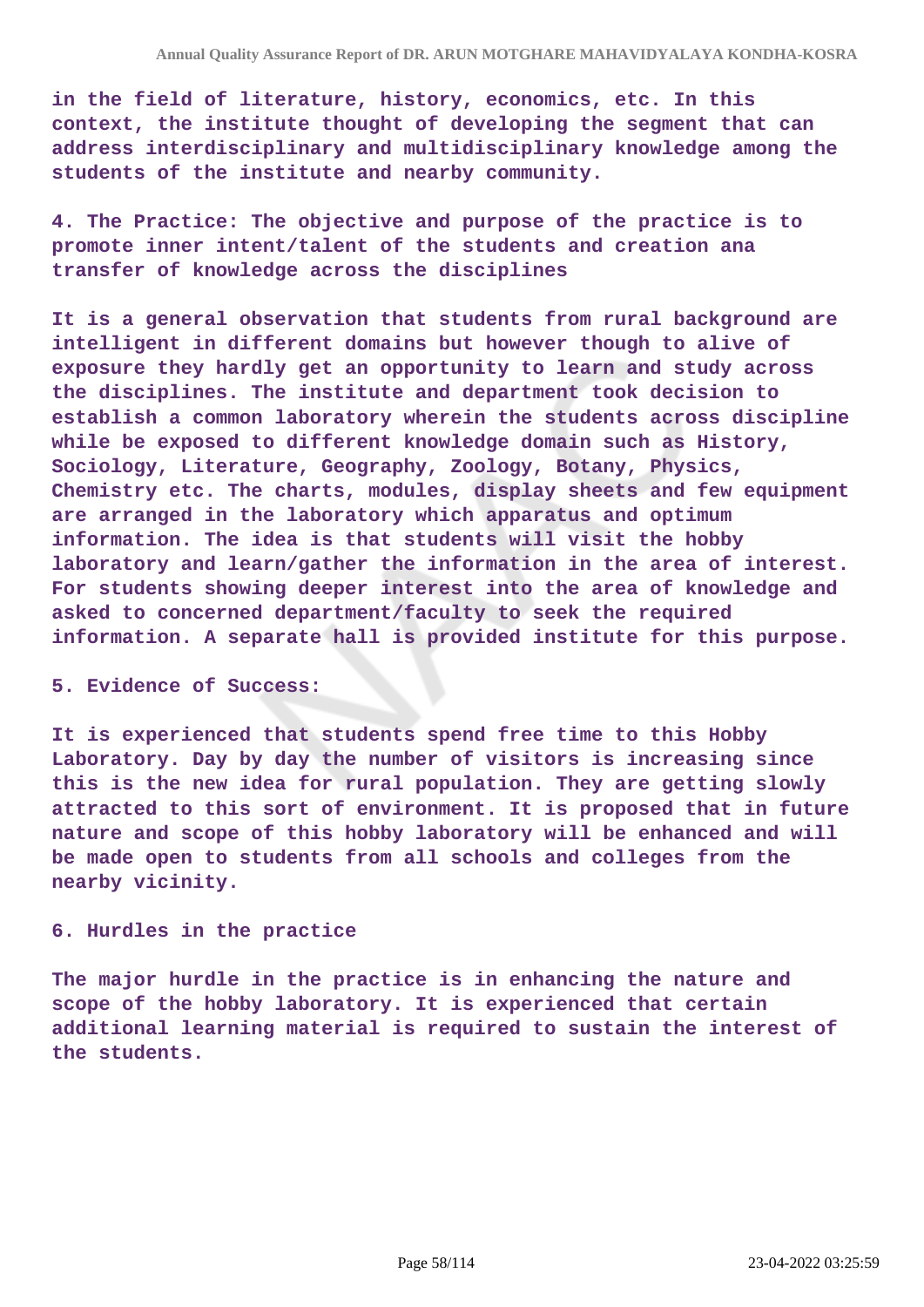| <b>File Description</b>                        | Documents                                                                                  |
|------------------------------------------------|--------------------------------------------------------------------------------------------|
| Best practices in the Institutional<br>website | https://www.drarunmotgharemahavidyalaya.org/<br>NAAC/BestPractices/Best%20Practicesnew.pdf |
| Any other relevant information                 | N <sub>i</sub> 1                                                                           |

### **7.3 - Institutional Distinctiveness**

7.3.1 - Portray the performance of the Institution in one area distinctive to its priority and thrust within 200 words

**Preparing youth for employment:**

**The institute Dr. Arun Motghare Mahavidyalaya is located in the remote place in the district Bhandara. The institute from its beginning emphasizes on providing curricular, co-curricular and extra-curricular activities to the students coming in majority from remote and rural area. The institute is offering 4 UG and 10 PG educational programs in arts, commerce, science and home-science faculty. Though the institute is located in the rural area, the programs like Geography, Zoology, Botany, English, etc. have been introduced so that more employment opportunity will get created. The institute has developed a state of art of Building and Infrastructure facility including laboratory, Computer centre. The series of expert lecturers, assignments, field-based activities, projects are conducted for the education and training of students. The subject-based learning activities are conducted for the development of requisite skills. The program for communication development, life skill development, sport and cultural are conducted on regular basic to enhance the employability skills. The institute organizes carrier guidance program to prepare students for future jobs. The unique centre for competitive examination developed by institution has benefited number of students. The overall development of the students is the part of academic calendar of institution and development of faculty members take efforts in the development of employability skills among the students.**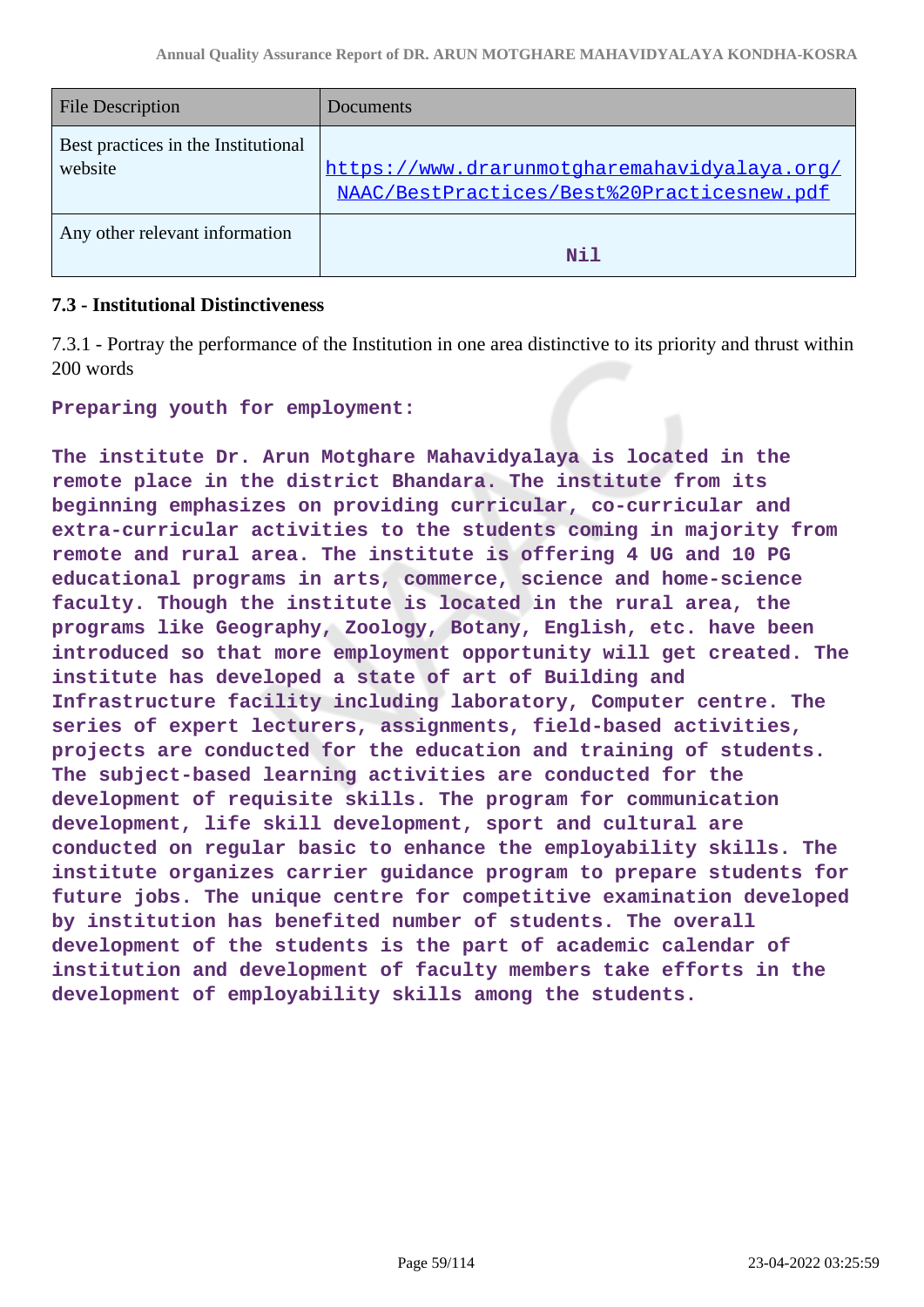|      | Part B                                                                                                                                                                                                                                                                                                     |  |
|------|------------------------------------------------------------------------------------------------------------------------------------------------------------------------------------------------------------------------------------------------------------------------------------------------------------|--|
|      | <b>CURRICULAR ASPECTS</b>                                                                                                                                                                                                                                                                                  |  |
|      | 1.1 - Curricular Planning and Implementation                                                                                                                                                                                                                                                               |  |
|      | 1.1.1 - The Institution ensures effective curriculum delivery through a well planned and<br>documented process                                                                                                                                                                                             |  |
| 1. . | In the beginning of the academic session university<br>provides the academic calendar to college.                                                                                                                                                                                                          |  |
| 2.   | Based on the guidelines of the university calendar, the<br>institute design its calendar in alignment to university<br>calendar.                                                                                                                                                                           |  |
|      | 3. Faculty meeting/departmental meeting is organised to design<br>time-table.                                                                                                                                                                                                                              |  |
|      | 4. Based on the time table the teaching plan and lesson plans<br>are developed by the faculty members.                                                                                                                                                                                                     |  |
|      | 5. Student centric teaching methods and activities are planned<br>in the lesson plan/course plan. Teaching methods like<br>demonstration, filed visits, assignments, laboratory,<br>projects, group discussion, quizzes, debates, assignment,<br>class seminar, etc. are adopted apart from lecture method |  |
| 6.   | and improved lecture method.<br>The syllabus is implemented with the help of modern<br>educational technology such as, power point presentation,<br>YouTube, videos, etc.                                                                                                                                  |  |
| 7.   | The computer and internet facilities are provided to the<br>students. AS per the requirements, study tour and filed<br>visits are arranged by the departments.                                                                                                                                             |  |
|      | 8. Daily teaching dairy is maintained based on the time table.                                                                                                                                                                                                                                             |  |
|      | 9. The academic audit committee periodically monitor for<br>curricular review, the completion of syllabus within a<br>session and conduct of class test as per the completion of<br>unit in syllabus.                                                                                                      |  |
|      | 10. The college take feedback from the stakeholder and made a<br>need analysis of the learners of the area do consultation<br>with students, parents, teachers and alumni member.                                                                                                                          |  |
|      | 11. The co-curricular and extra-curricular activities are<br>organized as per the academic calendar for development of                                                                                                                                                                                     |  |
|      | holistic personality of the students.<br>12. The teacher of all program conduct test examination of each<br>and every classes.                                                                                                                                                                             |  |
|      | 13. Semester examination conducted by the college on the basis<br>of university timetable.                                                                                                                                                                                                                 |  |
|      |                                                                                                                                                                                                                                                                                                            |  |

**14. Teacher does the result analysis on the basis final result of each semester and made up of planning for next session.**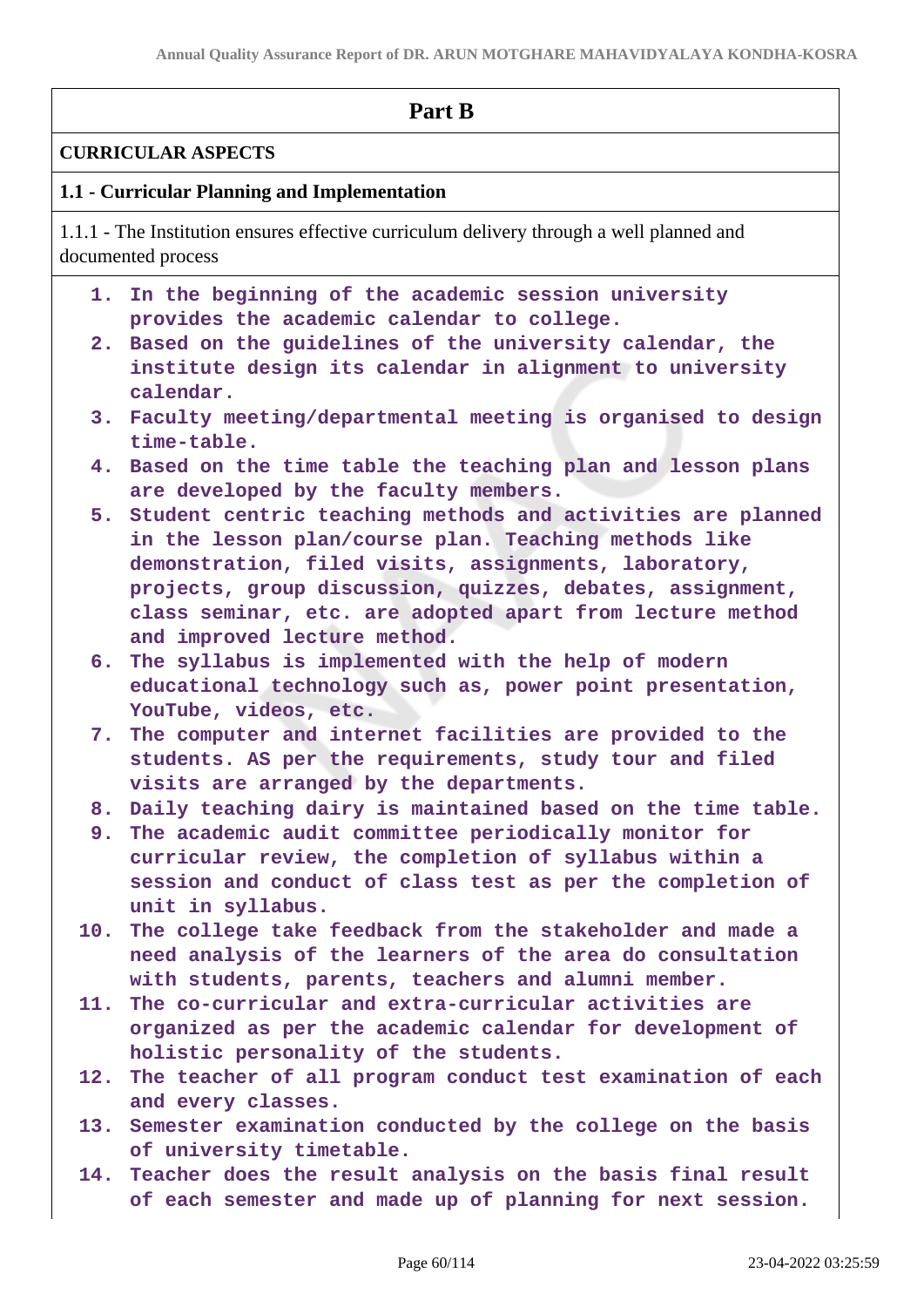**This planning of next session is based upon the plan for continuous improvement of of the students.**

| <b>File Description</b>                | Documents |
|----------------------------------------|-----------|
| Upload relevant supporting<br>document | View File |
| Link for Additional information        | Nil       |

1.1.2 - The institution adheres to the academic calendar including for the conduct of Continuous Internal Evaluation (CIE)

**Academic calendar is prepared at the beginning of the session which is based on the guidelines given in the Academic calendar provided by the University. All the activities are conducted as per the academic calendar. Internal Assessment and Evaluation Committee takes accountability of monitoring assessment and evaluation system closely run at various departmental and college level. Assessment of students academic performance is carried out by unit test, group discussion, surprise tests, viva, interaction and practical at science lab. College teachers conduct internal assessment of 20 marks which consist of assignment submission, oral test, seminars, attendance and discipline of the students. Evaluation of all first year students is done to identify slow and advanced learners. Results of the previous year exam is recorded by the concerned teachers and heads. Feedback from alumni and parents is collected andtaken covering the points of evaluation of students on different parameters like syllabus, teachers, infrastructure facilities etc.**

**. Teacher does the result analysis on the basis final result of each semester and make a planning for next session. This planning of next session is based upon improvement of the students.**

| File Description                                                                                 | Documents             |
|--------------------------------------------------------------------------------------------------|-----------------------|
| Upload relevant supporting<br>document                                                           | View File             |
| Link for Additional information                                                                  | <b>Nil</b>            |
| 1.1.3 - Teachers of the Institution participate<br>in following activities related to curriculum | C. Any 2 of the above |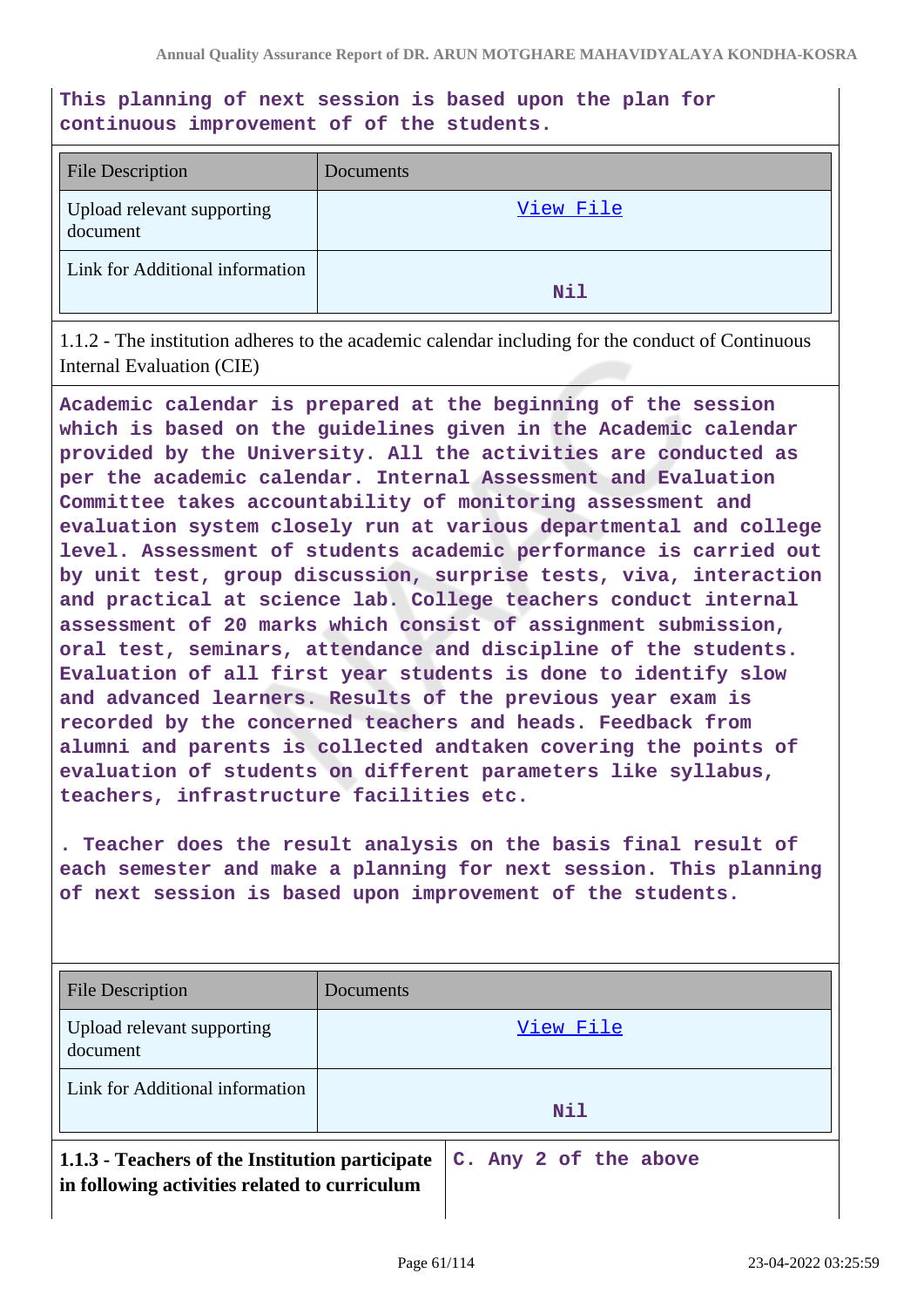| development and assessment of the affiliating  |  |
|------------------------------------------------|--|
| University and/are represented on the          |  |
| following academic bodies during the year.     |  |
| <b>Academic council/BoS of Affiliating</b>     |  |
| University Setting of question papers for      |  |
| <b>UG/PG</b> programs Design and Development   |  |
| of Curriculum for Add on/certificate/          |  |
| <b>Diploma Courses Assessment / evaluation</b> |  |
| process of the affiliating University          |  |

| <b>File Description</b>                                                                                         | Documents        |
|-----------------------------------------------------------------------------------------------------------------|------------------|
| Details of participation of<br>teachers in various<br>bodies/activities provided as a<br>response to the metric | View File        |
| Any additional information                                                                                      | No File Uploaded |

# **1.2 - Academic Flexibility**

**1.2.1 - Number of Programmes in which Choice Based Credit System (CBCS)/ elective course system has been implemented**

# **1.2.1.1 - Number of Programmes in which CBCS/ Elective course system implemented**

#### **10**

| <b>File Description</b>                                    | Documents        |
|------------------------------------------------------------|------------------|
| Any additional information                                 | No File Uploaded |
| Minutes of relevant Academic<br>Council/BOS meetings       | View File        |
| Institutional data in prescribed<br>format (Data Template) | View File        |

# **1.2.2 - Number of Add on /Certificate programs offered during the year**

# **1.2.2.1 - How many Add on /Certificate programs are added during the year. Data requirement for year: (As per Data Template)**

**0**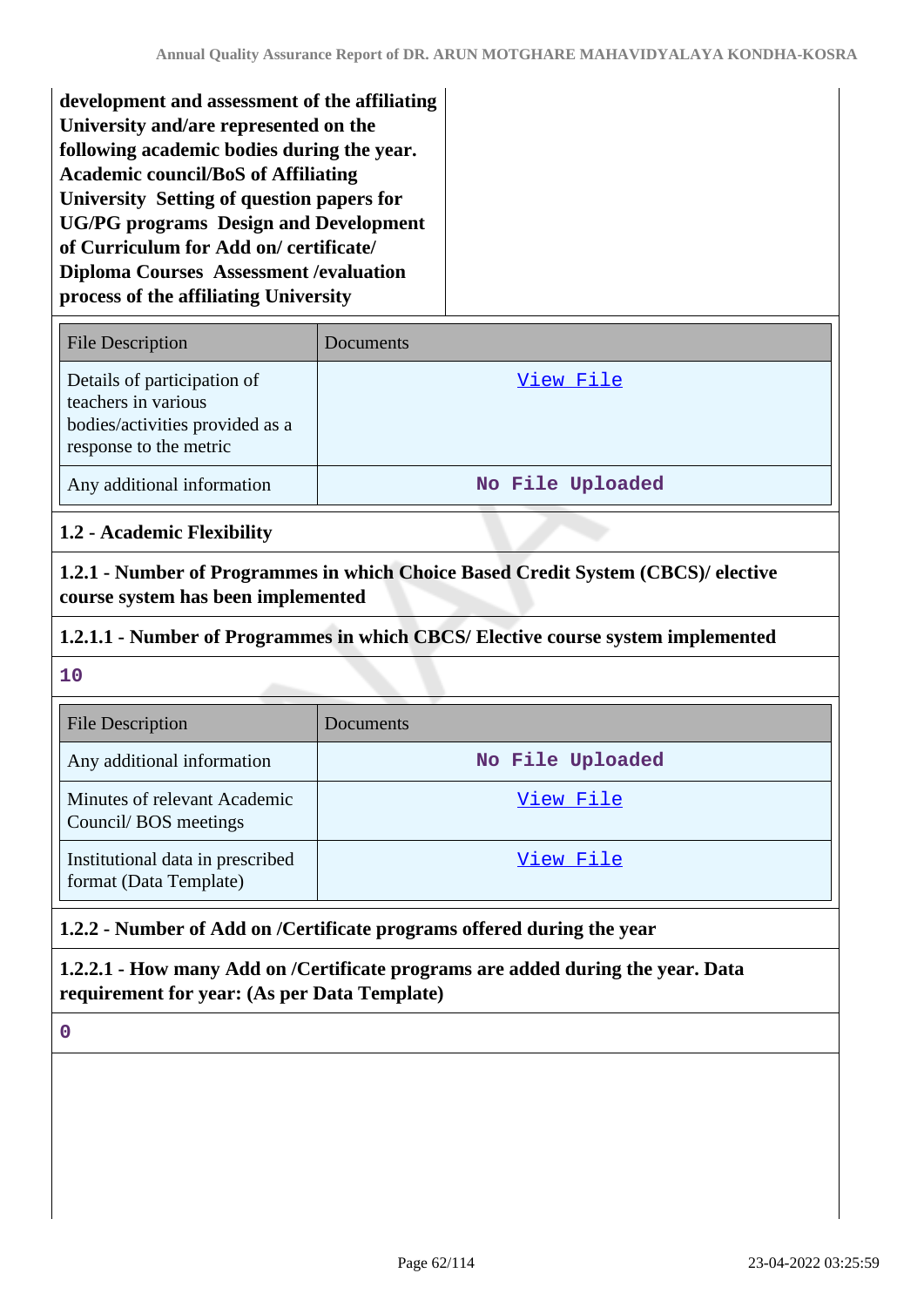| <b>File Description</b>                                                       | Documents        |
|-------------------------------------------------------------------------------|------------------|
| Any additional information                                                    | No File Uploaded |
| Brochure or any other<br>document relating to Add on<br>/Certificate programs | No File Uploaded |
| List of Add on /Certificate<br>programs (Data Template)                       | No File Uploaded |

# **1.2.3 - Number of students enrolled in Certificate/ Add-on programs as against the total number of students during the year**

| <b>File Description</b>                                                                   | Documents        |
|-------------------------------------------------------------------------------------------|------------------|
| Any additional information                                                                | No File Uploaded |
| Details of the students enrolled<br>in Subjects related to<br>certificate/Add-on programs | No File Uploaded |

# **1.3 - Curriculum Enrichment**

**0**

1.3.1 - Institution integrates crosscutting issues relevant to Professional Ethics, Gender, Human Values, Environment and Sustainability into the Curriculum

**The Knowledge of Arts , Commerce, Science & Home- Science is imparted by the institution through 04 UG & 10 PG Programmes. Issues relevant to Professional Ethics, Gender, Human Values, Environment and Sustainability are integrated by the teachers as a part of teaching - learning process. All the crosscutting issues are the inseparable part of the curriculum. Besides, some extra-curricular activities are conducted to integrate these crosscutting issues through NSS, Women Cell and other committees. Birth and death anniversaries of national heroes are celebrated to incorporate human values and ethics. 'International Women Day is observed' and programs on women empowerment and gender equality are conducted. Environment Study is a mandatory subject for all UG second year students. World Environment Day, World Wildlife Day , Ozone Layer Conservation Day are observed.**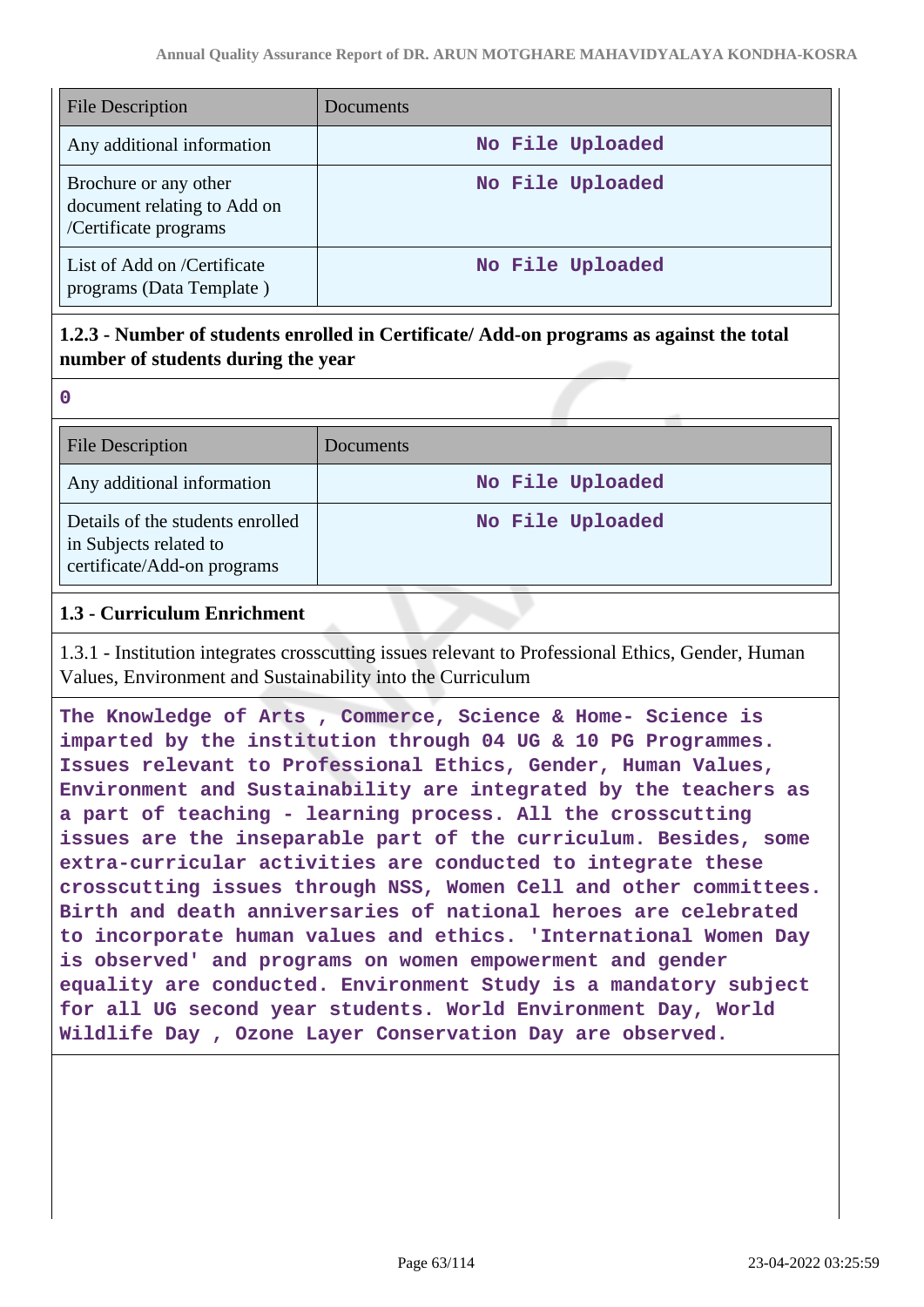| <b>File Description</b>                                                                                                                                                    | Documents        |
|----------------------------------------------------------------------------------------------------------------------------------------------------------------------------|------------------|
| Any additional information                                                                                                                                                 | No File Uploaded |
| Upload the list and description<br>of courses which address the<br>Professional Ethics, Gender,<br>Human Values, Environment<br>and Sustainability into the<br>Curriculum. | View File        |

# **1.3.2 - Number of courses that include experiential learning through project work/field work/internship during the year**

| 3                                                                                                    |                  |
|------------------------------------------------------------------------------------------------------|------------------|
| <b>File Description</b>                                                                              | Documents        |
| Any additional information                                                                           | No File Uploaded |
| Programme / Curriculum/<br>Syllabus of the courses                                                   | No File Uploaded |
| Minutes of the Boards of<br>Studies/Academic Council<br>meetings with approvals for<br>these courses | No File Uploaded |
| MoU's with relevant<br>organizations for these courses,<br>if any                                    | No File Uploaded |
| <b>Institutional Data in Prescribed</b><br>Format                                                    | View File        |

# **1.3.3 - Number of students undertaking project work/field work/ internships**

# **29**

| <b>File Description</b>                                                                                             | Documents             |
|---------------------------------------------------------------------------------------------------------------------|-----------------------|
| Any additional information                                                                                          | No File Uploaded      |
| List of programmes and number<br>of students undertaking project<br>work/field work//internships<br>(Data Template) | View File             |
| 1.4 - Feedback System                                                                                               |                       |
| 1.4.1 - Institution obtains feedback on the<br>syllabus and its transaction at the institution                      | B. Any 3 of the above |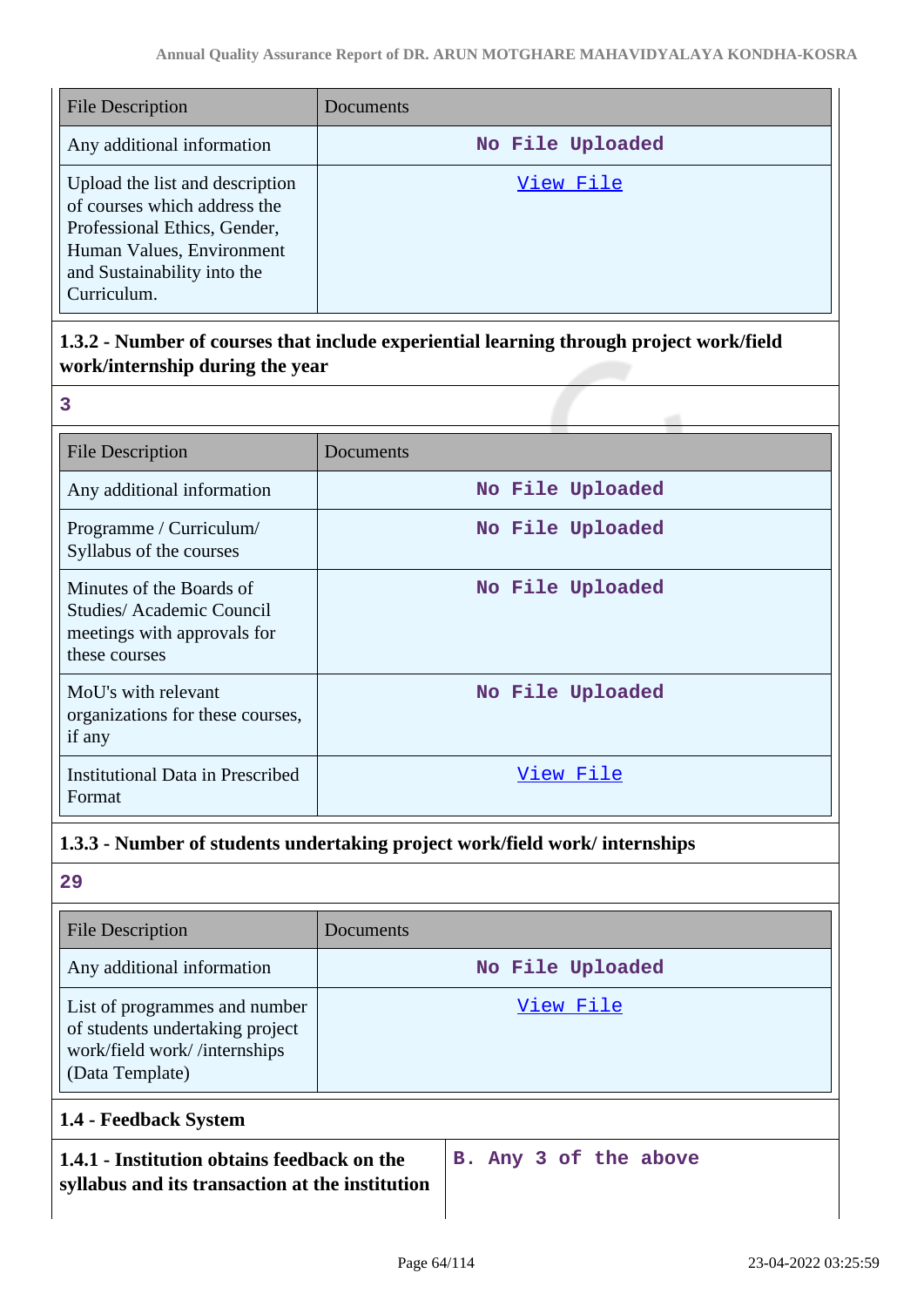| from the following stakeholders Students<br><b>Teachers Employers Alumni</b>                                                                                   |                                                                                                                  |                                                                                                    |  |
|----------------------------------------------------------------------------------------------------------------------------------------------------------------|------------------------------------------------------------------------------------------------------------------|----------------------------------------------------------------------------------------------------|--|
| <b>File Description</b>                                                                                                                                        | Documents                                                                                                        |                                                                                                    |  |
| URL for stakeholder feedback<br>report                                                                                                                         |                                                                                                                  | https://www.drarunmotgharemahavidyalaya.or<br>g/feedback report/Feedback Reports-2020-20<br>21.pdf |  |
| Action taken report of the<br>Institution on feedback report as<br>stated in the minutes of the<br>Governing Council, Syndicate,<br><b>Board of Management</b> | View File                                                                                                        |                                                                                                    |  |
| Any additional information                                                                                                                                     |                                                                                                                  | No File Uploaded                                                                                   |  |
| 1.4.2 - Feedback process of the Institution<br>may be classified as follows                                                                                    |                                                                                                                  | A. Feedback collected, analyzed<br>and action taken and feedback<br>available on website           |  |
| <b>File Description</b>                                                                                                                                        | Documents                                                                                                        |                                                                                                    |  |
| Upload any additional<br>information                                                                                                                           | No File Uploaded                                                                                                 |                                                                                                    |  |
| URL for feedback report                                                                                                                                        | https://www.drarunmotgharemahavidyalaya.or<br><u>g/feedback report/Feedback Reports-2020-20</u><br><u>21.pdf</u> |                                                                                                    |  |
| <b>TEACHING-LEARNING AND EVALUATION</b>                                                                                                                        |                                                                                                                  |                                                                                                    |  |
| 2.1 - Student Enrollment and Profile                                                                                                                           |                                                                                                                  |                                                                                                    |  |
| 2.1.1 - Enrolment Number Number of students admitted during the year                                                                                           |                                                                                                                  |                                                                                                    |  |
|                                                                                                                                                                | 2.1.1.1 - Number of students admitted during the year                                                            |                                                                                                    |  |
| 538                                                                                                                                                            |                                                                                                                  |                                                                                                    |  |
| <b>File Description</b>                                                                                                                                        | Documents                                                                                                        |                                                                                                    |  |
| Any additional information                                                                                                                                     | No File Uploaded                                                                                                 |                                                                                                    |  |
| Institutional data in prescribed<br>format                                                                                                                     | <u>View File</u>                                                                                                 |                                                                                                    |  |
| 2.1.2 - Number of seats filled against seats reserved for various categories (SC, ST, OBC,                                                                     |                                                                                                                  |                                                                                                    |  |

**Divyangjan, etc. as per applicable reservation policy during the year (exclusive of**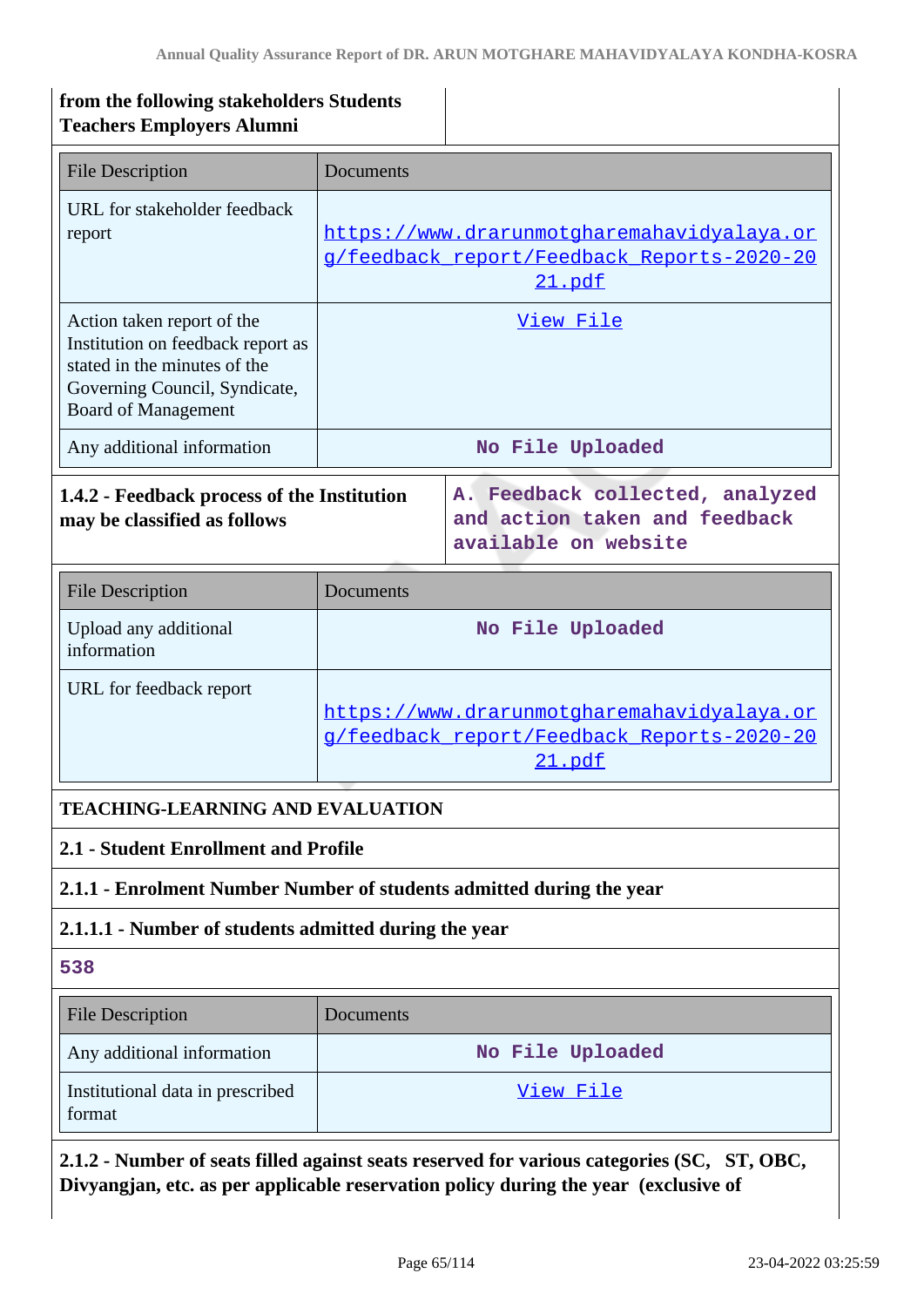#### **supernumerary seats)**

# **2.1.2.1 - Number of actual students admitted from the reserved categories during the year**

**534**

| <b>File Description</b>                                          | Documents        |
|------------------------------------------------------------------|------------------|
| Any additional information                                       | No File Uploaded |
| Number of seats filled against<br>seats reserved (Data Template) | View File        |

### **2.2 - Catering to Student Diversity**

2.2.1 - The institution assesses the learning levels of the students and organizes special Programmes for advanced learners and slow learners

**As the institution is located in rural area, the admissions to all programs are purely on the first come first serve come basis and reservation policy of the state government. The institution organizes the Orientation program for the first-year students soon after the classroom teaching commences. Subject knowledge test of each subject is conducted by the concerned teacher to identify the advanced learners and slow learners. The academic performance of the student in the qualifying examination is also taken in consideration to identify the advanced and slow learners.**

**Once the identification process is done, a meeting is organized under the chairmanship of principal to discuss about the special programs and activities to be conducted for advanced and slow learners throughout the session. All the staff members, HOD's and IQAC members express their views and decisions are taken by the principal.**

#### **For slow learners:**

**The number of slow learners is greater than that of advanced learners and the reason is obvious that most of the students belong to rural and socio-economically weaker background. Following activities are conducted for slow learners.**

- **Extra-classes/ remedial classes are conducted for each subject.**
- **Basic English grammar is taught in Tutorial English class.**
- **Self-study material is provided by subject teachers.**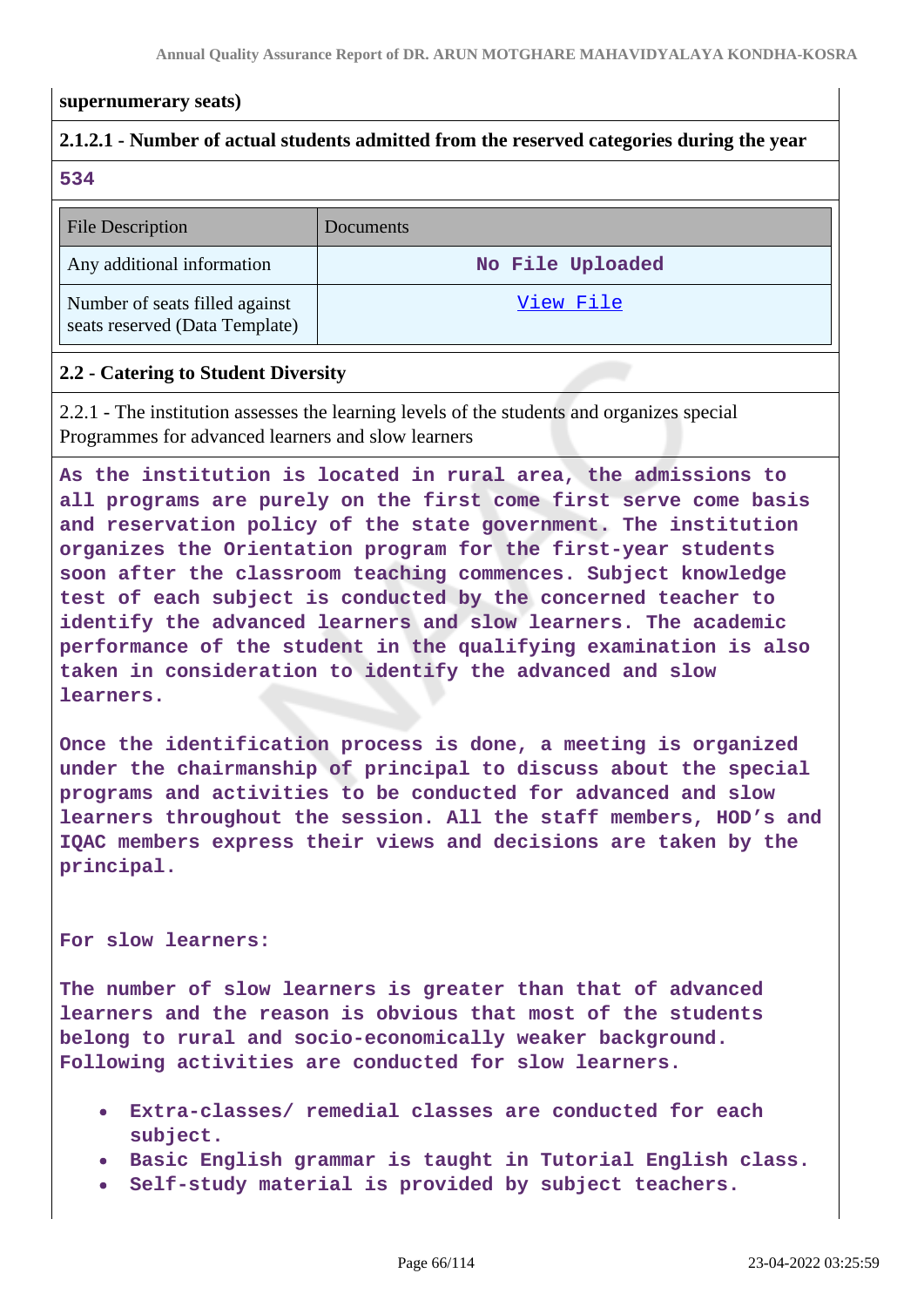- **Guest lectures are organized to motivate slow learners.**
- **Classroom seminars and group discussions are organized.**
- **Teachers conduct oral tests/ interactive sessions after the end of each unit/ topic so that the slow learners can be engaged actively.**
- **After the completion of syllabus, revision is done for slow learners.**
- **Previous years university examinations question papers are provided and every teacher has developed Question-Bank.**
- **Special counselling is given to slow learners by the appointed Mentor and Student Counselling Cell.**

**For advanced learners:**

**After identifying the advanced learners, it is important to provide them a platform which enables them to showcase and enhance their skills. The following activities are conducted for advanced learners.**

- **College level competitive examination is conducted every year to create awareness about the competitive examinations.**
- **Advanced learners are encouraged to participate in seminars, quiz competitions, debates and group discussions.**
- **The college Magazine 'Arunodaya' is a good platform which gives them an opportunity to express their innermost ideas by writing articles, poems, stories etc.**
- **They are motivated to participate in University level and Inter-collegiate competitions.**
- **Library provides an open access facility and computer facility with internet connectivity so that they can make good use of web learning resources.**
- **Wi-Fi facility is also available.**
- **Cultural, sports competitions are organized and Mementoes, certificate of appreciations are given to winners and runners-up.**

| <b>File Description</b>                  | Documents        |
|------------------------------------------|------------------|
| Paste link for additional<br>information | Nil              |
| Upload any additional<br>information     | No File Uploaded |

**2.2.2 - Student- Full time teacher ratio (Data for the latest completed academic year)**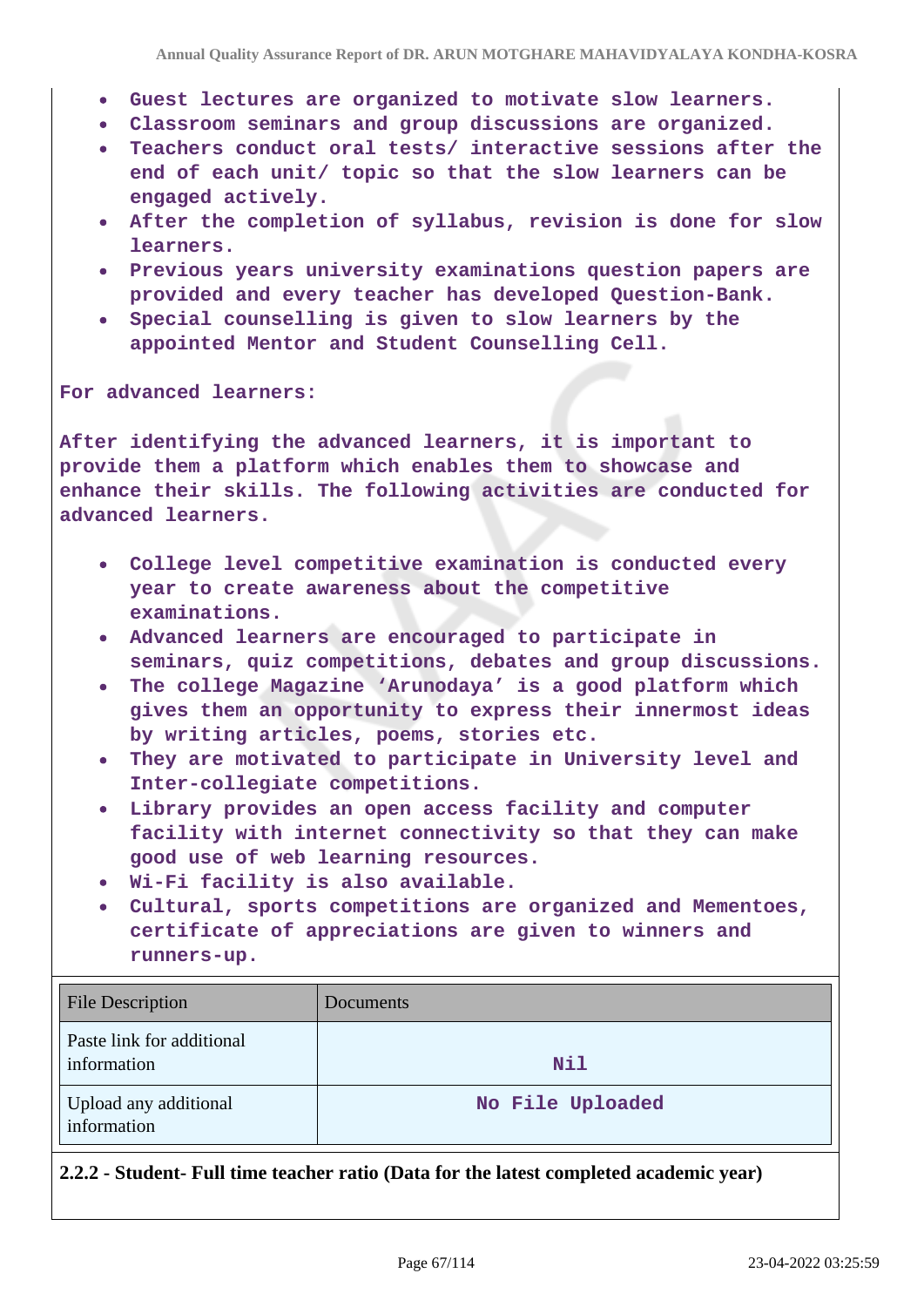| Number of Students                                                                                                                                                                                                                                                                                                                                                                                                                                                                                            |           | Number of Teachers |
|---------------------------------------------------------------------------------------------------------------------------------------------------------------------------------------------------------------------------------------------------------------------------------------------------------------------------------------------------------------------------------------------------------------------------------------------------------------------------------------------------------------|-----------|--------------------|
| 1165                                                                                                                                                                                                                                                                                                                                                                                                                                                                                                          |           | 30                 |
| <b>File Description</b>                                                                                                                                                                                                                                                                                                                                                                                                                                                                                       | Documents |                    |
| Any additional information                                                                                                                                                                                                                                                                                                                                                                                                                                                                                    |           | No File Uploaded   |
| 2.3 - Teaching- Learning Process                                                                                                                                                                                                                                                                                                                                                                                                                                                                              |           |                    |
| 2.3.1 - Student centric methods, such as experiential learning, participative learning and problem<br>solving methodologies are used for enhancing learning experiences                                                                                                                                                                                                                                                                                                                                       |           |                    |
| The institute conducts UG and PG programs in Arts, Commerce and<br>Science faculties. The teaching plans and lessons are prepared<br>course-wise. The course-wise learning activities are designed to<br>achieve the course outcomes. These are stated in the course plan/<br>lesson plan. As per the instructional requirement of program and<br>courses, the student centric methods such as field study, lab,<br>seminars & presentations, field visits, group discusions,<br>projects etc. are conducted. |           |                    |
| <b>File Description</b>                                                                                                                                                                                                                                                                                                                                                                                                                                                                                       | Documents |                    |

| Upload any additional<br>information | No File Uploaded |
|--------------------------------------|------------------|
| Link for additional information      | Nil              |

2.3.2 - Teachers use ICT enabled tools for effective teaching-learning process. Write description in maximum of 200 words

**The introduction of ICT has made the teaching-learning process more interesting and experimental. The teaching methods have improved and learning process have become easy. All the teachers have good knowledge of ICT tools. All teachers conducted online classes on Zoom App during lockdown. Some teachers have created educational videos and uploaded on their own YouTube channels. All the teachers have created PPT's and they make good use of them to make the classroom teaching more effective. The following ICT tools for teaching- learning are available in our institution.**

- **There are 06 ICT enabled smart classrooms with internet connectivity.**
- **Free Wi-Fi is available in the college campus.**
- **Multi-media centre with 10 computers is available for the**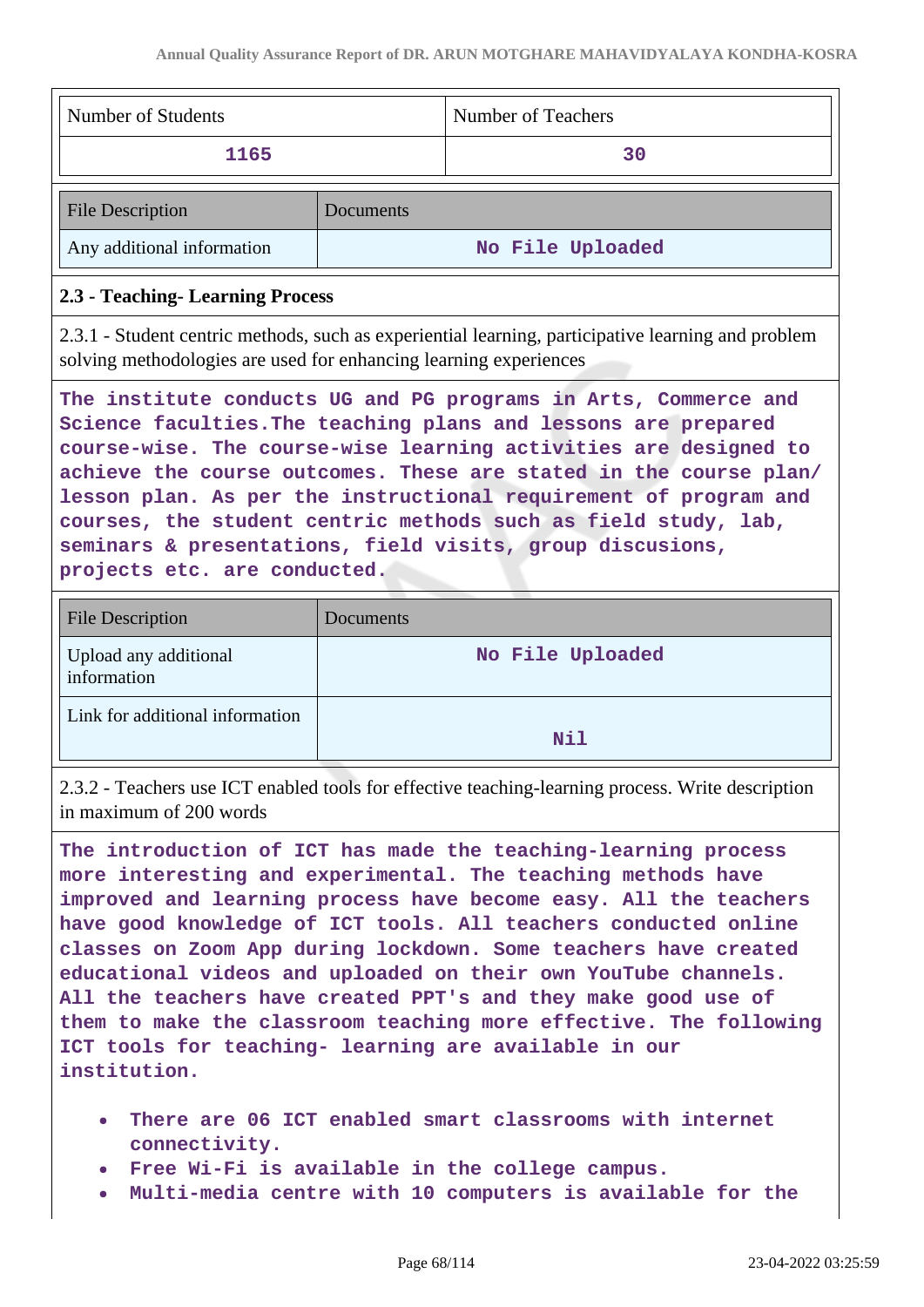**students in the library.**

- **As per the instructions given by university, the institution conducted some examinations in online mode due to covid-19 pandemic.**
- **Teachers conduct online test through Google forms.**
- **The library is fully automated with Soul 0.2 software.**
- **The teachers are encouraged to attend Faculty Induction Programs, Refresher Courses, Faculty Development Programs, Webinars, Conferences and Workshops related to use of ICT and innovative teaching-learning methods.**

| <b>File Description</b>                                                                                     | <b>Documents</b> |
|-------------------------------------------------------------------------------------------------------------|------------------|
| Upload any additional<br>information                                                                        | No File Uploaded |
| Provide link for webpage<br>describing the ICT enabled<br>tools for effective teaching-<br>learning process | View File        |

**2.3.3 - Ratio of mentor to students for academic and other related issues (Data for the latest completed academic year )**

### **2.3.3.1 - Number of mentors**

**30**

| <b>File Description</b>                                                  | Documents |
|--------------------------------------------------------------------------|-----------|
| Upload, number of students<br>enrolled and full time teachers<br>on roll | View File |
| Circulars pertaining to<br>assigning mentors to mentees                  | View File |
| Mentor/mentee ratio                                                      | View File |

# **2.4 - Teacher Profile and Quality**

# **2.4.1 - Number of full time teachers against sanctioned posts during the year**

**30**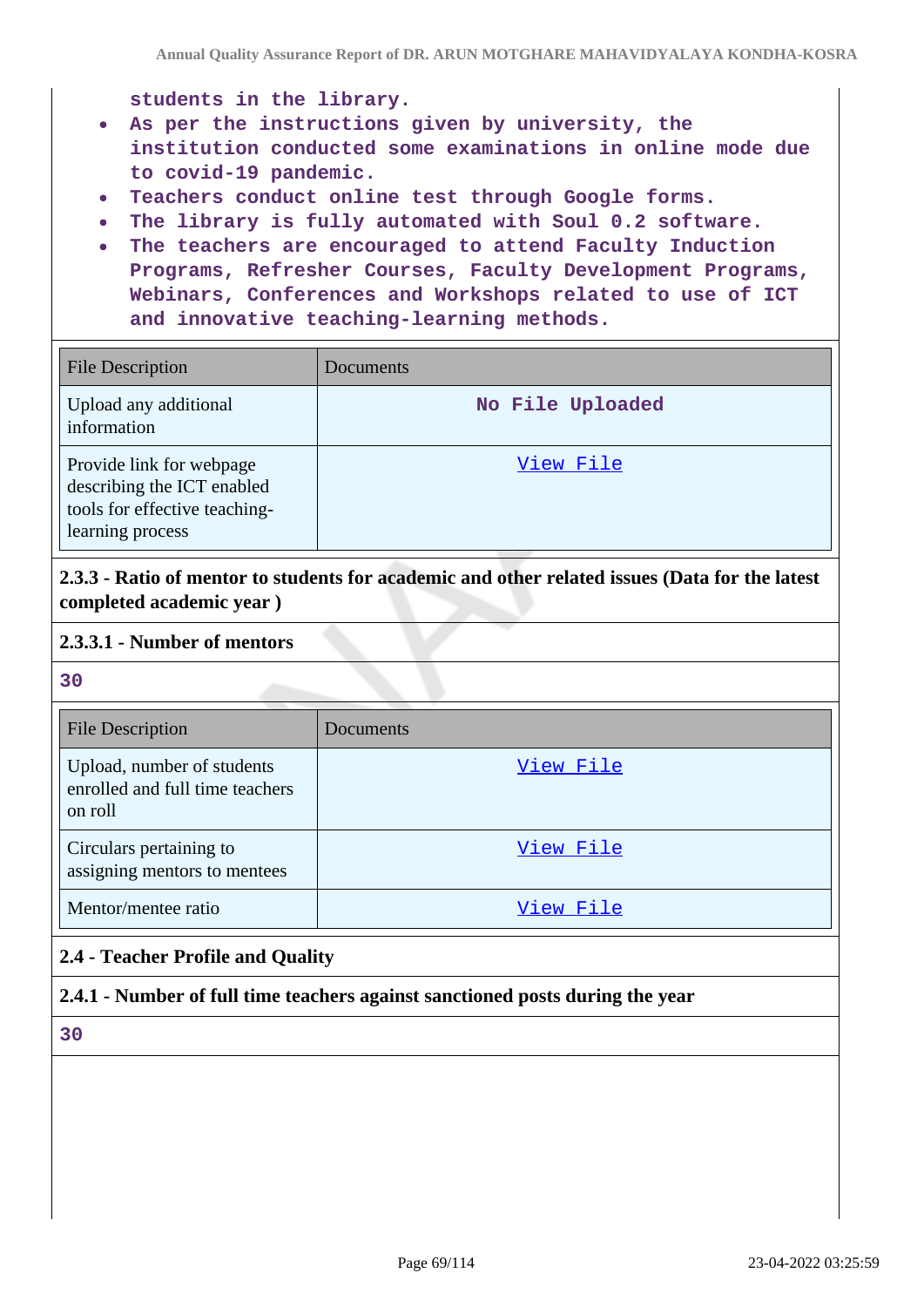| File Description                                                          | Documents        |
|---------------------------------------------------------------------------|------------------|
| Full time teachers and<br>sanctioned posts for year (Data<br>Template)    | View File        |
| Any additional information                                                | No File Uploaded |
| List of the faculty members<br>authenticated by the Head of<br><b>HEI</b> | View File        |

**2.4.2 - Number of full time teachers with Ph. D. / D.M. / M.Ch. /D.N.B Superspeciality / D.Sc. / D.Litt. during the year (consider only highest degree for count)**

# **2.4.2.1 - Number of full time teachers with Ph. D. / D.M. / M.Ch. /D.N.C Superspeciality / D.Sc. / D.Litt. during the year**

| 5                                                                                                                                                                                     |                  |
|---------------------------------------------------------------------------------------------------------------------------------------------------------------------------------------|------------------|
| <b>File Description</b>                                                                                                                                                               | Documents        |
| Any additional information                                                                                                                                                            | No File Uploaded |
| List of number of full time<br>teachers with Ph. D. $/$ D.M. $/$<br>M.Ch./ D.N.B Super specialty /<br>D.Sc. / D.Litt. and number of<br>full time teachers for year (Data<br>Template) | View File        |

**2.4.3 - Number of years of teaching experience of full time teachers in the same institution (Data for the latest completed academic year)**

**2.4.3.1 - Total experience of full-time teachers**

**101**

| <b>File Description</b>                                                                                 | Documents        |
|---------------------------------------------------------------------------------------------------------|------------------|
| Any additional information                                                                              | No File Uploaded |
| List of Teachers including their<br>PAN, designation, dept. and<br>experience details(Data<br>Template) | View File        |

# **2.5 - Evaluation Process and Reforms**

2.5.1 - Mechanism of internal assessment is transparent and robust in terms of frequency and mode. Write description within 200 words.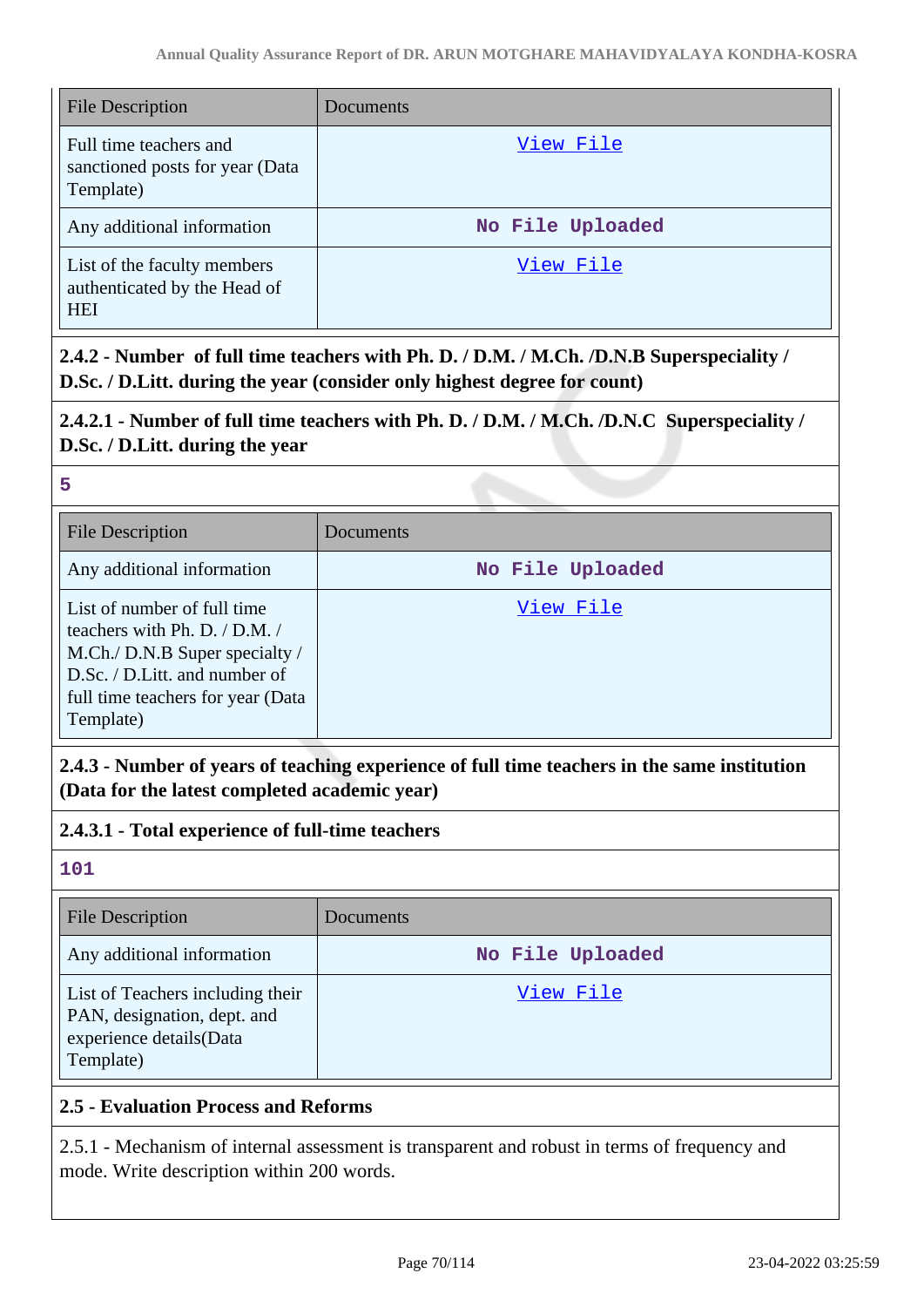**The institution conducts 4 internal tests for each program. The following precautions/ initiatives are taken to maintain transparency.**

**1. The time-table for internal test is displayed on the noticeboard well in advance.**

**2. The schedule for internal test is a part of the academic calendar and the dates are informed to the students in the beginning of the academic year.**

**3. The curriculum of each course is communicated to students before internal tests.**

**4. The marks obtained by the students in the internal tests are displayed on notice board.**

**5. In case of grievances and as and when required the internal test answer-books are shown to the students on demand.**

| <b>File Description</b>         | Documents        |
|---------------------------------|------------------|
| Any additional information      | No File Uploaded |
| Link for additional information | Nil              |

2.5.2 - Mechanism to deal with internal examination related grievances is transparent, time- bound and efficient

**The exam related grievances are addressed at institutional level for internal examination and at University level for external examination. The institutional level mechanism is formed in the capacity of examination committee to receive the grievances on internal tests.**

**The SOP and guidelines are developed to address examination related grievances at institutional level. The students and parents are also made aware of the same. The grievances related to course level is first addressed by the respective course faculty and if not resolved, it goes before the institutional level examination committee. Each grievance is resolved within three days.**

**The grievances related to external examination are resolved by the grievance redressal mechanism established at University level.**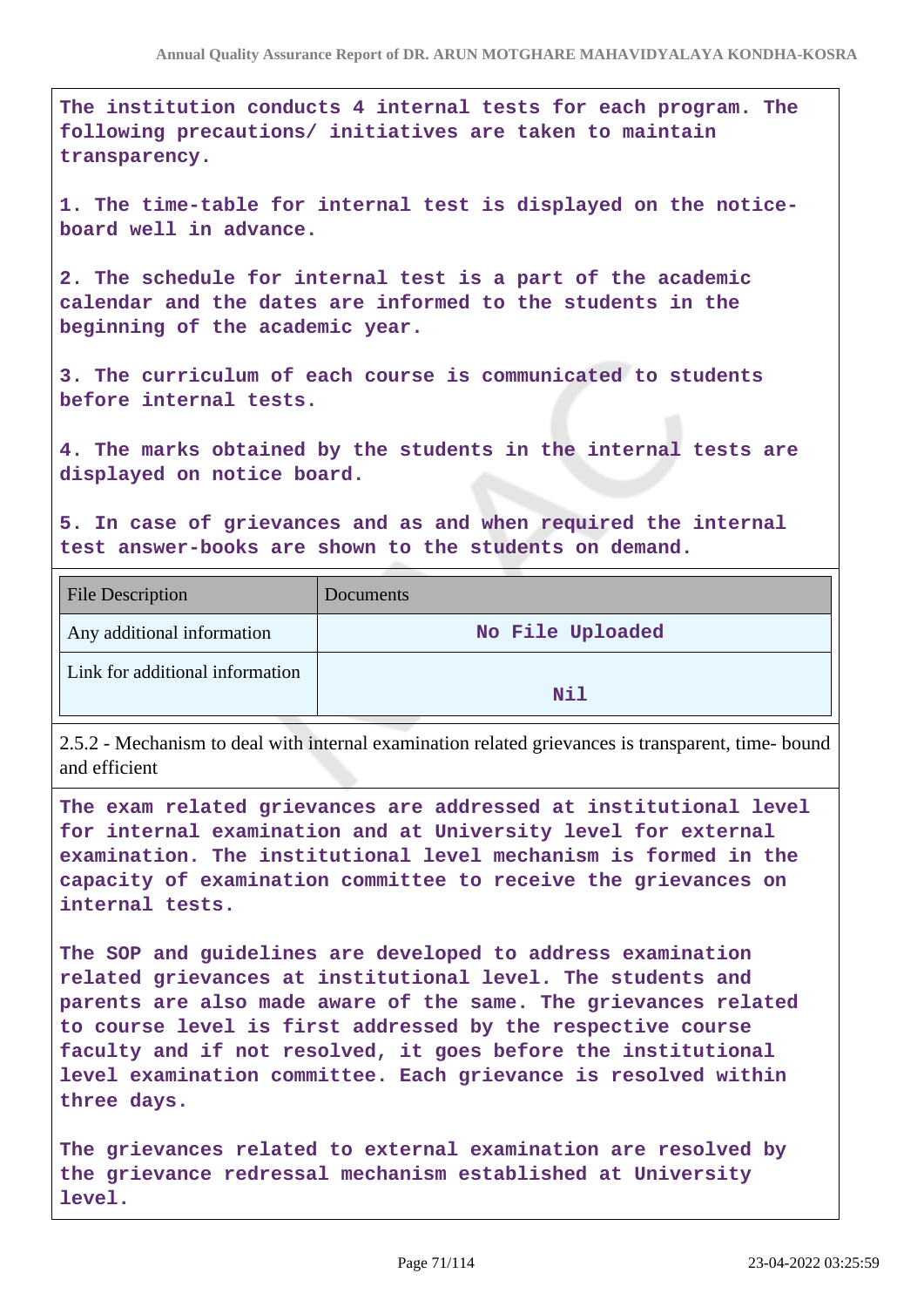| <b>File Description</b>                                                                                                                                                                                                                                                                                                                                       | Documents        |
|---------------------------------------------------------------------------------------------------------------------------------------------------------------------------------------------------------------------------------------------------------------------------------------------------------------------------------------------------------------|------------------|
| Any additional information                                                                                                                                                                                                                                                                                                                                    | No File Uploaded |
| Link for additional information                                                                                                                                                                                                                                                                                                                               | Nil              |
| 2.6 - Student Performance and Learning Outcomes                                                                                                                                                                                                                                                                                                               |                  |
| 2.6.1 - Programme and course outcomes for all Programmes offered by the institution are stated<br>and displayed on website and communicated to teachers and students.                                                                                                                                                                                         |                  |
| The institution has developed the program Outcomes for all<br>educational programs (UG/PG). The framework of Outcomes based<br>education is adopted in the development of learning Outcomes. For<br>each program and courses under each program, the outcomes are<br>defined at program level and course level, such as,<br>1. Program Educational Objectives |                  |
|                                                                                                                                                                                                                                                                                                                                                               |                  |
| 2. Program Outcomes                                                                                                                                                                                                                                                                                                                                           |                  |
| 3. Course Outcomes                                                                                                                                                                                                                                                                                                                                            |                  |
| In the design of the outcomes, the guidelines provided by NAAC<br>are adopted along with Bloom's Taxonomy.                                                                                                                                                                                                                                                    |                  |
| The program Outcomes and Course are displayed on the website as<br>well as the faculty, staff and students are made aware about the<br>implementation of the same.                                                                                                                                                                                            |                  |
| <b>File Description</b>                                                                                                                                                                                                                                                                                                                                       | Documents        |
| Upload any additional<br>information                                                                                                                                                                                                                                                                                                                          | No File Uploaded |
| Paste link for Additional<br>information                                                                                                                                                                                                                                                                                                                      | Nil              |
| <b>Upload COs for all Programmes</b><br>(exemplars from Glossary)                                                                                                                                                                                                                                                                                             | <u>View File</u> |
| 2.6.2 - Attainment of Programme outcomes and course outcomes are evaluated by the institution.                                                                                                                                                                                                                                                                |                  |
| $m$<br>$\sim$                                                                                                                                                                                                                                                                                                                                                 |                  |

**The institution evaluates Program Outcomes and Course Outcomes and the same are communicated to the students in the formal way of discussion in the classroom. The Outcomes are evaluated through the results of the internal assessments and examination conducted by R.T.M. Nagpur University. The student's performance**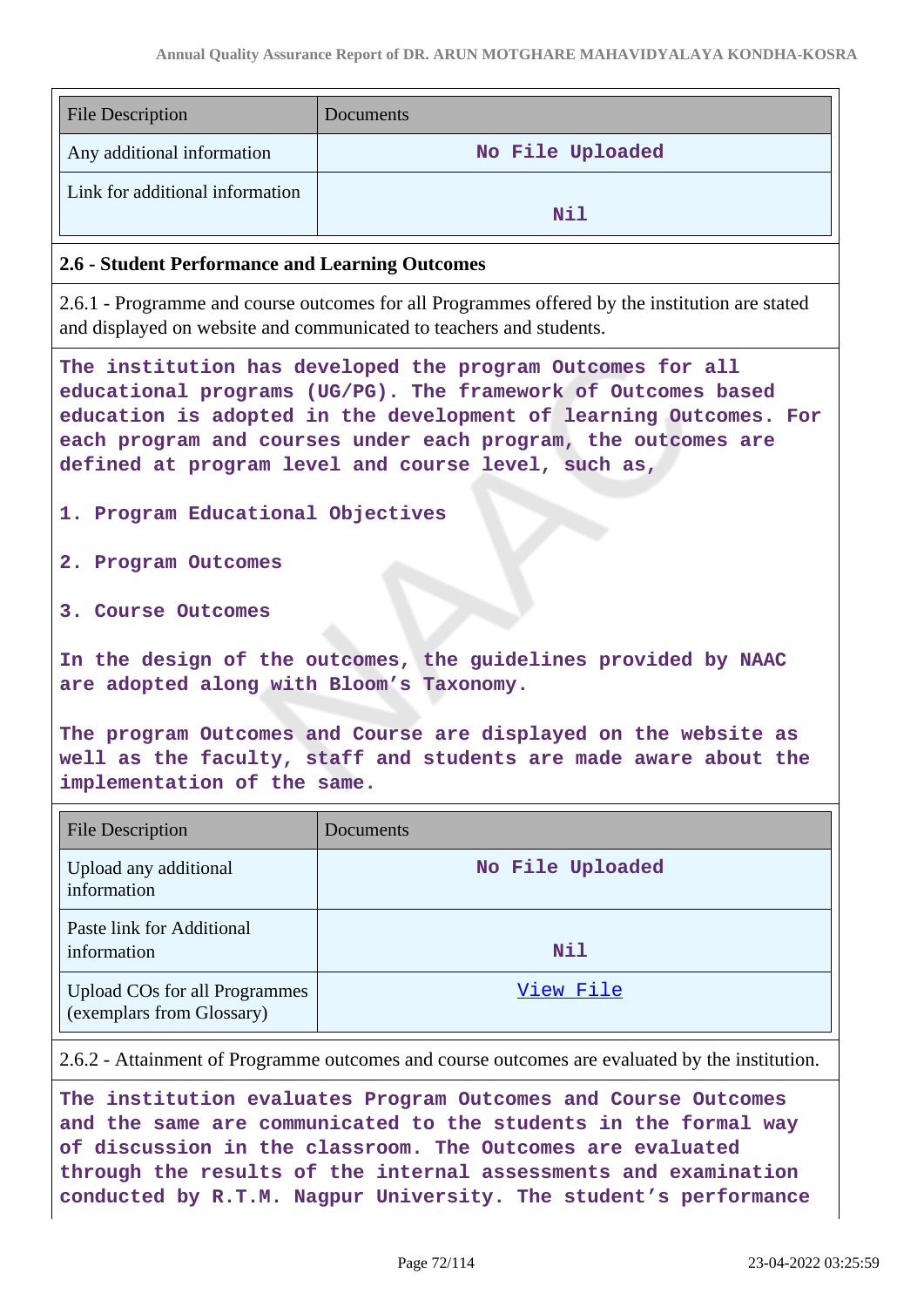**in the University examinations is one of the key aspects for attainment of outcomes. The passing percentage of students is increasing remarkably. The progression of students to higher studies (from UG to PG) is increasing every year and it reveals the academic quality of the institution. 44 students progressed to higher studies during the year.**

| <b>File Description</b>                  | Documents        |
|------------------------------------------|------------------|
| Upload any additional<br>information     | No File Uploaded |
| Paste link for Additional<br>information | Nil              |

### **2.6.3 - Pass percentage of Students during the year**

**2.6.3.1 - Total number of final year students who passed the university examination during the year**

**258**

| File Description                                                                                                            | Documents        |
|-----------------------------------------------------------------------------------------------------------------------------|------------------|
| Upload list of Programmes and<br>number of students passed and<br>appeared in the final year<br>examination (Data Template) | View File        |
| Upload any additional<br>information                                                                                        | No File Uploaded |
| Paste link for the annual report                                                                                            | Nil              |

### **2.7 - Student Satisfaction Survey**

**2.7.1 - Student Satisfaction Survey (SSS) on overall institutional performance (Institution may design its own questionnaire) (results and details need to be provided as a weblink)**

https://www.drarunmotgharemahavidyalaya.org/NAAC/SSS/SSS2020-21.p df

### **RESEARCH, INNOVATIONS AND EXTENSION**

**3.1 - Resource Mobilization for Research**

**3.1.1 - Grants received from Government and non-governmental agencies for research projects / endowments in the institution during the year (INR in Lakhs)**

**3.1.1.1 - Total Grants from Government and non-governmental agencies for research projects / endowments in the institution during the year (INR in Lakhs)**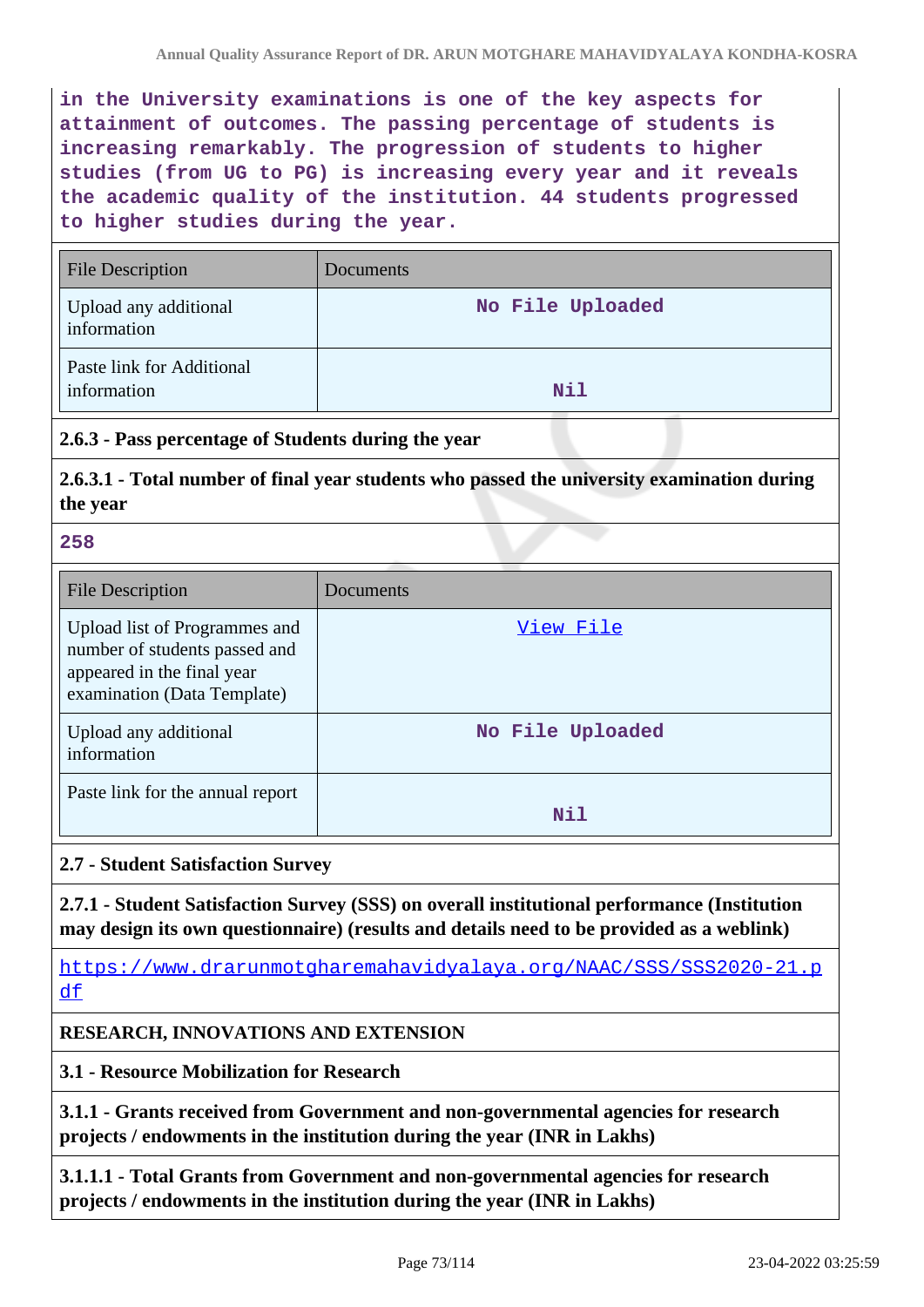| 0                                                                                    |                  |
|--------------------------------------------------------------------------------------|------------------|
| <b>File Description</b>                                                              | Documents        |
| Any additional information                                                           | No File Uploaded |
| e-copies of the grant award<br>letters for sponsored research<br>projects/endowments | No File Uploaded |
| List of endowments / projects<br>with details of grants (Data<br>Template)           | No File Uploaded |

### **3.1.2 - Number of teachers recognized as research guides (latest completed academic year)**

### **3.1.2.1 - Number of teachers recognized as research guides**

**0**

| <b>File Description</b>                    | Documents        |
|--------------------------------------------|------------------|
| Any additional information                 | No File Uploaded |
| Institutional data in prescribed<br>format | No File Uploaded |

# **3.1.3 - Number of departments having Research projects funded by government and non government agencies during the year**

# **3.1.3.1 - Number of departments having Research projects funded by government and nongovernment agencies during the year**

**0**

| <b>File Description</b>                                          | Documents        |
|------------------------------------------------------------------|------------------|
| List of research projects and<br>funding details (Data Template) | No File Uploaded |
| Any additional information                                       | No File Uploaded |
| Supporting document from<br><b>Funding Agency</b>                | No File Uploaded |
| Paste link to funding agency<br>website                          | Nil              |

### **3.2 - Innovation Ecosystem**

3.2.1 - Institution has created an ecosystem for innovations and has initiatives for creation and transfer of knowledge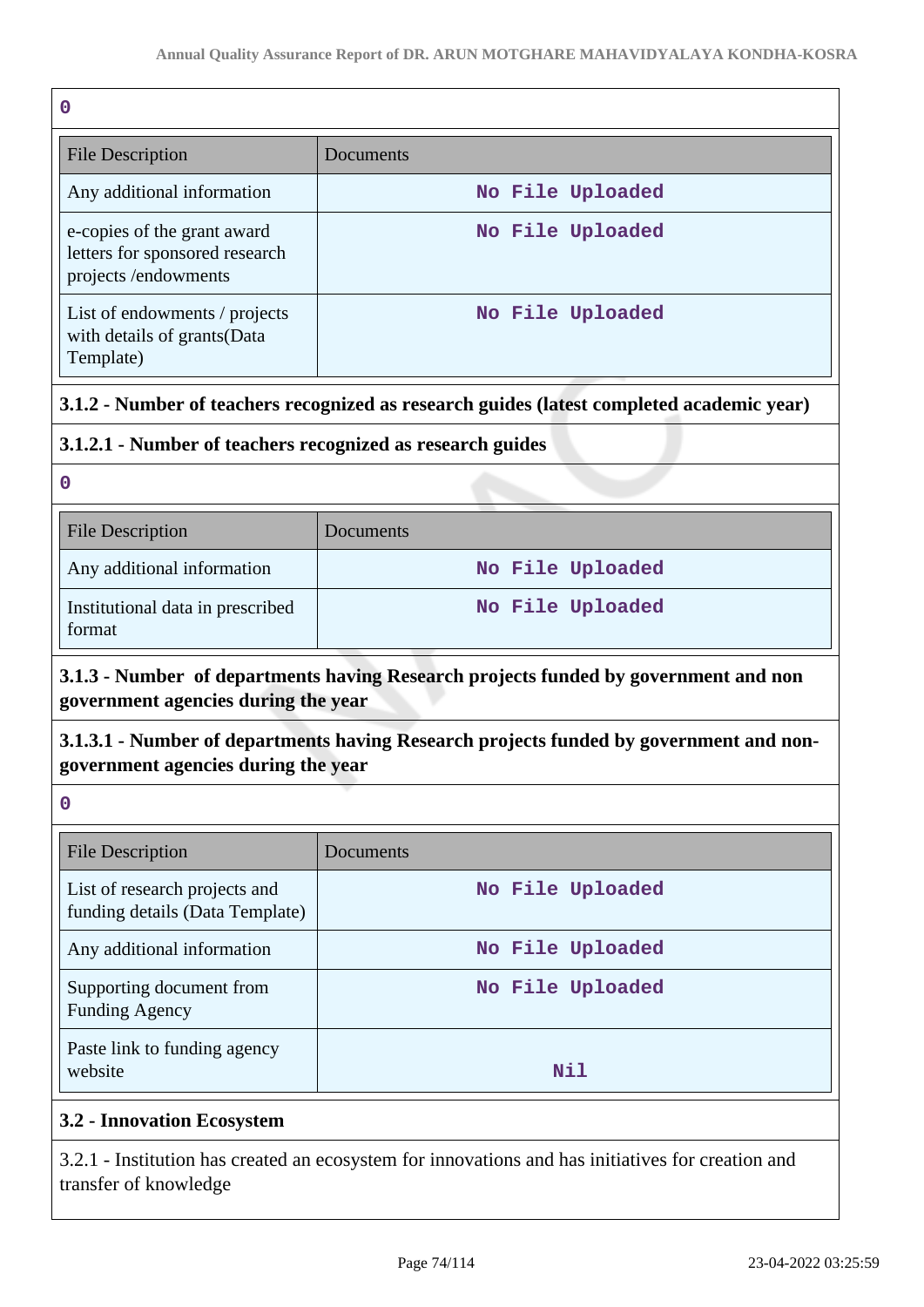#### **1. Research Committee**

**2. The faculty members are encouraged to attend seminar, conference and FDP.**

**3. The institute deputes the faculty to attend the program on IPR.**

**4. The faculty members are promoted to publish papers in Journals and Conference Proceedings.**

**5. The faculty members share their knowledge to students of other institutes through their guest lectures.**

**6. The library is enriched with 11511 books and number of reference books, journals, CD's & videos.**

**7. Educational tours and excursions are organized by the departments to give the students extra knowledge of the subject.**

**8. Laboratories are well equipped with instruments, modules, apparatus and modern equipment**

| <b>File Description</b>                  | Documents        |
|------------------------------------------|------------------|
| Upload any additional<br>information     | No File Uploaded |
| Paste link for additional<br>information | Nil              |

**3.2.2 - Number of workshops/seminars conducted on Research Methodology, Intellectual Property Rights (IPR) and entrepreneurship during the year**

**3.2.2.1 - Total number of workshops/seminars conducted on Research Methodology, Intellectual Property Rights (IPR) and entrepreneurship year wise during the year**

| <b>File Description</b>                                              | Documents        |
|----------------------------------------------------------------------|------------------|
| Report of the event                                                  | No File Uploaded |
| Any additional information                                           | No File Uploaded |
| List of workshops/seminars<br>during last 5 years (Data<br>Template) | No File Uploaded |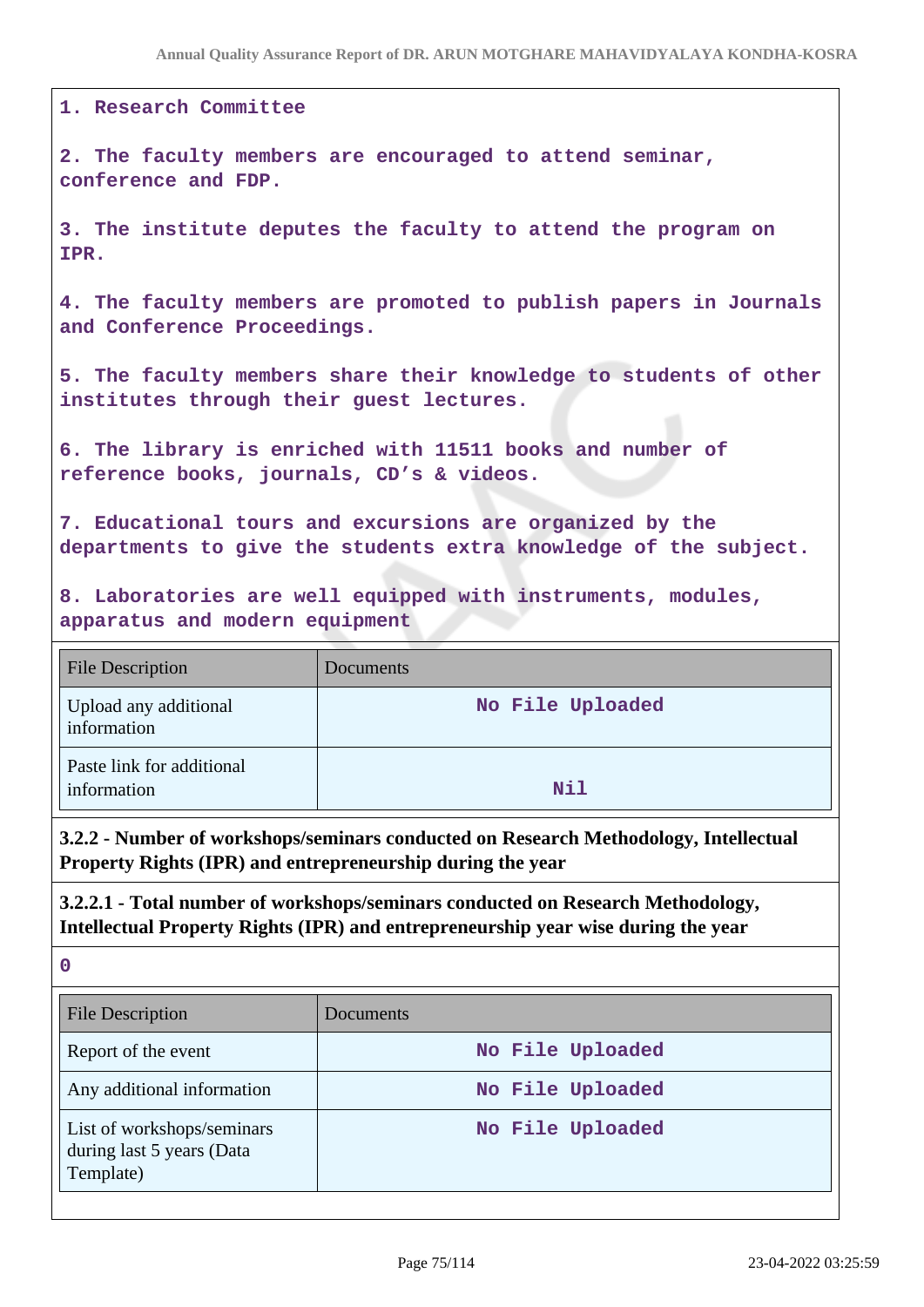### **3.3 - Research Publications and Awards**

#### **3.3.1 - Number of Ph.Ds registered per eligible teacher during the year**

### **3.3.1.1 - How many Ph.Ds registered per eligible teacher within the year**

#### **0**

| File Description                                                                                                           | Documents        |
|----------------------------------------------------------------------------------------------------------------------------|------------------|
| URL to the research page on<br><b>HEI</b> website                                                                          | Nil              |
| List of PhD scholars and their<br>details like name of the guide,<br>title of thesis, year of award etc<br>(Data Template) | No File Uploaded |
| Any additional information                                                                                                 | No File Uploaded |

# **3.3.2 - Number of research papers per teachers in the Journals notified on UGC website during the year**

**3.3.2.1 - Number of research papers in the Journals notified on UGC website during the year**

**3**

| <b>File Description</b>                                                                                     | Documents        |
|-------------------------------------------------------------------------------------------------------------|------------------|
| Any additional information                                                                                  | No File Uploaded |
| List of research papers by title,<br>author, department, name and<br>year of publication (Data<br>Template) | View File        |

**3.3.3 - Number of books and chapters in edited volumes/books published and papers published in national/ international conference proceedings per teacher during the year**

**3.3.3.1 - Total number of books and chapters in edited volumes/books published and papers in national/ international conference proceedings year wise during year**

| <b>File Description</b>                                                      | <b>Documents</b> |
|------------------------------------------------------------------------------|------------------|
| Any additional information                                                   | No File Uploaded |
| List books and chapters edited<br>volumes/books published (Data<br>Template) | View File        |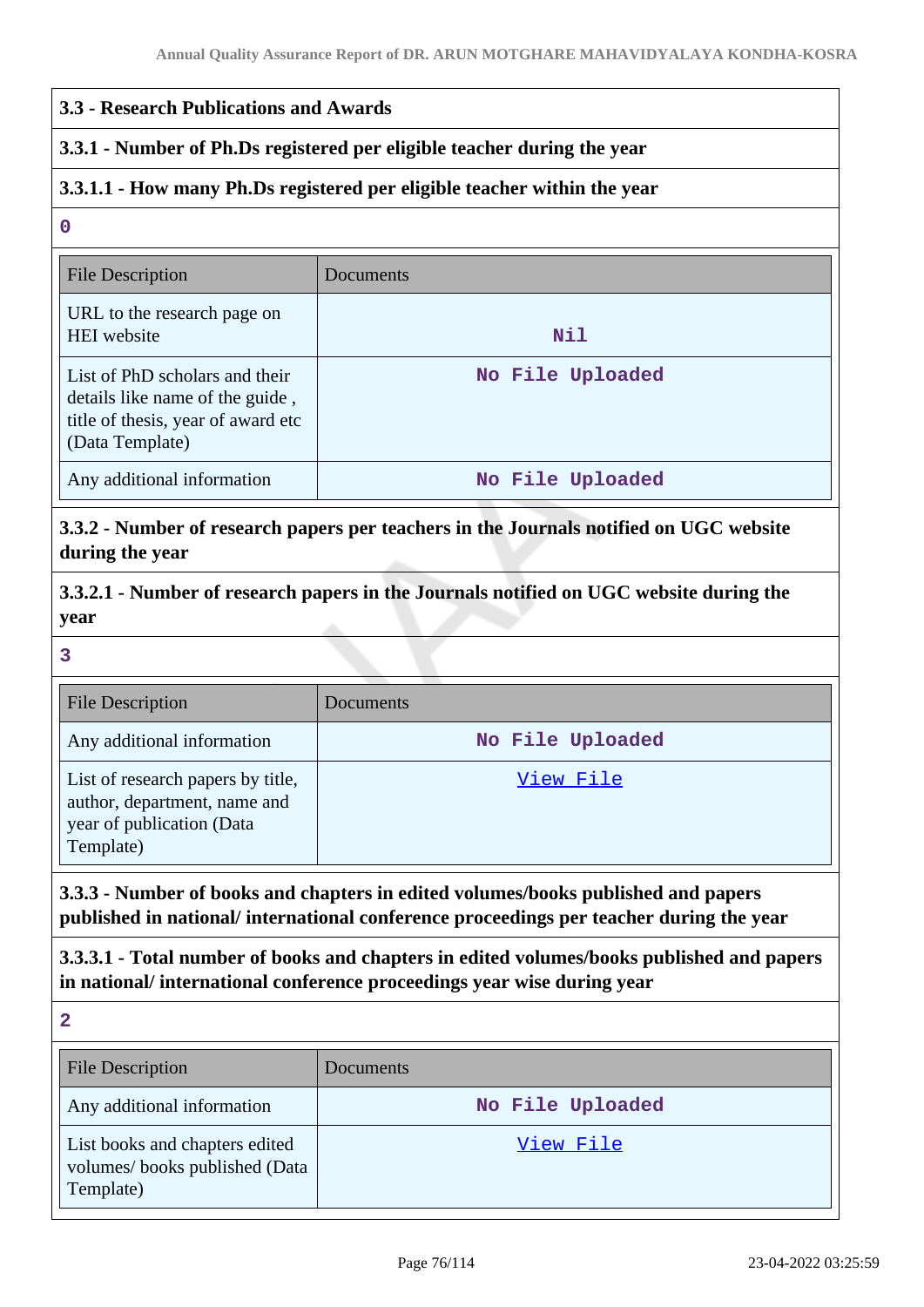#### **3.4 - Extension Activities**

3.4.1 - Extension activities are carried out in the neighborhood community, sensitizing students to social issues, for their holistic development, and impact thereof during the year

**The institute has developeda program calendar for curricular, cocurricular andextension activities. The extra-curricular activities that is extension activities are carried out in the neighbourhood community. Through these activities, students are made awareof thesocial issues and they become capable of addressing these issues. These activities are very significant forholistic development of students. The extension activities conducted are either extension to the curricular task or activities conducted under NSS Scheme and other outreach program. To mention the few, following activities are regularly conducted bythe institution for without. However, due to pandemic situation the number of activities conducted are very few.**

**1. Social Survey/ Economic Survey in the neighbourhood community to understand the socio-economic status of the livelihood.**

**2. On 19th Sept. of every year, on the occasion of Death Anniversary of Late. Shri. Laxmanji Motghare & Late Smt. Shevantadevi Motghare,the institute organizes Health Check-up Camp, Blood Donation Camp, Cloth Donation, Eye Check-up and Eyeglass Distribution, Meals for the needy and older community etc.**

**3. Institute conducts programs like Aids Day, Environment Day, Women's Day to sensitize them to the social issues.**

**4. The institute organizes Yoga Training,Sports and cultural activities for the holistic development.**

**The organization of such events enhances the holistic development of the students. It has been experienced that the number of students participate in such activities is increasing day by day and further the social and personal behaviour of the students have been seen with a significant improvement.**

| <b>File Description</b>                  | Documents        |
|------------------------------------------|------------------|
| Paste link for additional<br>information | Nil              |
| Upload any additional<br>information     | No File Uploaded |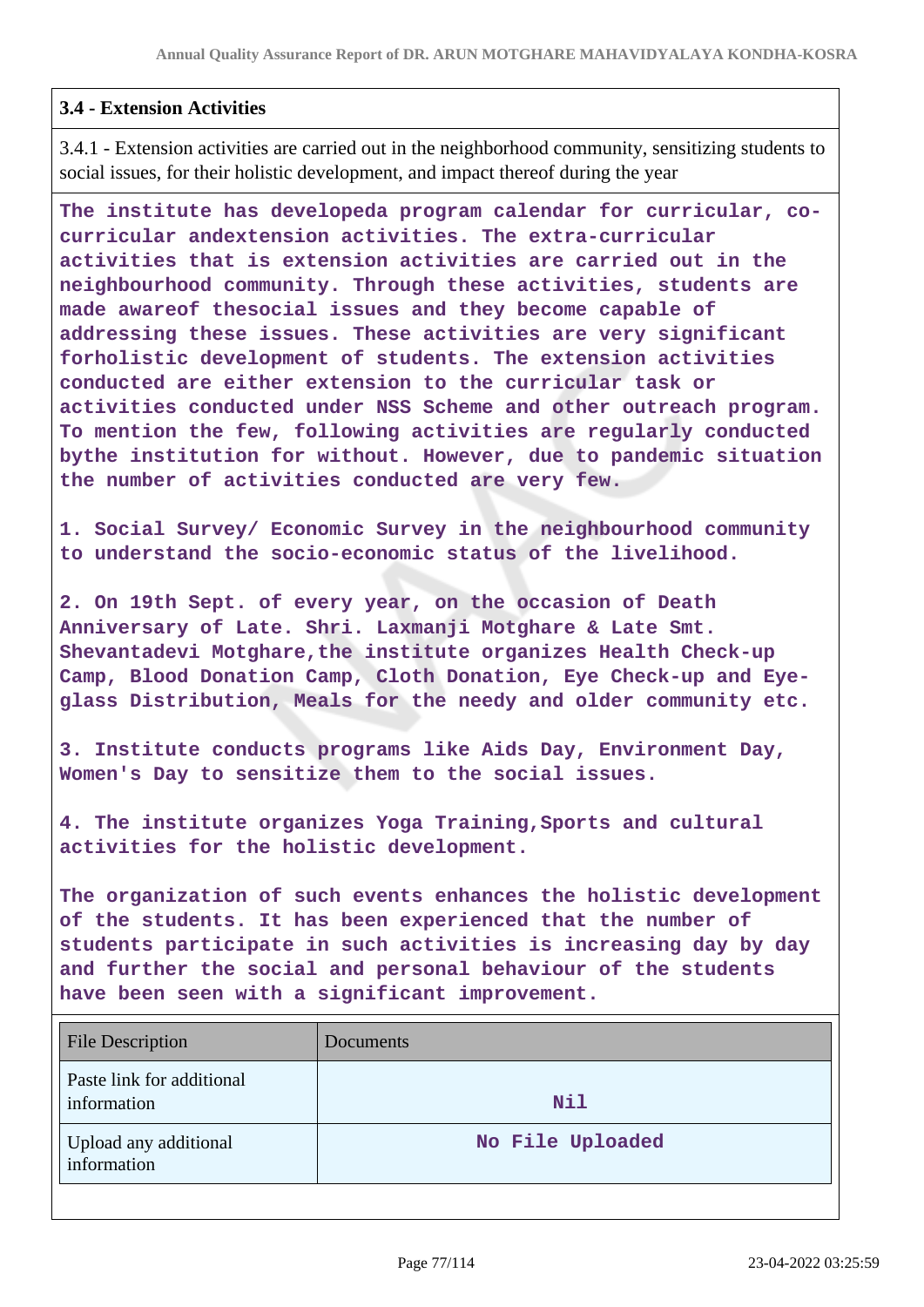**3.4.2 - Number of awards and recognitions received for extension activities from government / government recognized bodies during the year**

**3.4.2.1 - Total number of awards and recognition received for extension activities from Government/ Government recognized bodies year wise during the year**

| - U                                                                            |                  |
|--------------------------------------------------------------------------------|------------------|
| <b>File Description</b>                                                        | Documents        |
| Any additional information                                                     | No File Uploaded |
| Number of awards for extension<br>activities in last 5 year (Data<br>Template) | No File Uploaded |
| e-copy of the award letters                                                    | No File Uploaded |

**3.4.3 - Number of extension and outreach programs conducted by the institution through NSS/NCC/Red cross/YRC etc., ( including the programmes such as Swachh Bharat, AIDS awareness, Gender issues etc. and/or those organized in collaboration with industry, community and NGOs ) during the year**

**3.4.3.1 - Number of extension and outreach Programs conducted in collaboration with industry, community and Non- Government Organizations through NSS/ NCC/ Red Cross/ YRC etc., during the year**

**3**

**0**

| <b>File Description</b>                                                                                                                | Documents        |
|----------------------------------------------------------------------------------------------------------------------------------------|------------------|
| Reports of the event organized                                                                                                         | No File Uploaded |
| Any additional information                                                                                                             | No File Uploaded |
| Number of extension and<br>outreach Programmes<br>conducted with industry,<br>community etc for the during<br>the year (Data Template) | View File        |

**3.4.4 - Number of students participating in extension activities at 3.4.3. above during year**

**3.4.4.1 - Total number of Students participating in extension activities conducted in collaboration with industry, community and Non- Government Organizations such as Swachh Bharat, AIDs awareness, Gender issue etc. year wise during year**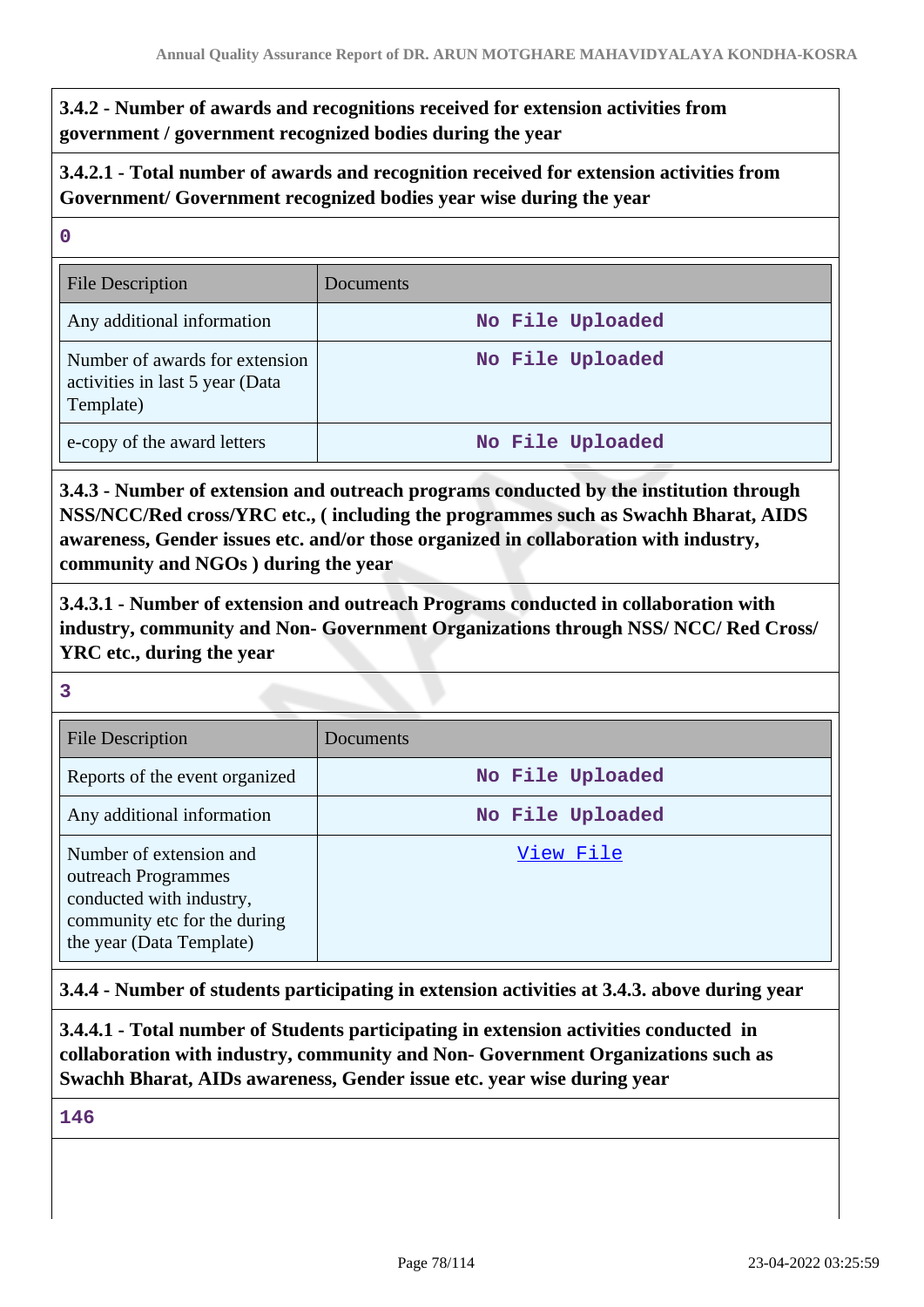| <b>File Description</b>                                                                                 | Documents        |
|---------------------------------------------------------------------------------------------------------|------------------|
| Report of the event                                                                                     | No File Uploaded |
| Any additional information                                                                              | No File Uploaded |
| Number of students<br>participating in extension<br>activities with Govt. or NGO<br>etc (Data Template) | View File        |

### **3.5 - Collaboration**

**3.5.1 - Number of Collaborative activities for research, Faculty exchange, Student exchange/ internship during the year**

# **3.5.1.1 - Number of Collaborative activities for research, Faculty exchange, Student exchange/ internship year wise during the year**

|   | w  |    |        |  |
|---|----|----|--------|--|
|   |    |    |        |  |
| × |    |    | I<br>I |  |
|   | M. | ۰. |        |  |

| <b>File Description</b>                                                                         | Documents        |
|-------------------------------------------------------------------------------------------------|------------------|
| e-copies of related Document                                                                    | No File Uploaded |
| Any additional information                                                                      | No File Uploaded |
| Details of Collaborative<br>activities with<br>institutions/industries for<br>research, Faculty | No File Uploaded |

**3.5.2 - Number of functional MoUs with institutions, other universities, industries, corporate houses etc. during the year**

**3.5.2.1 - Number of functional MoUs with Institutions of national, international importance, other universities, industries, corporate houses etc. year wise during the year**

| <b>File Description</b>                                                                                                             | Documents        |
|-------------------------------------------------------------------------------------------------------------------------------------|------------------|
| e-Copies of the MoUs with<br>institution./industry/corporate<br>houses                                                              | View File        |
| Any additional information                                                                                                          | No File Uploaded |
| Details of functional MoUs<br>with institutions of national,<br>international importance, other<br>universities etc during the year | View File        |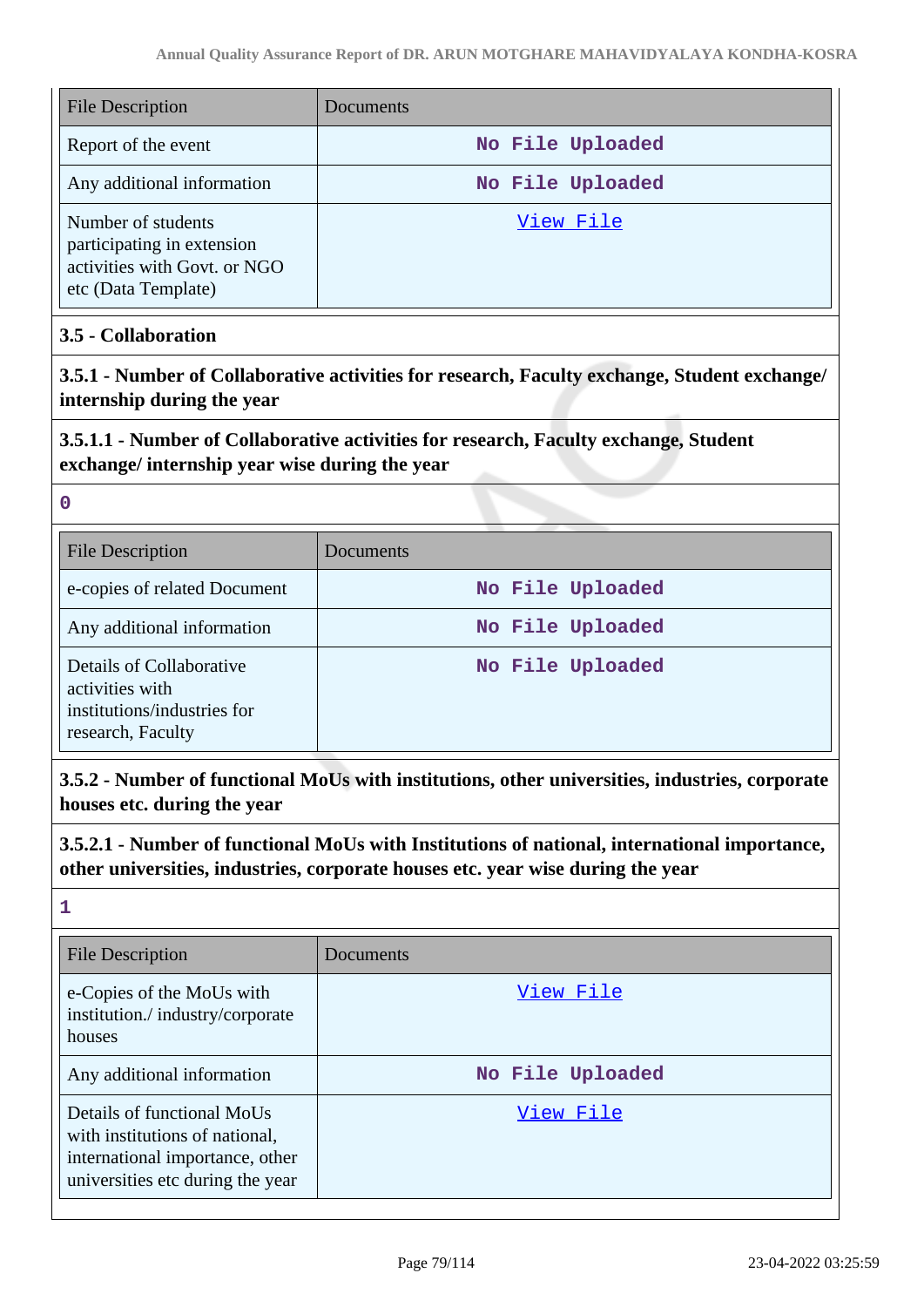#### **INFRASTRUCTURE AND LEARNING RESOURCES**

#### **4.1 - Physical Facilities**

4.1.1 - The Institution has adequate infrastructure and physical facilities for teaching- learning. viz., classrooms, laboratories, computing equipment etc.

**College Campus:**

**The Institution is located 2 km away from Kondha-Kosra village and is blessed with beauty of nature. The institution has got campus area of 3 acres of land surrounded by greenery**

**Departments:**

**Presently, the institution is running 4 UG and 10 PG Programs in Arts, Commerce and Science faculty.**

**Class Rooms:**

**There are 14 class rooms and 01seminar hall, (6 class rooms and seminar hall are enabled with LED projector).**

**Laboratory:**

**There are 07 well equipped laboratories.**

**Administrative Room:**

**The institution building consists of Principal's cabin attached with separate Antechamber, Administrative office, Board room, Separate Staff rooms for each Faculty.**

**Common Room:**

**Separate Girls and Boys common rooms on each floor attached with toilet and necessary equipments. Separate commode toilet for disabled students. Vending machine is available for girls.**

**Ramp:**

**The institutions have Ramp for handicap students with wheelchair.**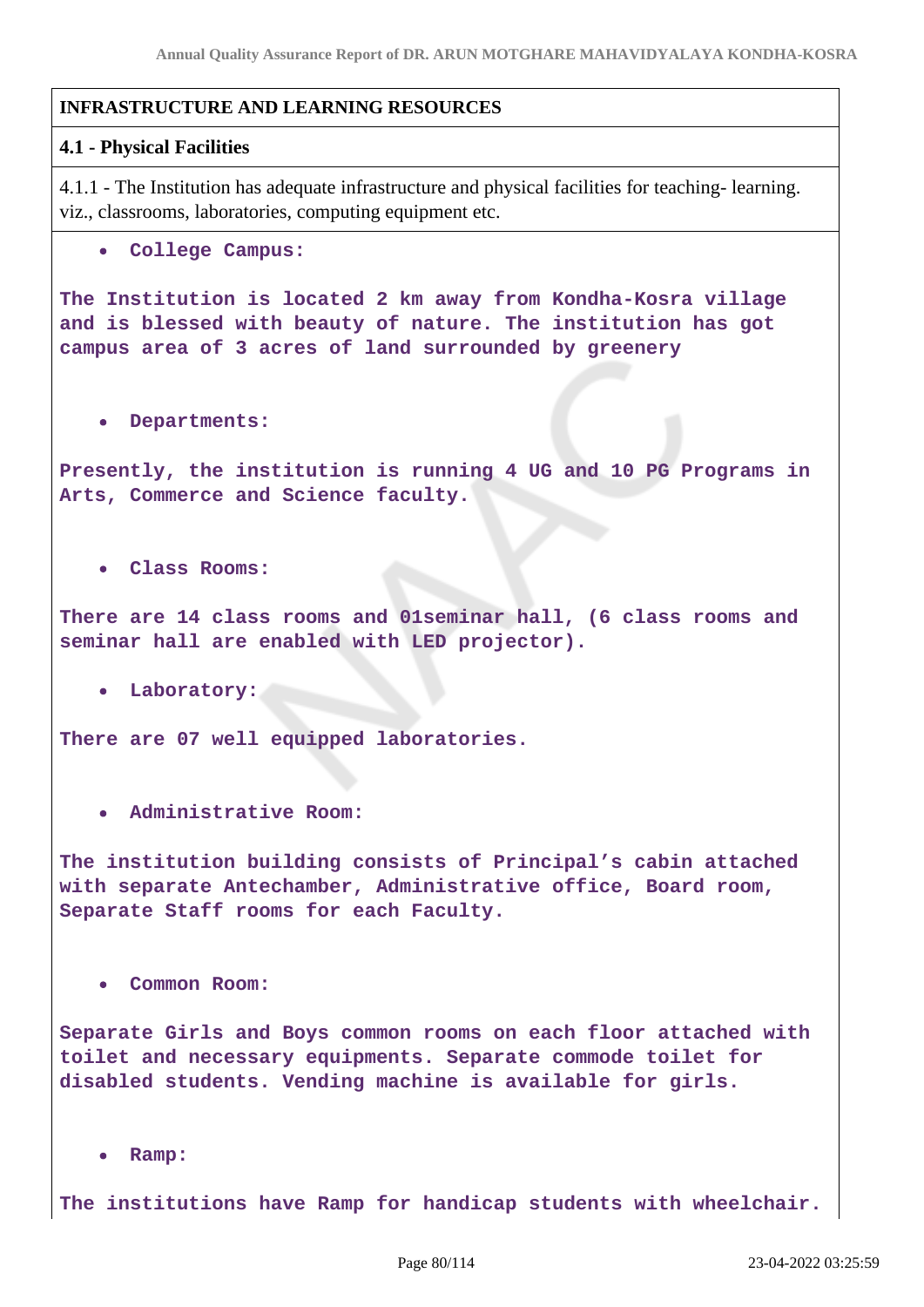#### **Water Purifier:**

**The institutions have 4 water purifier on each floor for the students.**

#### **Tutorial Rooms**

**Tutorial rooms are in college permission especially for specialized subjects and special for remedial classes for needy students in rural area.**

#### **Computer Lab:**

**The institution have separate computer center with 20 computerslab for student to improve their communication skill of computer.**

#### **Academic support system:**

**The college has 1 laptop, 3Xerox machines, 3 printers and1 scanner to support teaching and learning process.**

#### **Library:**

**The central library of the institution . college Library with separate stack room, issue counter, separate students reading room ( sq. mts) and reading room for staff, News Paper Gallery, Journal Section, Multimedia section with 12 computers for the students & Librarian's cabin. It is well furnished with more than collection of books including textbooks, reference books, encyclopedias, dictionaries and journals and periodicals are also available. The library has been using UGC Inflibnet 'Soul-2.0' Automation software for computerization of library.**

#### **Botanical Garden:**

**Botanical garden is available with varied plants biodiversity. There are 50 different types of plantsto gain knowledge.**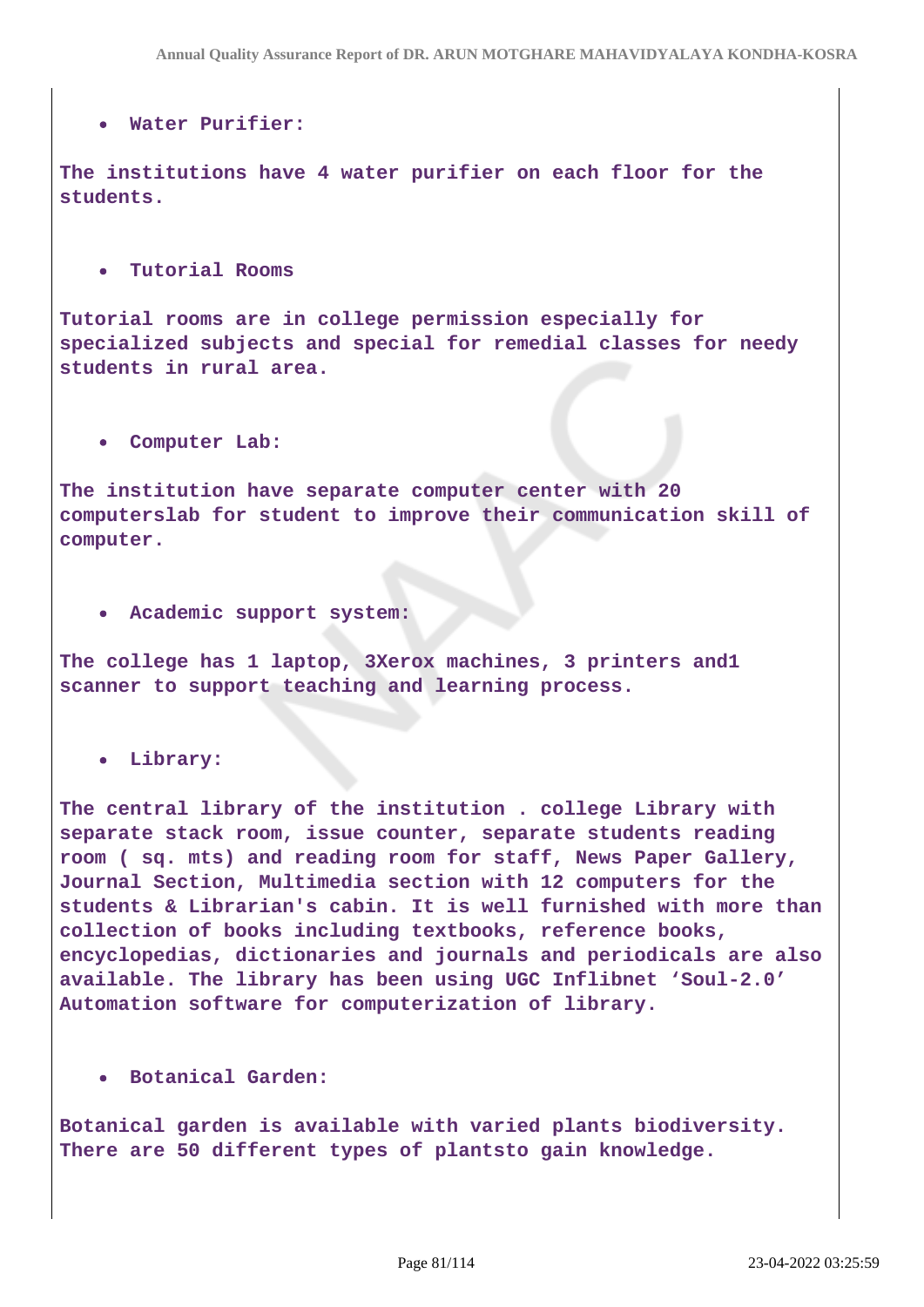**NSS Room: The college has separate NSS Department with 100 volunteers. CCTV: The college building and premises is under the CCTV surveillance. Generator: The college has movable generator necessary for electricity. Music System: The college has well-equipped music system for necessary use. Toilets: There are separate toilets for staff and students on each floor. Parking: College has separate parking facility for staff and students. Canteen: The canteen is available for the students and staff.** File Description Documents Upload any additional information **No File Uploaded** Paste link for additional information **Nil** 4.1.2 - The Institution has adequate facilities for cultural activities, sports, games (indoor, outdoor), gymnasium, yoga centre etc. **The college has outdoor and indoor sports facilities. Every year**

**college organizes collegiate tournaments atthe college level.**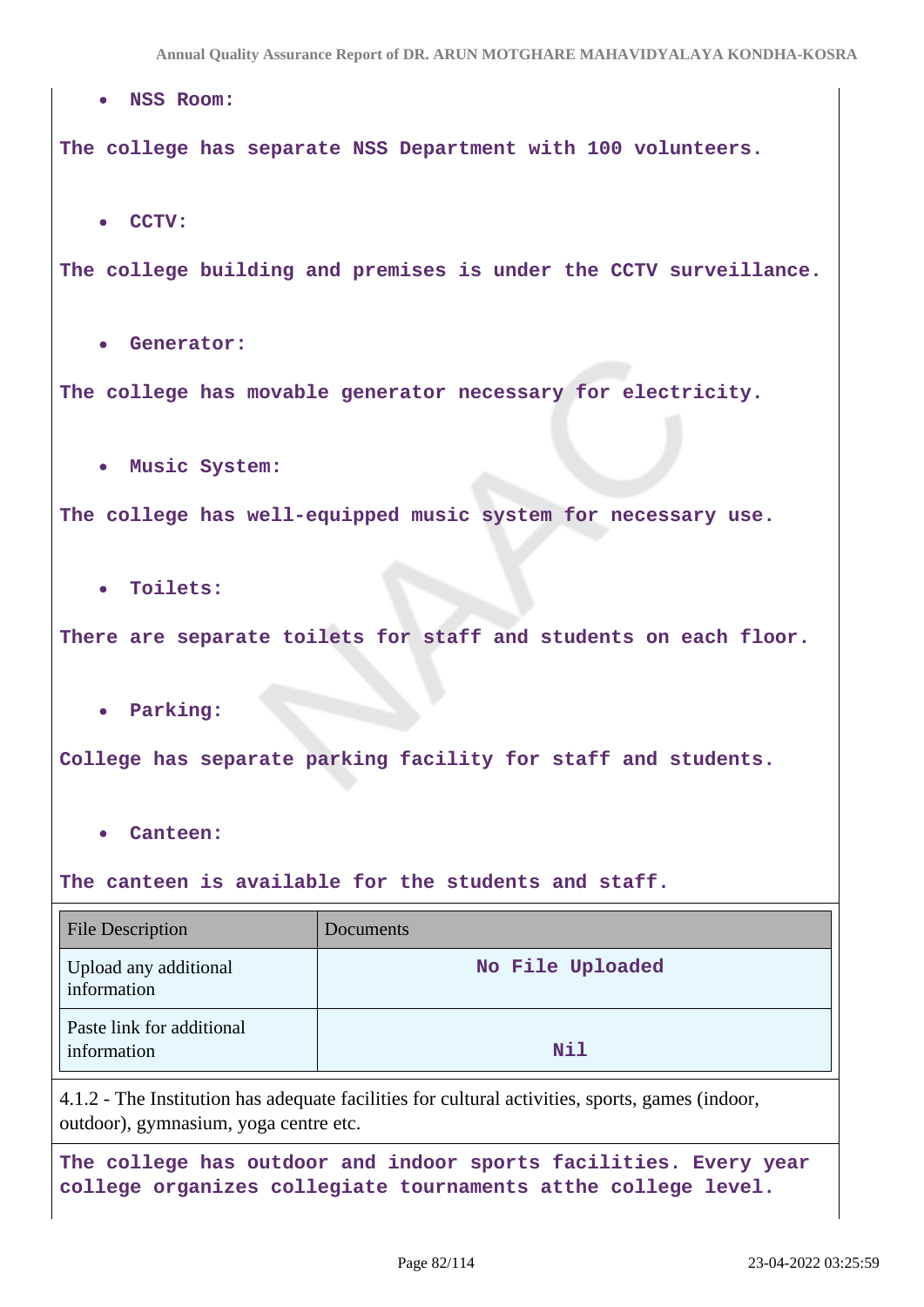- **Outdoor Game: A spacious 2-acre playgroundis available for outdoor games like Kabaddi, Kho-Kho, Cricket, Volleyball, Badminton, etc. in the college campus.**
- **Indoor Game: Facilities for the sports like Chess, Carom, etc are provided to students on the college campus only.**
- **Running Track: The college has 100 mts and 200 mts tracks for running.**
- **Yoga Center:- The college has a yoga center for students and staff.**
- **NSS: The NSS Group of the college is very active and dynamic. Every year 100 students are enrolled for NSS. NSS activities are conductedthroughout the year. Following are some major activities conducted, tree plantation, blood donation camp, Dental checkup, eye checkup camp, cleanliness, water literacy, Swachh Bharat Abhiyan, etc.**

| <b>File Description</b>                  | Documents        |
|------------------------------------------|------------------|
| Upload any additional<br>information     | No File Uploaded |
| Paste link for additional<br>information | Nil              |

# **4.1.3 - Number of classrooms and seminar halls with ICT- enabled facilities such as smart class, LMS, etc.**

| K.           |  |
|--------------|--|
| I<br>M<br>۰, |  |

| <b>File Description</b>                                                                                   | Documents        |
|-----------------------------------------------------------------------------------------------------------|------------------|
| Upload any additional<br>information                                                                      | No File Uploaded |
| Paste link for additional<br>information                                                                  | Nil              |
| <b>Upload Number of classrooms</b><br>and seminar halls with ICT<br>enabled facilities (Data<br>Template) | View File        |

**4.1.4 - Expenditure, excluding salary for infrastructure augmentation during the year (INR in Lakhs)**

### **4.1.4.1 - Expenditure for infrastructure augmentation, excluding salary during the year (INR in lakhs)**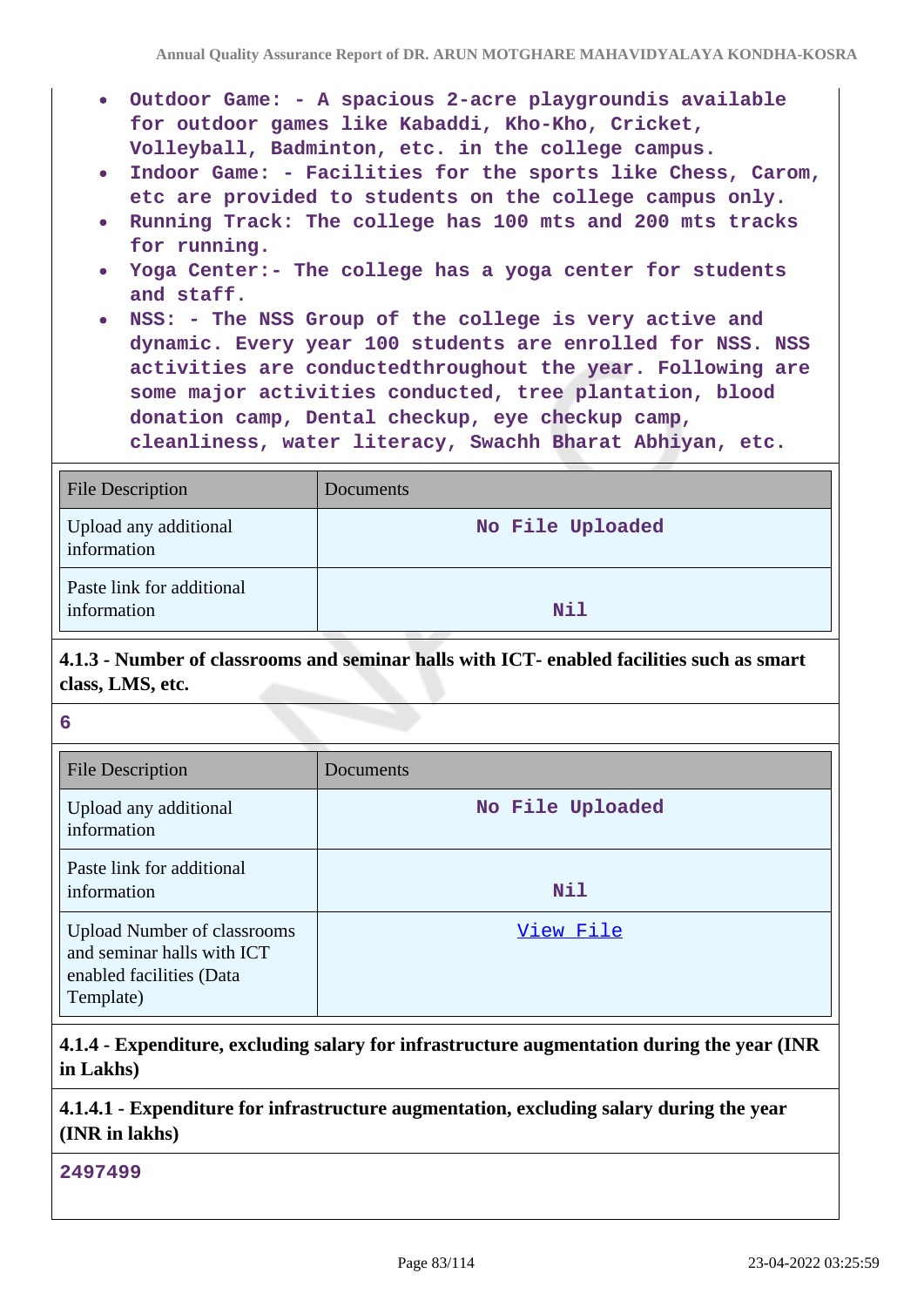| <b>File Description</b>                                                                                                                                                                                     | Documents                                                                      |  |
|-------------------------------------------------------------------------------------------------------------------------------------------------------------------------------------------------------------|--------------------------------------------------------------------------------|--|
| Upload any additional<br>information                                                                                                                                                                        | No File Uploaded                                                               |  |
| Upload audited utilization<br>statements                                                                                                                                                                    | No File Uploaded                                                               |  |
| <b>Upload Details of budget</b><br>allocation, excluding salary<br>during the year (Data Template                                                                                                           | <u>View File</u>                                                               |  |
| 4.2 - Library as a Learning Resource                                                                                                                                                                        |                                                                                |  |
|                                                                                                                                                                                                             | 4.2.1 - Library is automated using Integrated Library Management System (ILMS) |  |
| Name of the ILMS Software - Soul 2.0<br>$\bullet$<br>Nature of automation - Fully<br>Version - $2.0$<br>Year of Automation - 2015                                                                           |                                                                                |  |
| <b>File Description</b>                                                                                                                                                                                     | Documents                                                                      |  |
| Upload any additional<br>information                                                                                                                                                                        | View File                                                                      |  |
| Paste link for Additional<br>Information                                                                                                                                                                    | Nil                                                                            |  |
| C. Any 2 of the above<br>4.2.2 - The institution has subscription for<br>the following e-resources e-journals e-<br>ShodhSindhu Shodhganga Membership e-<br>books Databases Remote access toe-<br>resources |                                                                                |  |
| <b>File Description</b>                                                                                                                                                                                     | Documents                                                                      |  |
| Upload any additional<br>information                                                                                                                                                                        | <u>View File</u>                                                               |  |
| Details of subscriptions like e-<br>journals,e-ShodhSindhu,<br>Shodhganga Membership etc<br>(Data Template)                                                                                                 | View File                                                                      |  |
|                                                                                                                                                                                                             |                                                                                |  |

# **4.2.3 - Expenditure for purchase of books/e-books and subscription to journals/e- journals during the year (INR in Lakhs)**

**4.2.3.1 - Annual expenditure of purchase of books/e-books and subscription to journals/ejournals during the year (INR in Lakhs)**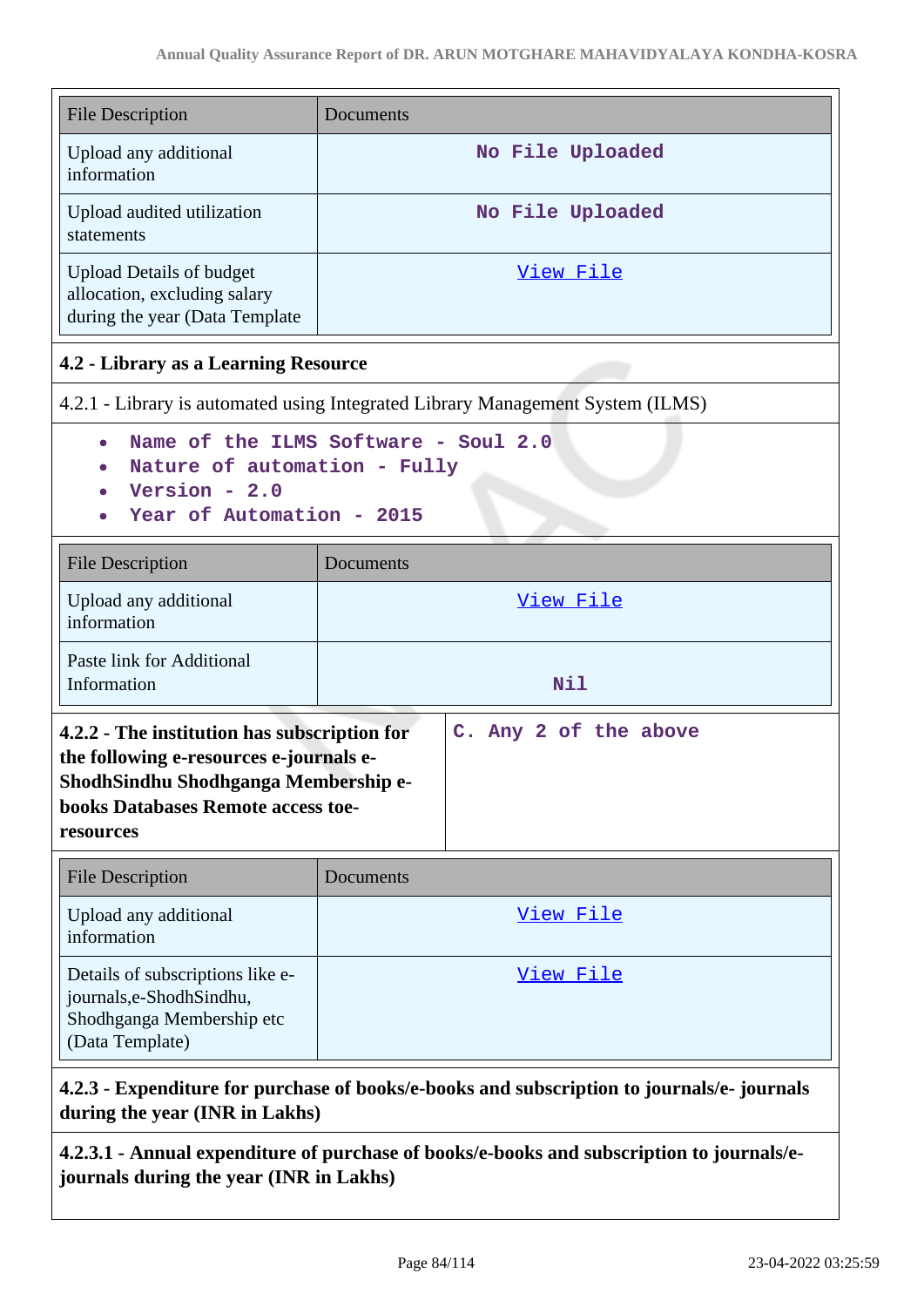| 451218                                                                                                                        |                  |  |
|-------------------------------------------------------------------------------------------------------------------------------|------------------|--|
| File Description                                                                                                              | Documents        |  |
| Any additional information                                                                                                    | No File Uploaded |  |
| Audited statements of accounts                                                                                                | No File Uploaded |  |
| Details of annual expenditure<br>for purchase of books/e-books<br>and journals/e- journals during<br>the year (Data Template) | View File        |  |

**4.2.4 - Number per day usage of library by teachers and students ( foot falls and login data for online access) (Data for the latest completed academic year)**

### **4.2.4.1 - Number of teachers and students using library per day over last one year**

**50**

| <b>File Description</b>                              | Documents        |
|------------------------------------------------------|------------------|
| Any additional information                           | No File Uploaded |
| Details of library usage by<br>teachers and students | View File        |

# **4.3 - IT Infrastructure**

4.3.1 - Institution frequently updates its IT facilities including Wi-Fi

**Computer Updating:**

**Presently, there are 58 computers available in the institute. Most of the computers are from Lenovo & HCL Company with Window 10 operating system.**

**Laptops:**

**The college has one laptop with the latest feature.**

**Internet Facility**

**The institution has a broadband connection of 5 mbps speed.**

**Wi-Fi**  $\bullet$ 

**A free Wi-fi facility is availableinside the campus.**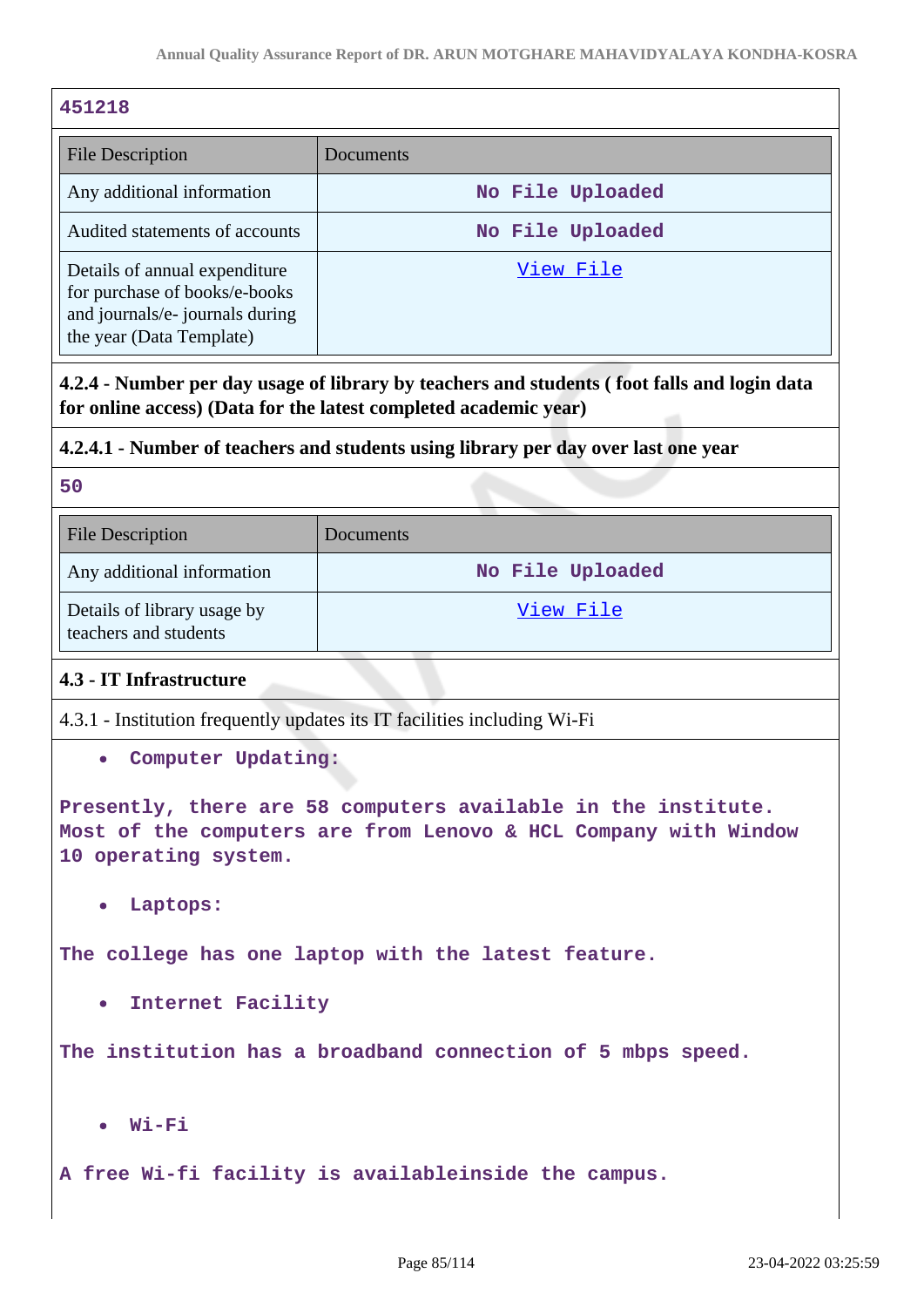**library head looks after the internet needs and upgrades the software and systems. All the systems, printers, copiers, and scanners are LAN synced with the internet facility.**

| <b>File Description</b>                  | Documents        |  |
|------------------------------------------|------------------|--|
| Upload any additional<br>information     | No File Uploaded |  |
| Paste link for additional<br>information | Nil              |  |
| 4.3.2 - Number of Computers              |                  |  |
| 58                                       |                  |  |
| <b>File Description</b>                  | Documents        |  |
| Upload any additional<br>information     | No File Uploaded |  |

| 50                                                                              |                  |
|---------------------------------------------------------------------------------|------------------|
| <b>File Description</b>                                                         | Documents        |
| Upload any additional<br>information                                            | No File Uploaded |
| List of Computers                                                               | View File        |
| 4.3.3 - Bandwidth of internet connection in<br>D. 10 - 5MBPS<br>the Institution |                  |

| File Description                                                               | Documents        |
|--------------------------------------------------------------------------------|------------------|
| Upload any additional<br>Information                                           | No File Uploaded |
| Details of available bandwidth<br>of internet connection in the<br>Institution | View File        |

**4.4 - Maintenance of Campus Infrastructure**

**4.4.1 - Expenditure incurred on maintenance of infrastructure (physical and academic support facilities) excluding salary component during the year (INR in Lakhs)**

**4.4.1.1 - Expenditure incurred on maintenance of infrastructure (physical facilities and academic support facilities) excluding salary component during the year (INR in lakhs)**

#### **5080002.88**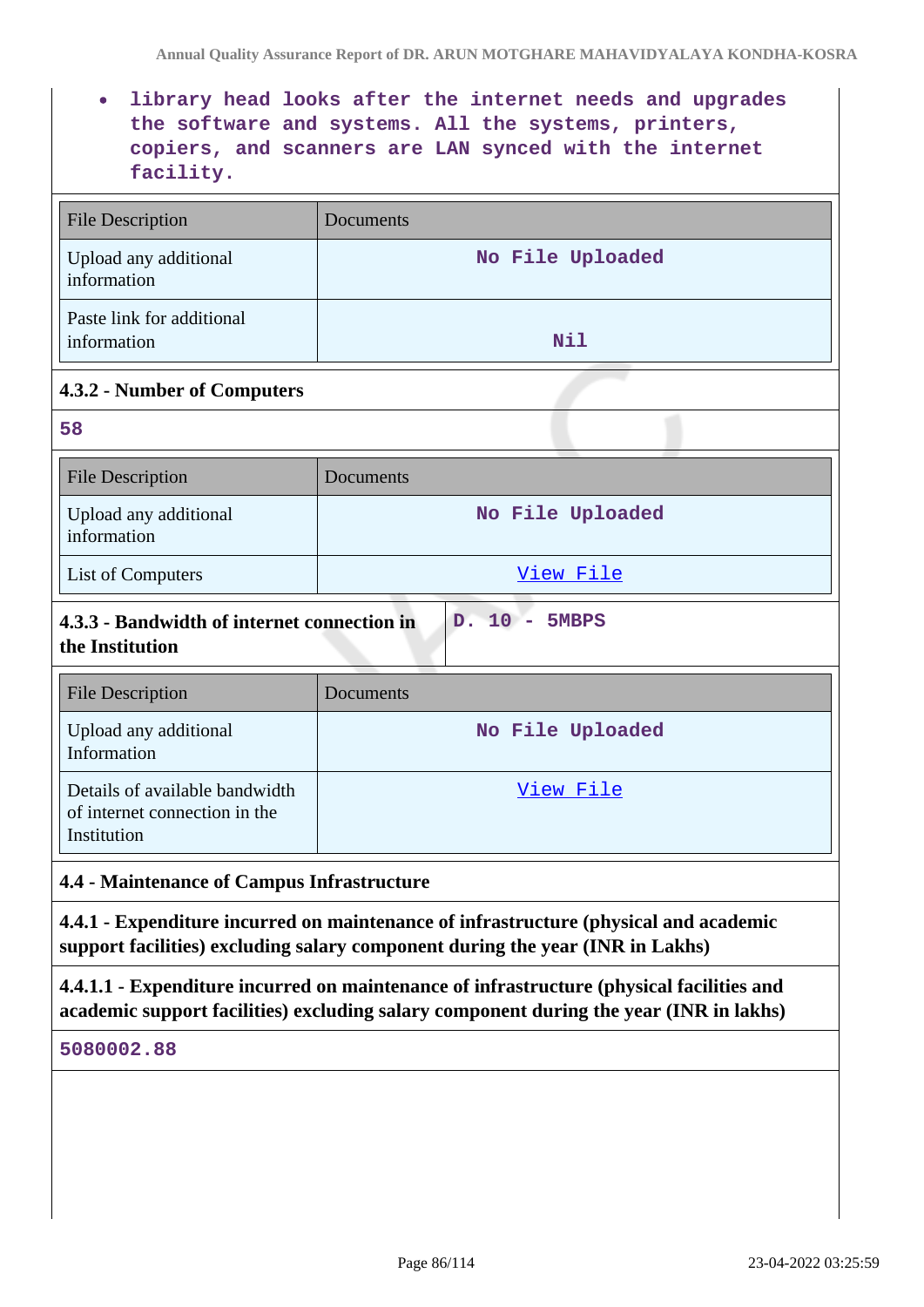| File Description                                                                                                               | Documents        |
|--------------------------------------------------------------------------------------------------------------------------------|------------------|
| Upload any additional<br>information                                                                                           | No File Uploaded |
| Audited statements of accounts                                                                                                 | No File Uploaded |
| Details about assigned budget<br>and expenditure on physical<br>facilities and academic support<br>facilities (Data Templates) | View File        |

4.4.2 - There are established systems and procedures for maintaining and utilizing physical, academic and support facilities - laboratory, library, sports complex, computers, classrooms etc.

**The College has always been committed to provide quality education to the students. New infrastructure (Building) was created in 2015 and existing infrastructure is upgraded to enhance academic standards and increase efficiency. The office and classrooms have been made airy as well as proper arrangement is done for natural light to increase and create the work efficiency of the lecture and administrative of the staff.**

**Infrastructure: There is a 'college Development Committee' to look after the maintenance, repair and constructional work related to the building. The building is newly constructed so there is no maintenance till date.**

**Laboratories The institute has 07 laboratories. 05 of science department and 2 ofArts department. The support staff cleans and maintains the physical infrastructure, equipments etc. The laboratories are cleaned before and after the practical and prepared for the next day practical the support.**

**Library The library is user friendly and kept dust free and ventilated. The attendants keep the library premises clean. The library area, including reading room and stack room are cleaned regularaly. The library is used for referring various literatures, book lending, reading facility, accessing the Eresources etc.**

**Sports The grounds are cleaned for practice and to conduct the games likeVolleyball, Kabaddi, Badminton. Grounds are well maintained. Shot -Put , Long Jump are kept prepared. The Indoor Games like Carom sets, Badminton, Chess and Yoga are regularly supervised by the staff . The college has large play ground with 200 mts running track and a Cricket Pitch in the centre which is well maintained. All sports equipments are used to train and**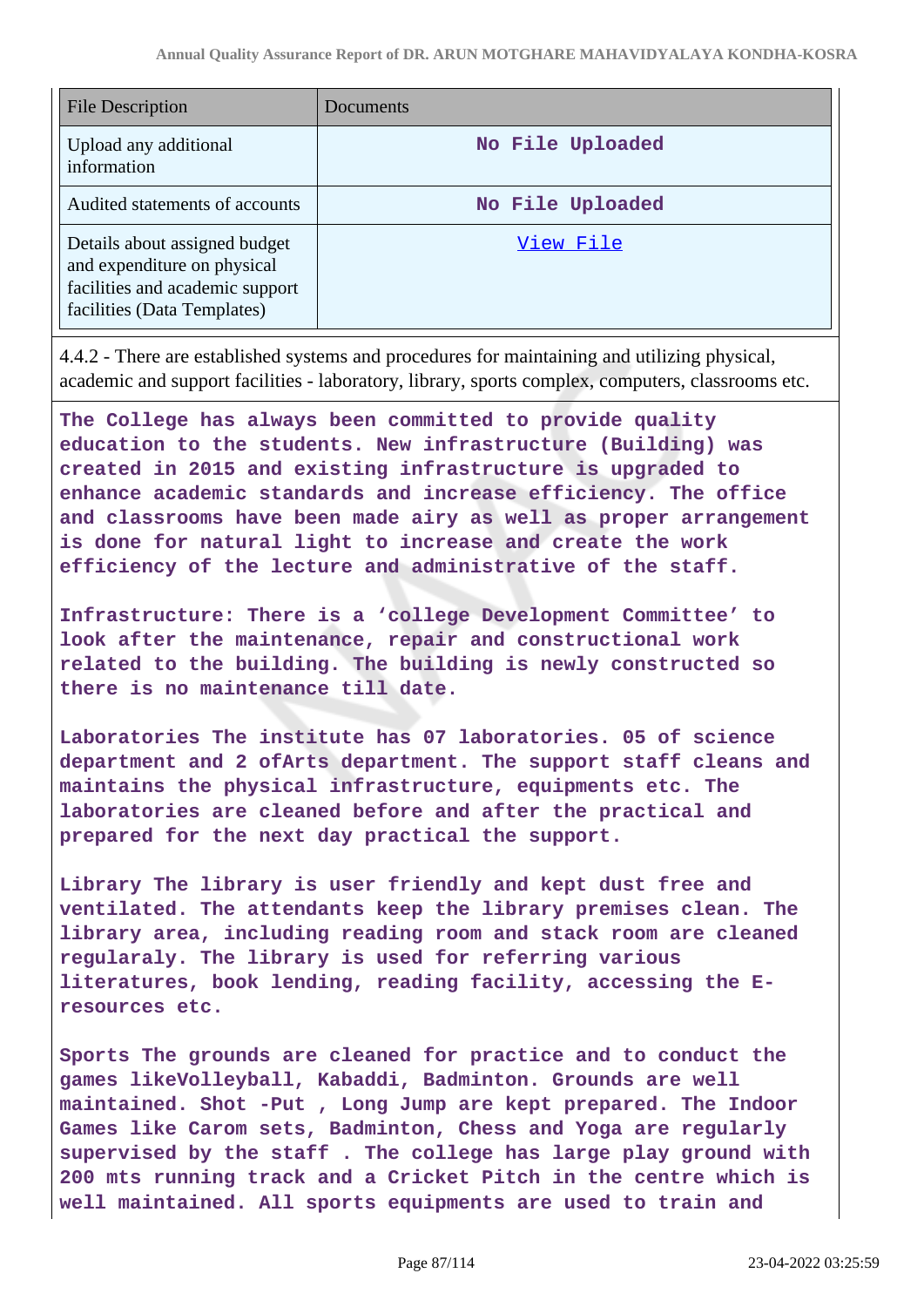**motivate the players to participate in games/competitions organized at college levels.**

**Computers The institute has availed computers, laptops, internet connectivity, Wi-Fi, LAN facility, anti-virus and IT equipments. The computers are used for various academic and administrative purposes. The LCD projectors are used for various purposes like teaching, video conferencing, webinar etc. The free Wi-Fi connectivity is provided at the campus as well as broadband connectivity is made available. The LAN facility is provided at the computer laboratories and administrative office.**

**Classrooms are cleaned by the support staff. Classrooms are used for college, university and government examinations like competitive exam, C.A Exams, Typing exams etc. The institute makes the optimum use of the infrastructure. The ICT classrooms are regularly supervised and maintained by the technicians.**

| <b>File Description</b>                  | <b>Documents</b> |
|------------------------------------------|------------------|
| Upload any additional<br>information     | No File Uploaded |
| Paste link for additional<br>information | Nil              |

### **STUDENT SUPPORT AND PROGRESSION**

#### **5.1 - Student Support**

**5.1.1 - Number of students benefited by scholarships and free ships provided by the Government during the year**

**5.1.1.1 - Number of students benefited by scholarships and free ships provided by the Government during the year**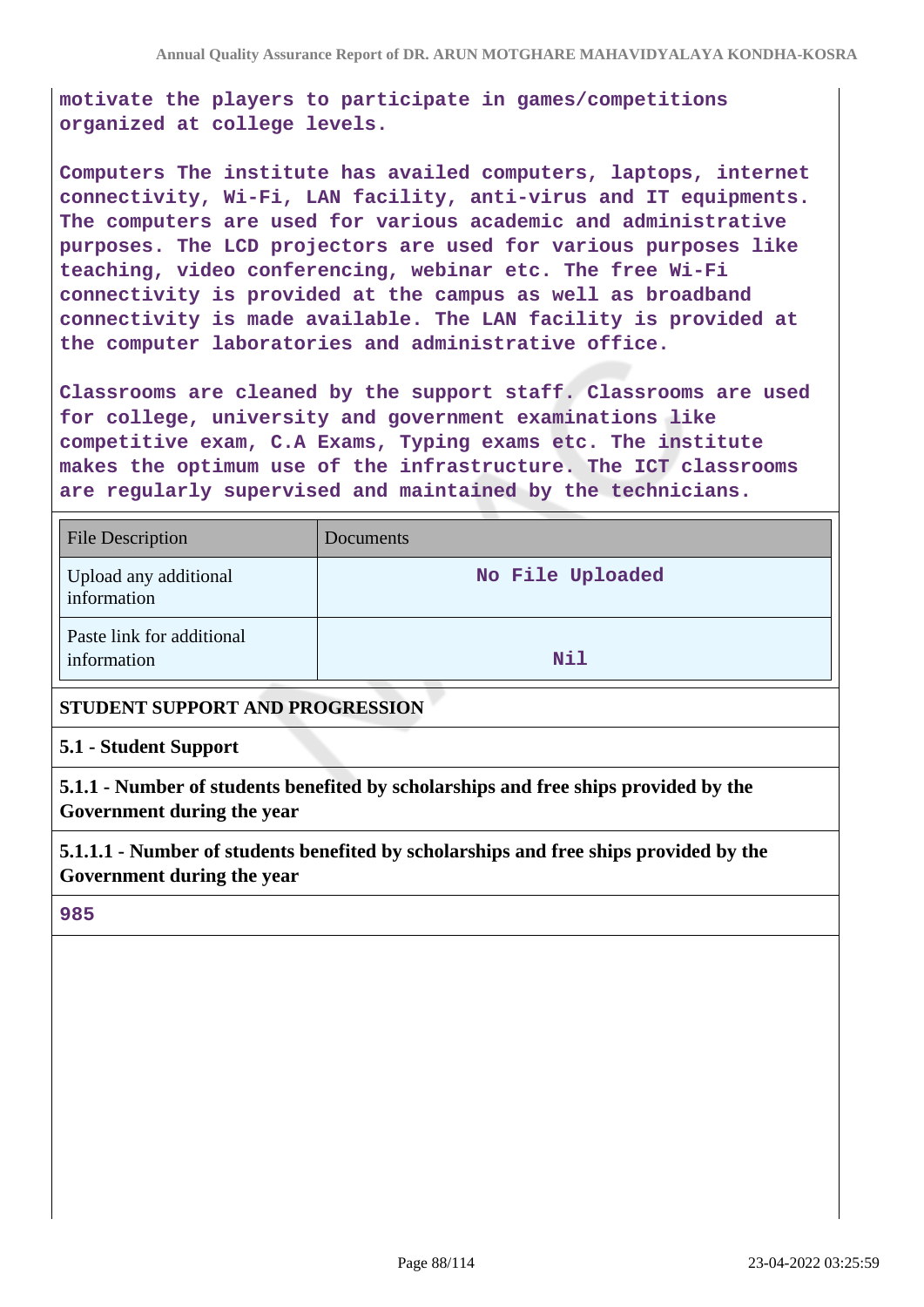| <b>File Description</b>                                                                                                         | Documents        |
|---------------------------------------------------------------------------------------------------------------------------------|------------------|
| Upload self attested letter with<br>the list of students sanctioned<br>scholarship                                              | View File        |
| Upload any additional<br>information                                                                                            | No File Uploaded |
| Number of students benefited<br>by scholarships and free ships<br>provided by the Government<br>during the year (Data Template) | View File        |

**5.1.2 - Number of students benefitted by scholarships, free ships etc. provided by the institution / non- government agencies during the year**

**5.1.2.1 - Total number of students benefited by scholarships, free ships, etc provided by the institution / non- government agencies during the year**

| <b>File Description</b>                                                                                                                                                                                                                                        | Documents                                                                 |                   |
|----------------------------------------------------------------------------------------------------------------------------------------------------------------------------------------------------------------------------------------------------------------|---------------------------------------------------------------------------|-------------------|
| Upload any additional<br>information                                                                                                                                                                                                                           |                                                                           | No File Uploaded  |
| Number of students benefited<br>by scholarships and free ships<br>institution / non-government<br>agencies in last 5 years (Date<br>Template)                                                                                                                  |                                                                           | View File         |
| 5.1.3 - Capacity building and skills<br>enhancement initiatives taken by the<br>institution include the following: Soft skills<br><b>Language and communication skills Life</b><br>skills (Yoga, physical fitness, health and<br>hygiene) ICT/computing skills |                                                                           | B. 3 of the above |
| <b>File Description</b>                                                                                                                                                                                                                                        | Documents                                                                 |                   |
| Link to Institutional website                                                                                                                                                                                                                                  | https://www.drarunmotgharemahavidyalaya.or<br>g/feedback report/5.1.3.pdf |                   |
| Any additional information                                                                                                                                                                                                                                     | View File                                                                 |                   |
| Details of capability building<br>and skills enhancement<br>initiatives (Data Template)                                                                                                                                                                        |                                                                           | View File         |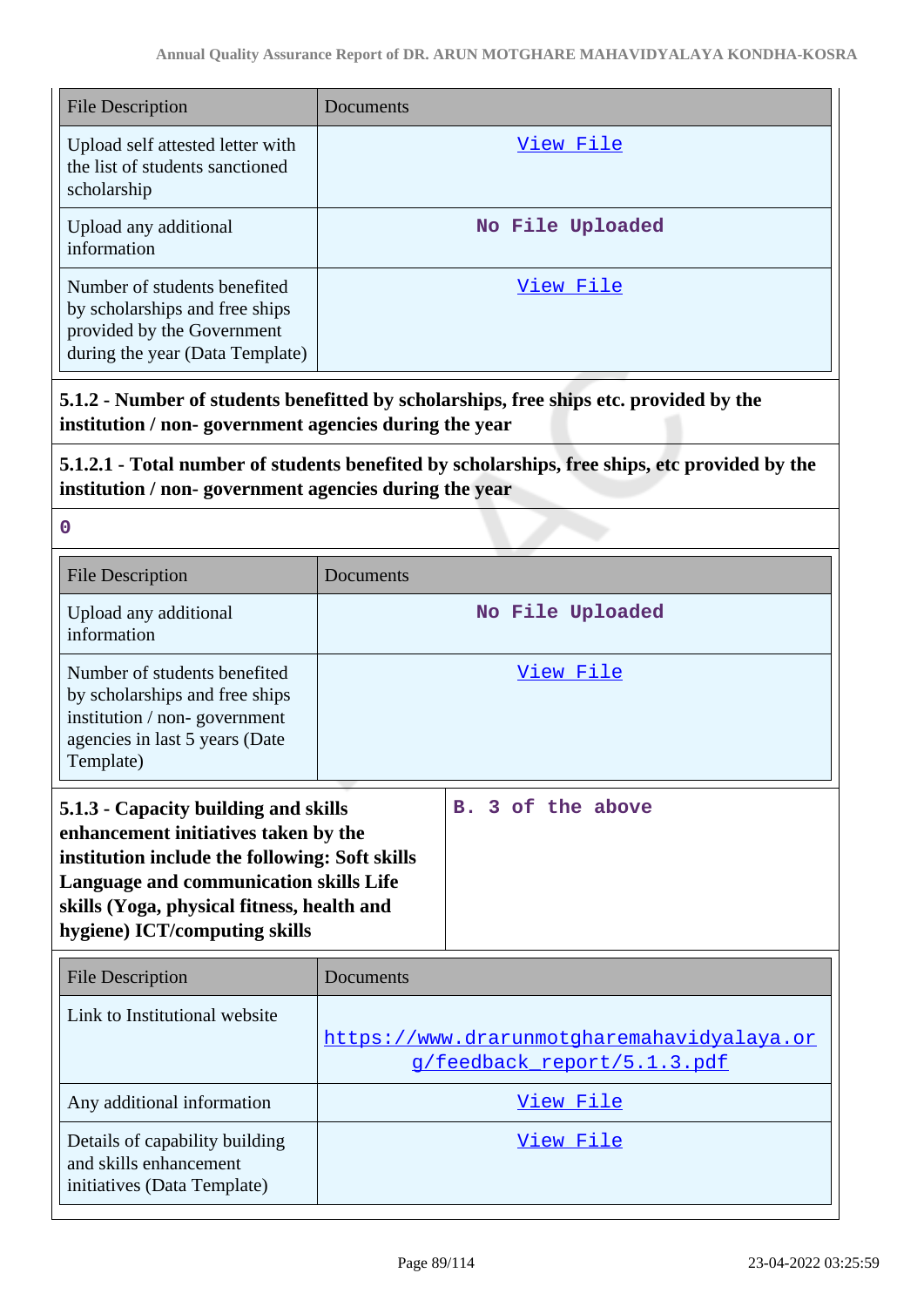# **5.1.4 - Number of students benefitted by guidance for competitive examinations and career counseling offered by the institution during the year**

#### **81**

**5.1.4.1 - Number of students benefitted by guidance for competitive examinations and career counseling offered by the institution during the year**

**81**

| <b>File Description</b>                                                                                                                                                                                                                                                                                                                                                                                                                             | Documents           |
|-----------------------------------------------------------------------------------------------------------------------------------------------------------------------------------------------------------------------------------------------------------------------------------------------------------------------------------------------------------------------------------------------------------------------------------------------------|---------------------|
| Any additional information                                                                                                                                                                                                                                                                                                                                                                                                                          | View File           |
| Number of students benefited<br>by guidance for competitive<br>examinations and career<br>counseling during the year<br>(Data Template)                                                                                                                                                                                                                                                                                                             | View File           |
| 5.1.5 - The Institution has a transparent<br>mechanism for timely redressal of student<br>grievances including sexual harassment and<br>ragging cases Implementation of guidelines<br>of statutory/regulatory bodies Organization<br>wide awareness and undertakings on policies<br>with zero tolerance Mechanisms for<br>submission of online/offline students'<br>grievances Timely redressal of the grievances<br>through appropriate committees | A. All of the above |

| <b>File Description</b>                                                                                                                  | Documents        |
|------------------------------------------------------------------------------------------------------------------------------------------|------------------|
| Minutes of the meetings of<br>student redressal committee,<br>prevention of sexual harassment<br>committee and Anti Ragging<br>committee | View File        |
| Upload any additional<br>information                                                                                                     | No File Uploaded |
| Details of student grievances<br>including sexual harassment<br>and ragging cases                                                        | No File Uploaded |
| <b>5.2 - Student Progression</b>                                                                                                         |                  |
| 5.2.1 - Number of placement of outgoing students during the year                                                                         |                  |

### **5.2.1.1 - Number of outgoing students placed during the year**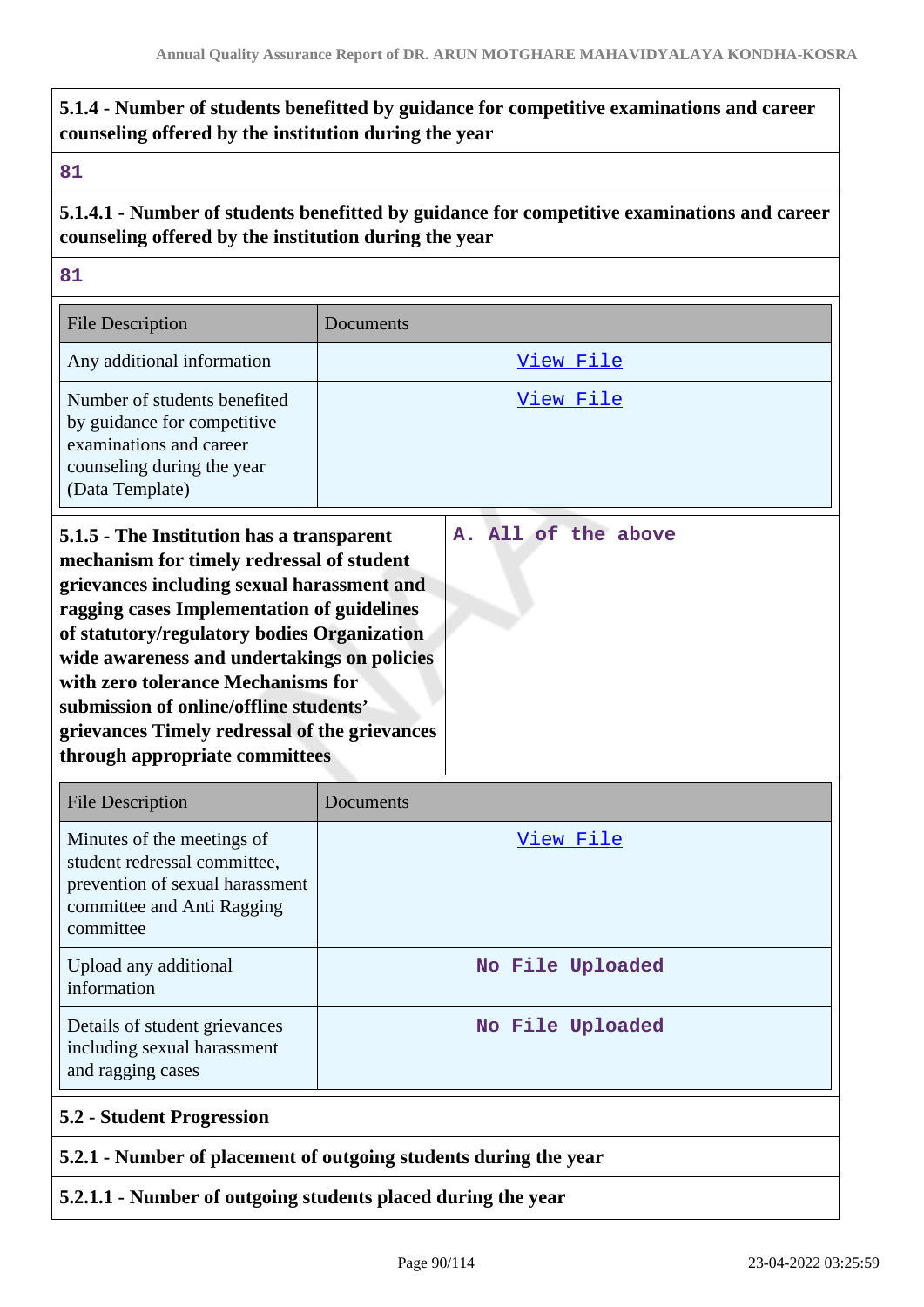| 4                                                               |                  |
|-----------------------------------------------------------------|------------------|
| <b>File Description</b>                                         | Documents        |
| Self-attested list of students<br>placed                        | View File        |
| Upload any additional<br>information                            | No File Uploaded |
| Details of student placement<br>during the year (Data Template) | View File        |

# **5.2.2 - Number of students progressing to higher education during the year**

# **5.2.2.1 - Number of outgoing student progression to higher education**

**52**

| <b>File Description</b>                               | Documents        |
|-------------------------------------------------------|------------------|
| Upload supporting data for<br>student/alumni          | View File        |
| Any additional information                            | No File Uploaded |
| Details of student progression<br>to higher education | View File        |

# **5.2.3 - Number of students qualifying in state/national/ international level examinations during the year (eg: JAM/CLAT/GATE/ GMAT/CAT/GRE/ TOEFL/ Civil Services/State government examinations)**

**5.2.3.1 - Number of students qualifying in state/ national/ international level examinations (eg: JAM/CLAT/NET/ SLET/ GATE/ GMAT/CAT/GRE/ TOEFL/ Civil Services/ State government examinations) during the year**

**0**

| <b>File Description</b>                                                                                                   | Documents        |
|---------------------------------------------------------------------------------------------------------------------------|------------------|
| Upload supporting data for the<br>same                                                                                    | No File Uploaded |
| Any additional information                                                                                                | No File Uploaded |
| Number of students qualifying<br>in state/national/international<br>level examinations during the<br>year (Data Template) | View File        |

# **5.3 - Student Participation and Activities**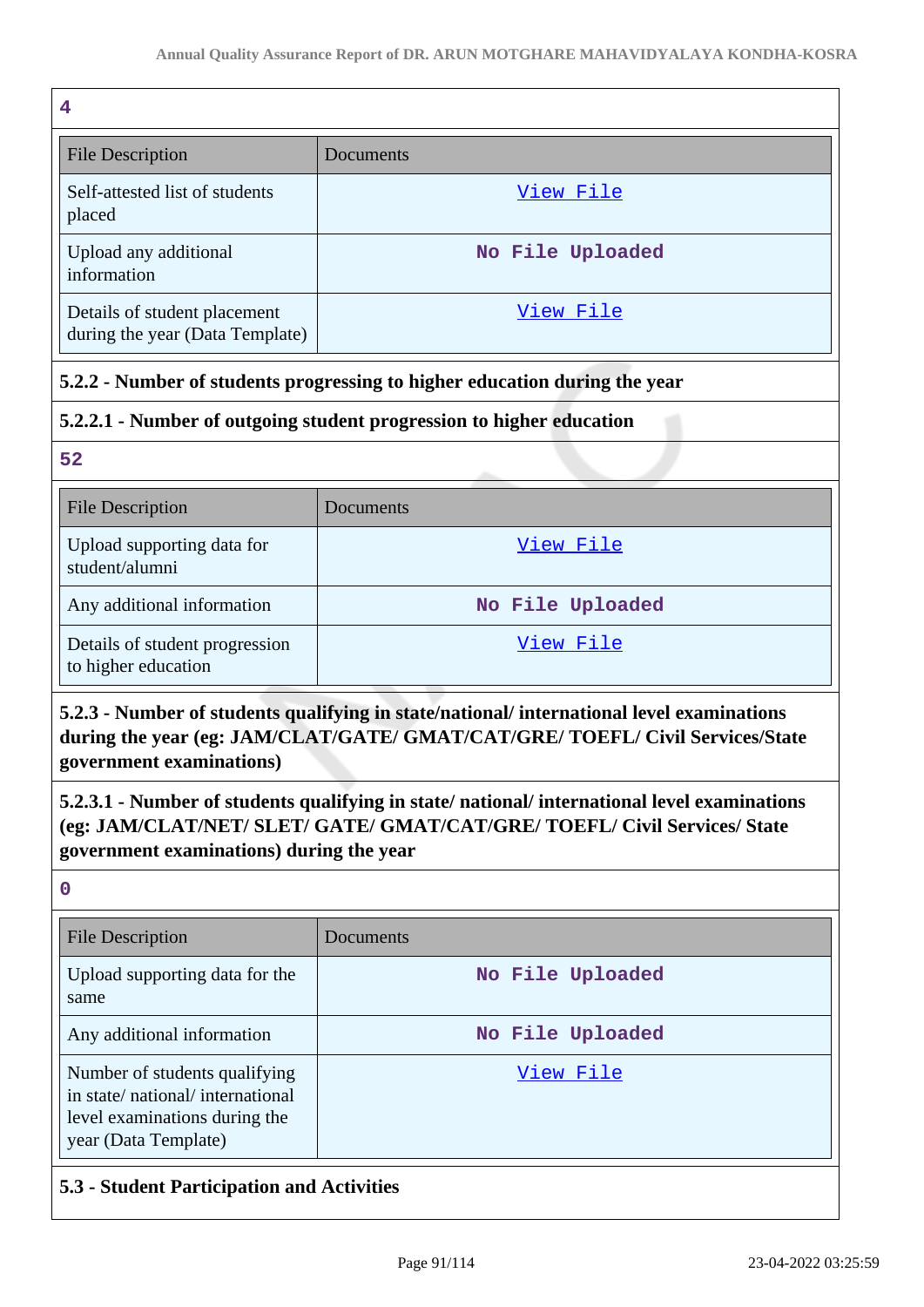**5.3.1 - Number of awards/medals for outstanding performance in sports/cultural activities at university/state/national / international level (award for a team event should be counted as one) during the year**

**5.3.1.1 - Number of awards/medals for outstanding performance in sports/cultural activities at university/state/ national / international level (award for a team event should be counted as one) during the year.**

**0**

| <b>File Description</b>                                                                                                                                                               | Documents        |
|---------------------------------------------------------------------------------------------------------------------------------------------------------------------------------------|------------------|
| e-copies of award letters and<br>certificates                                                                                                                                         | No File Uploaded |
| Any additional information                                                                                                                                                            | No File Uploaded |
| Number of awards/medals for<br>outstanding performance in<br>sports/cultural activities at univ<br>ersity/state/national/internationa<br>1 level (During the year) (Data<br>Template) | View File        |

5.3.2 - Institution facilitates students' representation and engagement in various administrative, cocurricular and extracurricular activities (student council/ students representation on various bodies as per established processes and norms )

**The institute has mechanism to appoint students' representatives as per the guidelines of statutory bodies. The student's representatives are the members of following statutory bodies.**

- **1. College Development Committee**
- **2. Internal Quality Assurance Cell**
- **3. Internal Grievances and Redressal Committee**

**At institute level the student's representatives are appointed on the following committee.**

- **1. Sport and Cultural Committee**
- **2. Disciplinary Committee**
- **3. Different Sub-Committees for conduct of programs in the institute**

**As per Maharashtra University Act, student's council is formed and their representation is there as sport, Cultural, women representative, university representative etc.**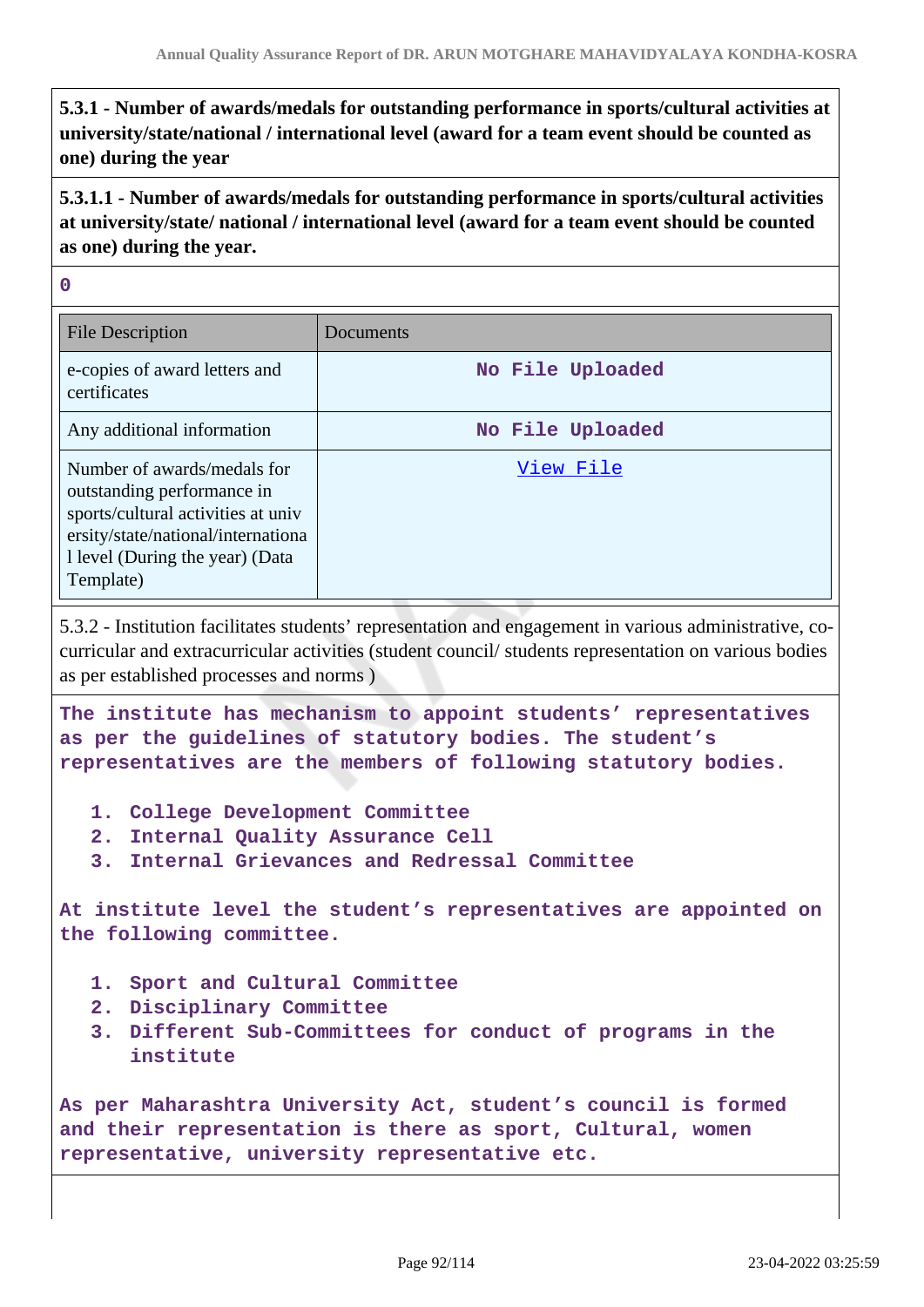| <b>File Description</b>                  | Documents        |
|------------------------------------------|------------------|
| Paste link for additional<br>information | Nil              |
| Upload any additional<br>information     | No File Uploaded |

**5.3.3 - Number of sports and cultural events/competitions in which students of the Institution participated during the year (organized by the institution/other institutions)**

**5.3.3.1 - Number of sports and cultural events/competitions in which students of the Institution participated during the year**

**2**

| <b>File Description</b>                                                                                                                                                                                | Documents        |
|--------------------------------------------------------------------------------------------------------------------------------------------------------------------------------------------------------|------------------|
| Report of the event                                                                                                                                                                                    | View File        |
| Upload any additional<br>information                                                                                                                                                                   | No File Uploaded |
| Number of sports and cultural<br>events/competitions in which<br>students of the Institution<br>participated during the year<br>(organized by the<br>institution/other institutions<br>(Data Template) | View File        |

# **5.4 - Alumni Engagement**

5.4.1 - There is a registered Alumni Association that contributes significantly to the development of the institution through financial and/or other support services

**The institute has established 'The Alumni Association' because the alumni are one of the most important stakeholders of the institute. The Alumni Association is not registered but functional. Alumni meets are organized by the institute every year. The successful alumni share their experiences & motivate the regular students during the meeting. Alumni feedback is taken every year and the suggestions given by them are always welcomed.**

| <b>File Description</b>                  | Documents        |
|------------------------------------------|------------------|
| Paste link for additional<br>information | <b>Nil</b>       |
| Upload any additional<br>information     | No File Uploaded |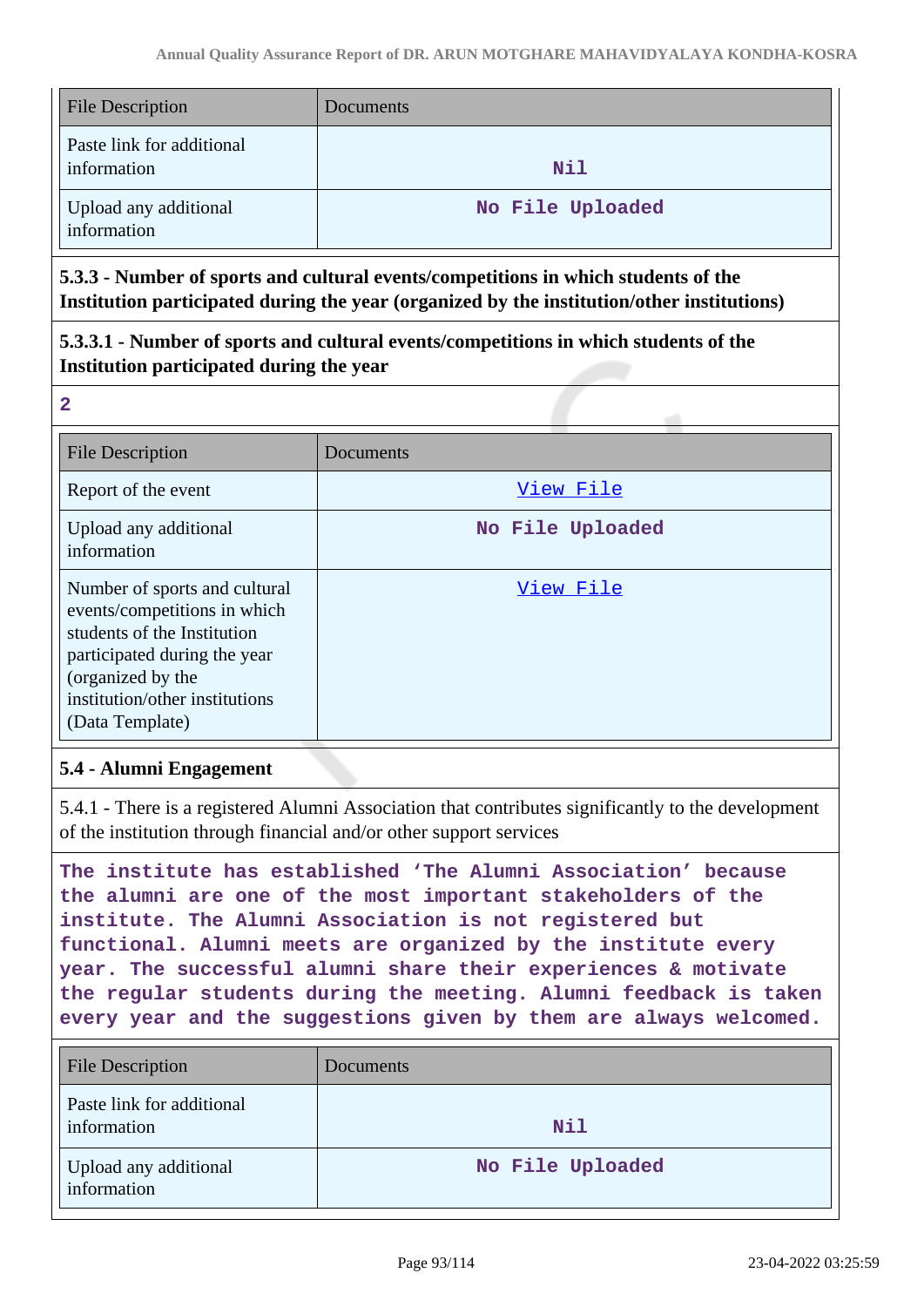| Annual Quality Assurance Report of DR. ARUN MOTGHARE MAHAVIDYALAYA KONDHA-KOSI                                                                                                                                                                                                                                                                      |           |                                                                                                       |
|-----------------------------------------------------------------------------------------------------------------------------------------------------------------------------------------------------------------------------------------------------------------------------------------------------------------------------------------------------|-----------|-------------------------------------------------------------------------------------------------------|
| 5.4.2 - Alumni contribution during the year<br>(INR in Lakhs)                                                                                                                                                                                                                                                                                       |           | E. <1Lakhs                                                                                            |
| <b>File Description</b>                                                                                                                                                                                                                                                                                                                             | Documents |                                                                                                       |
| Upload any additional<br>information                                                                                                                                                                                                                                                                                                                |           | No File Uploaded                                                                                      |
| GOVERNANCE, LEADERSHIP AND MANAGEMENT                                                                                                                                                                                                                                                                                                               |           |                                                                                                       |
| 6.1 - Institutional Vision and Leadership                                                                                                                                                                                                                                                                                                           |           |                                                                                                       |
| the institution                                                                                                                                                                                                                                                                                                                                     |           | 6.1.1 - The governance of the institution is reflective of and in tune with the vision and mission of |
| The institute Mission and Vision is as stated below:                                                                                                                                                                                                                                                                                                |           |                                                                                                       |
| Mission-                                                                                                                                                                                                                                                                                                                                            |           |                                                                                                       |
| To offer higher education (UG & PG) to the rural, socio-<br>economically disadvantaged group and to prepare them for<br>employment, self-employment, holistic development, a good citizen<br>and a lifelong learner with a state of art facilities & academic<br>environment, student centric approach and a team of qualified<br>teaching faculty. |           |                                                                                                       |
| Vision-                                                                                                                                                                                                                                                                                                                                             |           |                                                                                                       |
| The institutional vision is to be anautonomous institute with<br>Interdisciplinary and Multidisciplinary research center, enhanced<br>placement and center for excellence in skill development for<br>rural community.                                                                                                                              |           |                                                                                                       |
| In tune with the mission and vision of the institute, the<br>institute has taken initiative to conduct different skill<br>development programs, exposure to the real life world, arranging                                                                                                                                                          |           |                                                                                                       |

**the expert lectures and trainingfor competitiveexaminations, etc. The institute has set up committees to plan and organize these programs. In addition to this, the institute governing body and college development council has taken initiative to start up additional post-graduate and research programs. In the recent past new PG programs like MBA are started in the institute. The institute has developed the Hobby Laboratory to develop the analytical skills, research skills and creation & transfer of knowledge. The hobby laboratory has a unique model of multidisciplinary approach.**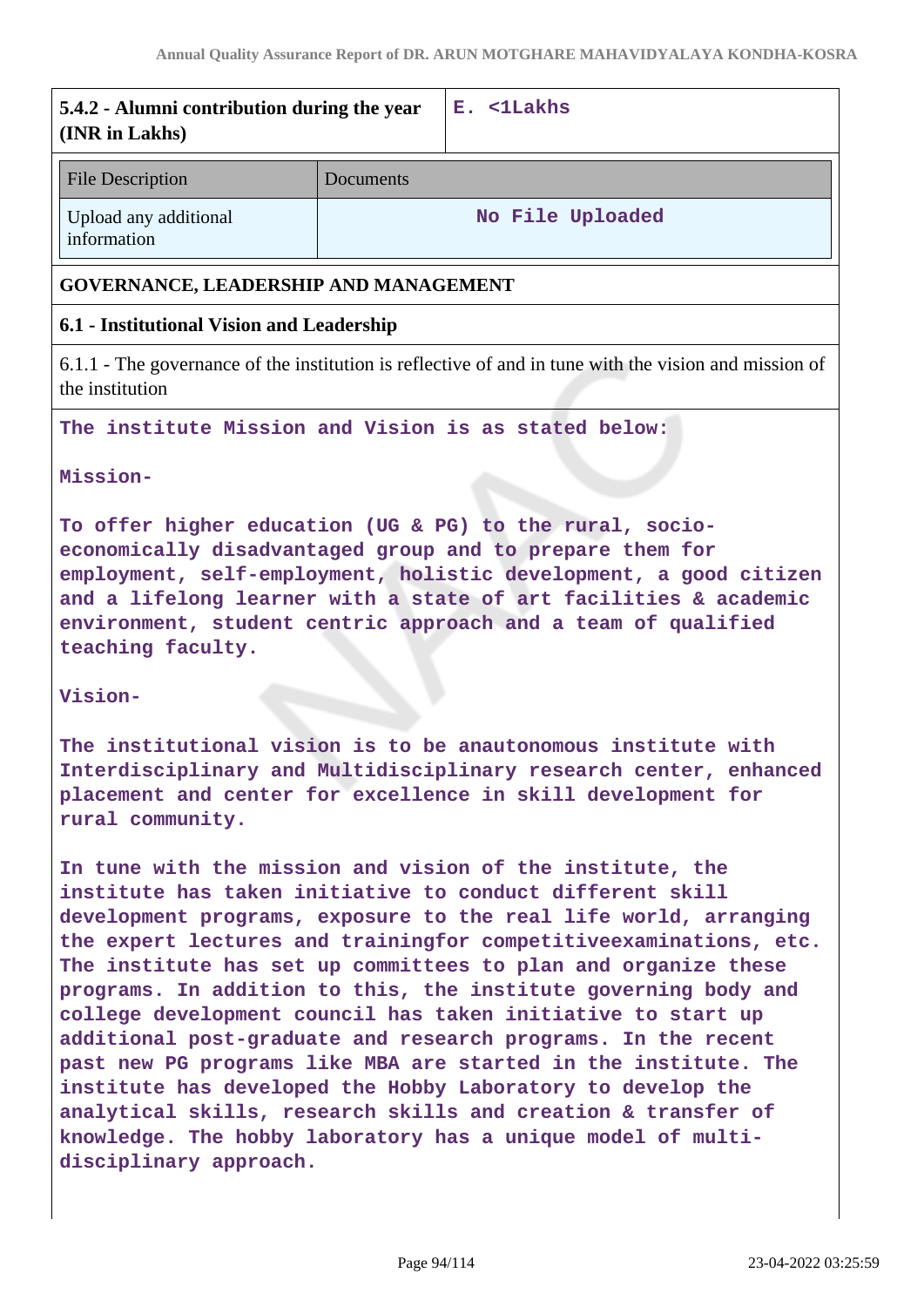# **The governance of these initiatives is done through formation of different committees at institute level.**

| <b>File Description</b>                  | Documents        |
|------------------------------------------|------------------|
| Paste link for additional<br>information | Nil              |
| Upload any additional<br>information     | No File Uploaded |

6.1.2 - The effective leadership is visible in various institutional practices such as decentralization and participative management.

**The institute has a practice of appointing different committees in general and committees specific to certain program organizations. In doing so it is assured that maximum faculty membersof the institute are involved and participatethrough different committees and subcommittees.**

**As such, the institute has organized the national webinar on 'New Education Policy'and sports competition by the participation of the faculty members.**

| <b>File Description</b>                  | Documents        |
|------------------------------------------|------------------|
| Paste link for additional<br>information | Nil              |
| Upload any additional<br>information     | No File Uploaded |

### **6.2 - Strategy Development and Deployment**

6.2.1 - The institutional Strategic/ perspective plan is effectively deployed

**The institute has a vision to be anautonomous institute with Interdisciplinary and Multidisciplinary research center, enhanced placement and center for excellence in skill development for rural community. In tune with the vision the institute has developed the perspective plan and strategic plan. The following are the goals of the perspective plan.**

- **1. Faculty development programs;**
- **2. Promoting higher education and lifelong learning amongst**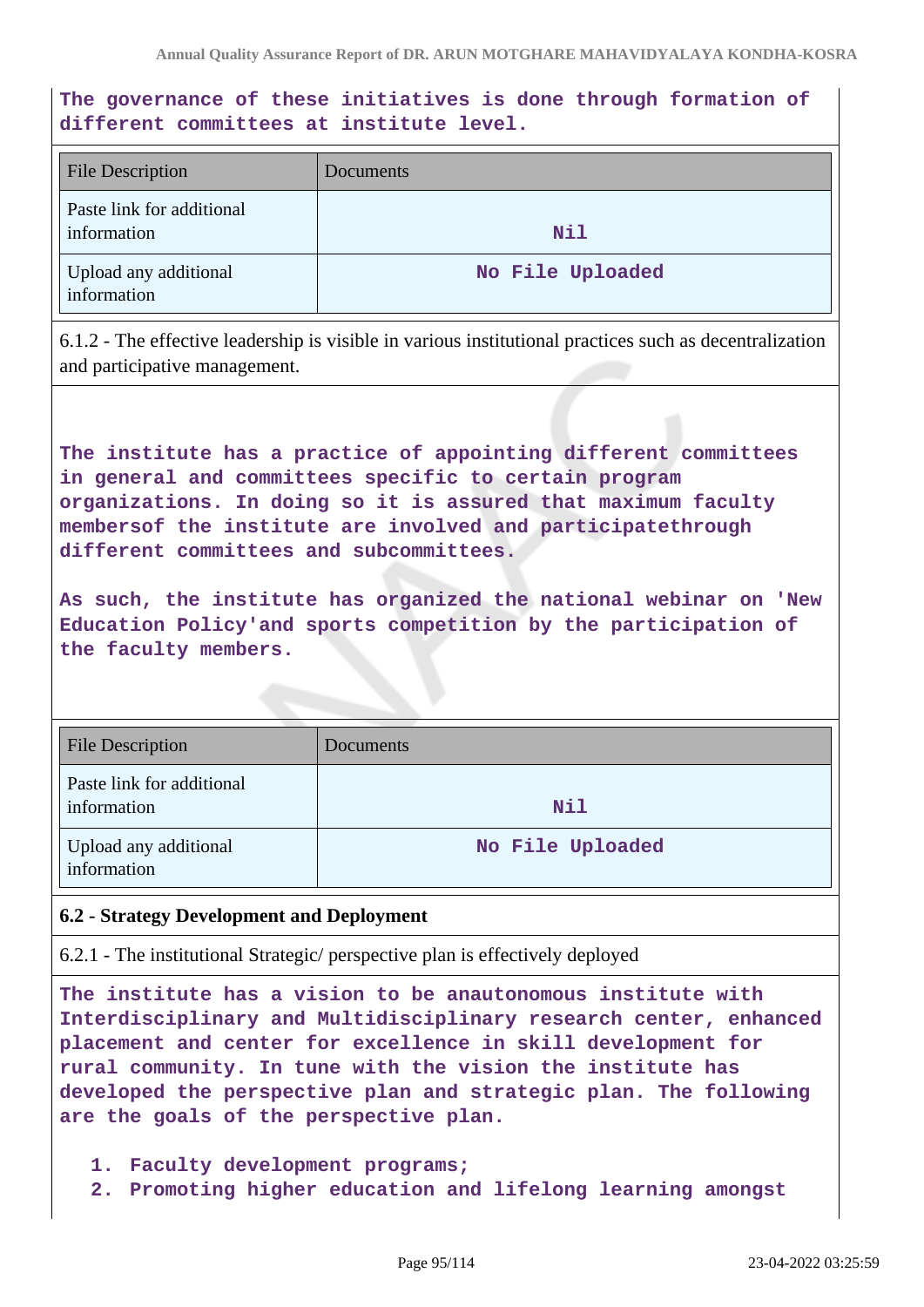**teaching staff through research programs;**

- **3. Obtaining the research grant from government and nongovernment organization;**
- **4. Organization of seminars, conferences and workshops to promote creation & transfer of knowledge and boost research activities at UG & PG level;**
- **5. Establishment of personal and professional development center;**
- **6. Establishment of placement cell and entrepreneurship development cell;**
- **7. Starting a research centre for the award of Phd. and focus on local research needs;**
- **8. Establishment of e-governance including LCMS;**
- **9. Collaboration and MOUs with institutes and business organization;**
- **10. Setting up of community development centre to cater the needs of rural population; and**
- **11. Award of autonomy to the institute**

**In line with the prospective plan of the institute the initiatives are taken through the following activities.**

- **1. Organization of seminars, conferences and workshops to promote creation & transfer of knowledge and boost research activities at UG & PG level;**
- **2. Establishment of personal and professional development center;**

**3. Establishment of placement cell and entrepreneurship development cell;**

| <b>File Description</b>                                   | Documents        |
|-----------------------------------------------------------|------------------|
| Strategic Plan and deployment<br>documents on the website | No File Uploaded |
| Paste link for additional<br>information                  | Nil              |
| Upload any additional<br>information                      | No File Uploaded |

6.2.2 - The functioning of the institutional bodies is effective and efficient as visible from policies, administrative setup, appointment and service rules, procedures, etc.

**Management Body:**

**Late Shri Laxmanji Motghare Charitable Trust, Nagpur is an Educational Trust established in 1998. In 2000, it established**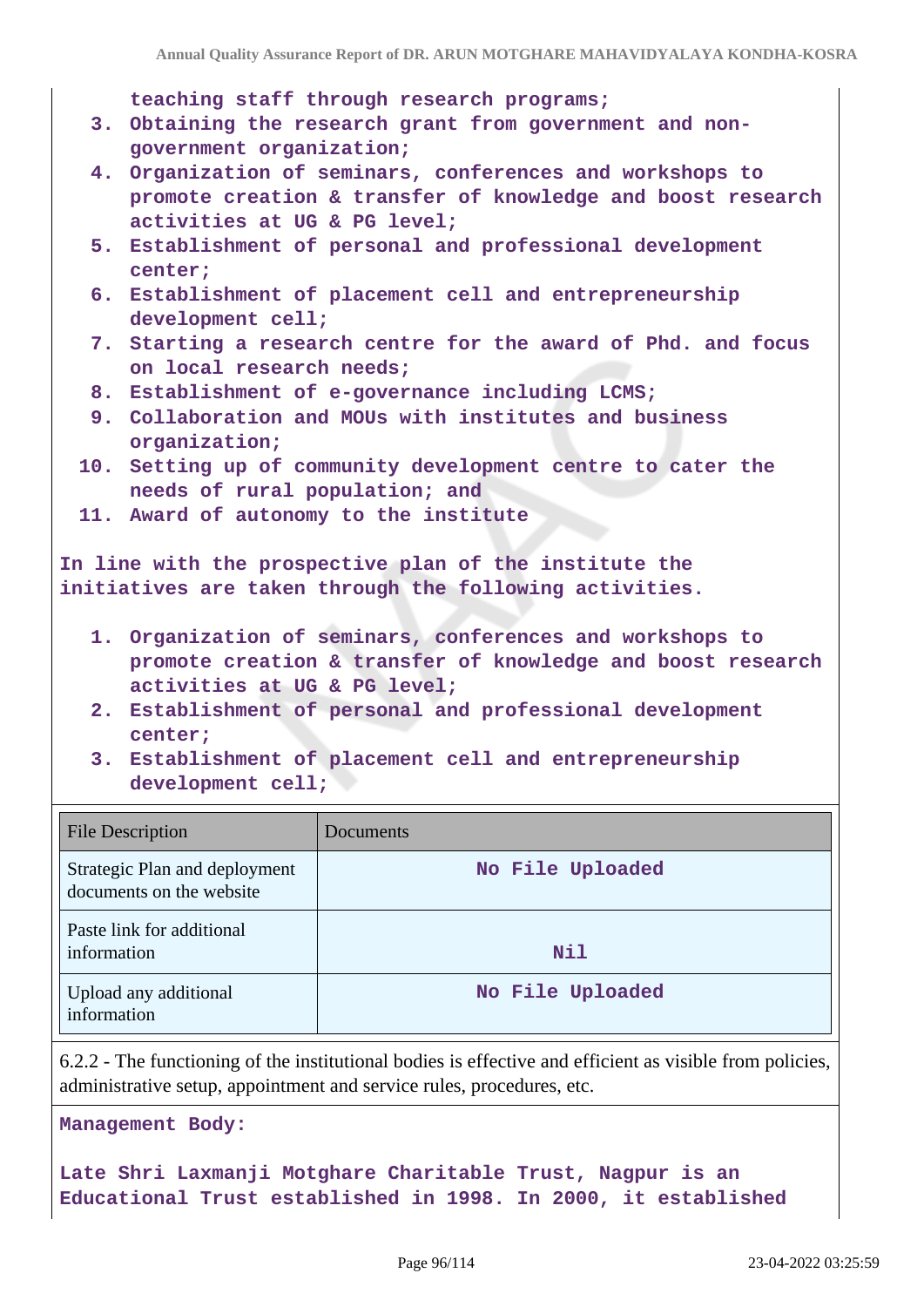**its first higher educational institute, Dr. Arun Motghare Mahavidyalaya at Kondha-Kosra, to impart higher education to the rural and backward students of the region. The management body is comprised of 5 members including President, Vice-President, Secretary, and Treasurer. It supervises the overall functioning of the institute and works for the development of the institute.**

#### **College Development Committee:**

**CDC is the most important committee at the institutional level. It is constituted as per the norms laid down by the Maharashtra Public University Act, 2016. It is comprised of 15 members. It prepares annual budgets and financial statements, works for the academic development of the college, and suggests the management for the augmentation of infrastructure and up-gradation of the teaching-learning process.**

**Principal and Administrative Staff:**

**The principal is the administrative and academic head of the institution. Administrative and academic activities are monitored by the principal. Non-teaching staff members help him to carry out administrative activities whereas the teaching staff members assist him for the effective implementation of academic policies.**

**Service Rules, Procedures, Recruitment, and Promotion:**

**The Management Body follows the rules and regulations of the UGC, procedures mentioned in Maharashtra Public University Act 2016 and statutes of Rashtrasant Tukadoji Maharaj Nagpur University, Nagpur for service rules and recruitment.**

| <b>File Description</b>                                                                                                                                    | Documents |                      |
|------------------------------------------------------------------------------------------------------------------------------------------------------------|-----------|----------------------|
| Paste link for additional<br>information                                                                                                                   |           | Nil                  |
| Link to Organogram of the<br>institution webpage                                                                                                           |           | Nil                  |
| Upload any additional<br>information                                                                                                                       |           | No File Uploaded     |
| 6.2.3 - Implementation of e-governance in<br>areas of operation Administration Finance<br>and Accounts Student Admission and<br><b>Support Examination</b> |           | E. None of the above |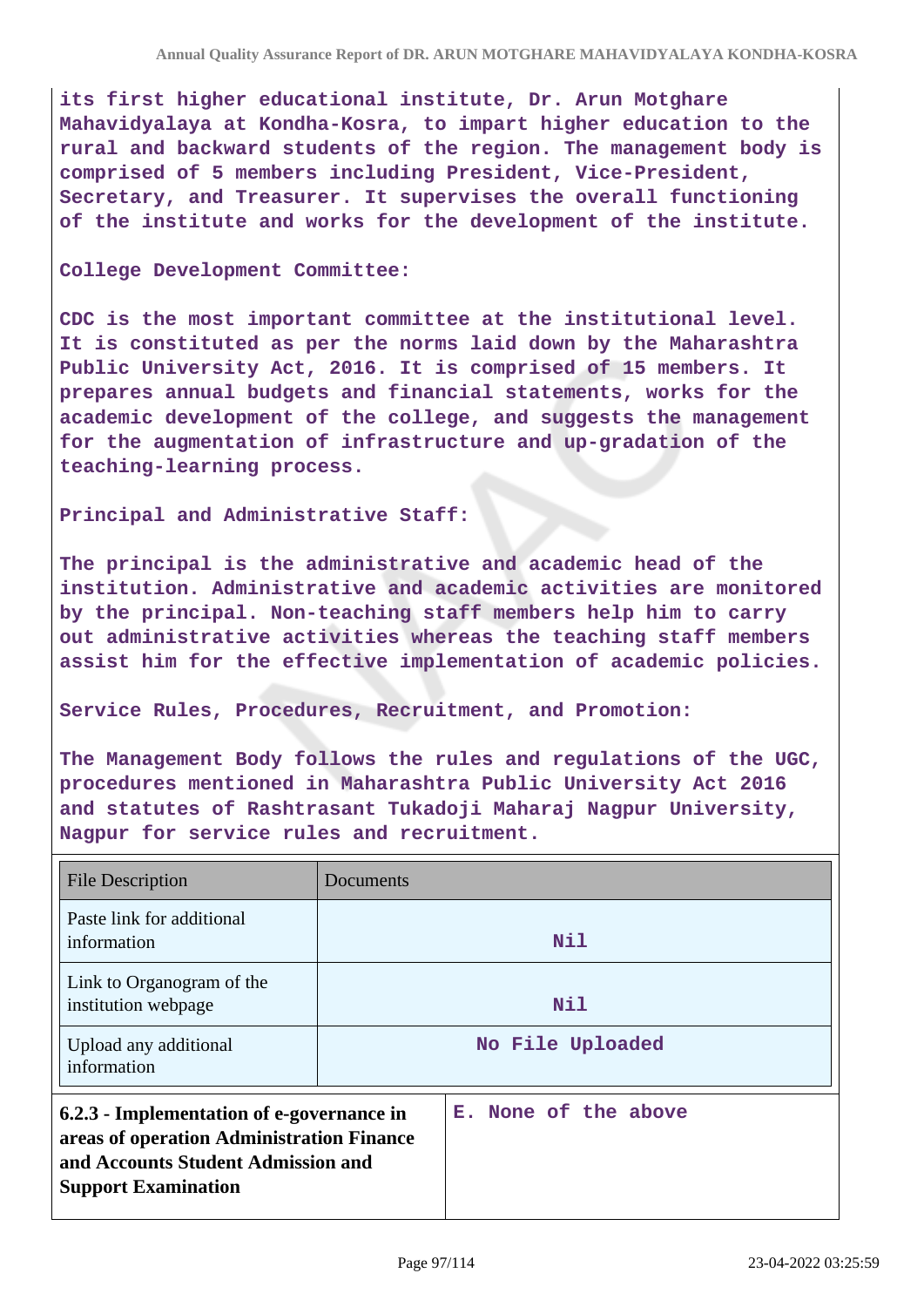| <b>File Description</b>                                                                                                                                                                                                                                                                                                                                                                                                                                                | Documents                                                                                  |  |
|------------------------------------------------------------------------------------------------------------------------------------------------------------------------------------------------------------------------------------------------------------------------------------------------------------------------------------------------------------------------------------------------------------------------------------------------------------------------|--------------------------------------------------------------------------------------------|--|
| <b>ERP</b> (Enterprise Resource<br>Planning)Document                                                                                                                                                                                                                                                                                                                                                                                                                   | No File Uploaded                                                                           |  |
| Screen shots of user inter faces                                                                                                                                                                                                                                                                                                                                                                                                                                       | No File Uploaded                                                                           |  |
| Any additional information                                                                                                                                                                                                                                                                                                                                                                                                                                             | No File Uploaded                                                                           |  |
| Details of implementation of e-<br>governance in areas of<br>operation, Administration<br>etc(Data Template)                                                                                                                                                                                                                                                                                                                                                           | No File Uploaded                                                                           |  |
| <b>6.3 - Faculty Empowerment Strategies</b>                                                                                                                                                                                                                                                                                                                                                                                                                            |                                                                                            |  |
|                                                                                                                                                                                                                                                                                                                                                                                                                                                                        | 6.3.1 - The institution has effective welfare measures for teaching and non-teaching staff |  |
| Following Welfare Measures are in the place for the teaching<br>staff and non-teaching staff<br>LIC premium deduction through salary<br>Group Insurance<br>General Provident Fund Scheme<br>Pension Scheme for Employees<br>Leave: Medical Leave, CL, EL, Maternity Leave<br>Medical Reimbursement<br><b>Training Programs</b><br><b>File Description</b><br>Documents<br>Paste link for additional<br>information<br>Nil<br>Upload any additional<br>No File Uploaded |                                                                                            |  |
| information                                                                                                                                                                                                                                                                                                                                                                                                                                                            |                                                                                            |  |
| 6.3.2 - Number of teachers provided with financial support to attend conferences/<br>workshops and towards membership fee of professional bodies during the year                                                                                                                                                                                                                                                                                                       |                                                                                            |  |
| 6.3.2.1 - Number of teachers provided with financial support to attend<br>conferences/workshops and towards membership fee of professional bodies during the year                                                                                                                                                                                                                                                                                                      |                                                                                            |  |
| $\overline{2}$                                                                                                                                                                                                                                                                                                                                                                                                                                                         |                                                                                            |  |
|                                                                                                                                                                                                                                                                                                                                                                                                                                                                        |                                                                                            |  |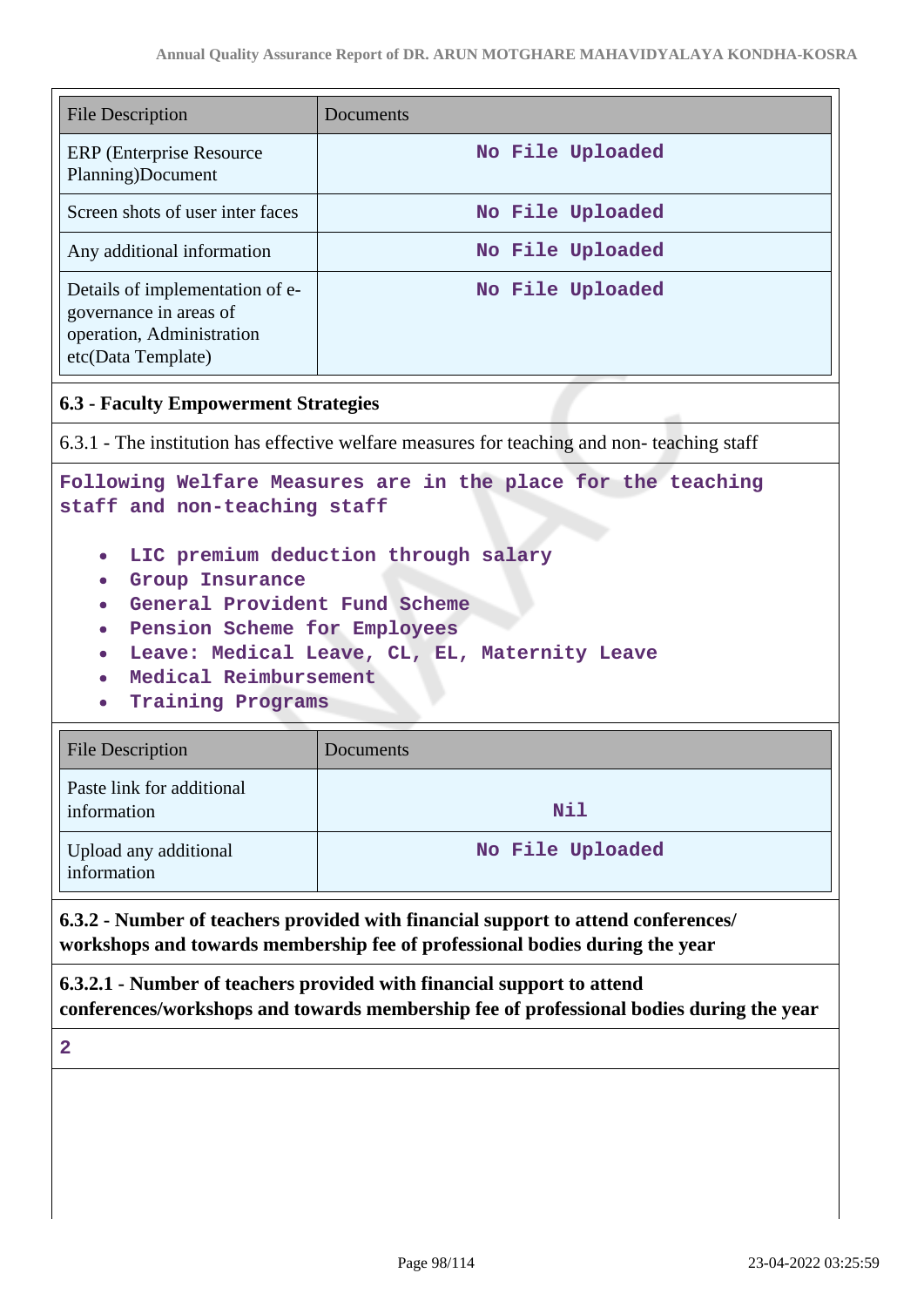| <b>File Description</b>                                                                                                          | Documents        |
|----------------------------------------------------------------------------------------------------------------------------------|------------------|
| Upload any additional<br>information                                                                                             | No File Uploaded |
| Details of teachers provided<br>with financial support to attend<br>conference, workshops etc<br>during the year (Data Template) | View File        |

**6.3.3 - Number of professional development /administrative training programs organized by the institution for teaching and non-teaching staff during the year**

**6.3.3.1 - Total number of professional development /administrative training Programmes organized by the institution for teaching and non teaching staff during the year**

| <b>File Description</b>                                                                                                                                                 | Documents        |
|-------------------------------------------------------------------------------------------------------------------------------------------------------------------------|------------------|
| Reports of the Human Resource<br><b>Development Centres</b><br>(UGCASC or other relevant<br>centres).                                                                   | No File Uploaded |
| Reports of Academic Staff<br>College or similar centers                                                                                                                 | No File Uploaded |
| Upload any additional<br>information                                                                                                                                    | No File Uploaded |
| Details of professional<br>development / administrative<br>training Programmes organized<br>by the University for teaching<br>and non teaching staff (Data<br>Template) | No File Uploaded |

**6.3.4 - Number of teachers undergoing online/face-to-face Faculty development Programmes (FDP) during the year (Professional Development Programmes, Orientation / Induction Programmes, Refresher Course, Short Term Course etc.)**

**6.3.4.1 - Total number of teachers attending professional development Programmes viz., Orientation / Induction Programme, Refresher Course, Short Term Course during the year**

**4**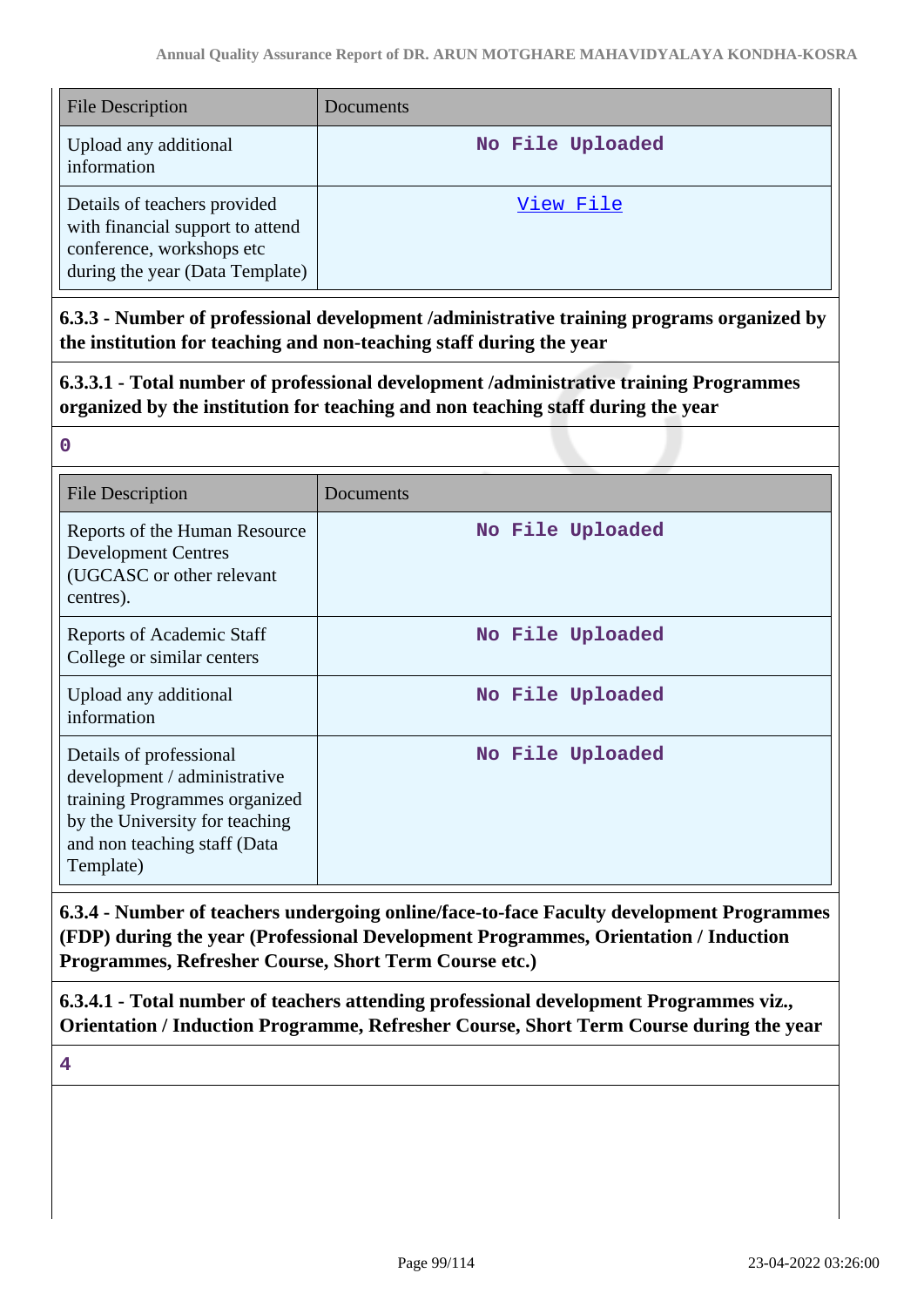| <b>File Description</b>                                                                                    | Documents        |
|------------------------------------------------------------------------------------------------------------|------------------|
| <b>IQAC</b> report summary                                                                                 | No File Uploaded |
| Reports of the Human Resource<br><b>Development Centres</b><br>(UGCASC or other relevant<br>centers)       | No File Uploaded |
| Upload any additional<br>information                                                                       | No File Uploaded |
| Details of teachers attending<br>professional development<br>programmes during the year<br>(Data Template) | View File        |

6.3.5 - Institutions Performance Appraisal System for teaching and non- teaching staff

**All the teaching staff members are instructed to submit their Performance Based Appraisal System (PBAS) every year. The PBAS proforma is designed as per the norms of UGC and affiliated university. The institution also follows the procedure of the appraisal of non-teaching staff by filling their Annual Confidential Reports (CR). The submitted data by teaching and nonteaching staff is taken into consideration for their placements and promotions.**

| <b>File Description</b>                  | Documents        |
|------------------------------------------|------------------|
| Paste link for additional<br>information | <b>Nil</b>       |
| Upload any additional<br>information     | No File Uploaded |

### **6.4 - Financial Management and Resource Mobilization**

6.4.1 - Institution conducts internal and external financial audits regularly Enumerate the various internal and external financial audits carried out during the year with the mechanism for settling audit objections within a maximum of 200 words

**The institute conducts internal and external financial audits regularly. The internal audit committee is appointed to control financial flow as per the budgetary providence. The financial control and audits are done on a quarterly basis and in context to the head of receipt and expenditure. A three-member committee headed by the principal conducts an internal audit. The comments given by the external auditor are minutes traced and observed apart from the budgetary control.**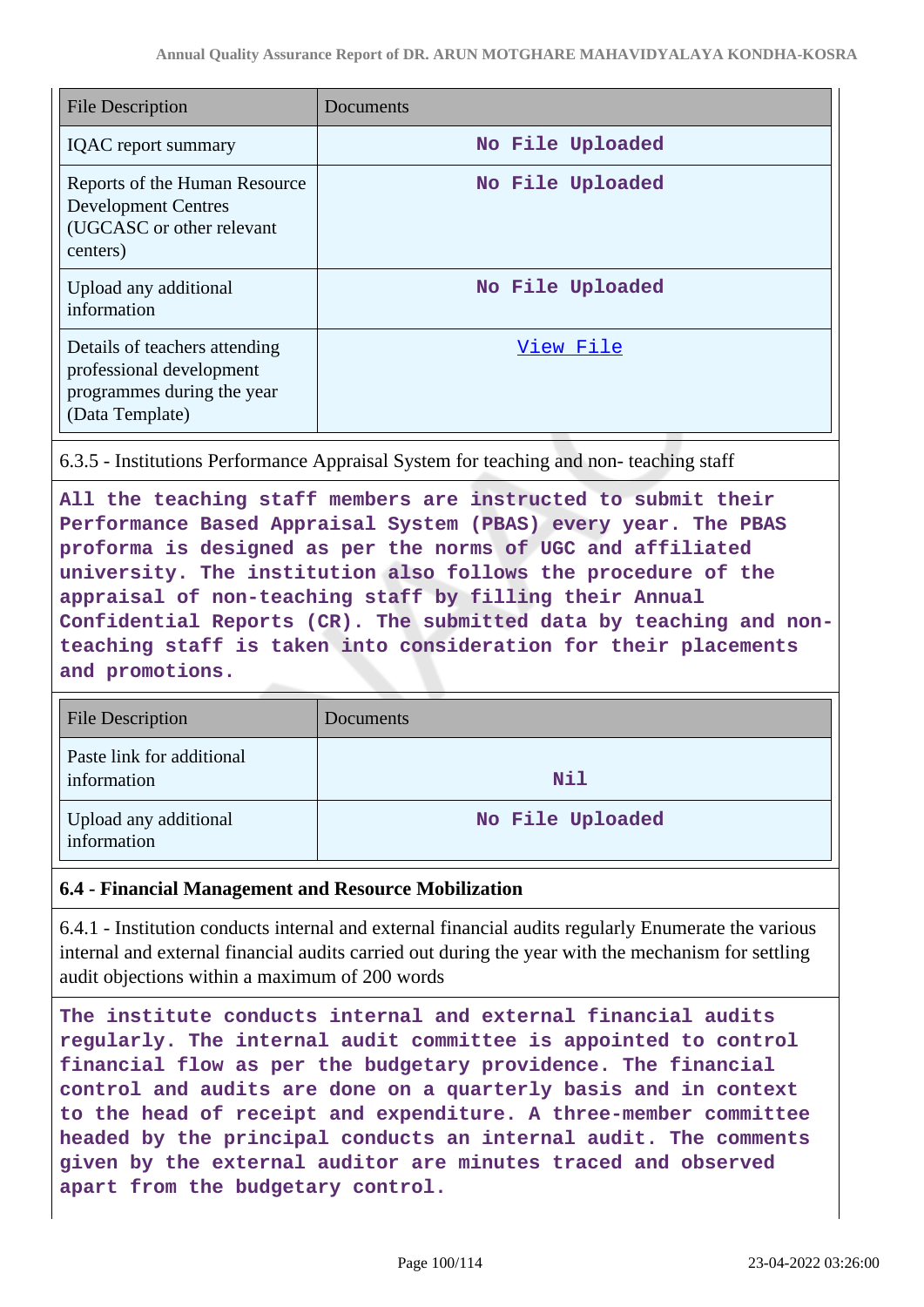**The external financial audit is annually done by the institute. Mr. Manoj D. Sharama,C.A. is appointed as an external auditor. The annual audit reports are submitted to the charity commissioner every year.**

| <b>File Description</b>                  | Documents        |
|------------------------------------------|------------------|
| Paste link for additional<br>information | Nil              |
| Upload any additional<br>information     | No File Uploaded |

**6.4.2 - Funds / Grants received from non-government bodies, individuals, philanthropers during the year (not covered in Criterion III)**

**6.4.2.1 - Total Grants received from non-government bodies, individuals, Philanthropers during the year (INR in Lakhs)**

|   | w |         |  |
|---|---|---------|--|
|   |   |         |  |
|   |   |         |  |
| × | w | ł<br>۰, |  |
|   |   |         |  |

| <b>File Description</b>                                                                                                                        | Documents        |
|------------------------------------------------------------------------------------------------------------------------------------------------|------------------|
| Annual statements of accounts                                                                                                                  | No File Uploaded |
| Any additional information                                                                                                                     | No File Uploaded |
| Details of Funds / Grants<br>received from of the non-<br>government bodies, individuals,<br>Philanthropers during the year<br>(Data Template) | No File Uploaded |

6.4.3 - Institutional strategies for mobilization of funds and the optimal utilization of resources

**The college has a clear and transparent policy for generating the funds required for the administrative, educational and developmental work of the college. The budget is prepared by the College Development Committee. At the beginning of the academic session, the requisition of the required material is requested from the various departments while preparing the budget and it is prepared accordingly. Purchases and expenditures are made according to the receipts and budgets received from various departments. The records, bills, and vouchers of everything purchased and sold are recorded in the college audit and account book, under the supervision of the principal. The college receives salary grants from the government and the salary is credited to the accounts of the staff members as per the norms of the government. The college also receives financial assistance from the Government of Maharashtra, in the form of tuition fees.**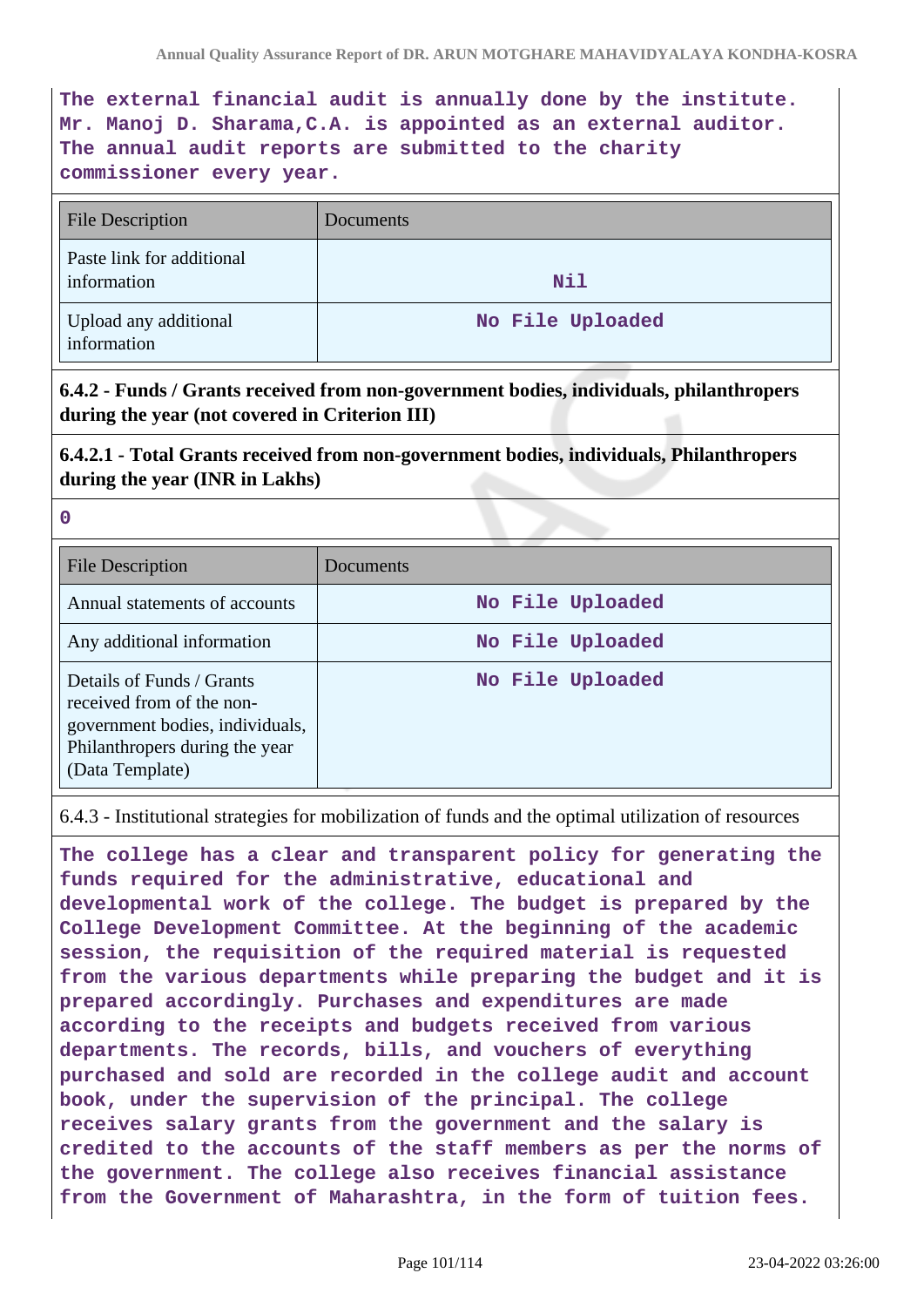**In addition to this, the college gets financial assistance in the form of admission fees which is very minimal.**

| <b>File Description</b>                  | Documents        |
|------------------------------------------|------------------|
| Paste link for additional<br>information | <b>Nil</b>       |
| Upload any additional<br>information     | No File Uploaded |

#### **6.5 - Internal Quality Assurance System**

6.5.1 - Internal Quality Assurance Cell (IQAC) has contributed significantly for institutionalizing the quality assurance strategies and processes

**Internal Quality Assurance Cell has evolved the following quality assurance strategies and processes.**

#### **1) ICT:**

**The institute has initiated the development of information, communication and technology tools in education. The department and faculty members have been trained to use ICT tools and techniques. The departments have wild range of ICT tools such as PPT, YouTube Videos. The institute as a whole has three faculties (Arts, Commerce and Science) and all departments together has staff of 30. All teachers have created number of PPT's and YouTube videos. These efforts of the faculty members have benefited during the conduct of online classes during pandemic.**

#### **2) FDP:**

**The in-house and out-station faculty training activities are promoted by the institute. The IQAC ensures that the faculty members undergo the mandatory training programs as per the UCG guidelines (Orientation, Refresher, FDP).**

**In addition to this the faculty members are promoted to attend online and offline FDP. In some cases, the financial support is provided by the institute to attend the FDP.**

| <b>File Description</b>                  | <b>Documents</b> |
|------------------------------------------|------------------|
| Paste link for additional<br>information | Nil              |
| Upload any additional<br>information     | No File Uploaded |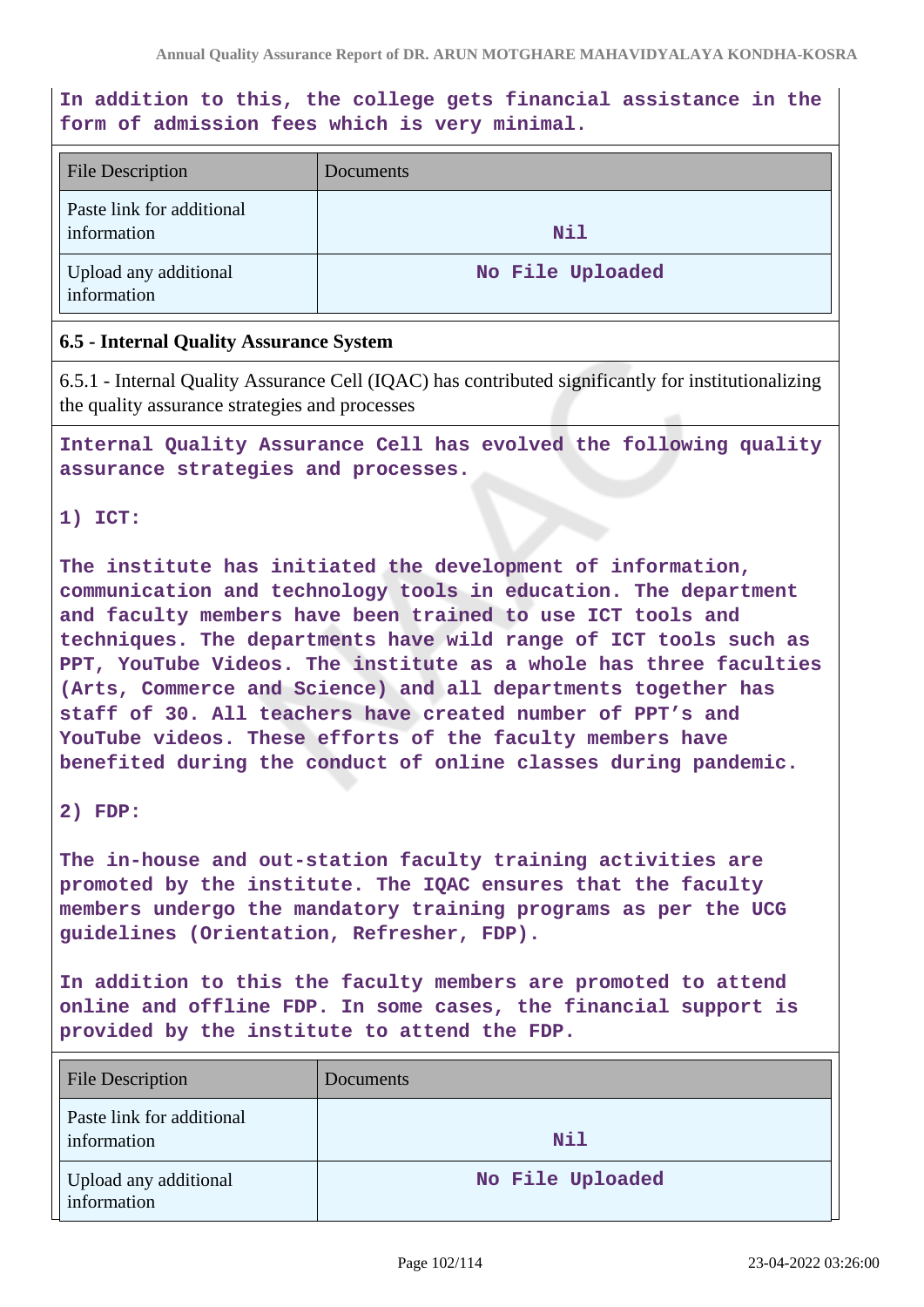6.5.2 - The institution reviews its teaching learning process, structures & methodologies of operations and learning outcomes at periodic intervals through IQAC set up as per norms and recorded the incremental improvement in various activities

**The institute has formed a committee to review teaching learning process and implementation of academic / teaching plan. Academic audit and monitoring committee is formed to take the review of the following aspects and providing suggestion there on.**

- **1. Academic and Teaching Plan.**
- **2. Implementation of educational activities as per academic plan.**
- **3. Performance of students learning in internal test.**
- **4. Result analysis.**

**The three-member inter-disciplinary committee is appointed to visit the departments once in a semester. The systematic framework is prepared to take the review and suggestions there on.**

| <b>File Description</b>                                                                                                                                                                                                                                                                                                                                                                                                  | Documents |                       |
|--------------------------------------------------------------------------------------------------------------------------------------------------------------------------------------------------------------------------------------------------------------------------------------------------------------------------------------------------------------------------------------------------------------------------|-----------|-----------------------|
| Paste link for additional<br>information                                                                                                                                                                                                                                                                                                                                                                                 |           | Nil                   |
| Upload any additional<br>information                                                                                                                                                                                                                                                                                                                                                                                     |           | No File Uploaded      |
| 6.5.3 - Quality assurance initiatives of the<br>institution include: Regular meeting of<br><b>Internal Quality Assurance Cell (IQAC);</b><br>Feedback collected, analyzed and used for<br>improvements Collaborative quality<br>initiatives with other institution(s)<br>Participation in NIRF any other quality<br>audit recognized by state, national or<br>international agencies (ISO Certification,<br><b>NBA</b> ) |           | C. Any 2 of the above |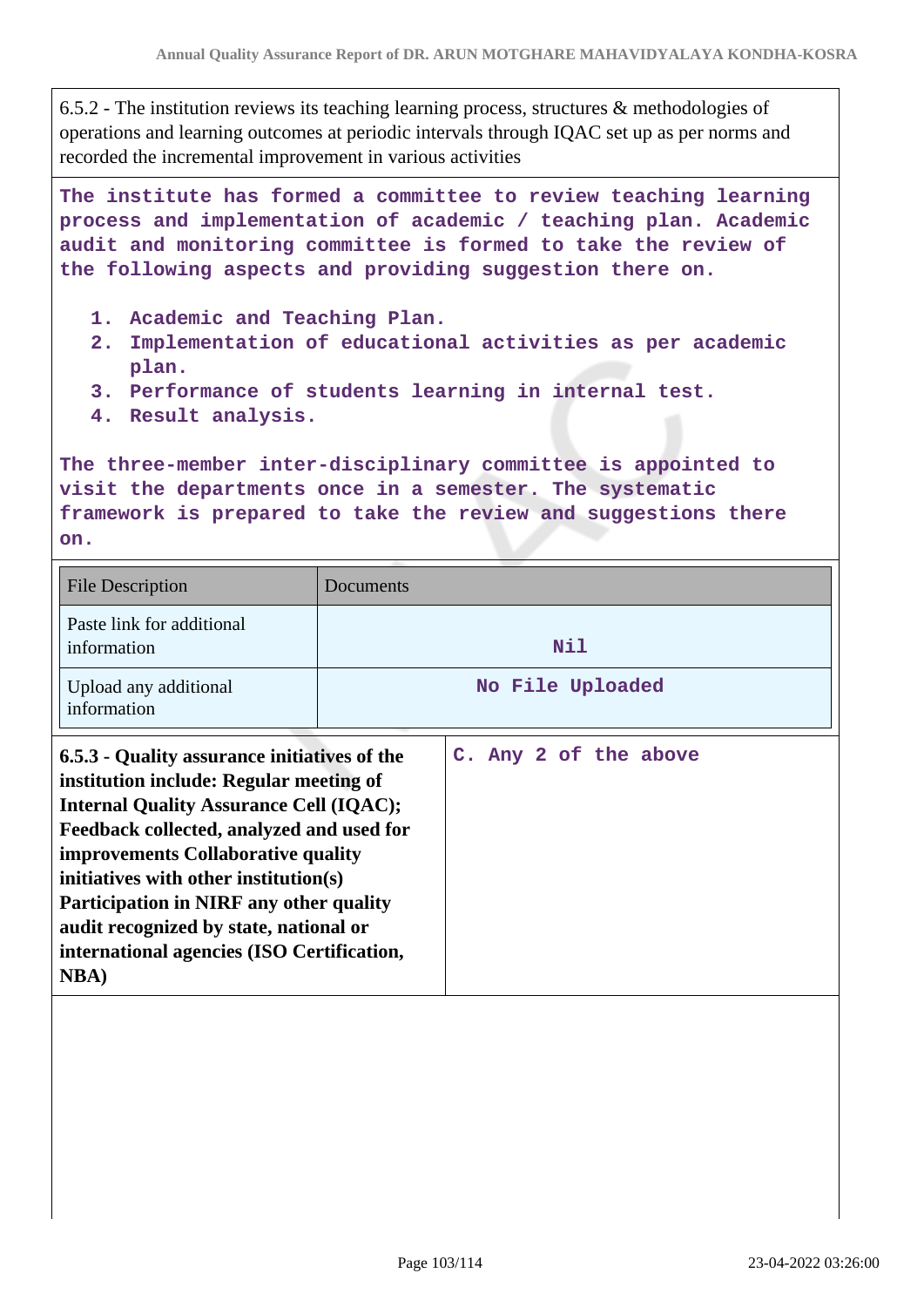| <b>File Description</b>                                                                         | Documents                                                                              |
|-------------------------------------------------------------------------------------------------|----------------------------------------------------------------------------------------|
| Paste web link of Annual<br>reports of Institution                                              | https://www.drarunmotgharemahavidyalaya.or<br>g/NAAC/IOACMinutes&ActionTakenReport.pdf |
| Upload e-copies of the<br>accreditations and certifications                                     | No File Uploaded                                                                       |
| Upload any additional<br>information                                                            | No File Uploaded                                                                       |
| <b>Upload details of Quality</b><br>assurance initiatives of the<br>institution (Data Template) | View File                                                                              |

### **INSTITUTIONAL VALUES AND BEST PRACTICES**

#### **7.1 - Institutional Values and Social Responsibilities**

7.1.1 - Measures initiated by the Institution for the promotion of gender equity during the year

**The institute addresses gender equity and sensitization through curricular and co-curricular activities and by providing facilities for women on campus. The syllabus of most of the courses under Arts, Science, Commerce and Home Science programs covers gender equity.**

**The institute organizes co-curricular activities to maintain the gender equity and sensitization such a as sports and cultural activities, celebration of women day, celebrate Birth Anniversary of Savitribai Fule, Rashtramata Jijabai etc. The girl students are also motivated to participate in seminar, presentation, field visits etc.**

**The institute has created facility for women on campus such as safety and security, sanitary napkin vending machine and common rooms. There is also provision of separate seating arrangement in library. The institute is providing hostel facility for girls in near future.**

**The women Cell plays a vital role to promote gender equity by organizing various activities and encouraging girl students to participate in such activities.**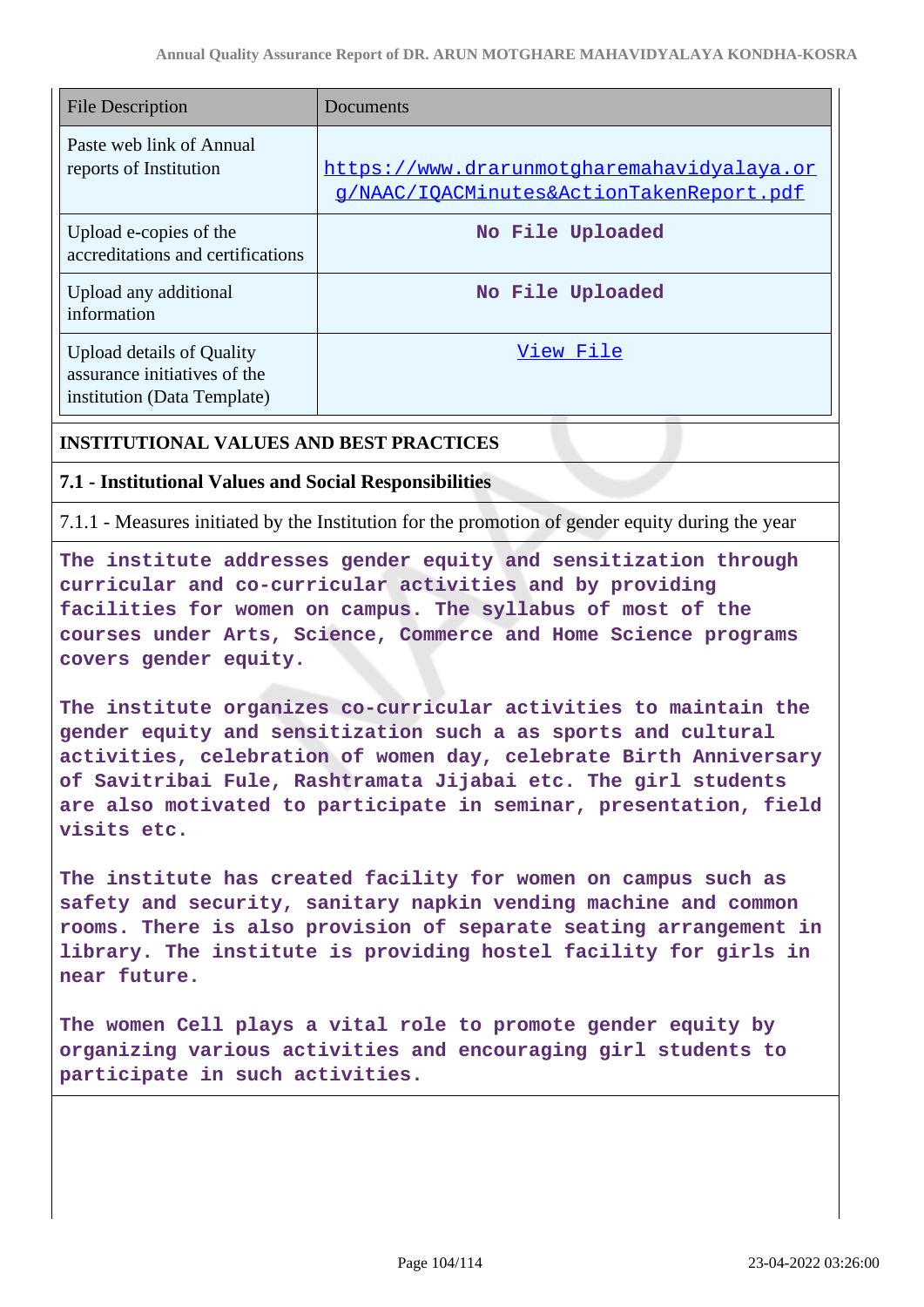|                                                                                                                                                                                                                                                                                                                                                                                                                                                                                                                         | <b>File Description</b>                                                                                                                                                                                                                                                      | Documents                                                                           |  |
|-------------------------------------------------------------------------------------------------------------------------------------------------------------------------------------------------------------------------------------------------------------------------------------------------------------------------------------------------------------------------------------------------------------------------------------------------------------------------------------------------------------------------|------------------------------------------------------------------------------------------------------------------------------------------------------------------------------------------------------------------------------------------------------------------------------|-------------------------------------------------------------------------------------|--|
|                                                                                                                                                                                                                                                                                                                                                                                                                                                                                                                         | Annual gender sensitization<br>action plan                                                                                                                                                                                                                                   | Nil                                                                                 |  |
|                                                                                                                                                                                                                                                                                                                                                                                                                                                                                                                         | Specific facilities provided for<br>women in terms of:a. Safety<br>and security b. Counseling c.<br>Common Rooms d. Day care<br>center for young children e.<br>Any other relevant information                                                                               | https://www.drarunmotgharemahavidyalaya.or<br>g/feedback report/7.1.1-converted.pdf |  |
|                                                                                                                                                                                                                                                                                                                                                                                                                                                                                                                         | 7.1.2 - The Institution has facilities for<br>B. Any 3 of the above<br>alternate sources of energy and energy<br>conservation measures Solar energy<br>Biogas plant Wheeling to the Grid Sensor-<br>based energy conservation Use of LED bulbs/<br>power efficient equipment |                                                                                     |  |
|                                                                                                                                                                                                                                                                                                                                                                                                                                                                                                                         | <b>File Description</b>                                                                                                                                                                                                                                                      | Documents                                                                           |  |
|                                                                                                                                                                                                                                                                                                                                                                                                                                                                                                                         | Geo tagged Photographs                                                                                                                                                                                                                                                       | View File                                                                           |  |
|                                                                                                                                                                                                                                                                                                                                                                                                                                                                                                                         | Any other relevant information                                                                                                                                                                                                                                               | No File Uploaded                                                                    |  |
| 7.1.3 - Describe the facilities in the Institution for the management of the following types of<br>degradable and non-degradable waste (within 200 words) Solid waste management Liquid waste<br>management Biomedical waste management E-waste management Waste recycling system<br>Hazardous chemicals and radioactive waste management                                                                                                                                                                               |                                                                                                                                                                                                                                                                              |                                                                                     |  |
| There are three types of waste management facilities in the<br>institution to keep the campus clean and eco-friendly. This<br>includes Solid Waste Management, Liquid Waste Management and E-<br>Waste Management. The facility for management of biomedical<br>waste, hazardous chemicals radioactive waste is not available in<br>the institution, as we do not produce such waste.                                                                                                                                   |                                                                                                                                                                                                                                                                              |                                                                                     |  |
| 1. Solid Waste Management:                                                                                                                                                                                                                                                                                                                                                                                                                                                                                              |                                                                                                                                                                                                                                                                              |                                                                                     |  |
| Separate dust bins for wet waste and dry waste are placed in the<br>corridors of each floor of the college-building. Dust bins are<br>placed in faculty rooms, common rooms, library, office and staff<br>members and students are advised to make use of them to keep the<br>campus clean. Both the dry waste and wet waste are collected and<br>stored in the pit behind the college-building and organic<br>fertilizer is prepared by adding chemicals. This fertilizer is<br>used for plants in the college-campus. |                                                                                                                                                                                                                                                                              |                                                                                     |  |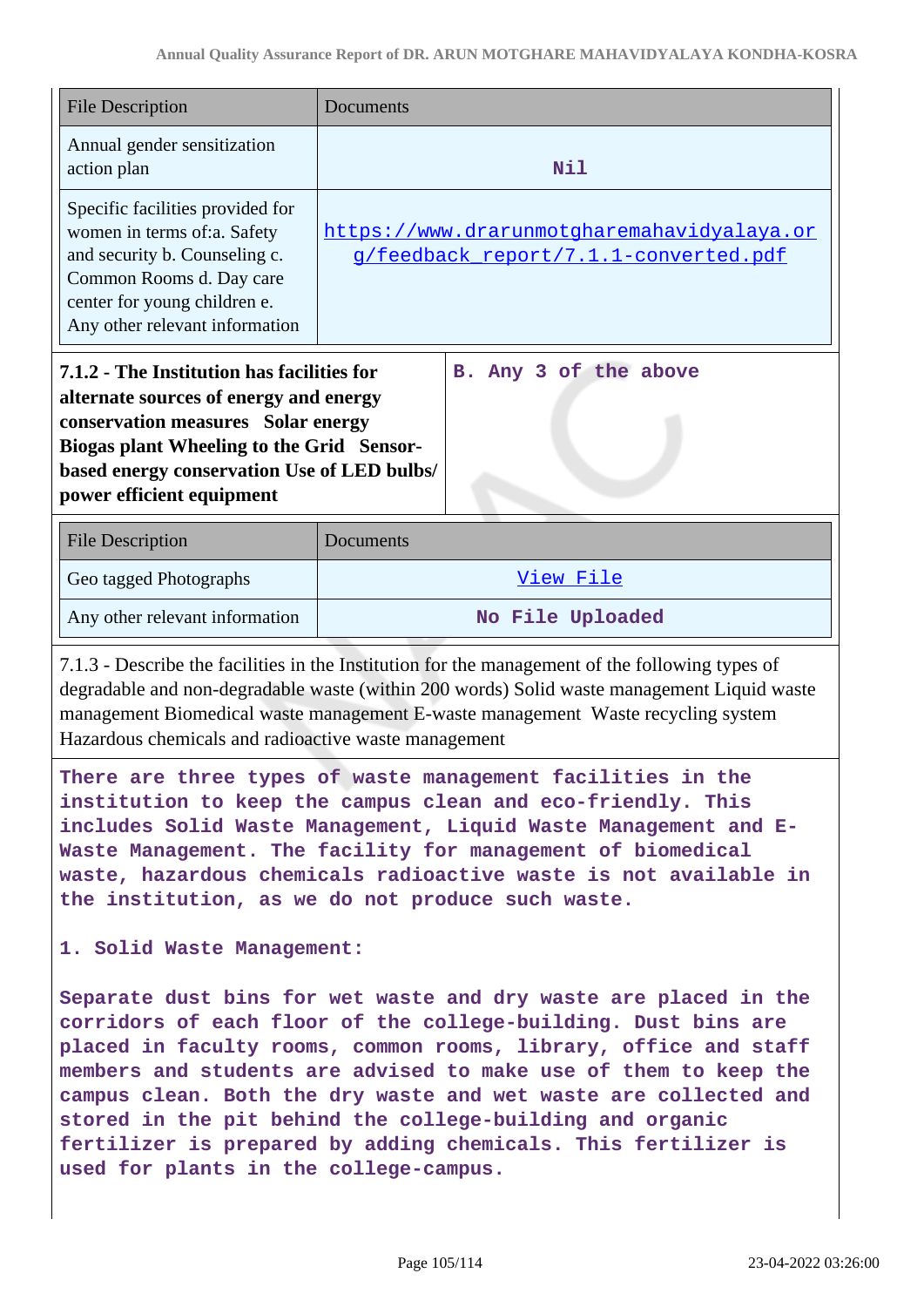# **2. Liquid Waste Management: Liquid waste generated from the campus directly goes to the septic tank. 3. E-Waste Management: The irreparable electronic devices and their parts are sold to local scrap venders.** File Description Documents Relevant documents like agreements / MoUs with Government and other approved agencies **No File Uploaded** Geo tagged photographs of the facilities View File **7.1.4 - Water conservation facilities available in the Institution: Rain water harvesting Bore well /Open well recharge Construction of tanks and bunds Waste water recycling Maintenance of water bodies and distribution system in the campus B. Any 3 of the above** File Description Documents Geo tagged photographs / videos of the facilities View File Any other relevant information **No File Uploaded 7.1.5 - Green campus initiatives include 7.1.5.1 - The institutional initiatives for greening the campus are as follows: 1.Restricted entry of automobiles 2.Use of bicycles/ Battery-powered vehicles 3.Pedestrian-friendly pathways 4.Ban on use of plastic 5.Landscaping A. Any 4 or All of the above**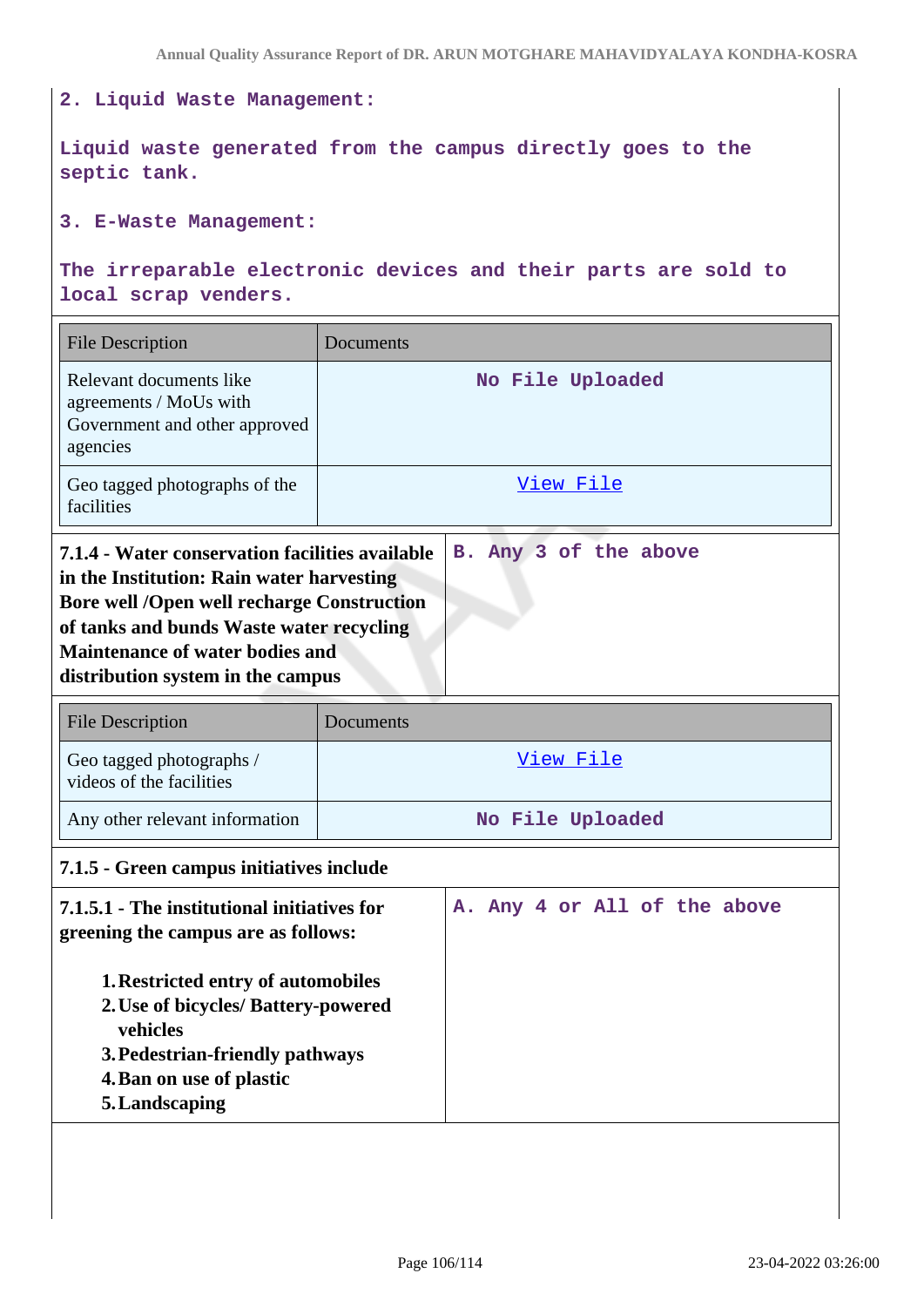| <b>File Description</b>                                                                                                                                                                                                                                                                                                                                                                                                                                                                                                                            | Documents                                                                                    |  |
|----------------------------------------------------------------------------------------------------------------------------------------------------------------------------------------------------------------------------------------------------------------------------------------------------------------------------------------------------------------------------------------------------------------------------------------------------------------------------------------------------------------------------------------------------|----------------------------------------------------------------------------------------------|--|
| Geo tagged photos / videos of<br>the facilities                                                                                                                                                                                                                                                                                                                                                                                                                                                                                                    | View File                                                                                    |  |
| Various policy documents /<br>decisions circulated for<br>implementation                                                                                                                                                                                                                                                                                                                                                                                                                                                                           | View File                                                                                    |  |
| Any other relevant documents                                                                                                                                                                                                                                                                                                                                                                                                                                                                                                                       | No File Uploaded                                                                             |  |
|                                                                                                                                                                                                                                                                                                                                                                                                                                                                                                                                                    | 7.1.6 - Quality audits on environment and energy are regularly undertaken by the institution |  |
| 7.1.6.1 - The institutional environment and<br>B. Any 3 of the above<br>energy initiatives are confirmed through the<br>following 1. Green audit 2. Energy audit<br>3. Environment audit 4. Clean and green<br>campus recognitions/awards 5. Beyond the<br>campus environmental promotional activities                                                                                                                                                                                                                                             |                                                                                              |  |
| <b>File Description</b>                                                                                                                                                                                                                                                                                                                                                                                                                                                                                                                            | Documents                                                                                    |  |
| Reports on environment and<br>energy audits submitted by the<br>auditing agency                                                                                                                                                                                                                                                                                                                                                                                                                                                                    | No File Uploaded                                                                             |  |
| Certification by the auditing<br>agency                                                                                                                                                                                                                                                                                                                                                                                                                                                                                                            | No File Uploaded                                                                             |  |
| Certificates of the awards<br>received                                                                                                                                                                                                                                                                                                                                                                                                                                                                                                             | No File Uploaded                                                                             |  |
| Any other relevant information                                                                                                                                                                                                                                                                                                                                                                                                                                                                                                                     | No File Uploaded                                                                             |  |
| 7.1.7 - The Institution has disabled-friendly,<br>barrier free environment Built environment<br>with ramps/lifts for easy access to<br>classrooms. Disabled-friendly washrooms<br>Signage including tactile path, lights, display<br>boards and signposts Assistive technology<br>and facilities for persons with disabilities<br>(Divyangjan) accessible website, screen-<br>reading software, mechanized equipment<br>5. Provision for enquiry and information :<br>Human assistance, reader, scribe, soft copies<br>of reading material, screen | C. Any 2 of the above<br>reading                                                             |  |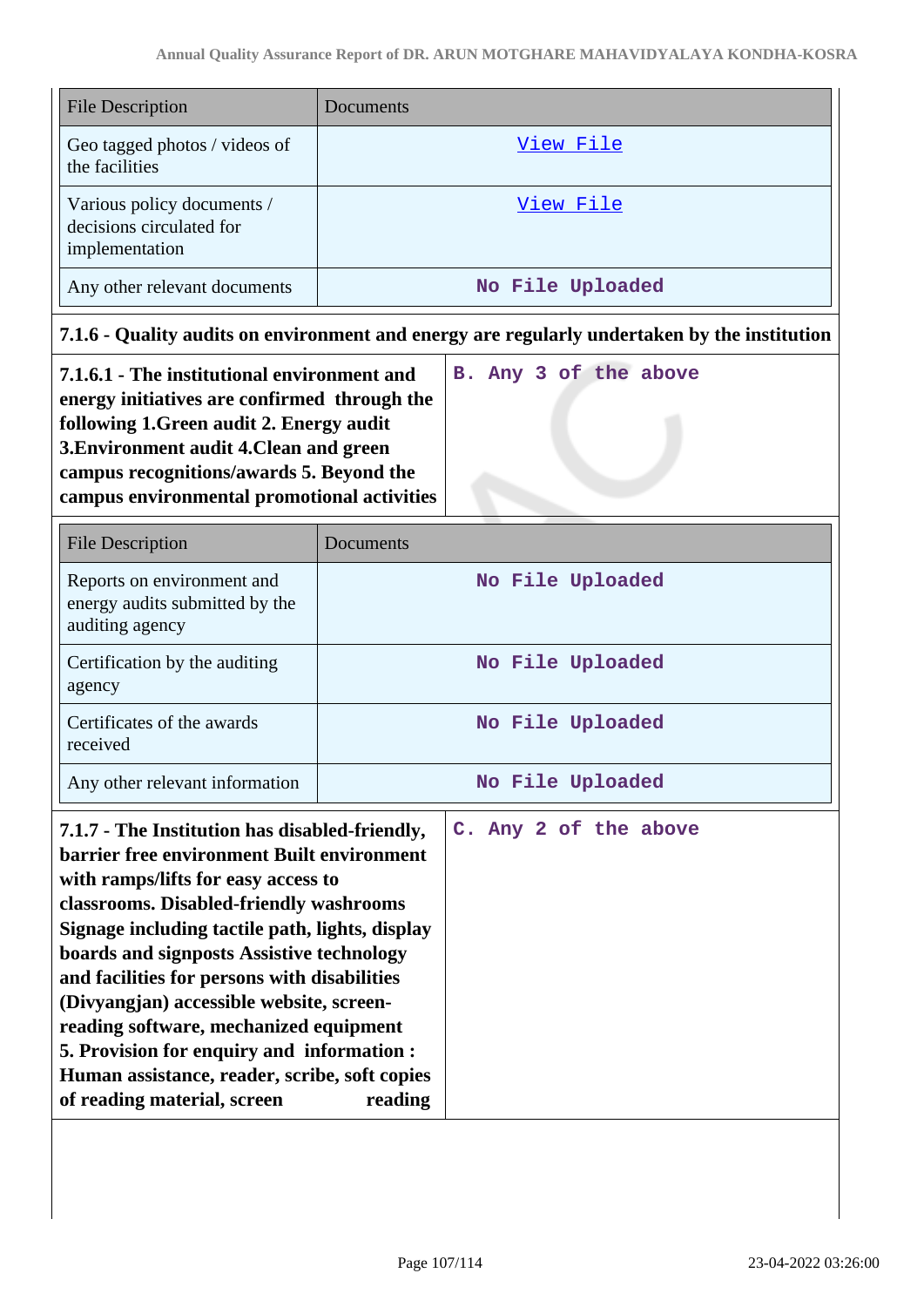| <b>File Description</b>                                                                                                                                                                                                                                                                                                                                                          | Documents        |  |
|----------------------------------------------------------------------------------------------------------------------------------------------------------------------------------------------------------------------------------------------------------------------------------------------------------------------------------------------------------------------------------|------------------|--|
| Geo tagged photographs /<br>videos of the facilities                                                                                                                                                                                                                                                                                                                             | View File        |  |
| Policy documents and<br>information brochures on the<br>support to be provided                                                                                                                                                                                                                                                                                                   | No File Uploaded |  |
| Details of the Software<br>procured for providing the<br>assistance                                                                                                                                                                                                                                                                                                              | No File Uploaded |  |
| Any other relevant information                                                                                                                                                                                                                                                                                                                                                   | No File Uploaded |  |
| 7.1.8 - Describe the Institutional efforts/initiatives in providing an inclusive environment i.e.,<br>tolerance and harmony towards cultural, regional, linguistic, communal socioeconomic and other<br>diversities (within 200 words).<br>The institution takes different efforts and initiatives in<br>providing an inclusive environment by organizing various<br>activities. |                  |  |
| The following activities are organized in institution.                                                                                                                                                                                                                                                                                                                           |                  |  |
| 1. Constitution Day<br>2. Human Right Day<br>3.<br>Independence Day<br>4. Republic Day<br>5. Celebration of Shri Ganesh Festival<br>6. Celebration of Chhatrapati Shivaji Maharaj Jayanti                                                                                                                                                                                        |                  |  |

- **9. Marathi LanguageDay**
- **10. Socio-Economic Survey**

| <b>File Description</b>                                                                                                                      | Documents        |
|----------------------------------------------------------------------------------------------------------------------------------------------|------------------|
| Supporting documents on the<br>information provided (as<br>reflected in the administrative<br>and academic activities of the<br>Institution) | No File Uploaded |
| Any other relevant information                                                                                                               | No File Uploaded |

7.1.9 - Sensitization of students and employees of the Institution to the constitutional obligations: values, rights, duties and responsibilities of citizens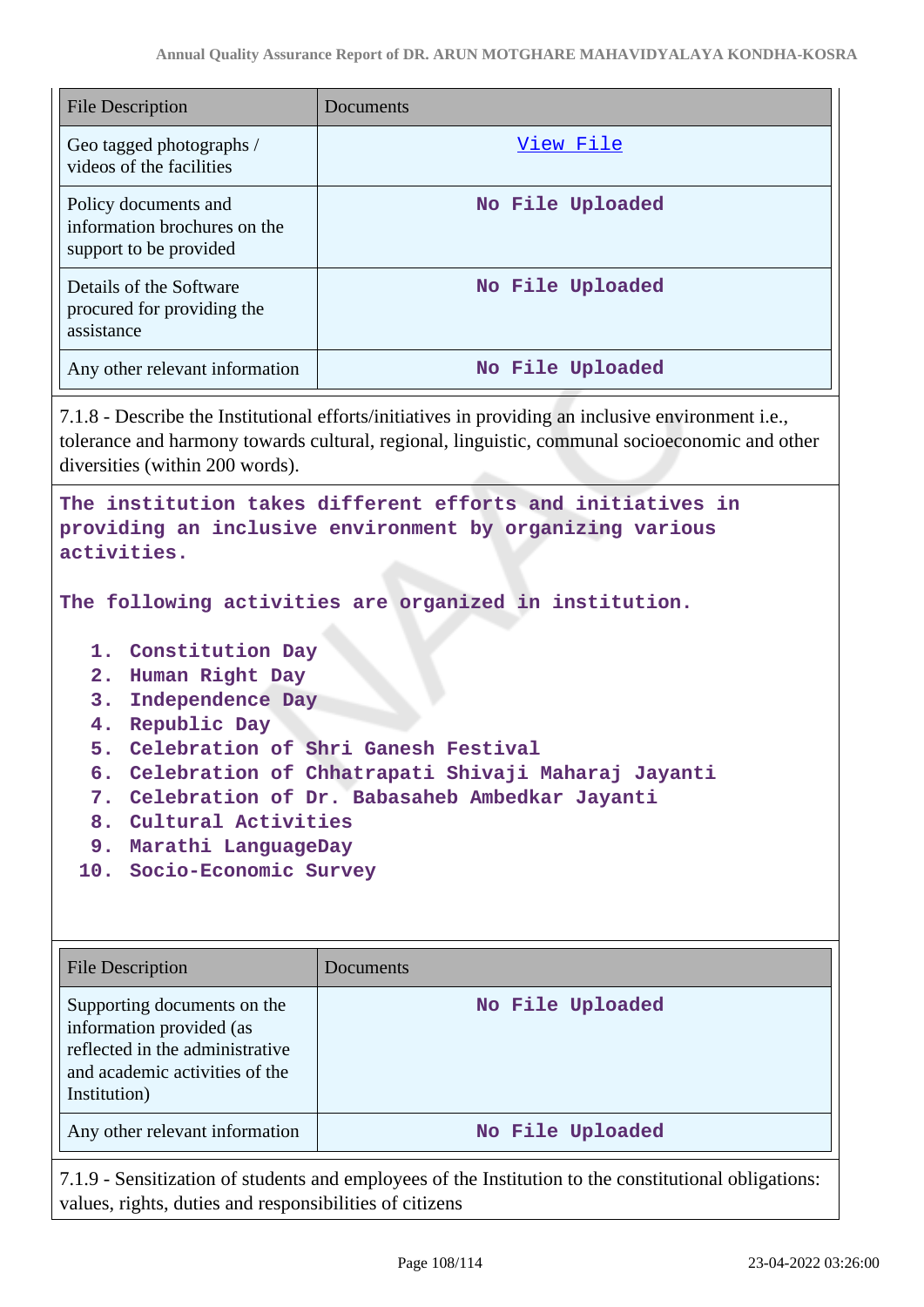**The institution organizes different programs/activities for sensitizing students and employees towards constitutional obligations.**

- **1. Constitution Day**
- **2. Human Right Day**
- **3. Republic Day**
- **4. Independence Day**
- **5. Teacher Day**
- **6. Mahatma Gandhi Jayanti**
- **7. Lokmanya Tilak Jayanti**
- **8. Dr. Babasaheb Ambedkar Jayanti**
- **9. Subhashchandra Bose Jayanti**

| <b>File Description</b>                                                                                                                                                                                                                                                                                                                                                                                                                                                                            | Documents             |
|----------------------------------------------------------------------------------------------------------------------------------------------------------------------------------------------------------------------------------------------------------------------------------------------------------------------------------------------------------------------------------------------------------------------------------------------------------------------------------------------------|-----------------------|
| Details of activities that<br>inculcate values; necessary to<br>render students in to responsible<br>citizens                                                                                                                                                                                                                                                                                                                                                                                      | Nil                   |
| Any other relevant information                                                                                                                                                                                                                                                                                                                                                                                                                                                                     | Nil                   |
| 7.1.10 - The Institution has a prescribed code<br>of conduct for students, teachers,<br>administrators and other staff and conducts<br>periodic programmes in this regard. The<br>Code of Conduct is displayed on the website<br>There is a committee to monitor adherence<br>to the Code of Conduct Institution organizes<br>professional ethics programmes for<br>students,<br>teachers, administrators<br>and other staff 4. Annual awareness<br>programmes on Code of Conduct are<br>organized | B. Any 3 of the above |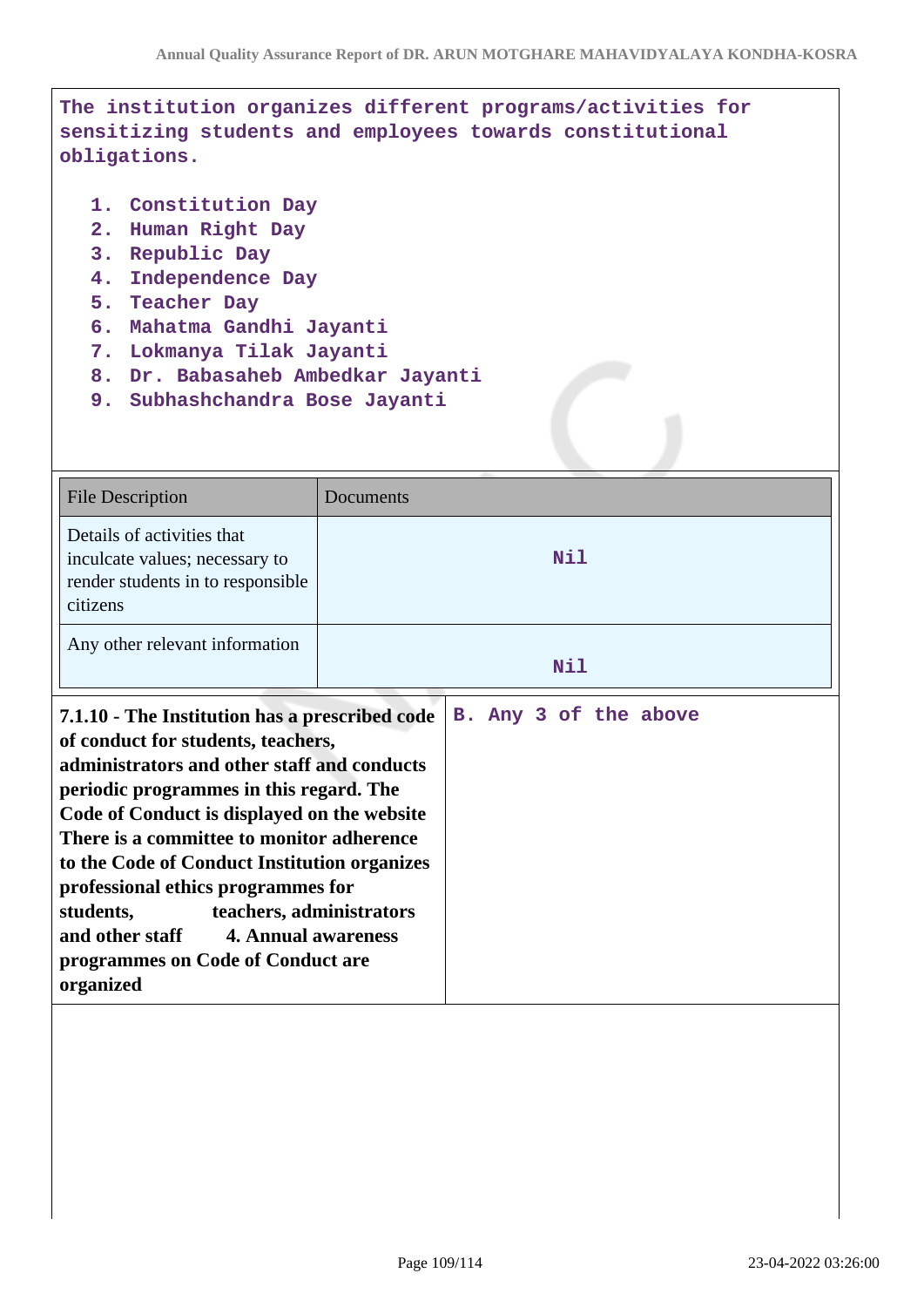| <b>File Description</b>                                                                                                                                                                                                                                                                                                                                                                                                                                                                 | Documents                                                                                                                                                                                                                                                                                                                                                                       |
|-----------------------------------------------------------------------------------------------------------------------------------------------------------------------------------------------------------------------------------------------------------------------------------------------------------------------------------------------------------------------------------------------------------------------------------------------------------------------------------------|---------------------------------------------------------------------------------------------------------------------------------------------------------------------------------------------------------------------------------------------------------------------------------------------------------------------------------------------------------------------------------|
| Code of ethics policy document                                                                                                                                                                                                                                                                                                                                                                                                                                                          | View File                                                                                                                                                                                                                                                                                                                                                                       |
| Details of the monitoring<br>committee composition and<br>minutes of the committee<br>meeting, number of<br>programmes organized, reports<br>on the various programs etc., in<br>support of the claims                                                                                                                                                                                                                                                                                  | No File Uploaded                                                                                                                                                                                                                                                                                                                                                                |
| Any other relevant information                                                                                                                                                                                                                                                                                                                                                                                                                                                          | No File Uploaded                                                                                                                                                                                                                                                                                                                                                                |
| 7.1.11 - Institution celebrates / organizes national and international commemorative days, events<br>and festivals<br>The following Days of National and International importance are<br>celebrated in the institution.<br>1. International women day<br>2. National Integration Day<br><b>Teacher Day</b><br>3.<br>Republic Day<br>4.<br>Independence Day<br>5.<br>Dr. Babasaheb Ambedkar Jayanti<br>6.<br>Subhashchandra Bose Jayanti<br>7.<br>8. Chhatrapati Shivaji Maharaj Jayanti |                                                                                                                                                                                                                                                                                                                                                                                 |
| 9. Constitution Day<br>10. International Yoga Day<br>11. Mahatma Gandhi Jayanti                                                                                                                                                                                                                                                                                                                                                                                                         |                                                                                                                                                                                                                                                                                                                                                                                 |
| <b>File Description</b>                                                                                                                                                                                                                                                                                                                                                                                                                                                                 | Documents                                                                                                                                                                                                                                                                                                                                                                       |
| $\Lambda$ nanal ranget of the                                                                                                                                                                                                                                                                                                                                                                                                                                                           | $M_2$ $\overline{v}$ ; $\overline{v}$ $\overline{v}$ $\overline{v}$ $\overline{v}$ $\overline{v}$ $\overline{v}$ $\overline{v}$ $\overline{v}$ $\overline{v}$ $\overline{v}$ $\overline{v}$ $\overline{v}$ $\overline{v}$ $\overline{v}$ $\overline{v}$ $\overline{v}$ $\overline{v}$ $\overline{v}$ $\overline{v}$ $\overline{v}$ $\overline{v}$ $\overline{v}$ $\overline{v}$ |

| Annual report of the<br>celebrations and<br>commemorative events for the<br>last (During the year) | No File Uploaded |
|----------------------------------------------------------------------------------------------------|------------------|
| Geo tagged photographs of<br>some of the events                                                    | View File        |
| Any other relevant information                                                                     | No File Uploaded |

# **7.2 - Best Practices**

7.2.1 - Describe two best practices successfully implemented by the Institution as per NAAC format provided in the Manual.

**Best Practice -I**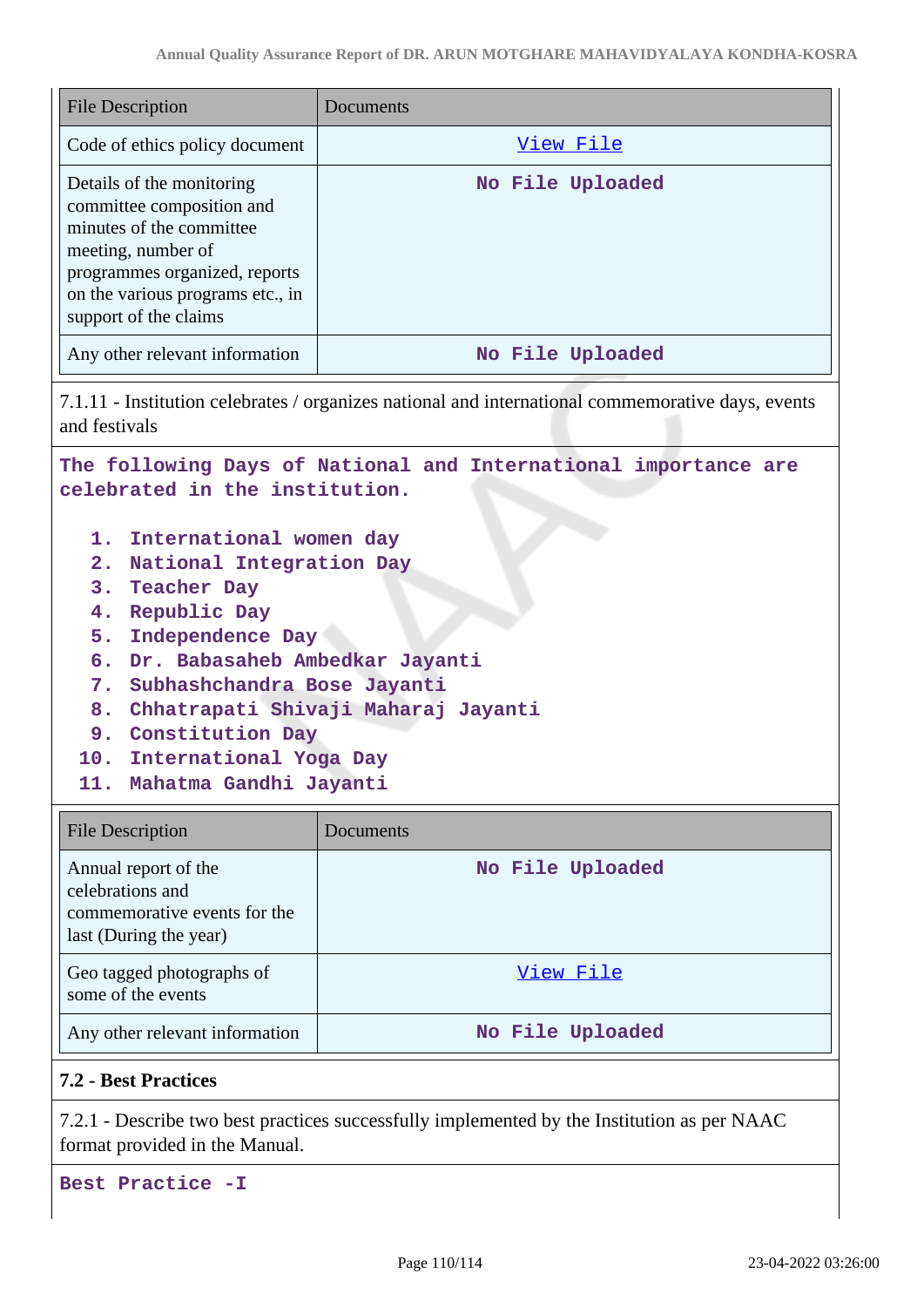**1. Title of the Practice: Preparing students for career through competitive exam.**

- **2. Goals:** 
	- **To promote students for entering into competitive examination.**
	- **To provide the career and guidance to students for competitive examination.**
	- **To develop and provide library facilities for aspiring students of competitive examination.**

**3. The Context:** 

**The students from rural region are deprived of facilities for career guidance for competitive examination. The interaction and feedback of students inspired the institute to develop the facilities and activities for the training of students. The institute has developed the library with collection of books and expertise of internal faculty members and external members is developed for the students training.**

**4.The Practice: The institution has a practice of preparing the students for competitive examinations. Based on the experience the students from different faculties prepare to appear for MPSC/UPSC/Bank etc. competitive examinations. These examinations are broadly based upon aptitude test, logical test and problem solving and decision-making skills. Since the institute is located in rural area and student cannot afford to go to district place to attend the classes and appear for competitive examinations. Hence the team of faculties of the institutions took the initiative for development and assessment of aptitude and other alike skills which are required for competitive examination. The team of faculty undergone the survey/research on nature and type of questions they ask in the competitive examinations. In according to finding two types of test papers are designed for 50 marks or 100 marks with 1 hour duration. The OMR sheets are developed and used for writing the answers whereas the hardcopy of the question paper remains with the students.**

**5. Evidence of Success:**

**Across the years it is experienced that the number of students appearing for this examination are increasing day by day.**

**6. Hurdles in the practice:**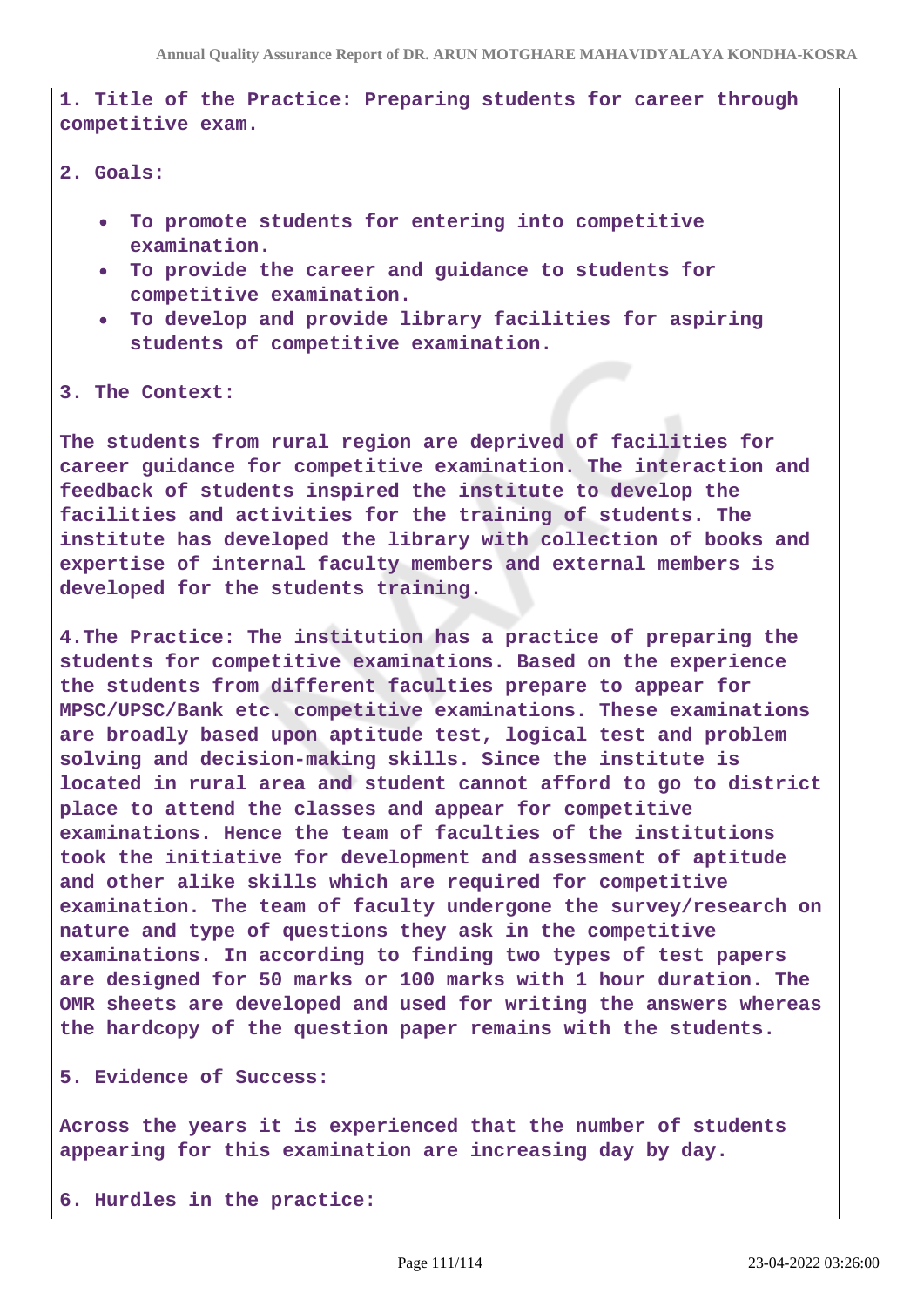**The major difficulty/hurdle is about the awareness the students for such a competitive examination. To address the difficulty the institute has proceed books on competitive examination and stock in library to facilitate its use by all the students.**

**Best Practice -II**

**1. Title of the Practice: Hobby Laboratory**

#### **2. Goals:**

- **To develop the hidden and inner talent of the students.**
- **To develop the interdisciplinary and multidisciplinary knowledge base.**
- **To optimum utilize institute infrastructure for creation of knowledge.**

#### **3. The Context:**

**The students from rural area in specific are deprived of the exposure to different day-to-day activities and its relation with the domain knowledge. The students are found curious about concepts and principle involved in science, business in one hand and interest in the field of literature, history, economics, etc. In this context, the institute thought of developing the segment that can address interdisciplinary and multidisciplinary knowledge among the students of the institute and nearby community.**

**4. The Practice: The objective and purpose of the practice is to promote inner intent/talent of the students and creation ana transfer of knowledge across the disciplines**

**It is a general observation that students from rural background are intelligent in different domains but however though to alive of exposure they hardly get an opportunity to learn and study across the disciplines. The institute and department took decision to establish a common laboratory wherein the students across discipline while be exposed to different knowledge domain such as History, Sociology, Literature, Geography, Zoology, Botany, Physics, Chemistry etc. The charts, modules, display sheets and few equipment are arranged in the laboratory which apparatus and optimum information. The idea is that students will**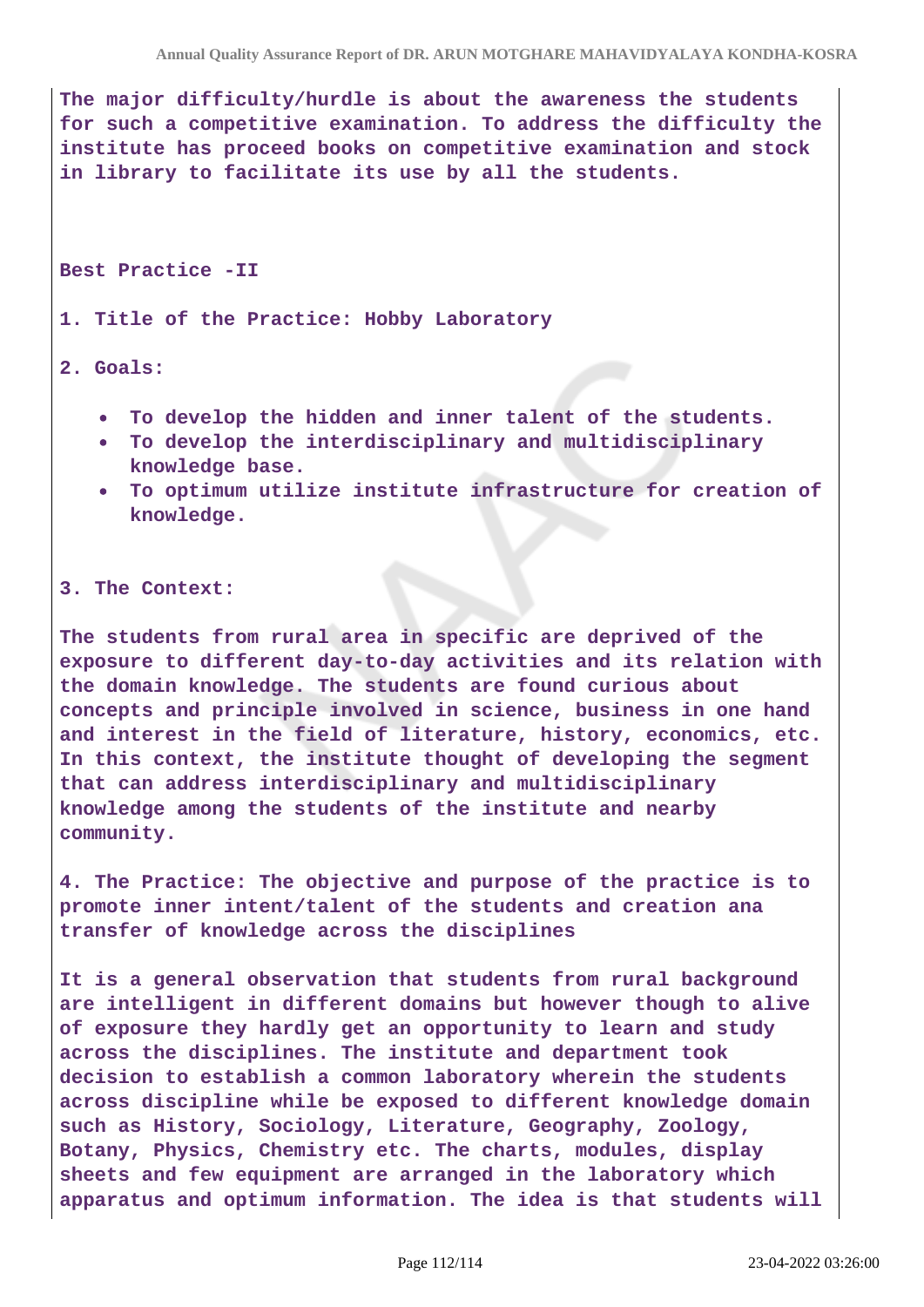**visit the hobby laboratory and learn/gather the information in the area of interest. For students showing deeper interest into the area of knowledge and asked to concerned department/faculty to seek the required information. A separate hall is provided institute for this purpose.**

#### **5. Evidence of Success:**

**It is experienced that students spend free time to this Hobby Laboratory. Day by day the number of visitors is increasing since this is the new idea for rural population. They are getting slowly attracted to this sort of environment. It is proposed that in future nature and scope of this hobby laboratory will be enhanced and will be made open to students from all schools and colleges from the nearby vicinity.**

### **6. Hurdles in the practice**

**The major hurdle in the practice is in enhancing the nature and scope of the hobby laboratory. It is experienced that certain additional learning material is required to sustain the interest of the students.**

| <b>File Description</b>                        | Documents                                                                                             |
|------------------------------------------------|-------------------------------------------------------------------------------------------------------|
| Best practices in the<br>Institutional website | https://www.drarunmotgharemahavidyalaya.or<br>g/NAAC/BestPractices/Best%20Practicesnew.p<br><u>df</u> |
| Any other relevant information                 | Nil                                                                                                   |

## **7.3 - Institutional Distinctiveness**

7.3.1 - Portray the performance of the Institution in one area distinctive to its priority and thrust within 200 words

**Preparing youth for employment:**

**The institute Dr. Arun Motghare Mahavidyalaya is located in the remote place in the district Bhandara. The institute from its beginning emphasizes on providing curricular, co-curricular and extra-curricular activities to the students coming in majority from remote and rural area. The institute is offering 4 UG and 10 PG educational programs in arts, commerce, science and homescience faculty. Though the institute is located in the rural**